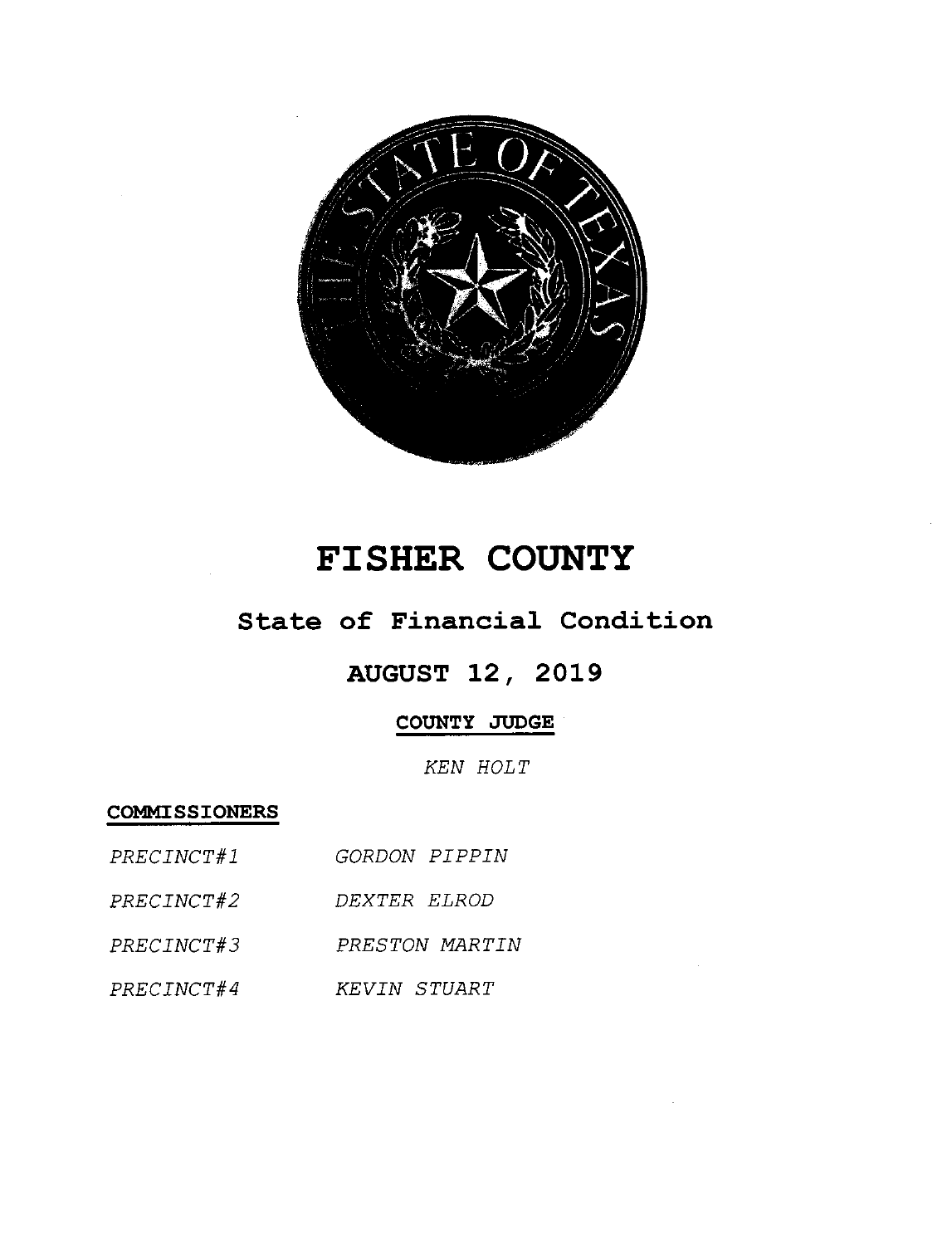#### **August 9, 2019**

To The Honorable, Glen Harrison, Presiding Judge of the 32<sup>nd</sup> Judicial District Court S. To The Honorable Commissioners' Court of Fisher County Texas:

> **Ken Holt Gordon Pippin Dexter Elrod Preston Martin Kevin Stuart**

**County Judge Commissioner#1 Commissioner#2 Commissioner#3 Commissioner#4** 

Gentlemen:

In compliance with Sec. 114.025, Local Government Code, I herewith present my monthly report on the financial condition of Fisher County, setting forth all the facts of interest and showing further the condition of each account on the books.

espectfully subraitted. (

County Muditor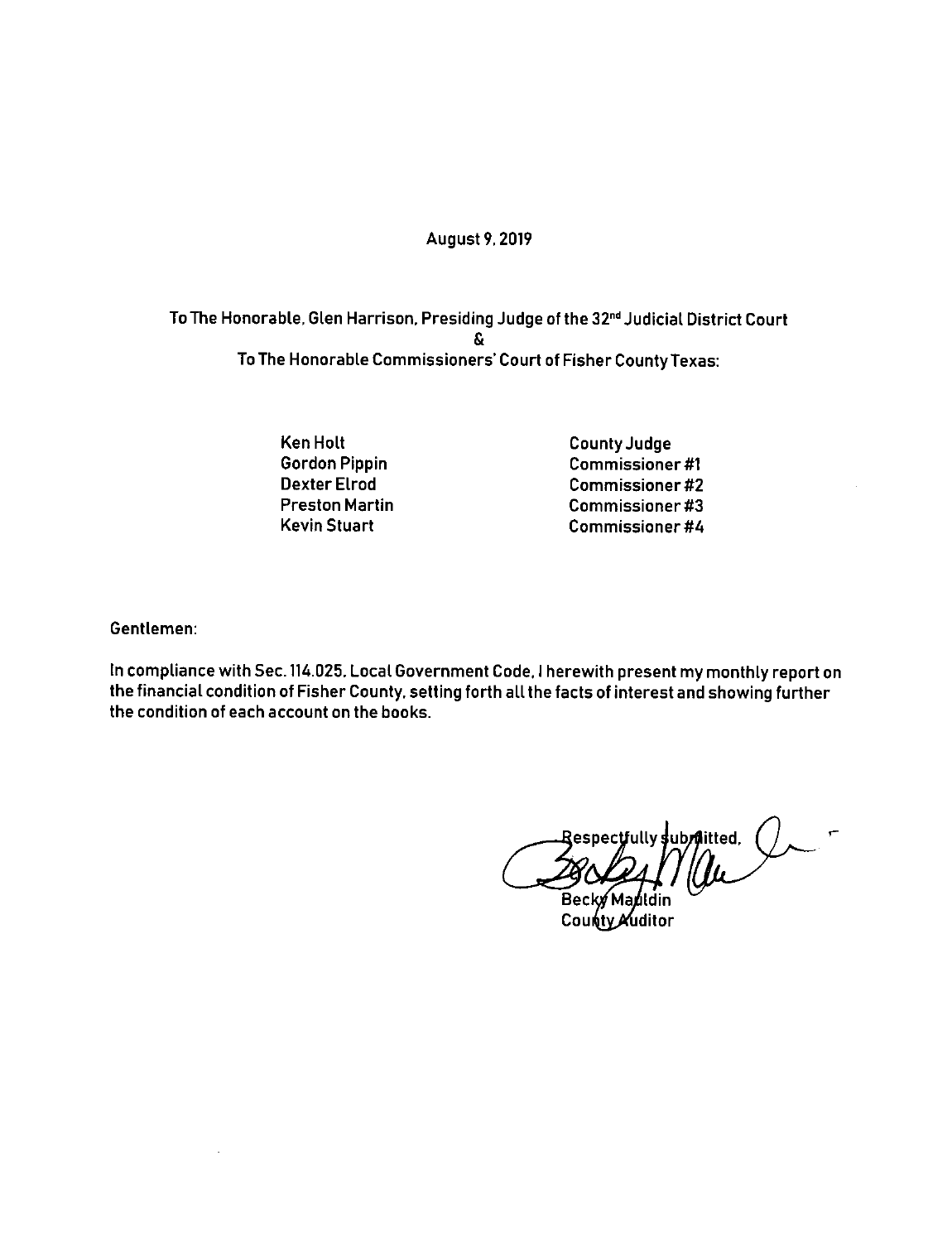|                     | 08-08-2019**BUDGET ANALYSIS USAGE REPORT ** ASSET, INCOME, & EXPENSE ACCOUNTS<br>TIME: 04:17 PM - EFFECTIVE MONTH: 08 |                     |                                            |                    |                         |                                                           | PAGE<br>- 1<br>PREPARER: 0004      |
|---------------------|-----------------------------------------------------------------------------------------------------------------------|---------------------|--------------------------------------------|--------------------|-------------------------|-----------------------------------------------------------|------------------------------------|
|                     | BUDGET-AMOUNT BUDGET-AMOUNT YEAR-TO-DATE YEAR-TO-DATE MONTH-TO-DATE<br>ACCOUNT NO ACCOUNT-TITLE                       | ORIGINAL            |                                            | AMENDED ENCUMBERED |                         | ACTIVITY ACTIVITY                                         | <b>CURRENT USED</b><br>BALANCE PCT |
|                     | REPORTING FUND: 0010 GENERAL FUND                                                                                     |                     |                                            |                    |                         |                                                           | EFFECTIVE MONTH - 08               |
| 0100 CASH ACCOUNTS  |                                                                                                                       |                     |                                            |                    |                         |                                                           |                                    |
|                     |                                                                                                                       |                     |                                            |                    |                         |                                                           |                                    |
|                     | 10-100-100 CFC: GENERAL FUND<br>10-100-130 MONEY MARKET CHECKING                                                      |                     |                                            |                    | 2,852.77                | 1, 213, 174. 71 15, 624. 46 2, 405, 832. 13<br>0.00       | 229,918.78                         |
|                     | 10-100-140 GRANT FUND CHECKING                                                                                        |                     |                                            |                    | 0.00                    | 0.00                                                      | 0.40                               |
|                     | 10-100-185 DUE FROM I&S FUND                                                                                          |                     |                                            |                    | 0.00                    | 0.00                                                      | 158,971.44                         |
|                     | 10-100-201 CERTIFICATE OF DEPOSIT - 1                                                                                 |                     |                                            |                    | 1,908.19                | 0.00                                                      | 154,294.71                         |
|                     | 10-100-202 CERTIFICATE OF DEPOSIT - 2                                                                                 |                     |                                            |                    | 1,908.19                | 0.00                                                      | 154,294.71                         |
|                     | 10-100-203 CERTIFICATE OF DEPOSIT - 3                                                                                 |                     |                                            |                    | 1,908.19                | 0.00                                                      | 154,294.71                         |
|                     | 10-100-204 CERTIFICATE OF DEPOSIT - 4                                                                                 |                     |                                            |                    | 1,908.19                | 0.00                                                      | 154,294.71                         |
|                     | 10-100-205 CERTIFICATE OF DEPOSIT - 5                                                                                 |                     |                                            |                    | 1,908.19                | 0.00                                                      | 154,294.71                         |
|                     | 10-100-206 CERTIFICATE OF DEPOSIT - 6<br>10-100-211 REIMBURSEMENT CLEARING                                            |                     |                                            |                    | 2,163.33<br>0.00        | 0.00<br>0.00                                              | 254,779.06<br>4.00                 |
|                     | 10-100-230 DISTRICT CLERK EFILE                                                                                       |                     |                                            |                    | 1,799.38-               | 101.00                                                    | 1,799.38-                          |
|                     | 10-100-231 COUNTY CLERK EFILE                                                                                         |                     |                                            |                    | $913.33-$               | 203.60                                                    | $913.33-$                          |
|                     | 10-100-232 JP CREDIT CARD                                                                                             |                     |                                            |                    | 1,243.74-               | 1,995.94                                                  | 1,243.74-                          |
|                     | 10-100-280 DELINQUENT TAXES RECEIVABLE                                                                                |                     |                                            |                    | 0.00                    | 0.00                                                      | 117,265.36                         |
|                     | 10-100-285 ALLOWANCE-UNCOLLETABLE TAXES                                                                               |                     |                                            |                    | 0.00                    | 0.00                                                      | 29,314.33-                         |
|                     | 10-100-290 DUE FROM APPRAISAL DISTRICT                                                                                |                     |                                            |                    | 0.00                    | 0.00                                                      | 0.00                               |
|                     | CASH ACCOUNTS                                                                                                         |                     |                                            |                    |                         | 1,223,775.31  17,925.00  3,904,973.94                     |                                    |
|                     |                                                                                                                       |                     |                                            |                    |                         |                                                           |                                    |
|                     | 0300 GENERAL REVENUE ACCOUNTS                                                                                         |                     |                                            |                    |                         |                                                           |                                    |
|                     | 10-300-100 ADVALOREM TAXES                                                                                            | 2,013,252.00        | 2,013,252.00                               |                    |                         | 2,021,597.28 8,345.28                                     | 8,345.28+ 100                      |
|                     | 10-300-105 DELINQUENT ADVALOREM TAXES                                                                                 | 75.00               | 75.00                                      |                    | 0.00                    | 0.00                                                      | 75.00 00                           |
|                     | 10-300-106 DC EFILE CLEARING ACCOUNT                                                                                  | 0.00                | 0.00                                       |                    | 4,221.05                | 0.00                                                      | $4.221.05+$                        |
|                     | 10-300-107 CC EFILE CLEARING ACCOUNT<br>10-300-108 JP C-CARD CLEARING ACCOUNT                                         | 0.00<br>0.00        | 0.00<br>0.00                               |                    | 7,343.00<br>14,422.02   | 0.00<br>0.00                                              | 7,343.00+<br>14,422.02+            |
|                     | 10-300-109 CREDIT CARD INTEREST EARNED                                                                                | 0.00                | 0.00                                       |                    | 24.23                   | 0.00                                                      | $24.23+$                           |
|                     | 10-300-149 APPRAISAL DIST EXCESS REFUND                                                                               | 0.00                | 0.00                                       |                    | 0.00                    | 0.00                                                      | 0.00                               |
|                     | 10-300-150 OTHER INCOME                                                                                               | 0.00                | 0.00                                       |                    | 1,200.80                | 0.00                                                      | $1,200.80+$                        |
|                     | 10-300-151 TAX COLLECTOR ANNUAL SALES TAX COMM                                                                        | 0.00                | 0.00                                       |                    | 7,201.70                | 0.00                                                      | $7,201.70+$                        |
|                     | 10-300-155 DRUG FOR REIMBURSING GF JAIL ASSIST                                                                        | 0.00                | 0.00                                       |                    | 0.00                    | 0.00                                                      | 0.00                               |
|                     | 10-300-156 DRUG FOR REIMBURSING FICA                                                                                  | 0.00                | 0.00                                       |                    | 0.00                    | 0.00                                                      | 0.00                               |
| $10 - 300 - 157$    | DRUG FOR REIMBURSING RETIREMENT<br>10-300-180 INTEREST EARNED                                                         | 0.00<br>22,000.00   | 0.00                                       |                    | 0.00                    | 0.00                                                      | 0.00                               |
|                     | 10-300-185 INSURANCE PROCEEDS                                                                                         | 0.00                | 22,000.00<br>0.00                          |                    | 32,241.90<br>6,418.75   | 0.00<br>6,418.75                                          | 10,241.90+ 147<br>$6,418.75+$      |
|                     | 10-300-190 INTEREST EARNED CD'S                                                                                       | 5,700.00            | 5,700.00                                   |                    | 11,704.28               | 0.00                                                      | $6,004.28 + 205$                   |
| 10-300-195          | INSURANCE REMIBURSEMENTS                                                                                              | 0.00                | 0.00                                       |                    | 0.00                    | 0.00                                                      | 0.00                               |
|                     | 10-300-200 COUNTY RESTITUTION INCOME                                                                                  | 800.00              | 800.00                                     |                    | 1,634.00                | 0.00                                                      | 834.00+ 204                        |
|                     | 10-300-202 DRUG PROG CCP - 10% COUNTY                                                                                 | 130.00              | 130.00                                     |                    | 176.16                  | 0.00                                                      | 46.16+ 136                         |
|                     | 10-300-204 OIL & GAS INCOME                                                                                           | 900.00              | 900.00                                     |                    | 806.61                  | 17.32                                                     | 93.39 90                           |
| $10 - 300 - 205$    | GAS PIPELINE INCOME<br>10-300-206 NSF INCOME                                                                          | 0.00                | 0.00                                       |                    | 0.00                    | 0.00                                                      | 0.00                               |
|                     | 10-300-212 HEALTHY COUNTY INCOME                                                                                      | 50.00<br>0.00       | 50.00<br>0.00                              |                    | 0.00<br>0.00            | 0.00<br>0.00                                              | 50.00<br>- 00<br>0.00              |
| $10 - 300 - 214$    | COURT APPT ATTY - DIST CLERK                                                                                          | 210.00              | 210.00                                     |                    | 1,435.00                | 0.00                                                      | 1,225.00+ 683                      |
|                     | 10-300-216 JUROR REIMBURSEMENT                                                                                        | 200.00              | 200.00                                     |                    | 0.00                    | 0.00                                                      | 200.00<br>00                       |
|                     | 10-300-218 TX-TF-IND DEFENSE GRANT 2019                                                                               | 9,800.00            | 9,800.00                                   |                    | 7,076.00                | 0.00                                                      | 72<br>2,724.00                     |
|                     | 10-300-222 AD LITEM TAX SUIT T REES                                                                                   | 0.00                | 0.00                                       |                    | 0.00                    | 0.00                                                      | 0.00                               |
|                     | 10-300-224 OUT OF COUNTY SHERIFF CITATIONS                                                                            | 200.00              | 200.00                                     |                    | 0.00                    | 0.00                                                      | 200.00<br>00 <sub>o</sub>          |
|                     | 10-300-225 OUT OF COUNTY SHERIFF SERVICE                                                                              | 0.00                | 0.00                                       |                    | 400.00                  | 0.00                                                      | $400.00+$                          |
|                     | 10-300-226 INSURANCE BUILDING REPAIRS<br>10-300-228 UNCLAIMED PROPERTY REFUND                                         | 400.00<br>0.00      | 400.00<br>0.00                             |                    | 0.00<br>0.00            | 0.00<br>0.00                                              | 400.00<br>00<br>0.00               |
|                     | 10-300-229 VOL FIRE DEPT REIMBURSEMENTS                                                                               | 0.00                | 0.00                                       |                    | 0.00                    | 0.00                                                      | 0.00                               |
|                     | 10-300-230 TOBACCO SETTLEMENT INCOME                                                                                  | 196.00              | 196.00                                     |                    | 56.73                   | 0.00                                                      | 139.27<br>29                       |
|                     | 10-300-231 FISHER COUNTY SHERIFF'S POSSE                                                                              | 0.00                | 0.00                                       |                    | 1.00                    | 0.00                                                      | $1.00+$                            |
|                     | 10-300-232 WIND FARM TAX ABATEMENTS                                                                                   | 338,750.00          | 338,750.00                                 |                    | 339,750.00              | 0.00                                                      | 1,000.00+ 100                      |
|                     | 10-300-234 SHERIFF - DRUG FORF REIMBURSEMENT                                                                          | 0.00                | 0.00                                       |                    | 0.00                    | 0.00                                                      | 0.00                               |
|                     | 10-300-236 SHERIFF - MISC INCOME                                                                                      | 25,000.00           | 25,000.00                                  |                    | 13,681.70               | 0.00                                                      | 11,318.30<br>55                    |
|                     | 10-300-237 SHERIFF BODY ARMOR GRANT                                                                                   | 0.00                | 0.00                                       |                    | 0.00                    | 0.00                                                      | 0.00                               |
|                     | 10-300-239 SB1849 PRISONER SAFETY FUND GRANT<br>10-300-241 SHERIFF SALE INCOME                                        | 0.00<br>0.00        | 2,245.33<br>0.00                           |                    | 2, 245.33<br>0.00       | 0.00<br>0.00                                              | 0.00 100<br>0.00                   |
|                     | 10-300-242 EXTENSION AGENT REIMBURSEMENTS                                                                             | 0.00                | 0.00                                       |                    | 0.00                    | 0.00                                                      | 0.00                               |
|                     | 10-300-713 BUILDING RENT                                                                                              | 10.00               | 10.00                                      |                    | 0.00                    | 0.00                                                      | 10.00 00                           |
|                     | GENERAL REVENUE ACCOUNTS                                                                                              |                     | -------------<br>2,417,673.00 2,419,918.33 |                    | . _ _ _ _ _ _ _ _ _ _ _ | ------------<br>$0.00 \quad 2,473,637.54 \quad 14,781.35$ | 53, 719. 21+ 102                   |
| 0310 FEES OF OFFICE |                                                                                                                       |                     |                                            |                    |                         |                                                           |                                    |
|                     |                                                                                                                       |                     |                                            |                    |                         |                                                           |                                    |
|                     | 10-310-400 FEES - COUNTY JUDGE                                                                                        | 100.00<br>63,000.00 | 100.00                                     |                    | 209.63                  | 0.00                                                      | 109.63+ 210<br>1,469.00 98         |
|                     | 10-310-410 FEES - COUNTY CLERK<br>10-310-420 FEES - COUNTY & DISTRICT COURT                                           | 1,323.00            | 63,000.00<br>1,323.00                      |                    | 61,531.00<br>719.00     | 839.17<br>0.00                                            | 604.00 54                          |
|                     | 10-310-425 FEES - DISTRICT CLERK                                                                                      | 10,000.00           | 10,000.00                                  |                    | 10,186.24               | 101.00                                                    | 186.24+ 102                        |
|                     | 10-310-426 FEES - DIST CLERK TAX RESEARCH                                                                             | 0.00                | 0.00                                       |                    | 1,043.70                | 250.00                                                    | 1,043.70+                          |
|                     | 10-310-430 FEES - JP #1                                                                                               | 45,000.00           | 45,000.00                                  |                    | 43,821.28               | 2,568.28                                                  | 1,178.72 97                        |
|                     | 10-310-432 FEES -JP ATTY DELINQUENT COL                                                                               | 100.00              | 100.00                                     |                    | 409.13                  | 12.90                                                     | $309.13 + 409$                     |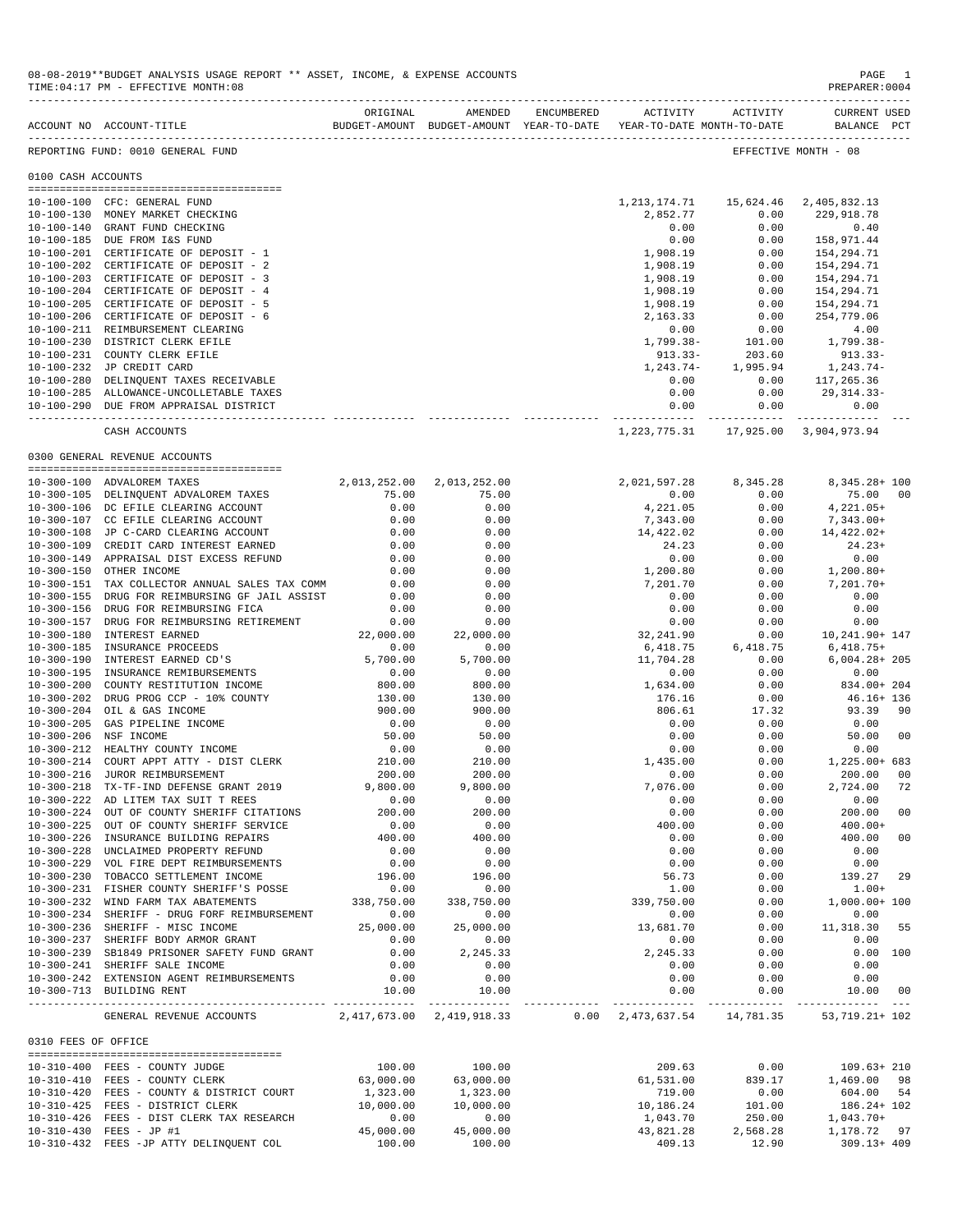|                     | 08-08-2019**BUDGET ANALYSIS USAGE REPORT ** ASSET, INCOME, & EXPENSE ACCOUNTS<br>TIME: 04:17 PM - EFFECTIVE MONTH: 08<br>----------------------------------- |                                             |                                                     |                    |                             |                                        | PAGE 2<br>PREPARER: 0004         |               |
|---------------------|--------------------------------------------------------------------------------------------------------------------------------------------------------------|---------------------------------------------|-----------------------------------------------------|--------------------|-----------------------------|----------------------------------------|----------------------------------|---------------|
|                     | ACCOUNT NO ACCOUNT-TITLE                                                                                                                                     | ORIGINAL                                    | AMENDED<br>BUDGET-AMOUNT BUDGET-AMOUNT YEAR-TO-DATE | ENCUMBERED         | ACTIVITY                    | ACTIVITY<br>YEAR-TO-DATE MONTH-TO-DATE | CURRENT USED<br>BALANCE PCT      |               |
|                     | REPORTING FUND: 0010 GENERAL FUND                                                                                                                            |                                             |                                                     |                    |                             |                                        | EFFECTIVE MONTH - 08             |               |
|                     | 10-310-440 FEES - COUNTY ATTORNEY                                                                                                                            | 250.00                                      | 250.00                                              |                    | 300.34                      | 0.00                                   | $50.34 + 120$                    |               |
|                     | 10-310-445 FEES - TAX COLLECTOR                                                                                                                              | 140.00                                      | 140.00                                              |                    |                             | 8,888.51 127.30                        | 8,748.51+349                     |               |
|                     | 10-310-447 FEES - TITLE                                                                                                                                      | 8,000.00                                    | 8,000.00                                            |                    | 2,426.27                    | 0.00                                   | 5,573.73 30                      |               |
|                     |                                                                                                                                                              | 700.00                                      | 700.00                                              |                    | 508.50                      | 310.00                                 | 191.50 73                        |               |
|                     | 10-310-448 FEES - LIQUOR LICENSE<br>10-310-450 FEES - FAMILY PROTECTION<br>---- CHILD CARE                                                                   | $\begin{array}{c} 0.00 \\ 0.00 \end{array}$ | $\begin{array}{c} 0.00 \\ 0.00 \end{array}$         |                    | 0.00                        | 0.00                                   | 0.00                             |               |
|                     |                                                                                                                                                              |                                             |                                                     |                    | 0.00                        | 0.00                                   | 0.00                             |               |
|                     | 10-310-455 FEES - SHERIFF<br>10-310-465 FEES - COUNTY COURT AT LAW JUDGE                                                                                     | 8,000.00<br>0.00                            | 8,000.00<br>0.00                                    |                    | 7,358.88<br>0.00            | 0.00<br>0.00                           | 641.12 92<br>0.00                |               |
|                     | FEES OF OFFICE                                                                                                                                               | .<br>136,613.00                             | _________________<br>136,613.00 0.00                |                    |                             | 137,402.48 4,208.65                    | 789.48+ 101                      |               |
|                     | 0320 STATE SUPPLEMENTS                                                                                                                                       |                                             |                                                     |                    |                             |                                        |                                  |               |
|                     | 10-320-405 SUPPLEMENT - COUNTY JUDGE                                                                                                                         |                                             | 25,200.00 25,200.00                                 |                    |                             |                                        | 20,388.04   0.00   4,811.96   81 |               |
|                     | 10-320-420 SUPPLEMENT - COUNTY ATTORNEY                                                                                                                      |                                             | 23, 333.00 23, 333.00                               |                    | 0.00                        | 0.00                                   | 23,333.00 00                     |               |
|                     | STATE SUPPLEMENTS                                                                                                                                            | 48,533.00                                   | 48,533.00                                           | 0.00               |                             | 20,388.04 0.00                         | 28,144.96                        | 42            |
| 0400 COUNTY JUDGE   |                                                                                                                                                              |                                             |                                                     |                    |                             |                                        |                                  |               |
|                     | 10-400-100 SALARY - COUNTY JUDGE                                                                                                                             | 41,007.00                                   | 41,007.00                                           | 0.00               | 34,697.52                   | 0.00                                   | 6,309.48                         | 85            |
|                     | 10-400-105 COUNTY JUDGE - STATE SUPPLEMENT                                                                                                                   | 25,200.00                                   | 25,200.00                                           | 0.00               | 21,323.06                   | 0.00                                   | 3,876.94                         | 85            |
|                     | 10-400-110 SALARY - ADMINISTRATIVE ASSISTANT                                                                                                                 | 24,888.00                                   | 24,888.00                                           | 0.00               | 21,058.84                   | 0.00                                   | 3,829.16                         | 85            |
|                     | 10-400-115 LONGEVITY PAY                                                                                                                                     | 0.00                                        | 0.00                                                | 0.00               | 0.00                        | 0.00                                   | 0.00                             |               |
|                     | 10-400-200 FICA EXPENSE                                                                                                                                      | 6,969.00                                    | 6,969.00                                            | 0.00               | 5,847.72                    | 0.00                                   | 1,121.28                         | 84            |
|                     | 10-400-205 RETIREMENT                                                                                                                                        | 7,498.00                                    | 7,498.00                                            | 0.00               | 6,343.70                    | 0.00                                   | 1,154.30                         | 85            |
|                     |                                                                                                                                                              | 20,246.00                                   | 20,246.00                                           | 0.00               | 17,064.36                   | 0.00                                   | 3,181.64                         | 84            |
|                     | 10-400-205 KEILKENEN<br>10-400-210 MEDICAL INSURANCE<br>10-400-300 TRAVEL & SCHOOL                                                                           | 2,000.00                                    | 2,000.00                                            | 1,101.39           | 606.42                      | 0.00                                   | 292.19                           | 85            |
| 10-400-305 SUPPLIES |                                                                                                                                                              | 2,000.00                                    | 2,000.00                                            | 0.00               | 1,384.36                    | 0.00                                   | 615.64                           | 69            |
|                     | 10-400-310 COMMUNICATIONS                                                                                                                                    | 700.00                                      | 700.00                                              | 0.00               | 554.74                      | 0.00                                   | 145.26                           | 79            |
|                     | 10-400-315 BONDS & NOTARY                                                                                                                                    | 200.00                                      | 200.00                                              | 0.00               | 200.00                      | 0.00                                   | 0.00 100                         |               |
|                     | 10-400-320 COMPUTER REPAIRS & MAINTENANCE<br>10-400-325 SCHOOL & DUES                                                                                        | 200.00<br>475.00                            | 200.00<br>475.00                                    | 0.00<br>0.00       | 0.00<br>310.00              | 0.00<br>0.00                           | 200.00<br>165.00                 | 00<br>65      |
|                     | COUNTY JUDGE                                                                                                                                                 | 131,383.00                                  | 131,383.00 1,101.39 109,390.72 0.00                 |                    |                             | ----------                             | .<br>20,890.89                   | $  -$<br>- 84 |
| 0410 COUNTY CLERK   |                                                                                                                                                              |                                             |                                                     |                    |                             |                                        |                                  |               |
|                     | 10-410-100 SALARY - COUNTY CLERK                                                                                                                             | 39,007.00                                   | 39,007.00                                           | 0.00               | 33,005.28                   | 0.00                                   | 6,001.72                         | 85            |
|                     | 10-410-105 LONGEVITY PAY                                                                                                                                     | 2,850.00                                    | 2,850.00                                            | 0.00               | 0.00                        | 0.00                                   | 2,850.00                         | 00            |
|                     | 10-410-110 SALARY - ADMINISTRATIVE ASSISTANT 24,888.00                                                                                                       |                                             | 24,888.00                                           | 0.00               | 21,058.84                   | 0.00                                   | 3,829.16                         | 85            |
|                     | 10-410-115 PHONE ALLOWANCE                                                                                                                                   | 360.00                                      | 360.00                                              | 0.00               | 304.48                      | 0.00                                   | 55.52                            | 85            |
|                     | 10-410-200 FICA EXPENSE                                                                                                                                      | 4,986.00                                    | 4,986.00                                            | 0.00               | 4,135.12                    | 0.00                                   | 850.88                           | 83            |
|                     | 10-410-205 RETIREMENT                                                                                                                                        | 5,364.00                                    | 5,364.00                                            | 0.00               | 4,474.58                    | 0.00                                   | 889.42                           | 83            |
|                     | 10-410-210 MEDICAL INSURANCE                                                                                                                                 | 20,246.00                                   | 20,246.00                                           | 0.00               | 17,024.32                   | 0.00                                   | 3,221.68                         | 84            |
|                     | 10-410-300 TRAVEL & SCHOOL                                                                                                                                   | 2,000.00                                    | 2,000.00                                            | 397.22             | 1,254.30                    | 0.00                                   | 348.48                           | 83            |
| 10-410-305 SUPPLIES |                                                                                                                                                              | 3,000.00                                    | 3,000.00                                            | 0.00               | 2,766.56                    | 0.00                                   | 233.44                           | 92            |
| 10-410-315 BONDS    | 10-410-310 COMMUNICATONS                                                                                                                                     | 1,210.00<br>100.00                          | 1,210.00<br>100.00                                  | 0.00<br>0.00       | 993.16<br>100.00            | 0.00<br>0.00                           | 216.84 82<br>$0.00$ 100          |               |
|                     | 10-410-320 COPY MACHINE                                                                                                                                      | 4,000.00                                    | 4,000.00                                            | 352.94             | 2,871.33                    | 0.00                                   | 775.73                           | 81            |
|                     | 10-410-325 ELECTION SCHOOL                                                                                                                                   | 1,500.00                                    | 1,500.00                                            | 432.62             | 1,067.38                    | 0.00                                   | 0.00 100                         |               |
|                     | 10-410-330 SOFTWARE MAINTENANCE                                                                                                                              | 3,330.00                                    | 3,330.00                                            | 0.00               | 3,329.64                    | 0.00                                   | $0.36$ 100                       |               |
|                     | 10-410-335 SUPPL GUAR FUND EXPENSE                                                                                                                           | 0.00                                        | 0.00                                                | 0.00               | 0.00                        | 0.00                                   | 0.00                             |               |
|                     | 10-410-340 RESTITUTION EXPENSE<br>______________________________________                                                                                     | 0.00                                        | 0.00<br>-----------                                 | 0.00<br>---------- | 0.00                        | 0.00<br>$- - - - -$                    | 0.00<br>-----------              |               |
|                     | COUNTY CLERK                                                                                                                                                 | 112,841.00                                  | 112,841.00                                          | 1,182.78           | 92,384.99                   | 0.00                                   | 19,273.23 83                     |               |
| 0420 DISTRICT CLERK |                                                                                                                                                              |                                             |                                                     |                    |                             |                                        |                                  |               |
|                     | 10-420-100 SALARY - DISTRICT CLERK                                                                                                                           | 39,005.00                                   | 39,005.00                                           | 0.00               | 33,003.96                   | 0.00                                   | 6,001.04 85                      |               |
|                     | 10-420-120 SALARY - PART TIME                                                                                                                                | 10,000.00                                   | 10,000.00                                           | 0.00               | 7,972.50                    | 0.00                                   | 2,027.50 80                      |               |
|                     | 10-420-200 FICA EXPENSE                                                                                                                                      | 3,749.00                                    | 3,749.00                                            | 0.00               | 3,083.40                    | 0.00                                   | 665.60 82                        |               |
|                     | 10-420-205 RETIREMENT                                                                                                                                        | 4,034.00                                    | 4,034.00                                            | 0.00               | 3,372.27                    | 0.00                                   | 661.73 84                        |               |
|                     | 10-420-210 MEDICAL INSURANCE                                                                                                                                 | 10,123.00                                   | 10,123.00                                           | 0.00               | 8,532.18                    | 0.00                                   | 1,590.82 84                      |               |
|                     | 10-420-300 TRAVEL/SCHOOL/TUITION/DUES                                                                                                                        | 2,000.00                                    | 2,000.00                                            | 0.00               | 1,865.54                    | 0.00                                   | 134.46 93                        |               |
| 10-420-305 SUPPLIES |                                                                                                                                                              | 2,000.00                                    | 2,000.00                                            | 223.25             | 1,820.19<br>0.00            | 0.00                                   | $43.44 - 102$                    |               |
| 10-420-315 BONDS    | 10-420-310 COMMUNICATIONS                                                                                                                                    | 0.00<br>250.00                              | 0.00<br>250.00                                      | 0.00<br>0.00       | 229.08                      | 0.00<br>0.00                           | 0.00<br>20.92 92                 |               |
|                     | 10-420-320 COMPUTER REPAIRS & MAINTENANCE                                                                                                                    | 3,960.00                                    | 3,960.00                                            | 330.00             | 3,788.08                    | 0.00                                   | $158.08 - 104$                   |               |
|                     | 10-420-345 TAX RESEARCH FEE                                                                                                                                  | 0.00                                        | 0.00                                                |                    | 0.00                        | $250.00 -$                             | 0.00                             |               |
|                     | DISTRICT CLERK                                                                                                                                               | ----------<br>75,121.00-                    | ------------<br>75,121.00-                          | 553.25             | --------------<br>63,667.20 |                                        | 250.00- 10,900.55+ 85            |               |
|                     | 0430 JUSTICE OF THE PEACE #1                                                                                                                                 |                                             |                                                     |                    |                             |                                        |                                  |               |
|                     |                                                                                                                                                              |                                             |                                                     |                    |                             |                                        |                                  |               |
|                     | 10-430-100 SALARY - JUSTICE OF THE PEACE #1<br>10-430-105 LONGEVITY PAY                                                                                      | 39,005.00<br>0.00                           | 39,005.00<br>0.00                                   | 0.00<br>0.00       | 33,003.96<br>0.00           | 0.00<br>0.00                           | 6,001.04 85<br>0.00              |               |
|                     |                                                                                                                                                              |                                             |                                                     |                    |                             |                                        |                                  |               |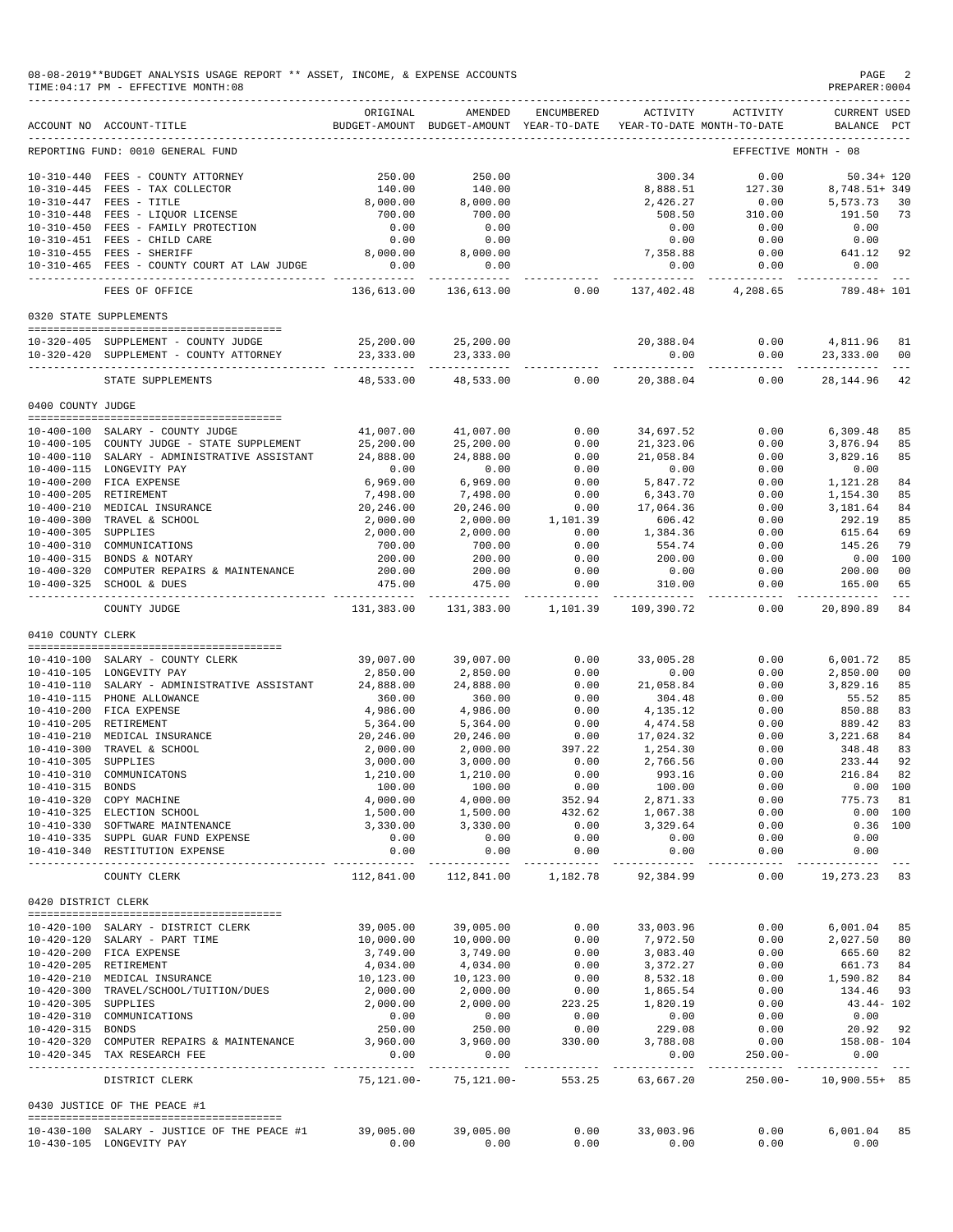|                                      | 08-08-2019**BUDGET ANALYSIS USAGE REPORT ** ASSET, INCOME, & EXPENSE ACCOUNTS<br>TIME: 04:17 PM - EFFECTIVE MONTH: 08 |                          |                                                     |                        |                         |                                        | PAGE<br>PREPARER: 0004         |                                                                                                                                                                                                                                                                                                                                                                                                    |
|--------------------------------------|-----------------------------------------------------------------------------------------------------------------------|--------------------------|-----------------------------------------------------|------------------------|-------------------------|----------------------------------------|--------------------------------|----------------------------------------------------------------------------------------------------------------------------------------------------------------------------------------------------------------------------------------------------------------------------------------------------------------------------------------------------------------------------------------------------|
|                                      | ACCOUNT NO ACCOUNT-TITLE                                                                                              | ORIGINAL                 | AMENDED<br>BUDGET-AMOUNT BUDGET-AMOUNT YEAR-TO-DATE | ENCUMBERED             | ACTIVITY                | ACTIVITY<br>YEAR-TO-DATE MONTH-TO-DATE | <b>CURRENT USED</b><br>BALANCE | $_{\rm PCT}$                                                                                                                                                                                                                                                                                                                                                                                       |
|                                      | REPORTING FUND: 0010 GENERAL FUND                                                                                     |                          |                                                     |                        |                         |                                        | EFFECTIVE MONTH - 08           |                                                                                                                                                                                                                                                                                                                                                                                                    |
|                                      | 10-430-110 SALARY - ADMINISTRATIVE ASSISTANT                                                                          | 10,000.00                | 10,000.00                                           | 0.00                   | 8,655.00                | 0.00                                   | 1,345.00                       | 87                                                                                                                                                                                                                                                                                                                                                                                                 |
| $10 - 430 - 200$                     | FICA EXPENSE                                                                                                          | 3,749.00                 | 3,749.00                                            | 0.00                   | 3,159.57                | 0.00                                   | 589.43                         | 84                                                                                                                                                                                                                                                                                                                                                                                                 |
| $10 - 430 - 205$                     | RETIREMENT                                                                                                            | 4,034.00                 | 4,034.00                                            | 0.00                   | 3,428.43                | 0.00                                   | 605.57                         | 85                                                                                                                                                                                                                                                                                                                                                                                                 |
| $10 - 430 - 210$                     | MEDICAL INSURANCE                                                                                                     | 10,123.00                | 10,123.00                                           | 0.00                   | 8,532.18                | 0.00                                   | 1,590.82                       | 84                                                                                                                                                                                                                                                                                                                                                                                                 |
| $10 - 430 - 300$                     | TRAVEL/SCHOOL/TUITION/DUES                                                                                            | 2,000.00                 | 2,000.00                                            | 311.00                 | 1,689.00                | 0.00                                   | 0.00                           | 100                                                                                                                                                                                                                                                                                                                                                                                                |
| $10 - 430 - 305$                     | SUPPLIES                                                                                                              | 2,000.00                 | 2,000.00                                            | 117.32                 | 1,520.57                | 0.00                                   | 362.11                         | 82                                                                                                                                                                                                                                                                                                                                                                                                 |
| $10 - 430 - 310$                     | COMMUNICATIONS                                                                                                        | 0.00                     | 0.00                                                | 0.00                   | 0.00                    | 0.00                                   | 0.00                           |                                                                                                                                                                                                                                                                                                                                                                                                    |
| $10 - 430 - 315$                     | <b>BONDS</b>                                                                                                          | 200.00                   | 200.00                                              | 0.00                   | 92.50                   | 0.00                                   | 107.50                         | 46                                                                                                                                                                                                                                                                                                                                                                                                 |
| $10 - 430 - 320$<br>$10 - 430 - 330$ | VIDEO MAGISTRATE OR LAW BOOKS<br>COMPUTER REPAIRS & MAINTENCE                                                         | 4,000.00<br>5,100.00     | 4,000.00<br>5,100.00                                | 0.00<br>274.00         | 0.00<br>2,601.86        | 0.00<br>0.00                           | 4,000.00<br>2,224.14           | 00<br>56                                                                                                                                                                                                                                                                                                                                                                                           |
| $10 - 430 - 350$                     | OUT OF COUNTY SHERIFF CITATIONS                                                                                       | 200.00                   | 200.00                                              | 0.00                   | 0.00                    | 0.00                                   | 200.00                         | 00                                                                                                                                                                                                                                                                                                                                                                                                 |
|                                      | 10-430-355 PERMANENT RECORDS BINDERS                                                                                  | 0.00                     | 0.00                                                | 0.00                   | 0.00                    | 0.00                                   | 0.00                           |                                                                                                                                                                                                                                                                                                                                                                                                    |
| $10 - 430 - 360$                     | JUVENILE TRUANCY REINBURSE EXPENSE                                                                                    | 0.00                     | 0.00<br>-----------                                 | 0.00<br>----------     | 0.00<br>-----------     | 0.00<br>------------                   | 0.00<br>-----------            |                                                                                                                                                                                                                                                                                                                                                                                                    |
|                                      | JUSTICE OF THE PEACE #1                                                                                               | 80,411.00                | 80,411.00                                           | 702.32                 | 62,683.07               | 0.00                                   | 17,025.61                      | 79                                                                                                                                                                                                                                                                                                                                                                                                 |
|                                      | 0450 DISTRICT ATTORNEY                                                                                                |                          |                                                     |                        |                         |                                        |                                |                                                                                                                                                                                                                                                                                                                                                                                                    |
|                                      |                                                                                                                       |                          |                                                     |                        |                         |                                        |                                |                                                                                                                                                                                                                                                                                                                                                                                                    |
|                                      | 10-450-105 D.A. - STATE SUPPLEMENT<br>10-450-110 SALARY - ASSISTANT D.A.                                              | 2,628.00<br>7,602.00     | 2,628.00<br>7,602.00                                | 0.00<br>0.00           | 2,222.88<br>6,431.70    | 0.00<br>0.00                           | 405.12<br>1,170.30             | 85<br>85                                                                                                                                                                                                                                                                                                                                                                                           |
|                                      | 10-450-130 SALARY - D.A. SECRETARY                                                                                    | 6,066.00                 | 6,066.00                                            | 0.00                   | 5,132.16                | 0.00                                   | 933.84                         | 85                                                                                                                                                                                                                                                                                                                                                                                                 |
|                                      | 10-450-132 SALARY - ASST D.A. SECRETARY                                                                               | 6,066.00                 | 6.066.00                                            | 0.00                   | 5,132.16                | 0.00                                   | 933.84                         | 85                                                                                                                                                                                                                                                                                                                                                                                                 |
|                                      | 10-450-134 SALARY - D.A. INVESTIGATOR                                                                                 | 7,264.00                 | 7,264.00                                            | 0.00                   | 6,146.36                | 0.00                                   | 1,117.64                       | 85                                                                                                                                                                                                                                                                                                                                                                                                 |
|                                      | 10-450-200 FICA EXPENSE                                                                                               | 2,267.00                 | 2,267.00                                            | 0.00                   | 1,917.30                | 0.00                                   | 349.70                         | 85                                                                                                                                                                                                                                                                                                                                                                                                 |
|                                      | 10-450-205 RETIREMENT                                                                                                 | 2,438.00                 | 2,438.00                                            | 0.00                   | 2,062.94                | 0.00                                   | 375.06                         | 85                                                                                                                                                                                                                                                                                                                                                                                                 |
|                                      | 10-450-210 MEDICAL INSURANCE                                                                                          | 6,300.00                 | 6,300.00                                            | 0.00                   | 5,138.21                | 0.00                                   | 1,161.79                       | 82                                                                                                                                                                                                                                                                                                                                                                                                 |
| 10-450-300 TRAVEL                    |                                                                                                                       | 1,200.00                 | 1,200.00                                            | 0.00                   | 751.73                  | 0.00                                   | 448.27                         | 63                                                                                                                                                                                                                                                                                                                                                                                                 |
| 10-450-305 SUPPLIES                  |                                                                                                                       | 1,128.00                 | 1,128.00                                            | 0.00                   | 505.56                  | 0.00                                   | 622.44                         | 45                                                                                                                                                                                                                                                                                                                                                                                                 |
|                                      | 10-450-308 COURT TRANSCRIPTS                                                                                          | 0.00                     | 0.00                                                | 0.00                   | 0.00                    | 0.00                                   | 0.00                           |                                                                                                                                                                                                                                                                                                                                                                                                    |
|                                      | 10-450-310 COMMUNICATIONS                                                                                             | 0.00                     | 0.00                                                | 0.00                   | 0.00                    | 0.00                                   | 0.00                           |                                                                                                                                                                                                                                                                                                                                                                                                    |
|                                      | 10-450-365 CRIME VICTIMS EXPENSE<br>10-450-538 LEGAL STATEMENTS OF FACT                                               | 1,400.00<br>7,500.00     | 1,400.00<br>7,500.00                                | 0.00<br>0.00           | 0.00<br>108.00          | 0.00<br>0.00                           | 1,400.00<br>7,392.00           | 0 <sup>0</sup><br>01                                                                                                                                                                                                                                                                                                                                                                               |
|                                      | DISTRICT ATTORNEY                                                                                                     | ----------<br>51,859.00  | 51,859.00                                           | $- - - - -$<br>0.00    | 35,549.00               | $- - - - -$<br>0.00                    | 16,310.00                      | 69                                                                                                                                                                                                                                                                                                                                                                                                 |
| 0460 COUNTY ATTORNEY                 |                                                                                                                       |                          |                                                     |                        |                         |                                        |                                |                                                                                                                                                                                                                                                                                                                                                                                                    |
|                                      |                                                                                                                       |                          |                                                     |                        |                         |                                        |                                |                                                                                                                                                                                                                                                                                                                                                                                                    |
|                                      | 10-460-100 SALARY - COUNTY ATTORNEY                                                                                   | 39,007.00                | 39,007.00                                           | 0.00                   | 33,005.28               | 0.00                                   | 6,001.72                       | 85                                                                                                                                                                                                                                                                                                                                                                                                 |
|                                      | 10-460-105 COUNTY ATTY - STATE SUPPLEMENT<br>10-460-110 COUNTY ATTY ADMIN ASSISTANT                                   | 23, 333.00<br>10,000.00  | 23, 333.00<br>10,000.00                             | 0.00<br>0.00           | 19,743.24<br>7,220.00   | 0.00<br>0.00                           | 3,589.76<br>2,780.00           | 85<br>72                                                                                                                                                                                                                                                                                                                                                                                           |
|                                      | 10-460-200 FICA EXPENSE                                                                                               | 5,392.00                 | 5,392.00                                            | 0.00                   | 4,587.61                | 0.00                                   | 804.39                         | 85                                                                                                                                                                                                                                                                                                                                                                                                 |
| $10 - 460 - 205$                     | RETIREMENT                                                                                                            | 5,954.00                 | 5,954.00                                            | 0.00                   | 4,935.46                | 0.00                                   | 1,018.54                       | 83                                                                                                                                                                                                                                                                                                                                                                                                 |
| $10 - 460 - 210$                     | MEDICAL INSURANCE                                                                                                     | 10,123.00                | 10,123.00                                           | 0.00                   | 8,532.18                | 0.00                                   | 1,590.82                       | 84                                                                                                                                                                                                                                                                                                                                                                                                 |
| $10 - 460 - 300$                     | TRAVEL/SCHOOL/TUITION                                                                                                 | 2,000.00                 | 2,000.00                                            | 0.00                   | 1,064.55                | 0.00                                   | 935.45                         | 53                                                                                                                                                                                                                                                                                                                                                                                                 |
| $10 - 460 - 305$                     | SUPPLIES                                                                                                              | 2,000.00                 | 2,000.00                                            | 64.00                  | 1,007.10                | 0.00                                   | 928.90                         | 54                                                                                                                                                                                                                                                                                                                                                                                                 |
| $10 - 460 - 310$                     | COMMUNICATIONS                                                                                                        | 0.00                     | 0.00                                                | 0.00                   | 0.00                    | 0.00                                   | 0.00                           |                                                                                                                                                                                                                                                                                                                                                                                                    |
| $10 - 460 - 315$                     | <b>BONDS</b>                                                                                                          | 200.00                   | 200.00                                              | 0.00                   | 71.00                   | 0.00                                   | 129.00                         | 36                                                                                                                                                                                                                                                                                                                                                                                                 |
|                                      | 10-460-330 COMPUTER SOFTWARE & MAINTENCE                                                                              | 0.00                     | 0.00                                                | 0.00                   | 0.00                    | 0.00                                   | 0.00                           |                                                                                                                                                                                                                                                                                                                                                                                                    |
|                                      | 10-460-370 ELECTRONIC FORMS/ LEGAL RESEARCH                                                                           | 2,000.00<br>------------ | 2,000.00                                            | 320.00<br>-------      | 1,440.00                | 0.00                                   | 240.00<br>---------            | 88<br>$\frac{1}{2}$                                                                                                                                                                                                                                                                                                                                                                                |
|                                      | COUNTY ATTORNEY                                                                                                       | 100,009.00               | 100,009.00                                          | 384.00                 | 81,606.42               | 0.00                                   | 18,018.58 82                   |                                                                                                                                                                                                                                                                                                                                                                                                    |
|                                      | 0470 MAINTENANCE - BUILDING & GROUNDS                                                                                 |                          |                                                     |                        |                         |                                        |                                |                                                                                                                                                                                                                                                                                                                                                                                                    |
| 10-470-305 SUPPLIES                  |                                                                                                                       | 6,000.00                 | 6,000.00                                            | 307.51                 | 2,122.92                | 0.00                                   | 3,569.57                       | 41                                                                                                                                                                                                                                                                                                                                                                                                 |
|                                      | 10-470-375 COURTHOUSE MAINTENANCE                                                                                     | 20,000.00                | 19,878.75                                           | 541.08                 | 13,358.99               | 800.00                                 | 5,978.68                       | 70                                                                                                                                                                                                                                                                                                                                                                                                 |
|                                      | 10-470-376 EXTERMINATOR SERVICES                                                                                      | 4,000.00                 | 4,000.00                                            | 350.00                 | 2,800.00                | 0.00                                   | 850.00                         | 79                                                                                                                                                                                                                                                                                                                                                                                                 |
| 10-470-380 UTILITIES                 |                                                                                                                       | 35,000.00                | 35,000.00                                           | 2,075.66               | 21,974.78               | 0.00                                   | 10,949.56                      | 69                                                                                                                                                                                                                                                                                                                                                                                                 |
|                                      | 10-470-385 REPAIRS - BUILDINGS                                                                                        | 8,000.00                 | 8,000.00                                            | 0.00                   | 7,178.68                | 0.00                                   | 821.32                         | 90                                                                                                                                                                                                                                                                                                                                                                                                 |
|                                      | 10-470-387 REPAIRS - AC AND HEATING                                                                                   | 15,000.00                | 15,000.00                                           | 179.48                 | 985.85                  | 0.00                                   | 13,834.67                      | 08                                                                                                                                                                                                                                                                                                                                                                                                 |
|                                      | 10-470-390 REPAIRS - FC LAW ENFORCEMENT CENTER                                                                        | 2,000.00                 | 2,000.00                                            | 0.00                   | 2,000.00                | 0.00                                   | 0.00 100                       |                                                                                                                                                                                                                                                                                                                                                                                                    |
|                                      | 10-470-392 REPAIRS - EXTENSION SERVICES                                                                               | 1,000.00                 | 1,000.00                                            | 0.00                   | 0.00                    | 0.00                                   | 1,000.00                       | 00                                                                                                                                                                                                                                                                                                                                                                                                 |
|                                      | 10-470-395 REPAIRS - YARD SERVICES<br>10-470-397 REPAIRS - HISTORICAL SOCIETY                                         | 3,000.00<br>2,000.00     | 3,036.25<br>2,000.00                                | 0.00<br>0.00           | 3,036.25<br>0.00        | 0.00<br>0.00                           | 0.00 100<br>2,000.00           | 00                                                                                                                                                                                                                                                                                                                                                                                                 |
|                                      | MAINTENANCE - BUILDING & GROUNDS                                                                                      | __________<br>96,000.00  | -----------<br>95,915.00                            | ----------<br>3,453.73 | ----------<br>53,457.47 | .<br>800.00                            | 39,003.80                      | $\frac{1}{2} \frac{1}{2} \frac{1}{2} \frac{1}{2} \frac{1}{2} \frac{1}{2} \frac{1}{2} \frac{1}{2} \frac{1}{2} \frac{1}{2} \frac{1}{2} \frac{1}{2} \frac{1}{2} \frac{1}{2} \frac{1}{2} \frac{1}{2} \frac{1}{2} \frac{1}{2} \frac{1}{2} \frac{1}{2} \frac{1}{2} \frac{1}{2} \frac{1}{2} \frac{1}{2} \frac{1}{2} \frac{1}{2} \frac{1}{2} \frac{1}{2} \frac{1}{2} \frac{1}{2} \frac{1}{2} \frac{$<br>59 |
|                                      |                                                                                                                       |                          |                                                     |                        |                         |                                        |                                |                                                                                                                                                                                                                                                                                                                                                                                                    |
| 0480 COUNTY AUDITOR                  |                                                                                                                       |                          |                                                     |                        |                         |                                        |                                |                                                                                                                                                                                                                                                                                                                                                                                                    |
|                                      | 10-480-100 SALARY - COUNTY AUDITOR                                                                                    | 40,166.00                | 40,166.00                                           | 0.00                   | 33,986.04               | 0.00                                   | 6,179.96                       | 85                                                                                                                                                                                                                                                                                                                                                                                                 |
|                                      | 10-480-105 PHONE ALLOWANCE                                                                                            | 0.00                     | 0.00                                                | 0.00                   | 0.00                    | 0.00                                   | 0.00                           |                                                                                                                                                                                                                                                                                                                                                                                                    |
|                                      | 10-480-110 SALARY - ASSISTANT AUDITOR                                                                                 | 25,125.00                | 25,125.00                                           | 0.00                   | 21, 259.48              | 0.00                                   | 3,865.52                       | 85                                                                                                                                                                                                                                                                                                                                                                                                 |
|                                      | 10-480-115 LONGEVITY PAY                                                                                              | 0.00                     | 0.00                                                | 0.00                   | 0.00                    | 0.00                                   | 0.00                           |                                                                                                                                                                                                                                                                                                                                                                                                    |
|                                      | 10-480-200 FICA EXPENSE<br>10-480-205 RETIREMENT                                                                      | 4,995.00<br>5,374.00     | 4,995.00<br>5,374.00                                | 0.00<br>0.00           | 3,876.18<br>4,546.74    | 0.00<br>0.00                           | 1,118.82<br>827.26             | 78<br>85                                                                                                                                                                                                                                                                                                                                                                                           |
| $10 - 480 - 210$                     | MEDICAL INSURANCE                                                                                                     | 20,246.00                | 20,246.00                                           | 0.00                   | 17,064.36               | 0.00                                   | 3,181.64                       | 84                                                                                                                                                                                                                                                                                                                                                                                                 |
| $10 - 480 - 300$                     | TRAVEL/TUITION/DUES                                                                                                   | 2,000.00                 | 2,000.00                                            | 955.38                 | 1,044.28                | 0.00                                   |                                | $0.34$ 100                                                                                                                                                                                                                                                                                                                                                                                         |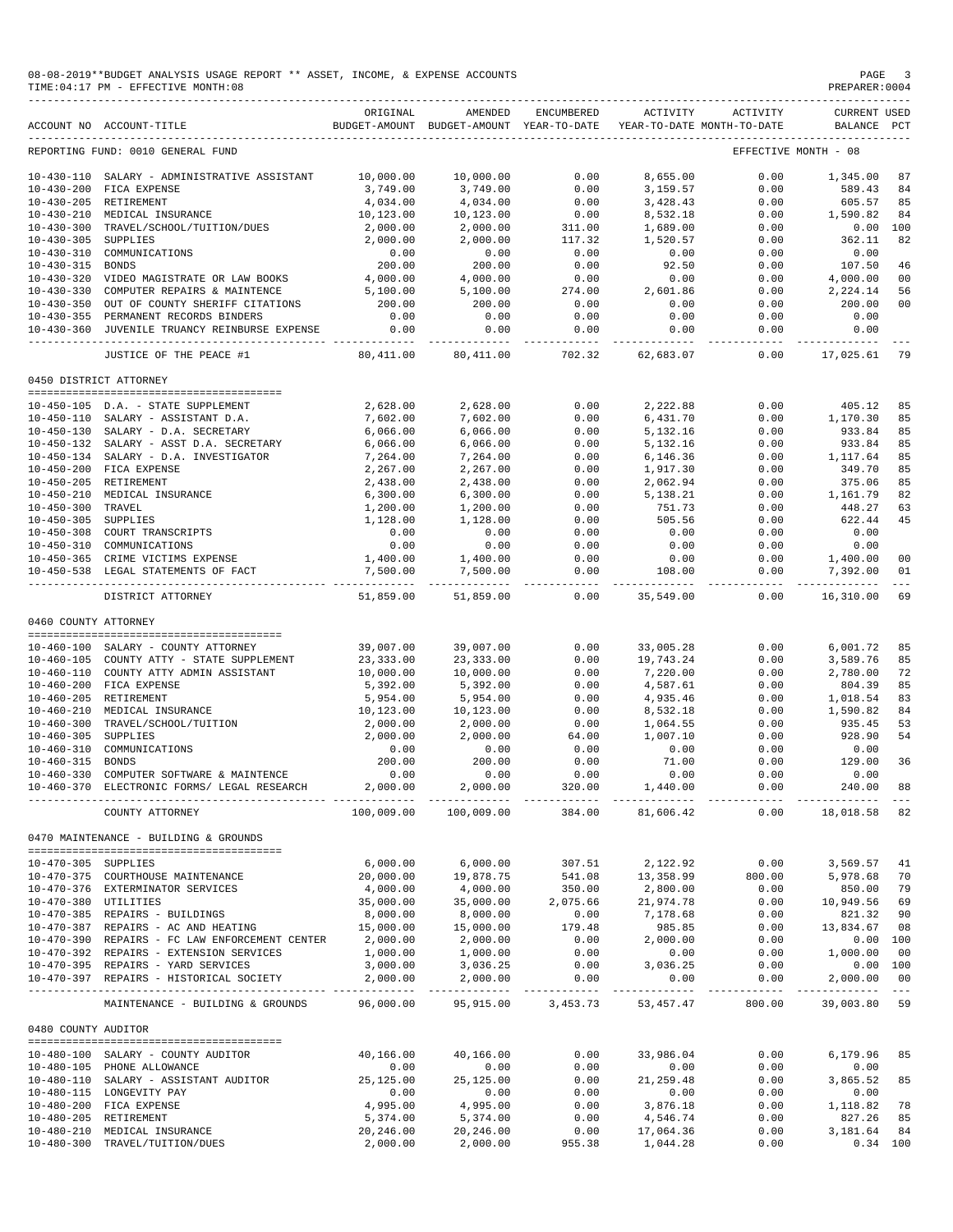|                       | 08-08-2019**BUDGET ANALYSIS USAGE REPORT ** ASSET, INCOME, & EXPENSE ACCOUNTS<br>TIME: 04:17 PM - EFFECTIVE MONTH: 08 |                                         |                                                     |                  |                         |                                        | PAGE<br>PREPARER: 0004             | 4                   |
|-----------------------|-----------------------------------------------------------------------------------------------------------------------|-----------------------------------------|-----------------------------------------------------|------------------|-------------------------|----------------------------------------|------------------------------------|---------------------|
|                       | ACCOUNT NO ACCOUNT-TITLE                                                                                              | ORIGINAL                                | AMENDED<br>BUDGET-AMOUNT BUDGET-AMOUNT YEAR-TO-DATE | ENCUMBERED       | ACTIVITY                | ACTIVITY<br>YEAR-TO-DATE MONTH-TO-DATE | <b>CURRENT USED</b><br>BALANCE PCT |                     |
|                       | REPORTING FUND: 0010 GENERAL FUND                                                                                     |                                         |                                                     |                  |                         |                                        | EFFECTIVE MONTH - 08               |                     |
| 10-480-305 SUPPLIES   |                                                                                                                       | 2.000.00                                | 2,000.00                                            | 325.00           | 1,425.32                | 0.00                                   | 249.68                             | 88                  |
| $10 - 480 - 310$      | COMMUNICATIONS                                                                                                        | 0.00                                    | 0.00                                                | 0.00             | 0.00                    | 0.00                                   | 0.00                               |                     |
|                       | 10-480-315 BONDS & NOTARY                                                                                             | 300.00                                  | 300.00                                              | 0.00             | 150.00                  | 0.00                                   | 150.00                             | 50                  |
|                       | 10-480-320 COMPUTER SOFTWARE & MAINTENANCE<br>10-480-400 NEW EQUIPMENT                                                | 5,190.00<br>1,500.00                    | 5,190.00<br>1,500.00                                | 200.00<br>0.00   | 3,942.70<br>0.00        | 0.00<br>0.00                           | 1,047.30<br>1,500.00               | 80<br>00            |
|                       |                                                                                                                       |                                         | -------------                                       | -------------    | ------------            | ------------                           | ______________                     | $\sim$ $ \sim$      |
|                       | COUNTY AUDITOR                                                                                                        | 106,896.00                              | 106,896.00                                          | 1,480.38         | 87,295.10               | 0.00                                   | 18,120.52                          | 83                  |
| 0490 COUNTY TREASURER |                                                                                                                       |                                         |                                                     |                  |                         |                                        |                                    |                     |
|                       | 10-490-100 SALARY - COUNTY TREASURER                                                                                  | 39,005.00                               | 39,005.00                                           | 0.00             | 33,003.96               | 0.00                                   | 6,001.04                           | 85                  |
|                       | 10-490-105 LONGEVITY PAY                                                                                              | 0.00                                    | 0.00                                                | 0.00             | 0.00                    | 0.00                                   | 0.00                               |                     |
|                       | 10-490-110 ADMINISTRATIVE ASSISTANT                                                                                   | 10,000.00                               | 10,000.00                                           | 0.00             | 7,342.50                | 0.00                                   | 2,657.50                           | 73                  |
|                       | 10-490-200 FICA EXPENSE<br>10-490-205 RETIREMENT                                                                      | 3,699.00<br>3,979.00                    | 3,699.00<br>3,979.00                                | 0.00<br>0.00     | 3,064.97<br>3,320.40    | 0.00<br>0.00                           | 634.03<br>658.60                   | 83<br>83            |
|                       | 10-490-210 MEDICAL INSURANCE                                                                                          | 10,123.00                               | 10,123.00                                           | 0.00             | 8,532.18                | 0.00                                   | 1,590.82                           | 84                  |
|                       | 10-490-300 TRAVEL/SCHOOL/TUITIONS/DUES                                                                                | 2,000.00                                | 2,000.00                                            | 55.94            | 1,944.06                | 0.00                                   | 0.00 100                           |                     |
| $10 - 490 - 305$      | SUPPLIES                                                                                                              | 2,000.00                                | 2,000.00                                            | 0.00             | 1,954.34                | 0.00                                   | 45.66                              | 98                  |
|                       | 10-490-310 COMMUNICATIONS                                                                                             | 0.00                                    | 0.00                                                | 0.00             | 0.00                    | 0.00                                   | 0.00                               |                     |
| 10-490-315 BONDS      |                                                                                                                       | 200.00                                  | 200.00                                              | 0.00             | 177.50                  | 0.00                                   | 22.50                              | 89                  |
| $10 - 490 - 320$      | COMPUTER SOFTWARE & MAINTENANCE                                                                                       | 5,100.00                                | 5,100.00                                            | 0.00             | 2,602.47                | 0.00                                   | 2,497.53                           | 51                  |
|                       | 10-490-400 NEW EQUIPMENT                                                                                              | 1,000.00                                | 1,000.00                                            | 0.00<br>$------$ | 0.00                    | 0.00<br>$- - - - - - -$                | 1,000.00                           | 00<br>$\frac{1}{2}$ |
|                       | COUNTY TREASURER                                                                                                      | 77,106.00                               | 77,106.00                                           | 55.94            | 61,942.38               | 0.00                                   | 15,107.68                          | 80                  |
|                       | 0500 TAX ASSESSOR/COLLECTOR                                                                                           |                                         |                                                     |                  |                         |                                        |                                    |                     |
|                       | 10-500-100 SALARY - TAX COLLECTOR                                                                                     | 39,007.00                               | 39,007.00                                           | 0.00             | 33,005.28               | 0.00                                   | 6,001.72                           | 85                  |
|                       | 10-500-105 LONGEVITY PAY                                                                                              | 3,600.00                                | 3,600.00                                            | 0.00             | 0.00                    | 0.00                                   | 3,600.00                           | 00                  |
|                       | 10-500-110 SALARY - ADMINISTRATIVE ASSISTANT                                                                          | 24,888.00                               | 24,888.00                                           | 0.00             | 21,058.84               | 0.00                                   | 3,829.16                           | 85                  |
|                       | 10-500-115 VOTER REGISTRAR                                                                                            | 350.00                                  | 350.00                                              | 0.00             | 350.00                  | 0.00                                   | 0.00 100                           |                     |
|                       | 10-500-200 FICA EXPENSE                                                                                               | 5,164.00                                | 5,164.00                                            | 0.00             | 4,036.78                | 0.00                                   | 1,127.22                           | 78                  |
|                       | 10-500-205 RETIREMENT                                                                                                 | 5,555.00                                | 5,555.00                                            | 0.00             | 4,449.50                | 0.00                                   | 1,105.50                           | 80                  |
|                       | 10-500-210 MEDICAL INSURANCE                                                                                          | 20,246.00                               | 20,246.00                                           | 0.00             | 17,064.36               | 0.00                                   | 3,181.64                           | 84                  |
| 10-500-300 TRAVEL     |                                                                                                                       | 2,000.00                                | 2,000.00                                            | 0.00             | 2,000.00                | 0.00                                   | 0.00 100                           |                     |
| 10-500-305 SUPPLIES   |                                                                                                                       | 1,500.00                                | 1,500.00                                            | 0.00             | 1,339.23                | 0.00                                   | 160.77                             | 89                  |
| 10-500-315 BONDS      | 10-500-310 COMMUNICATIONS                                                                                             | 0.00<br>100.00                          | 0.00<br>100.00                                      | 0.00<br>0.00     | 0.00<br>100.00          | 0.00<br>0.00                           | 0.00<br>0.00 100                   |                     |
|                       | TAX ASSESSOR/COLLECTOR                                                                                                | . _ _ _ _ _ _ _ _ _ _ _ _<br>102,410.00 | ----------<br>102,410.00                            | ------<br>0.00   | ----------<br>83,403.99 | -------<br>0.00                        | ----------<br>19,006.01            | $\frac{1}{2}$<br>81 |
| 0530 NON DEPARTMENTAL |                                                                                                                       |                                         |                                                     |                  |                         |                                        |                                    |                     |
|                       |                                                                                                                       |                                         |                                                     |                  |                         |                                        |                                    |                     |
|                       | 10-530-200 FICA EXPENSE                                                                                               | 0.00                                    | 0.00                                                | 0.00             | 0.00                    | 0.00                                   | 0.00                               |                     |
|                       | 10-530-205 RETIREMENT                                                                                                 | 0.00                                    | 0.00                                                | 0.00             | 0.00                    | 0.00                                   | 0.00                               |                     |
| 10-530-305 SUPPLIES   |                                                                                                                       | 2,500.00                                | 2,500.00                                            | 503.84           | 1,410.83                | 0.00                                   | 585.33                             | 77                  |
| $10 - 530 - 310$      | COMMUNICATIONS                                                                                                        | 31,720.00                               | 31,720.00                                           | 1,863.24         | 25, 304.57              | 0.00                                   | 4,552.19                           | 86                  |
| 10-530-311            | SOFTWARE FOR AUDITOR & TREASURER                                                                                      | 0.00                                    | 0.00                                                | 0.00             | 0.00                    | 0.00                                   | 0.00                               |                     |
| $10 - 530 - 415$      | MISCELLANEOUS REIMBURSEMENTS<br>10-530-418 MISCELLANEOUS EXPENSE                                                      | 300.00<br>600.00                        | 300.00<br>600.00                                    | 0.00<br>0.00     | 839.59<br>490.00        | 0.00<br>0.00                           | 1,139.59<br>110.00                 | 280<br>82           |
| $10 - 530 - 419$      | IRS TAX PENALTY                                                                                                       | 0.00                                    | 10, 211.52                                          | 0.00             | 10, 211.52              | 0.00                                   | 0.00                               | 100                 |
| $10 - 530 - 420$      | EMPLOYEE INSURANCE EXPENSE                                                                                            | 0.00                                    | 0.00                                                | 0.00             | 0.00                    | 0.00                                   | 0.00                               |                     |
| $10 - 530 - 425$      | HEALTHY COUNTY EXPENSE                                                                                                | 1,000.00                                | 1,000.00                                            | 0.00             | 0.00                    | 0.00                                   | 1,000.00                           | 00                  |
| $10 - 530 - 426$      | COUNTY RESTITUTION EXPENSE                                                                                            | 0.00                                    | 0.00                                                | 0.00             | 0.00                    | 0.00                                   | 0.00                               |                     |
| $10 - 530 - 427$      | TAX COLLECTOR REG FEE REFUND                                                                                          | 0.00                                    | 0.00                                                | 0.00             | 56.52                   | 0.00                                   | $56.52-$                           |                     |
| $10 - 530 - 430$      | <b>BANK CHARGES</b>                                                                                                   | 100.00                                  | 100.00                                              | 0.00             | 42.00                   | 0.00                                   | 58.00                              | 42                  |
| $10 - 530 - 435$      | ELECTION SUPPLIES/BOXES/JUDGES                                                                                        | 10,000.00                               | 10,000.00                                           | 0.00             | 8,287.67                | 0.00                                   | 1,712.33                           | 83                  |
|                       | 10-530-436 REDISTRICTING CENUS                                                                                        | 0.00                                    | 0.00                                                | 0.00             | 0.00                    | 0.00                                   | 0.00                               |                     |
| $10 - 530 - 450$      | 10-530-445 PAPER & POSTAGE<br>ANIMAL CONTROL                                                                          | 10,000.00<br>500.00                     | 10,000.00<br>500.00                                 | 2,076.67<br>0.00 | 6,174.68<br>0.00        | 0.00<br>0.00                           | 1,748.65<br>500.00                 | 83<br>00            |
|                       | 10-530-455 LEGAL FEES                                                                                                 | 0.00                                    | 0.00                                                | 0.00             | 4,356.91                | 0.00                                   | $4,356.91-$                        |                     |
| $10 - 530 - 457$      | SAFETY PROGRAM                                                                                                        | 500.00                                  | 500.00                                              | 0.00             | 0.00                    | 0.00                                   | 500.00                             | 00                  |
| $10 - 530 - 460$      | EMERGENCY MANAGEMENT COORDINATOR                                                                                      | 6,000.00                                | 6,000.00                                            | 0.00             | 6,000.00                | 0.00                                   | 0.00 100                           |                     |
| $10 - 530 - 462$      | NSF EXPENSE                                                                                                           | 300.00                                  | 300.00                                              | 0.00             | 0.00                    | 0.00                                   | 300.00                             | 00                  |
| $10 - 530 - 467$      | SUPPLEMENTAL DEATH BENEFITS                                                                                           | 28,000.00                               | 28,000.00                                           | 0.00             | 1,195.29                | 0.00                                   | 26,804.71                          | 04                  |
| $10 - 530 - 470$      | WORKERS COMP INSURANCE                                                                                                | 25,000.00                               | 25,000.00                                           | 0.00             | 17,731.00               | 0.00                                   | 7,269.00                           | 71                  |
|                       | 10-530-472 UNEMPLOYMENT INSURANCE                                                                                     | 6,000.00                                | 6,000.00                                            | 0.00             | 2,921.63                | 0.00                                   | 3,078.37                           | 49                  |
| $10 - 530 - 475$      | COPY MACHINE/SUPPLIES/TONER                                                                                           | 1,500.00                                | 1,500.00                                            | 70.32            | 1,429.68                | 0.00                                   | 0.00 100                           |                     |
| $10 - 530 - 477$      | OUTSIDE AUDITOR                                                                                                       | 25,000.00                               | 26,750.00                                           | 0.00             | 26,750.00               | 0.00                                   | 0.00 100                           |                     |
|                       | 10-530-480 DUES & FEES - COG MATCH                                                                                    | 6,000.00                                | 6,000.00                                            | 0.00             | 1,434.00                | 0.00                                   | 4,566.00                           | 24<br>79            |
| 10-530-485 LEGAL ADS  | 10-530-482 LIABILITY INSURANCE                                                                                        | 80,365.00<br>2,500.00                   | 68, 403. 48<br>2,500.00                             | 0.00<br>0.00     | 53,890.00<br>2,432.85   | 0.00<br>0.00                           | 14,513.48<br>67.15                 | 97                  |
| $10 - 530 - 486$      | RURAL FIRE DEPT FUEL EXPENSE                                                                                          | 2,500.00                                | 2,500.00                                            | 571.78           | 1,602.34                | 0.00                                   | 325.88                             | 87                  |
| $10 - 530 - 487$      | RURAL FIRE EQUIPMENT                                                                                                  | 5,000.00                                | 5,000.00                                            | 0.00             | 864.00                  | 0.00                                   | 4,136.00                           | 17                  |
| $10 - 530 - 488$      | RURAL FIRE SCHOOL                                                                                                     | 2,500.00                                | 2,500.00                                            | 0.00             | 0.00                    | 0.00                                   | 2,500.00                           | 00                  |
| $10 - 530 - 489$      | RURAL FIRE INSURANCE TRUCKS                                                                                           | 5,000.00                                | 5,000.00                                            | 0.00             | 0.00                    | 0.00                                   | 5,000.00                           | 00                  |
| $10 - 530 - 490$      | COUNTY LIBRARIES                                                                                                      | 5,000.00                                | 5,000.00                                            | 0.00             | 5,000.00                | 0.00                                   | 0.00 100                           |                     |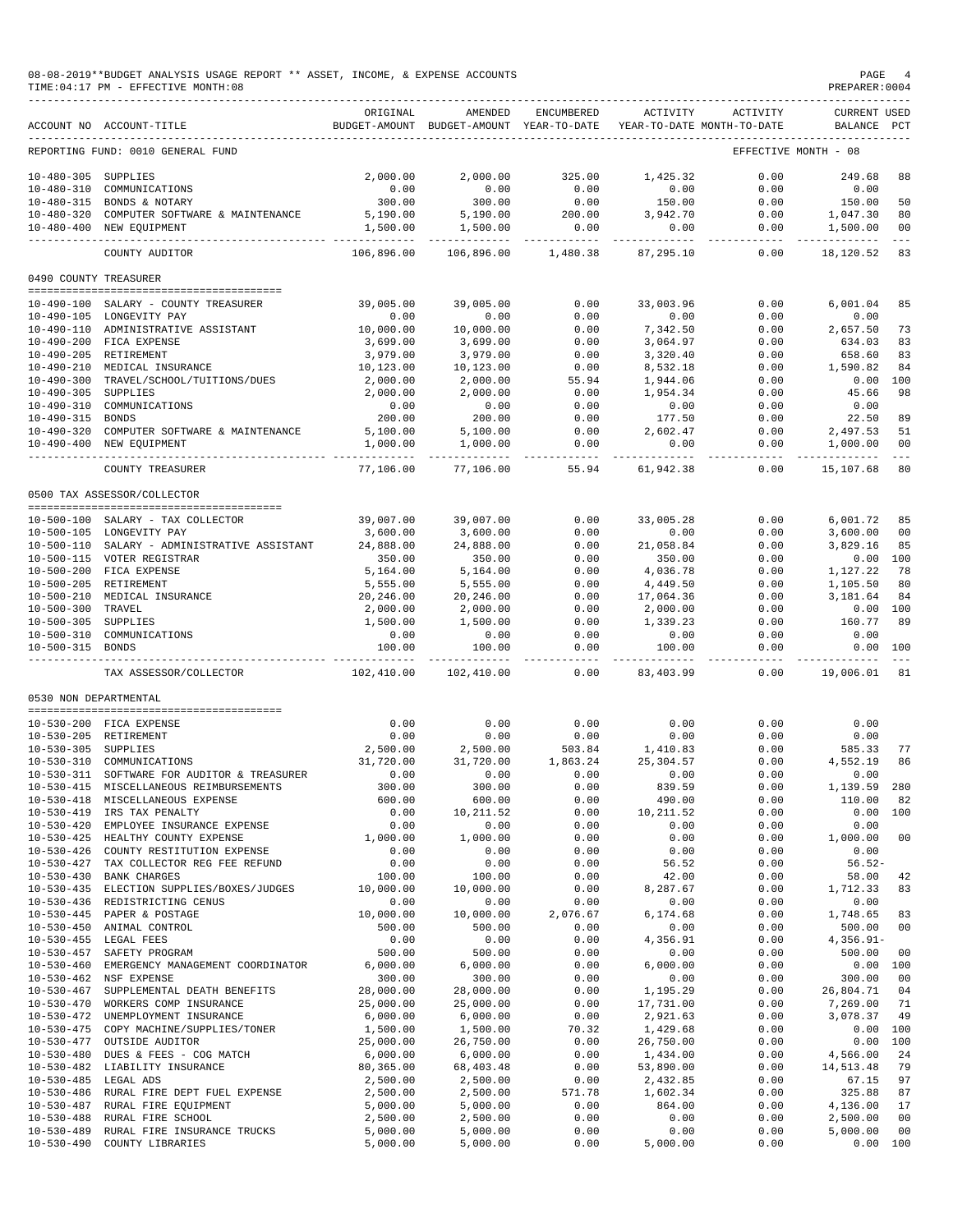|                                         | 08-08-2019**BUDGET ANALYSIS USAGE REPORT ** ASSET, INCOME, & EXPENSE ACCOUNTS<br>TIME: 04:17 PM - EFFECTIVE MONTH: 08 |                        |                                                     |                          |                                |                                        | PAGE<br>PREPARER: 0004               | -5              |
|-----------------------------------------|-----------------------------------------------------------------------------------------------------------------------|------------------------|-----------------------------------------------------|--------------------------|--------------------------------|----------------------------------------|--------------------------------------|-----------------|
|                                         | ACCOUNT NO ACCOUNT-TITLE                                                                                              | ORIGINAL               | AMENDED<br>BUDGET-AMOUNT BUDGET-AMOUNT YEAR-TO-DATE | ENCUMBERED               | ACTIVITY                       | ACTIVITY<br>YEAR-TO-DATE MONTH-TO-DATE | CURRENT USED<br>BALANCE PCT          |                 |
|                                         | REPORTING FUND: 0010 GENERAL FUND                                                                                     |                        |                                                     |                          |                                |                                        | EFFECTIVE MONTH - 08                 |                 |
|                                         | 10-530-492 INTERLOCAL AGREEMENTS-LUBBOCK                                                                              | 1,031.00               | 1,031.00                                            | 0.00                     | 0.00                           | 0.00                                   | 1,031.00                             | 00              |
|                                         | 10-530-495 D.A. LEGAL STATEMENT OF FACTS                                                                              | 0.00                   | 0.00                                                | 0.00                     | 0.00                           | 0.00                                   | 0.00                                 |                 |
|                                         | 10-530-497 CASH MATCH SENIOR CITIZENS                                                                                 | 36,000.00              | 36,000.00                                           | 250.00                   | 3,360.14                       | 0.00                                   | 32,389.86                            | 10              |
|                                         | 10-530-500 DRUG & ALCOHOL TESTING                                                                                     | 5,000.00               | 5,000.00<br>---------- --------------               | 0.00<br>________________ | 720.00<br>----------- <b>.</b> | 0.00<br>-----------                    | 4,280.00<br>------------             | 14<br>$  -$     |
|                                         | NON DEPARTMENTAL                                                                                                      |                        | 299,916.00 299,916.00                               | 5,335.85                 | 182,505.22                     | 0.00                                   | 113,754.11 63                        |                 |
|                                         | 0540 COUNTY & DISTRICT COURT                                                                                          |                        |                                                     |                          |                                |                                        |                                      |                 |
|                                         | 10-540-310 COMMUNICATIONS                                                                                             | 0.00                   | 0.00                                                | 0.00                     | 0.00                           | 0.00                                   | 0.00                                 |                 |
|                                         | 10-540-502 AD LITEM TAX SUITS - T REES                                                                                | 1,000.00               | 1,000.00                                            | 0.00                     | 0.00                           | 0.00                                   | 1,000.00                             | 00              |
|                                         | 10-540-504 ADULT PROBATION SUPPLIES                                                                                   | 200.00                 | 200.00                                              | 0.00                     | 0.00                           | 0.00                                   | 200.00                               | 00              |
|                                         | 10-540-506 JUVENILE OFFICER EXPENSES                                                                                  | 13,000.00              | 13,000.00                                           | 5,446.33                 | 7,553.67                       | 0.00                                   | 0.00                                 | 100             |
|                                         | 10-540-508 GRAND JURY                                                                                                 | 2,100.00               | 2,720.00                                            | 0.00                     | 2,420.00                       | 0.00                                   | 300.00                               | 89              |
|                                         | 10-540-510 PETIT JURY                                                                                                 | 4,300.00               | 3,680.00                                            | 0.00                     | 390.00                         | 0.00                                   | 3,290.00                             | 11              |
| 10-540-512 J.P. JURY                    |                                                                                                                       | 100.00                 | 100.00                                              | 0.00                     | 0.00                           | 0.00                                   | 100.00                               | 0 <sub>0</sub>  |
|                                         | 10-540-513 J.P. ATTORNEY FEES COLLECTIONS<br>10-540-514 JURY LODGING & MEALS                                          | 0.00<br>500.00         | 0.00<br>500.00                                      | 0.00<br>0.00             | 1,749.82<br>0.00               | 0.00<br>0.00                           | 1,749.82-<br>500.00                  | 00              |
|                                         | 10-540-516 JURY COMMISSION                                                                                            | 200.00                 | 200.00                                              | 0.00                     | 0.00                           | 0.00                                   | 200.00                               | 00              |
|                                         | 10-540-518 COURT APPOINTED ATTORNEY                                                                                   | 30,000.00              | 30,000.00                                           | 1,795.00                 | 14,485.25                      | 0.00                                   | 13,719.75                            | 54              |
|                                         | 10-540-520 INTERPRETOR                                                                                                | 250.00                 | 250.00                                              | 0.00                     | 0.00                           | 0.00                                   | 250.00                               | 00              |
|                                         | 10-540-522 PSYCHIATRIC EVALUATION                                                                                     | 1,500.00               | 1,613.30                                            | 0.00                     | 1,613.30                       | 0.00                                   | $0.00$ 100                           |                 |
|                                         | 10-540-524 JUVENILE DETENTION                                                                                         | 5,000.00               | 4,706.70                                            | 4,144.67                 | 0.00                           | 0.00                                   | 562.03                               | 88              |
|                                         | 10-540-525 OUT OF COUNTY CITATIONS                                                                                    | 0.00                   | 180.00                                              | 0.00                     | 180.00                         | 0.00                                   | 0.00                                 | 100             |
|                                         | 10-540-526 DA & CA DRUG TESTING                                                                                       | 0.00                   | 0.00                                                | 0.00                     | 0.00                           | 0.00<br>--------                       | 0.00                                 |                 |
|                                         | COUNTY & DISTRICT COURT                                                                                               | 58,150.00              | 58,150.00                                           | 11,386.00                | 28,392.04                      | 0.00                                   | 18,371.96                            | 68              |
| 0550 32ND JUDICIAL                      |                                                                                                                       |                        |                                                     |                          |                                |                                        |                                      |                 |
|                                         | 10-550-100 DIST COURT ADMINISTRATOR                                                                                   | 8,553.00               | 8,553.00                                            | 0.00                     | 7,227.06                       | 0.00                                   | 1,325.94                             | 84              |
|                                         | 10-550-105 DIST JUDGE - STATE SUPPLEMENT                                                                              | 2,628.00               | 2,628.00                                            | 0.00                     | 2,222.88                       | 0.00                                   | 405.12                               | 85              |
|                                         | 10-550-117 COURT REPORTER                                                                                             | 11,700.00              | 11,700.00                                           | 0.00                     | 9,902.09                       | 0.00                                   | 1,797.91                             | 85              |
|                                         | 10-550-200 FICA EXPENSE                                                                                               | 1,755.00               | 1,755.00                                            | 0.00                     | 1,480.48                       | 0.00                                   | 274.52                               | 84              |
|                                         | 10-550-205 RETIREMENT                                                                                                 | 1,888.00               | 1,888.00                                            | 0.00                     | 1,592.86                       | 0.00                                   | 295.14                               | 84              |
|                                         | 10-550-210 MEDICAL INSURANCE<br>TRAVEL                                                                                | 2,000.00               | 2,000.00                                            | 0.00<br>0.00             | 1,147.65                       | 0.00                                   | 852.35                               | 57<br>21        |
| $10 - 550 - 300$<br>10-550-305 SUPPLIES |                                                                                                                       | 1,000.00<br>1,500.00   | 1,000.00<br>1,500.00                                | 0.00                     | 208.98<br>615.05               | 0.00<br>0.00                           | 791.02<br>884.95                     | 41              |
|                                         | 10-550-310 COMMUNICATIONS                                                                                             | 0.00                   | 0.00                                                | 0.00                     | 0.00                           | 0.00                                   | 0.00                                 |                 |
|                                         | 10-550-530 7TH ADM REGION ASSESSMENT                                                                                  | 533.00                 | 533.00                                              | 0.00                     | 0.00                           | 0.00                                   | 533.00                               | 00              |
|                                         | 10-550-532 COURT REPORTER INSURANCE                                                                                   | 1,300.00               | 1,300.00                                            | 0.00                     | 0.00                           | 0.00                                   | 1,300.00                             | 00              |
|                                         | 10-550-534 LUNACY COMMITMENT                                                                                          | 3,500.00               | 3,500.00                                            | 0.00                     | 0.00                           | 0.00                                   | 3,500.00                             | 00              |
|                                         | 10-550-536 VISITING JUDGE/COURT REPORTER                                                                              | 2,000.00               | 2,000.00                                            | 0.00                     | 37.58                          | 0.00                                   | 1,962.42                             | 02              |
|                                         | 10-550-538 D.J. LEGAL STATEMENT OF FACTS                                                                              | 7,900.00<br>---------- | 7,900.00<br>------------                            | 0.00<br>----------       | 0.00<br>-------                | 0.00<br>-------                        | 7,900.00<br>-----------              | 00<br>$  -$     |
|                                         | 32ND JUDICIAL                                                                                                         | 46,257.00              | 46,257.00                                           | 0.00                     | 24,434.63                      | 0.00                                   | 21,822.37                            | 53              |
| 0560 INDIGENT WELFARE                   |                                                                                                                       |                        |                                                     |                          |                                |                                        |                                      |                 |
|                                         | 10-560-560 CHILD CARE                                                                                                 | 500.00                 | 500.00                                              | 0.00                     | 0.00                           | 0.00                                   | 500.00                               | 00              |
|                                         | 10-560-562 DOCTOR'S SERVICES                                                                                          | 2,500.00               | 2,500.00                                            | 0.00                     | 0.00                           | 0.00                                   | 2,500.00                             | 00              |
|                                         | 10-560-563 OUT OF COUNTY COURT COST                                                                                   | 400.00                 | 400.00                                              | 0.00                     | 0.00                           | 0.00                                   | 400.00                               | 00              |
| 10-560-564 BURIALS                      |                                                                                                                       | 2,500.00               | 2,500.00                                            | 0.00                     | 1,000.00                       | 0.00                                   | 1,500.00<br>100.00                   | 40              |
| 10-560-568 CLOTHING                     | 10-560-566 EMERGENCY AID                                                                                              | 100.00<br>100.00       | 100.00<br>100.00                                    | 0.00<br>0.00             | 0.00<br>0.00                   | 0.00<br>0.00                           | 100.00                               | 00<br>00        |
|                                         | 10-560-570 MEALS, ROOM, CARE                                                                                          | 100.00                 | 100.00                                              | 0.00                     | 0.00                           | 0.00                                   | 100.00                               | 00              |
| 10-560-572 HOSPITAL                     |                                                                                                                       | 100.00                 | 100.00                                              | 0.00                     | 0.00                           | 0.00                                   | 100.00                               | 00              |
|                                         | 10-560-574 MEDICAL BILLS                                                                                              | 100.00                 | 100.00                                              | 0.00                     | 0.00                           | 0.00                                   | 100.00                               | 00              |
|                                         | 10-560-576 MEDICAL SUPPLIES                                                                                           | 100.00                 | 100.00                                              | 0.00                     | 0.00                           | 0.00                                   | 100.00                               | 00              |
|                                         | 10-560-579 AUTOPSY EXPENSE                                                                                            | 7,500.00<br>---------- | 7,500.00                                            | 0.00<br>________________ | 0.00                           | 0.00                                   | 7,500.00<br>---------- ------------- | 00<br>$- - - -$ |
|                                         | INDIGENT WELFARE                                                                                                      | 14,000.00              | 14,000.00                                           | 0.00                     | 1,000.00                       | 0.00                                   | 13,000.00                            | 07              |
| 0580 COUNTY SHERIFF                     |                                                                                                                       |                        |                                                     |                          |                                |                                        |                                      |                 |
|                                         | <br>10-580-100 SALARY - SHERIFF                                                                                       | 46,403.00              | 46,403.00                                           | 0.00                     | 39, 263.84                     | 0.00                                   | 7,139.16                             | 85              |
|                                         | 10-580-105 LONGEVITY PAY                                                                                              | 1,200.00               | 1,200.00                                            | 0.00                     | 0.00                           | 0.00                                   | 1,200.00                             | 00              |
|                                         | 10-580-108 CHIEF DEPUTY                                                                                               | 0.00                   | 0.00                                                | 0.00                     | 0.00                           | 0.00                                   | 0.00                                 |                 |
|                                         | 10-580-110 SALARY - DEPUTY                                                                                            | 154,292.00             | 154,292.00                                          | 0.00                     | 138,790.85                     | 0.00                                   | 15,501.15                            | 90              |
|                                         | 10-580-115 PHONE ALLOWANCE                                                                                            | 360.00                 | 360.00                                              | 0.00                     | 304.48                         | 0.00                                   | 55.52                                | 85              |
|                                         | 10-580-120 SALARY - PART TIME DEPUTIES                                                                                | 10,000.00              | 10,000.00                                           | 0.00                     | 1,950.38                       | 0.00                                   | 8,049.62                             | 20              |
|                                         | 10-580-142 SALARY - JAILERS                                                                                           | 0.00                   | 0.00                                                | 0.00                     | 0.00                           | 0.00                                   | 0.00                                 |                 |
|                                         | 10-580-144 SALARY - PART TIME JAILERS<br>10-580-146 SALARY - OVER TIME                                                | 0.00<br>0.00           | 0.00<br>0.00                                        | 0.00<br>0.00             | 847.28<br>4,858.24             | 0.00<br>0.00                           | 847.28-<br>$4,858.24-$               |                 |
|                                         | 10-580-147 HOLIDAY PAY                                                                                                | 0.00                   | 0.00                                                | 0.00                     | 0.00                           | 0.00                                   | 0.00                                 |                 |
|                                         | 10-580-200 FICA EXPENSE                                                                                               | 16,238.00              | 16,238.00                                           | 0.00                     | 14,185.02                      | 0.00                                   | 2,052.98                             | 87              |
|                                         | 10-580-205 RETIREMENT                                                                                                 | 17,469.00              | 17,469.00                                           | 0.00                     | 15,308.97                      | 0.00                                   | 2,160.03                             | 88              |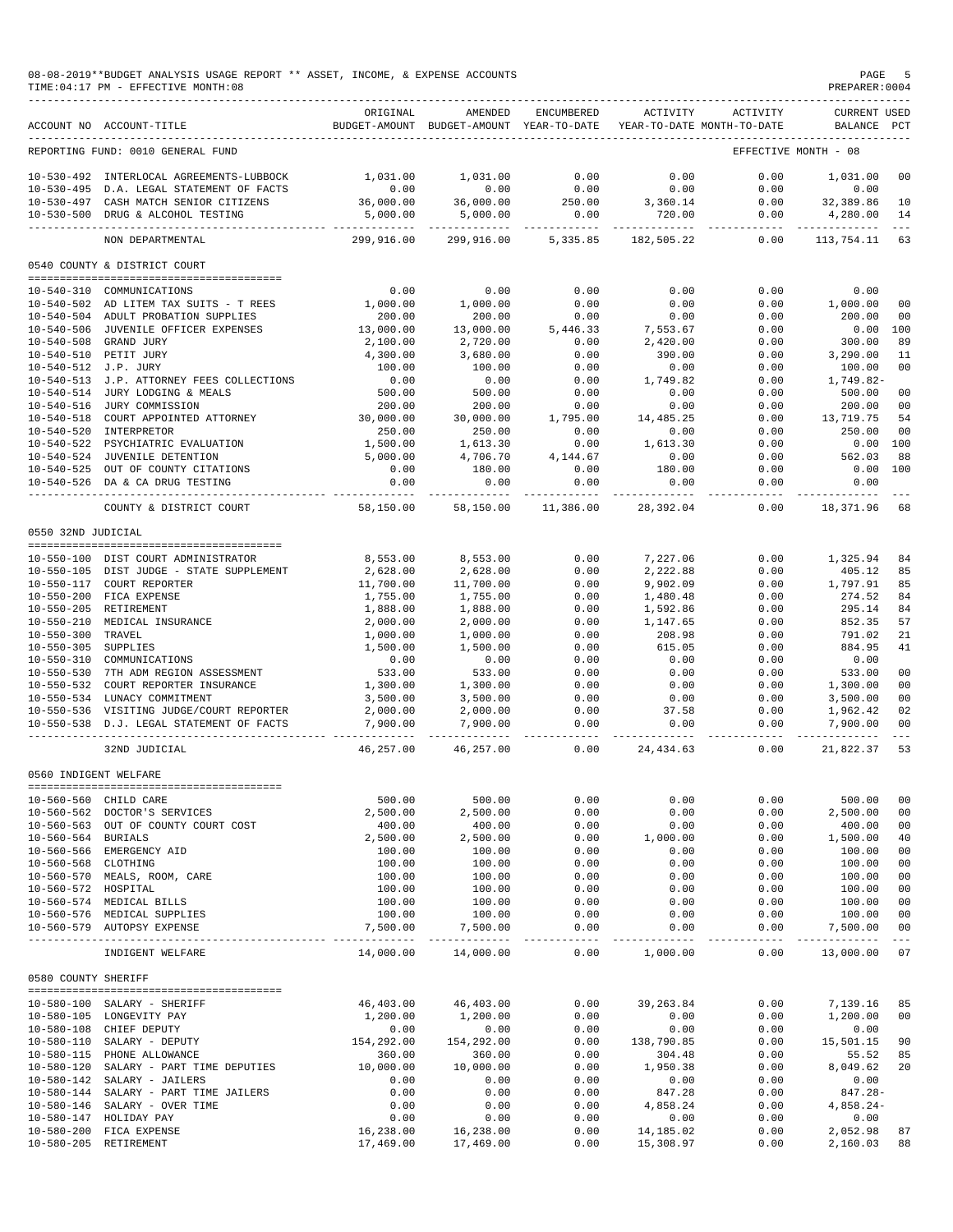| 08-08-2019**BUDGET ANALYSIS USAGE REPORT ** ASSET, INCOME, | PAGE           |
|------------------------------------------------------------|----------------|
| & EXPENSE ACCOUNTS                                         |                |
| TIME: 04:17 PM - EFFECTIVE MONTH: 08                       | PREPARER: 0004 |
|                                                            |                |

|                      | ACCOUNT NO ACCOUNT-TITLE                                       | ORIGINAL          | AMENDED<br>BUDGET-AMOUNT BUDGET-AMOUNT YEAR-TO-DATE | ENCUMBERED                 | ACTIVITY                   | ACTIVITY<br>YEAR-TO-DATE MONTH-TO-DATE | <b>CURRENT USED</b><br>BALANCE          | PCT            |
|----------------------|----------------------------------------------------------------|-------------------|-----------------------------------------------------|----------------------------|----------------------------|----------------------------------------|-----------------------------------------|----------------|
|                      |                                                                |                   |                                                     |                            |                            |                                        |                                         |                |
|                      | REPORTING FUND: 0010 GENERAL FUND                              |                   |                                                     |                            |                            |                                        | EFFECTIVE MONTH - 08                    |                |
| $10 - 580 - 210$     | MEDICAL INSURANCE                                              | 50,615.00         | 50,615.00                                           | 0.00                       | 41, 353.71                 | 0.00                                   | 9,261.29                                | 82             |
| $10 - 580 - 300$     | TRAVEL                                                         | 1,500.00          | 1,500.00                                            | 42.38                      | 954.05                     | 0.00                                   | 503.57                                  | 66             |
| $10 - 580 - 305$     | SUPPLIES                                                       | 2,000.00          | 2,000.00                                            | 906.51                     | 466.14                     | 0.00                                   | 627.35                                  | 69             |
| $10 - 580 - 310$     | COMMUNICATIONS                                                 | 650.00            | 771.12                                              | 200.00                     | 621.96                     | 0.00                                   | $50.84 - 107$                           |                |
| $10 - 580 - 315$     | BONDS & NOTARY                                                 | 200.00            | 200.00                                              | 0.00                       | 150.00                     | 0.00                                   | 50.00                                   | 75             |
| $10 - 580 - 320$     | COMPUTER SOFTWARE & REPAIRS                                    | 0.00              | 0.00                                                | 0.00                       | 0.00                       | 0.00                                   | 0.00                                    |                |
| $10 - 580 - 325$     | CERTIFICATE TRAINING JAIL PERSONAL                             | 0.00              | 0.00                                                | 0.00                       | 0.00                       | 0.00                                   | 0.00                                    |                |
| $10 - 580 - 380$     | UTILITIES - NEW JAIL                                           | 0.00              | 0.00                                                | 0.00                       | 0.00                       | 0.00                                   | 0.00                                    |                |
| $10 - 580 - 475$     | COPY MACHINE EXPENSE                                           | 0.00              | 0.00                                                | 0.00                       | 0.00                       | 0.00                                   | 0.00                                    |                |
| $10 - 580 - 600$     | OUT OF COUNTY INMATE HOUSING                                   | 0.00              | 0.00                                                | 0.00                       | 0.00                       | 0.00                                   | 0.00                                    |                |
| $10 - 580 - 602$     | REIMBURSEMENT DRUG FORFEITURE EXPEN                            | 0.00              | 0.00                                                | 0.00                       | 0.00                       | 0.00                                   | 0.00                                    |                |
| $10 - 580 - 603$     | SANE TEST CRIM VICTIMS EXPENSE                                 | 0.00              | 0.00                                                | 0.00                       | 0.00                       | 0.00                                   | 0.00                                    |                |
| $10 - 580 - 604$     | NEW HIRE PSYCHIATRIC TESTING                                   | 0.00              | 0.00                                                | 0.00                       | 0.00                       | 0.00                                   | 0.00                                    |                |
| $10 - 580 - 608$     | VEHICLE EXPENSE                                                | 10,000.00         | 10,007.00                                           | 1,849.00                   | 9,022.00                   | 15.00                                  | $864.00 - 109$                          |                |
| $10 - 580 - 609$     | NEW VEHICLES                                                   | 0.00              | 0.00                                                | 0.00                       | 0.00                       | 0.00                                   | 0.00                                    |                |
|                      |                                                                |                   |                                                     |                            |                            |                                        |                                         |                |
| $10 - 580 - 612$     | INMATE EXPENSE                                                 | 0.00              | 0.00                                                | 0.00                       | 0.00                       | 0.00                                   | 0.00                                    |                |
| $10 - 580 - 614$     | INMATE MEDICAL                                                 | 0.00              | 0.00                                                | 0.00                       | 0.00                       | 0.00                                   | 0.00                                    |                |
| $10 - 580 - 615$     | BODY ARMOUR GRANT 3511801 2018                                 | 0.00              | 0.00                                                | 0.00                       | 0.00                       | 0.00                                   | 0.00                                    |                |
| $10 - 580 - 616$     | VEHICLE GAS                                                    | 25,000.00         | 25,000.00                                           | 2,315.91                   | 23, 343.35                 | 0.00                                   | $659.26 - 103$                          |                |
| $10 - 580 - 618$     | VEHICLE TIRES                                                  | 0.00              | 0.00                                                | 0.00                       | 0.00                       | 0.00                                   | 0.00                                    |                |
| $10 - 580 - 625$     | BUILDING INSURANCE                                             | 0.00              | 0.00                                                | 0.00                       | 0.00                       | 0.00                                   | 0.00                                    |                |
|                      | COUNTY SHERIFF                                                 | 335,927.00        | 336,055.12                                          | 5, 313.80                  | 291,420.27                 | 15.00                                  | 39, 321.05                              | 88             |
|                      |                                                                |                   |                                                     |                            |                            |                                        |                                         |                |
|                      | 0585 FC LAW ENFORCEMENT CENTER                                 |                   |                                                     |                            |                            |                                        |                                         |                |
|                      | 10-585-105 LONGEVITY PAY                                       | 0.00              | 0.00                                                | 0.00                       | 0.00                       | 0.00                                   | 0.00                                    |                |
| $10 - 585 - 110$     | JAIL ADMINISTRATOR                                             | 30,000.00         | 30,000.00                                           | 0.00                       | 25,954.28                  | 0.00                                   | 4,045.72                                | 87             |
| 10-585-111 LEC COOK  |                                                                | 0.00              | 0.00                                                | 0.00                       | 0.00                       | 0.00                                   | 0.00                                    |                |
| $10 - 585 - 142$     | SALARY - JAILERS                                               | 222,948.00        | 222,948.00                                          | 0.00                       | 184,803.61                 | 0.00                                   | 38, 144.39                              | 83             |
| $10 - 585 - 144$     | SALARY - PART TIME JAILERS                                     | 15,600.00         | 15,600.00                                           | 0.00                       | 9,825.00                   | 0.00                                   | 5,775.00                                | 63             |
| $10 - 585 - 146$     | SALARY - OVER TIME                                             | 7,500.00          | 7,500.00                                            | 0.00                       | 11,956.19                  | 0.00                                   | 4, 456.19- 159                          |                |
| $10 - 585 - 147$     |                                                                |                   |                                                     | 0.00                       |                            |                                        | 0.00                                    |                |
|                      | HOLIDAY PAY                                                    | 0.00<br>20,443.00 | 0.00                                                | 0.00                       | 0.00                       | 0.00                                   |                                         | 85             |
| $10 - 585 - 200$     | FICA EXPENSE                                                   |                   | 20,443.00                                           |                            | 17,435.96                  | 0.00                                   | 3,007.04                                |                |
| $10 - 585 - 205$     | RETIREMENT                                                     | 22,102.00         | 22,102.00                                           | 0.00                       | 18,559.90                  | 0.00                                   | 3,542.10                                | 84             |
| $10 - 585 - 210$     | MEDICAL INSURANCE                                              | 91,107.00         | 91,107.00                                           | 0.00                       | 69,848.73                  | 0.00                                   | 21, 258.27                              | 77             |
| $10 - 585 - 300$     | TRAVEL                                                         | 1,500.00          | 1,500.00                                            | 0.00                       | 675.00                     | 0.00                                   | 825.00                                  | 45             |
| $10 - 585 - 305$     | SUPPLIES                                                       | 5,500.00          | 5,500.00                                            | 579.61                     | 4,591.08                   | 0.00                                   | 329.31                                  | 94             |
| $10 - 585 - 310$     | COMMUNICATIONS                                                 | 16,000.00         | 16,000.00                                           | 674.02                     | 14,246.25                  | 0.00                                   | 1,079.73                                | 93             |
| $10 - 585 - 313$     | INSPECTIONS & MAINTENCE                                        | 0.00              | 0.00                                                | 0.00                       | 0.00                       | 0.00                                   | 0.00                                    |                |
| $10 - 585 - 315$     | BONDS FOR EMPLOYEES                                            | 500.00            | 500.00                                              | 0.00                       | 0.00                       | 0.00                                   | 500.00                                  | 0 <sub>0</sub> |
| $10 - 585 - 320$     | COMPUTER SOFTWARE & MAINTENCE                                  | 12,060.00         | 12,060.00                                           | 0.00                       | 7,502.00                   | 0.00                                   | 4,558.00                                | 62             |
| $10 - 585 - 325$     | CERT TRAINING FOR JAIL STAFF                                   | 2,000.00          | 2,000.00                                            | 470.00                     | 944.00                     | 0.00                                   | 586.00                                  | 71             |
| $10 - 585 - 326$     | TELECOMMUNICATIONS SCHOOL                                      | 0.00              | 0.00                                                | 0.00                       | 0.00                       | 0.00                                   | 0.00                                    |                |
| $10 - 585 - 380$     | UTILITIES FOR LAW CENTER                                       | 35,000.00         | 35,000.00                                           | 2,336.73                   | 25,898.15                  | 0.00                                   | 6,765.12                                | 81             |
| $10 - 585 - 385$     | LAW CENTER REPAIRS                                             | 5,000.00          | 5,000.00                                            | 1,901.21                   | 3,404.62                   | 0.00                                   | $305.83 - 106$                          |                |
| $10 - 585 - 475$     | COPY EXPENSE FOR LAW CENTER                                    | 3,600.00          | 3,600.00                                            | 299.95                     | 2,427.82                   | 0.00                                   | 872.23                                  | 76             |
| $10 - 585 - 604$     | NEW HIRE PSYCHIATRIC TESTING                                   | 4,200.00          | 4,200.00                                            | 68.00                      | 2,319.98                   | 0.00                                   | 1,812.02                                | 57             |
| $10 - 585 - 605$     | OUT OF COUNTY HOUSING                                          | 0.00              | 0.00                                                | 0.00                       | 39,745.00                  | 0.00                                   | $39,745.00 -$                           |                |
|                      | 10-585-612 INMATE EXPENSE                                      | 25,000.00         | 25,000.00                                           | 3,504.17                   | 13,174.39                  | 0.00                                   | 8,321.44                                | 67             |
|                      | 10-585-614 INMATE MEDICAL                                      | 15,000.00         | 15,000.00                                           | 265.47                     | 5,272.94                   | 0.00                                   | 9,461.59 37                             |                |
|                      | 10-585-625 LAW CENTER BUILDING INSURANCE                       | 20,000.00         | 19,871.88                                           | 0.00                       | 17,034.69                  | 0.00                                   | 2,837.19 86                             |                |
|                      | 10-585-626 SB1849 PRISONER SAFETY FUND GRANT                   | 0.00              | 2, 245.33                                           | 0.00                       | 0.00                       | 0.00                                   | 2,245.33 00                             |                |
|                      | 10-585-627 NIBRS GRANT                                         | 0.00              | 0.00                                                | 0.00                       | 54,300.00                  | 0.00                                   | $54,300.00 -$                           |                |
|                      | ---------------------------------<br>FC LAW ENFORCEMENT CENTER | .<br>555,060.00   | ---------- -<br>557,177.21                          | ----------- -<br>10,099.16 | ------------<br>529,919.59 | 0.00                                   | _____________________<br>17, 158. 46 97 |                |
|                      |                                                                |                   |                                                     |                            |                            |                                        |                                         |                |
| 0590 EXTENSION AGENT |                                                                |                   |                                                     |                            |                            |                                        |                                         |                |
|                      |                                                                |                   |                                                     |                            |                            |                                        |                                         |                |
|                      | 10-590-100 SALARY - CEA-AG                                     | 14,151.00         | 14,151.00                                           | 0.00                       | 11,973.28                  | 0.00                                   | 2,177.72 85                             |                |
|                      | 10-590-110 ADMINISTRATIVE ASSISTANT                            | 10,000.00         | 10,000.00                                           | 0.00                       | 8,352.50                   | 0.00                                   | 1,647.50                                | 84             |
|                      | 10-590-200 FICA EXPENSE                                        | 1,847.00          | 1,847.00                                            | 0.00                       | 1,554.84                   | 0.00                                   | 292.16 84                               |                |
|                      | 10-590-205 RETIREMENT                                          | 1,988.00          | 1,988.00                                            | 0.00                       | 687.40                     | 0.00                                   | 1,300.60 35                             |                |
| 10-590-305 SUPPLIES  |                                                                | 2,750.00          | 2,750.00                                            | 835.00                     | 1,075.53                   | 0.00                                   | 839.47                                  | 69             |
|                      | 10-590-310 COMMUNICATIONS                                      | 0.00              | 0.00                                                | 0.00                       | 0.00                       | 0.00                                   | 0.00                                    |                |
|                      | 10-590-640 CAR ALLOWANCE                                       | 6,000.00          | 6,000.00                                            | 820.77                     | 4,453.84                   | 0.00                                   | 725.39 88                               |                |
|                      | 10-590-642 STOCK SHOW EXPENSE                                  | 6,000.00          | 6,000.00                                            | 0.00                       | 5,499.49                   | 0.00                                   | 500.51                                  | 92             |
|                      | 10-590-644 CONSESSION STAND                                    | 0.00              | 0.00                                                | 0.00                       | 0.00                       | 0.00                                   | 0.00                                    |                |
|                      | EXTENSION AGENT                                                | .<br>42,736.00    | --------------<br>42,736.00                         | ----------- -<br>1,655.77  | ----------- -<br>33,596.88 | .<br>0.00                              | -----------<br>7,483.35 82              |                |
|                      |                                                                |                   |                                                     |                            |                            |                                        |                                         |                |
|                      | 0600 APPRAISAL DISTRICT                                        |                   |                                                     |                            |                            |                                        |                                         |                |
|                      | 10-600-644 APPRAISAL DISTRICT FEES                             |                   | 171, 141.00 171, 141.00                             |                            | $0.00$ 122,856.00          | 0.00                                   | 48,285.00 72                            |                |
|                      | 10-600-645 APPRAISAL DISTRIC TAX REFUND                        | 0.00              | 0.00                                                | 0.00                       | 2,984.55                   | 0.00                                   | 2,984.55-                               |                |
|                      |                                                                |                   |                                                     |                            |                            |                                        |                                         |                |
|                      | APPRAISAL DISTRICT                                             | 171,141.00        | 171,141.00                                          | 0.00                       | 125,840.55                 | 0.00                                   | 45,300.45 74                            |                |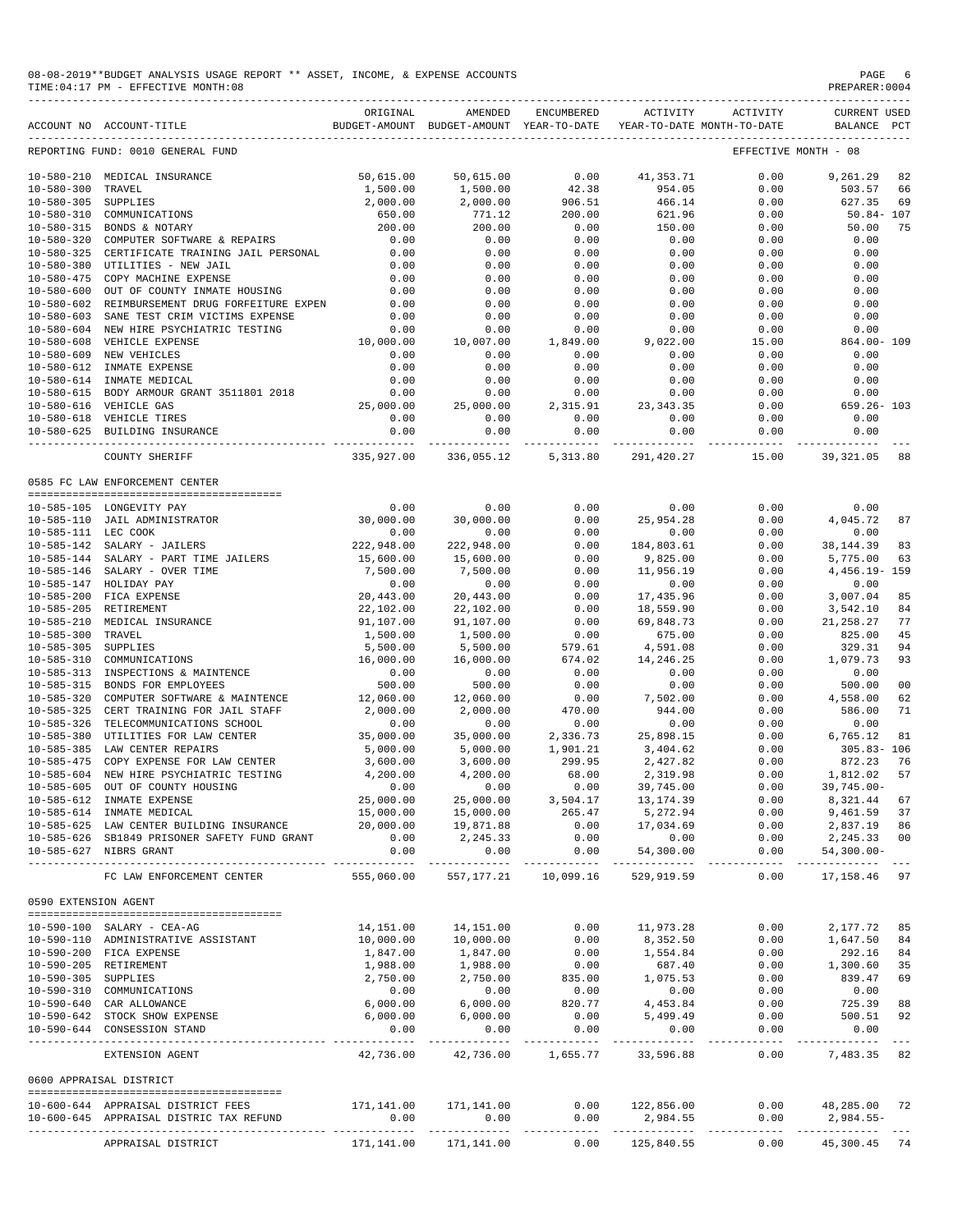|            | 08-08-2019**BUDGET ANALYSIS USAGE REPORT ** ASSET, INCOME, & EXPENSE ACCOUNTS<br>TIME: 04:17 PM - EFFECTIVE MONTH: 08 |                           |                          |                            |              |                                        | PAGE 7<br>PREPARER: 0004              |  |
|------------|-----------------------------------------------------------------------------------------------------------------------|---------------------------|--------------------------|----------------------------|--------------|----------------------------------------|---------------------------------------|--|
| ACCOUNT NO | ACCOUNT-TITLE                                                                                                         | ORIGINAL<br>BUDGET-AMOUNT | AMENDED<br>BUDGET-AMOUNT | ENCUMBERED<br>YEAR-TO-DATE | ACTIVITY     | ACTIVITY<br>YEAR-TO-DATE MONTH-TO-DATE | <b>CURRENT USED</b><br>BALANCE<br>PCT |  |
|            | REPORTING FUND: 0010 GENERAL FUND                                                                                     |                           |                          |                            |              |                                        | EFFECTIVE MONTH - 08                  |  |
|            | 0610 COUNTY COURT AT LAW                                                                                              |                           |                          |                            |              |                                        |                                       |  |
|            | 10-610-654 COUNTY COURT AT LAW JUDGE EXPENSE                                                                          | 20,000.00                 | 20,000.00                | 0.00                       | 10,880.57    | 0.00                                   | 9,119.43<br>-54                       |  |
|            | COUNTY COURT AT LAW                                                                                                   | 20,000.00                 | 20,000.00                | 0.00                       | 10,880.57    | 0.00                                   | 9,119.43<br>-54                       |  |
|            | GENERAL FUND<br>INCOME TOTALS                                                                                         | 2,602,819.00              | 2,605,064.33             |                            | 2,631,428.06 | 18,740.00                              | 26,363.73+ 101                        |  |

EXPENSE TOTALS 2,477,223.00 2,479,383.33 42,704.37 1,959,370.09 815.00 478,988.05 81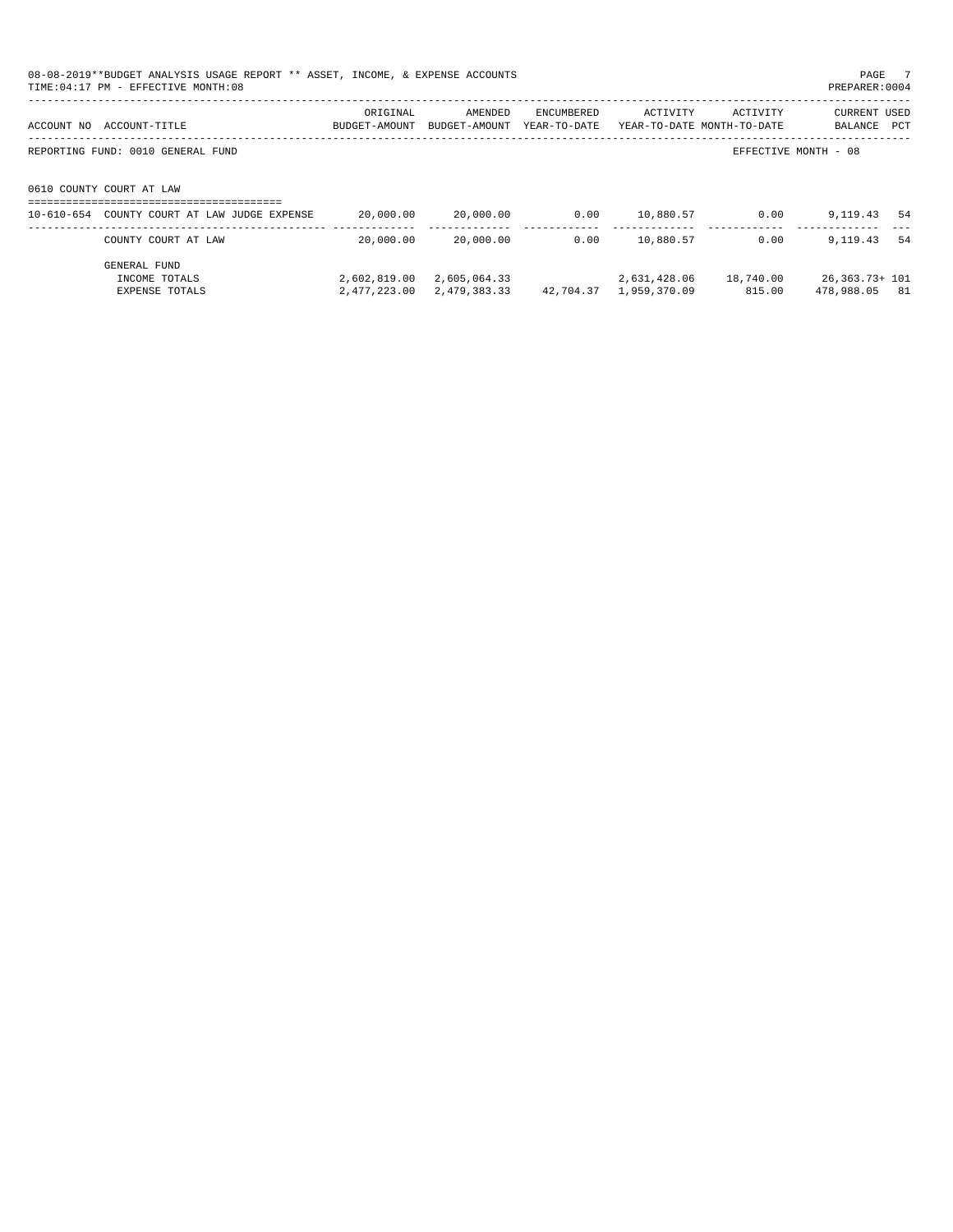|                       | 08-08-2019**BUDGET ANALYSIS USAGE REPORT ** ASSET, INCOME, & EXPENSE ACCOUNTS<br>TIME: 04:17 PM - EFFECTIVE MONTH: 08 |                          |                                |                     |                                                                     |                                           | PAGE<br>PREPARER: 0004             | 8              |
|-----------------------|-----------------------------------------------------------------------------------------------------------------------|--------------------------|--------------------------------|---------------------|---------------------------------------------------------------------|-------------------------------------------|------------------------------------|----------------|
|                       | ACCOUNT NO ACCOUNT-TITLE                                                                                              | ORIGINAL                 | AMENDED                        | ENCUMBERED          | BUDGET-AMOUNT BUDGET-AMOUNT YEAR-TO-DATE YEAR-TO-DATE MONTH-TO-DATE | ACTIVITY ACTIVITY                         | <b>CURRENT USED</b><br>BALANCE PCT |                |
|                       | REPORTING FUND: 0011 ROAD & BRIDGE PRECINCT 1                                                                         |                          |                                |                     |                                                                     | EFFECTIVE MONTH - 08                      |                                    |                |
| 0100 CASH ACCOUNTS    |                                                                                                                       |                          |                                |                     |                                                                     |                                           |                                    |                |
|                       |                                                                                                                       |                          |                                |                     | 95,681.72-                                                          | 1,058.85                                  | $83,804.80 -$                      |                |
|                       | 11-100-100 CFC: ROAD & BRIDGE PRECINCT 1<br>11-100-185 DUE FROM I&S FUND                                              |                          |                                |                     | 0.00                                                                | 0.00                                      | 0.00                               |                |
|                       | 11-100-197 DUE FROM GENERAL FUND                                                                                      |                          |                                |                     | 0.00                                                                | 0.00                                      | 1,860.29                           |                |
|                       | 11-100-280 DELINQUENT TAXES RECEIVABLE                                                                                |                          |                                |                     | 0.00                                                                | 0.00                                      | 2,853.16                           |                |
|                       | 11-100-285 ALLOWANCE-UNCOLLETABLE TAXES                                                                               |                          |                                |                     | 0.00                                                                | 0.00                                      | 713.29-                            |                |
|                       | 11-100-290 DUE FROM APPRAISAL DISTRICT                                                                                |                          |                                |                     | 0.00                                                                | 0.00                                      | 0.00<br>-------------              |                |
|                       | CASH ACCOUNTS                                                                                                         |                          |                                |                     |                                                                     | 95,681.72- 1,058.85 79,804.64-            |                                    |                |
| 0311 REVENUE ACCOUNTS |                                                                                                                       |                          |                                |                     |                                                                     |                                           |                                    |                |
|                       | 11-311-100 ADVALOREM TAXES                                                                                            | 207,519.00               | 207,519.00                     |                     | 185,570.79                                                          | 76.91                                     | 21,948.21 89                       |                |
|                       | 11-311-105 ROAD & BRIDGE                                                                                              | 0.00                     | 0.00                           |                     | 0.00                                                                | 0.00                                      | 0.00                               |                |
|                       | 11-311-110 MOTOR VEHICLE REGISTRATION                                                                                 | 47,000.00                | 47,000.00                      |                     | 53,227.04                                                           | 996.94                                    | 6,227.04+ 113                      |                |
|                       | 11-311-120 GROSS WEIGHT AND AXLE FEES                                                                                 | 14,000.00                | 14,000.00                      |                     | 13,537.78                                                           | 0.00                                      | 462.22                             | 97             |
|                       | 11-311-125 I&S REVENUE FOR COMM DEB                                                                                   | 0.00                     | 0.00                           |                     | 0.00                                                                | 0.00                                      | 0.00                               |                |
|                       | 11-311-130 LONG TERM FINANCING INCOME<br>11-311-140 BRIDGE REPAIR INSURANCE                                           | 0.00<br>0.00             | 0.00<br>0.00                   |                     | 52,420.54<br>0.00                                                   | 0.00<br>0.00                              | $52,420.54+$<br>0.00               |                |
|                       | 11-311-145 RESERVE FEMA FUNDS                                                                                         | 0.00                     | 0.00                           |                     | 0.00                                                                | 0.00                                      | 0.00                               |                |
|                       | 11-311-150 OTHER INCOME                                                                                               | 0.00                     | 0.00                           |                     | 9,998.31                                                            | 0.00                                      | 9,998.31+                          |                |
|                       | 11-311-155 RESERVE FUNDS                                                                                              | 0.00                     | 0.00                           |                     | 0.00                                                                | 0.00                                      | 0.00                               |                |
|                       | 11-311-160 SALE OF FIXED ASSETS                                                                                       | 0.00                     | 1,531.00                       |                     | 1,531.00                                                            | 0.00                                      | 0.00 100                           |                |
|                       | 11-311-165 RESERVE CERTZ FUNDS                                                                                        | 0.00                     | 0.00                           |                     | 0.00                                                                | 0.00                                      | 0.00                               |                |
|                       | 11-311-180 INTEREST EARNED<br>------------------------------                                                          | 0.00<br>------------     | 0.00                           |                     | 0.00<br>------------                                                | 0.00<br>-----------                       | 0.00<br>-----------                |                |
|                       | REVENUE ACCOUNTS                                                                                                      | 268,519.00               | 270,050.00                     | 0.00                |                                                                     | 316, 285. 46 1, 073. 85 46, 235. 46 + 117 |                                    |                |
| 0611 EXPENSE ACCOUNTS |                                                                                                                       |                          |                                |                     |                                                                     |                                           |                                    |                |
|                       | 11-611-100 SALARY - COMMISSIONER PCT 1                                                                                | 35,332.00                | 35,332.00                      | 0.00                | 29,896.24                                                           | 0.00                                      | 5,435.76                           | 85             |
|                       | 11-611-105 LONGEVITY PAY                                                                                              | 2,850.00                 | 2,850.00                       | 0.00                | 0.00                                                                | 0.00                                      | 2,850.00                           | 00             |
|                       | 11-611-110 SALARY - ROAD FOREMAN                                                                                      | 35,127.00                | 35,127.00                      | 0.00                | 29,729.70                                                           | 0.00                                      | 5,397.30                           | 85             |
|                       | 11-611-112 SALARY - ROAD HAND                                                                                         | 29,136.00                | 29,136.00                      | 0.00                | 24,657.60                                                           | 0.00                                      | 4,478.40                           | 85             |
|                       | 11-611-115 PHONE ALLOWANCE                                                                                            | 1,000.00                 | 1,000.00                       | 0.00                | 304.48                                                              | 0.00                                      | 695.52                             | 30             |
|                       | 11-611-120 SALARY - PART TIME                                                                                         | 10,000.00                | 11,531.00                      | 0.00                | 10,000.00                                                           | 0.00                                      | 1,531.00                           | 87             |
|                       | 11-611-200 FICA EXPENSE                                                                                               | 8,630.00                 | 8,630.00                       | 0.00                | 7,204.18                                                            | 0.00                                      | 1,425.82                           | 83             |
|                       | 11-611-205 RETIREMENT<br>11-611-210 MEDICAL INSURANCE                                                                 | 9,284.00<br>30,369.00    | 9,284.00<br>30,369.00          | 0.00<br>0.00        | 7,784.68<br>26,764.59                                               | 0.00<br>0.00                              | 1,499.32<br>3,604.41               | 84<br>88       |
|                       | 11-611-300 TRAVEL & SCHOOL                                                                                            | 2,000.00                 | 2,000.00                       | 632.47              | 311.75                                                              | 0.00                                      | 1,055.78                           | 47             |
| 11-611-305 SUPPLIES   |                                                                                                                       | 8,600.00                 | 8,600.00                       | 1,658.90            | 2,803.26                                                            | 0.00                                      | 4,137.84                           | 52             |
|                       | 11-611-310 COMMUNICATIONS                                                                                             | 0.00                     | 0.00                           | 0.00                | 0.00                                                                | 0.00                                      | 0.00                               |                |
| 11-611-315 BONDS      |                                                                                                                       | 200.00                   | 200.00                         | 0.00                | 0.00                                                                | 0.00                                      | 200.00                             | 0 <sup>0</sup> |
|                       | 11-611-320 REPAIRS & MAINTENANCE                                                                                      | 30,000.00                | 30,000.00                      | 1,524.23            | 20,824.66                                                           | 15.00                                     | 7,651.11                           | 74             |
| 11-611-380 UTILITIES  |                                                                                                                       | 2,000.00                 | 3,000.00                       | 83.89               | 2,188.54                                                            | 0.00                                      | 727.57                             | 76             |
|                       | 11-611-620 CAPITAL OUTLAY UNIT COST<br>11-611-622 CAPITAL OUTLAY (OVER 5,000)                                         | 0.00<br>20,528.00        | 0.00<br>40, 418.02             | 0.00                | 0.00                                                                | 0.00<br>0.00                              | 0.00<br>706.53                     | 98             |
|                       | 11-611-624 CAPITAL OUTLAY LOAN INTEREST                                                                               | 706.00                   | 736.52                         | 0.00<br>0.00        | 39,711.49<br>736.52                                                 | 0.00                                      | 0.00 100                           |                |
|                       | 11-611-625 NEW EQUIPMENT                                                                                              | 0.00                     | 32,500.00                      | 0.00                | 32,500.00                                                           | 0.00                                      | 0.00 100                           |                |
|                       | 11-611-700 DIESEL, OIL, AND GASOLINE                                                                                  | 25,000.00                | 33,564.75                      | 285.00              | 24, 156.98                                                          | 0.00                                      | 9,122.77                           | 73             |
|                       | 11-611-705 ROAD MATERIAL & CONSTRUCTION                                                                               | 8,000.00                 | 8,000.00                       | 0.00                | 1,496.00                                                            | 0.00                                      | 6,504.00                           | 19             |
|                       | 11-611-710 LOCAL MATCHING CETRZ GT                                                                                    | 0.00                     | 0.00                           | 0.00                | 0.00                                                                | 0.00                                      | 0.00                               |                |
|                       | 11-611-715 FEE REIMBURSEMENT                                                                                          | 0.00                     | 0.00                           | 0.00                | 0.00                                                                | 0.00                                      | 0.00                               |                |
|                       | 11-611-720 BRIDGE REPAIR                                                                                              | 0.00                     | 0.00                           | 0.00                | 0.00                                                                | 0.00                                      | 0.00                               |                |
|                       | 11-611-725 TIRES & TUBES<br>11-611-730 RESERVE MONEY                                                                  | 8,000.00<br>0.00         | 8,000.00<br>0.00               | 255.00<br>0.00      | 2,410.00<br>0.00                                                    | 0.00<br>0.00                              | 5,335.00<br>0.00                   | 33             |
|                       | 11-611-735 CERTZ RESERVE                                                                                              | 0.00                     | 0.00                           | 0.00                | 0.00                                                                | 0.00                                      | 0.00                               |                |
|                       | 11-611-740 FEMA RESERVE                                                                                               | 0.00                     | 0.00                           | 0.00                | 0.00                                                                | 0.00                                      | 0.00                               |                |
|                       | ---------------------------<br>EXPENSE ACCOUNTS                                                                       | ----------<br>266,762.00 | $- - - - - - -$<br>330, 278.29 | -------<br>4,439.49 | $- - - - -$<br>263,480.67                                           | -----<br>15.00                            | ------<br>62,358.13                | 81             |
|                       | ROAD & BRIDGE PRECINCT 1                                                                                              |                          |                                |                     |                                                                     |                                           |                                    |                |
|                       | INCOME TOTALS                                                                                                         | 268,519.00               | 270,050.00                     |                     | 316,285.46                                                          | 1,073.85                                  | 46, 235. 46+ 117                   |                |
|                       | EXPENSE TOTALS                                                                                                        | 266,762.00               | 330,278.29                     | 4,439.49            | 263,480.67                                                          | 15.00                                     | 62, 358. 13 81                     |                |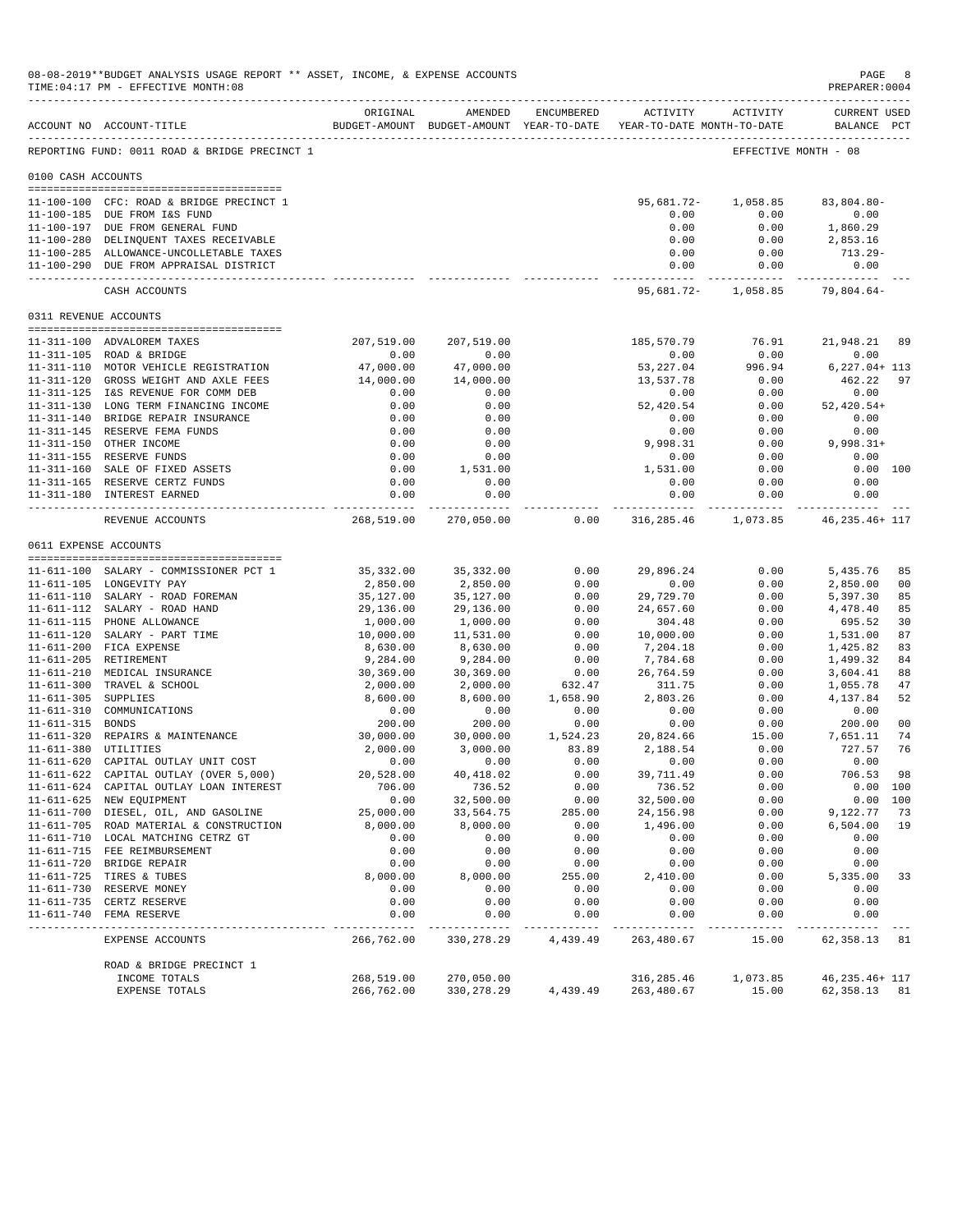|                       | 08-08-2019**BUDGET ANALYSIS USAGE REPORT ** ASSET, INCOME, & EXPENSE ACCOUNTS<br>TIME: 04:17 PM - EFFECTIVE MONTH: 08 |                        |                                                                                |                            |                       |                                       | $\mathop{\mathtt{PAGE}}$<br>PREPARER:0004 | -9             |
|-----------------------|-----------------------------------------------------------------------------------------------------------------------|------------------------|--------------------------------------------------------------------------------|----------------------------|-----------------------|---------------------------------------|-------------------------------------------|----------------|
|                       | ACCOUNT NO ACCOUNT-TITLE<br>--------------------------------------                                                    | ORIGINAL               | AMENDED<br>BUDGET-AMOUNT BUDGET-AMOUNT YEAR-TO-DATE YEAR-TO-DATE MONTH-TO-DATE | ENCUMBERED                 |                       | ACTIVITY ACTIVITY                     | CURRENT USED<br>BALANCE PCT               |                |
|                       | REPORTING FUND: 0012 ROAD & BRIDGE PRECINCT 2                                                                         |                        |                                                                                |                            |                       | EFFECTIVE MONTH - 08                  |                                           |                |
| 0100 CASH ACCOUNTS    |                                                                                                                       |                        |                                                                                |                            |                       |                                       |                                           |                |
|                       | 12-100-100 CFC: ROAD & BRIDGE PRECINCT 2                                                                              |                        |                                                                                |                            |                       | 106,470.92- 1,073.85                  | 87,933.80-                                |                |
|                       | 12-100-185 DUE FROM I&S FUND                                                                                          |                        |                                                                                |                            | 0.00                  | 0.00                                  | 0.00                                      |                |
|                       | 12-100-186 DUE FROM GENERAL FUND                                                                                      |                        |                                                                                |                            | 0.00                  | 0.00                                  | 474.59                                    |                |
|                       | 12-100-280 DELINQUENT TAXES RECEIVABLE                                                                                |                        |                                                                                |                            | 0.00                  | 0.00                                  | 2,853.16                                  |                |
|                       | 12-100-285 ALLOWANCE-UNCOLLETABLE TAXES                                                                               |                        |                                                                                |                            | 0.00                  | 0.00                                  | 713.29-                                   |                |
|                       | 12-100-290 DUE FROM APPRAISAL DISTRICT                                                                                |                        |                                                                                |                            | 0.00                  | 0.00<br>------------- --------------- | 0.00<br>-------------                     |                |
|                       | CASH ACCOUNTS                                                                                                         |                        |                                                                                |                            |                       | 106,470.92- 1,073.85 85,319.34-       |                                           |                |
| 0312 REVENUE ACCOUNTS |                                                                                                                       |                        |                                                                                |                            |                       |                                       |                                           |                |
|                       | 12-312-100 ADVALOREM TAXES                                                                                            | 216,765.00             | 216,765.00                                                                     |                            | 185,570.68            | 76.91                                 | 31,194.32 86                              |                |
|                       | 12-312-105 ROAD & BRIDGE                                                                                              | 0.00                   | 0.00                                                                           |                            | 0.00                  | 0.00                                  | 0.00                                      |                |
|                       | 12-312-110 MOTOR VEHICLE REGISTRATION                                                                                 | 47,000.00              | 47,000.00                                                                      |                            | 53,226.95             | 996.94                                | 6,226.95+ 113                             |                |
|                       | 12-312-120 GROSS WEIGHT AND AXLE FEES<br>12-312-125 I&S REVENUE FOR COMM DEB                                          | 14,000.00<br>0.00      | 14,000.00<br>0.00                                                              |                            | 13,537.78<br>0.00     | 0.00<br>0.00                          | 462.22<br>0.00                            | 97             |
|                       | 12-312-130 LONG TERM FINANCING INCOME                                                                                 | 0.00                   | 0.00                                                                           |                            | 0.00                  | 0.00                                  | 0.00                                      |                |
|                       | 12-312-140 BRIDGE REPAIR INSURANCE                                                                                    | 0.00                   | 0.00                                                                           |                            | 0.00                  | 0.00                                  | 0.00                                      |                |
|                       | 12-312-145 RESERVE FEMA FUNDS                                                                                         | 0.00                   | 0.00                                                                           |                            | 0.00                  | 0.00                                  | 0.00                                      |                |
|                       | 12-312-150 OTHER INCOME                                                                                               | 0.00                   | 0.00                                                                           |                            | 8,608.79              | 0.00                                  | 8,608.79+                                 |                |
|                       | 12-312-155 RESERVE FUNDS                                                                                              | 0.00                   | 0.00                                                                           |                            | 0.00                  | 0.00                                  | 0.00                                      |                |
|                       | 12-312-160 SALE OF FIXED ASSETS                                                                                       | 0.00                   | 0.00                                                                           |                            | 0.00                  | 0.00                                  | 0.00                                      |                |
|                       | 12-312-165 RESERVE CERTZ FUNDS                                                                                        | 0.00                   | 0.00                                                                           |                            | 0.00                  | 0.00                                  | 0.00                                      |                |
|                       | 12-312-180 INTEREST EARNED<br>--------------------------------                                                        | 0.00<br>.              | 0.00<br>------------                                                           |                            | 0.00<br>.             | 0.00<br>------------                  | 0.00                                      |                |
|                       | REVENUE ACCOUNTS                                                                                                      |                        | 277,765.00 277,765.00                                                          | 0.00                       |                       | 260,944.20 1,073.85 16,820.80         |                                           | 94             |
|                       | 0612 EXPENSE ACCOUNTS                                                                                                 |                        |                                                                                |                            |                       |                                       |                                           |                |
|                       | 12-612-100 SALARY - COMMISSIONER PCT 2                                                                                | 35,332.00              | 35,332.00                                                                      | 0.00                       | 29,896.24             | 0.00                                  | 5,435.76                                  | 85             |
|                       | 12-612-105 LONGEVITY PAY                                                                                              | 1,800.00               | 1,800.00                                                                       | 0.00                       | 0.00                  | 0.00                                  | 1,800.00                                  | 0 <sub>0</sub> |
|                       | 12-612-110 SALARY - ROAD FOREMAN                                                                                      | 35,127.00              | 35,127.00                                                                      | 0.00                       | 25,848.05             | 0.00                                  | 9,278.95                                  | 74             |
|                       | 12-612-112 SALARY - ROAD HAND                                                                                         | 29,136.00              | 29,136.00                                                                      | 0.00                       | 21,564.25             | 0.00                                  | 7,571.75                                  | 74             |
|                       | 12-612-115 PHONE ALLOWANCE                                                                                            | 1,000.00               | 1,000.00                                                                       | 0.00                       | 553.60                | 0.00                                  | 446.40                                    | 55             |
|                       | 12-612-120 SALARY - PART TIME                                                                                         | 10,000.00              | 10,000.00                                                                      | 0.00                       | 12,792.40             | 0.00                                  | 2,792.40- 128                             |                |
|                       | 12-612-200 FICA EXPENSE                                                                                               | 8,577.00               | 8,577.00                                                                       | 0.00                       | 6,864.80              | 0.00                                  | 1,712.20                                  | 80             |
|                       | 12-612-205 RETIREMENT                                                                                                 | 9,227.00               | 9,227.00                                                                       | 0.00<br>0.00               | 7,002.83<br>21,310.01 | 0.00<br>0.00                          | 2,224.17                                  | 76<br>70       |
|                       | 12-612-210 MEDICAL INSURANCE<br>12-612-300 TRAVEL & SCHOOL                                                            | 30,369.00<br>2,000.00  | 30,369.00<br>2,000.00                                                          | 0.00                       | 1,508.86              | 0.00                                  | 9,058.99<br>491.14                        | 75             |
| 12-612-305 SUPPLIES   |                                                                                                                       | 8,600.00               | 8,600.00                                                                       | 967.72                     | 5,604.89              | 0.00                                  | 2,027.39                                  | 76             |
|                       | 12-612-310 COMMUNICATIONS                                                                                             | 0.00                   | 0.00                                                                           | 0.00                       | 0.00                  | 0.00                                  | 0.00                                      |                |
| 12-612-315 BONDS      |                                                                                                                       | 100.00                 | 100.00                                                                         | 0.00                       | 100.00                | 0.00                                  | 0.00 100                                  |                |
|                       | 12-612-320 REPAIRS & MAINTENANCE                                                                                      | 30,000.00              | 30,000.00                                                                      | 7,132.49                   | 17,937.59             | 0.00                                  | 4,929.92                                  | 84             |
|                       | 12-612-380 UTILITIES                                                                                                  | 2,000.00               | 2,000.00                                                                       | 99.00                      | 1,954.50              | 0.00                                  | $53.50 - 103$                             |                |
|                       | 12-612-620 CAPITAL OUTLAY UNIT COST                                                                                   | 0.00                   | 0.00                                                                           | 0.00                       | 0.00                  | 0.00                                  | 0.00                                      |                |
|                       | 12-612-622 CAPITAL OUTLAY (OVER 5,000)                                                                                | 29,774.00              | 29,774.00                                                                      | 0.00                       | 29,774.00             | 0.00                                  | 0.00 100                                  |                |
|                       | 12-612-624 CAPITAL OUTLAY LOAN INTEREST<br>12-612-625 NEW EQUIPMENT                                                   | 0.00<br>0.00           | 0.00<br>0.00                                                                   | 0.00<br>0.00               | 0.00<br>0.00          | 0.00<br>0.00                          | 0.00<br>0.00                              |                |
|                       | 12-612-700 DIESEL, OIL, AND GASOLINE                                                                                  | 25,000.00              | 33,564.75                                                                      | 3,026.68                   | 24, 478.20            | 0.00                                  | 6,059.87                                  | 82             |
|                       | 12-612-705 ROAD MATERIAL & CONSTRUCTION                                                                               | 8,000.00               | 8,000.00                                                                       | 317.16                     | 4,207.05              | 0.00                                  | 3,475.79                                  | 57             |
|                       | 12-612-710 LOCAL MATCHING CETRZ GT                                                                                    | 0.00                   | 0.00                                                                           | 0.00                       | 0.00                  | 0.00                                  | 0.00                                      |                |
|                       | 12-612-715 FEE REIMBURSEMENT                                                                                          | 0.00                   | 0.00                                                                           | 0.00                       | 0.00                  | 0.00                                  | 0.00                                      |                |
| 12-612-720            | BRIDGE REPAIR                                                                                                         | 0.00                   | 0.00                                                                           | 0.00                       | 0.00                  | 0.00                                  | 0.00                                      |                |
|                       | 12-612-725 TIRES & TUBES                                                                                              | 8,000.00               | 8,000.00                                                                       | 3,073.76                   | 3,589.47              | 0.00                                  | 1,336.77                                  | 83             |
|                       | 12-612-730 RESERVE MONEY                                                                                              | 0.00                   | 0.00                                                                           | 0.00                       | 0.00                  | 0.00                                  | 0.00                                      |                |
| $12 - 612 - 740$      | 12-612-735 CERTZ RESERVE<br>FEMA RESERVE                                                                              | 0.00<br>0.00           | 0.00<br>24,710.66                                                              | 0.00<br>0.00               | 0.00<br>0.00          | 0.00<br>0.00                          | 0.00<br>24,710.66                         | 0 <sub>0</sub> |
| -----------           | --------------<br>EXPENSE ACCOUNTS                                                                                    | --------<br>274,042.00 | ----------<br>307, 317.41                                                      | $- - - - - -$<br>14,616.81 | -----<br>214,986.74   | -----<br>0.00                         | ---------<br>77, 713.86                   | 75             |
|                       | ROAD & BRIDGE PRECINCT 2                                                                                              |                        |                                                                                |                            |                       |                                       |                                           |                |
|                       | INCOME TOTALS                                                                                                         | 277,765.00             | 277,765.00                                                                     |                            | 260,944.20            | 1,073.85                              | 16,820.80                                 | 94             |
|                       | EXPENSE TOTALS                                                                                                        | 274,042.00             | 307, 317.41                                                                    | 14,616.81                  | 214,986.74            | 0.00                                  | 77,713.86                                 | 75             |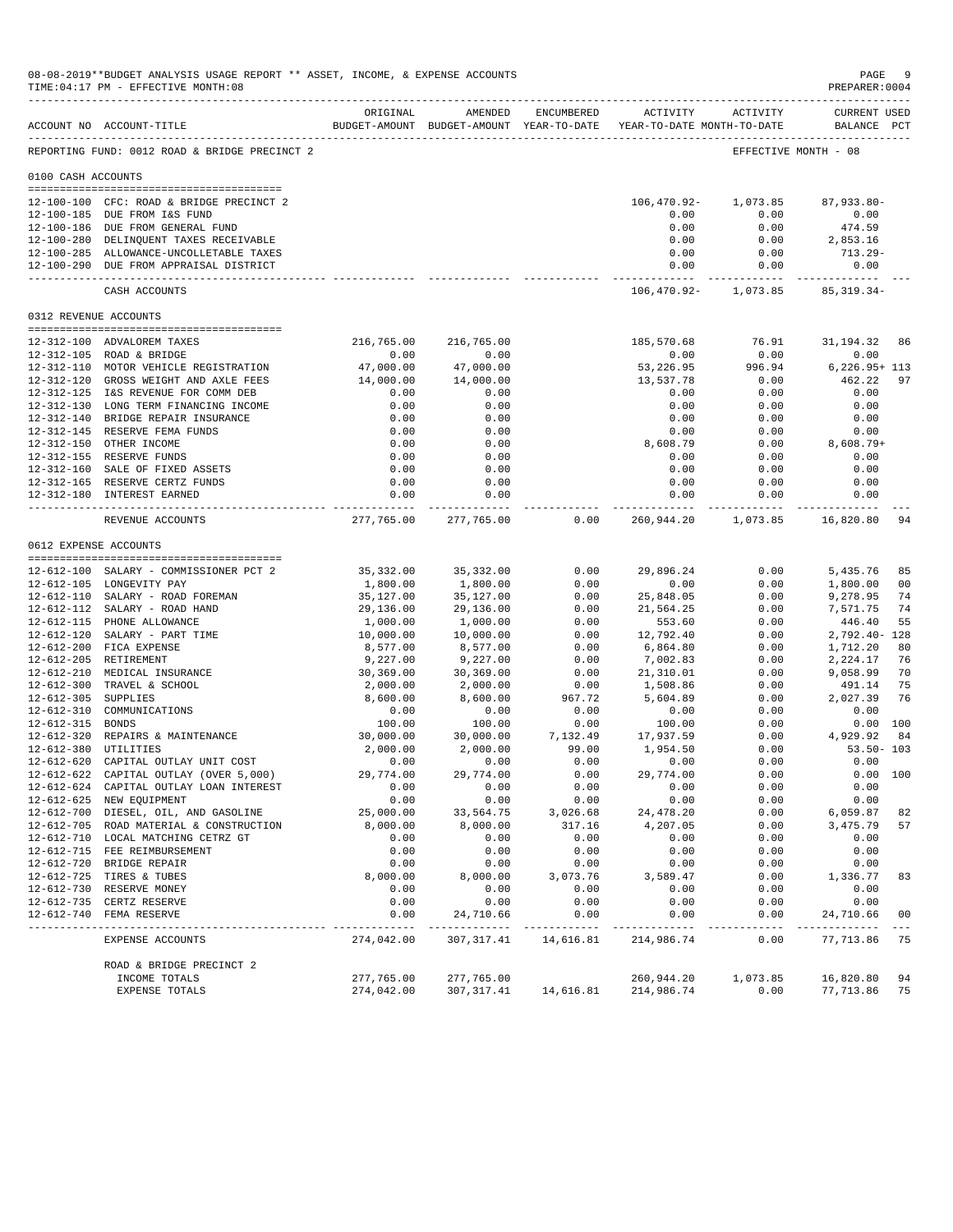|                                          | 08-08-2019**BUDGET ANALYSIS USAGE REPORT ** ASSET, INCOME, & EXPENSE ACCOUNTS<br>TIME: 04:17 PM - EFFECTIVE MONTH: 08                                                                           |                                                |                                                         |                                      |                                                                                          |                                          | PAGE 10<br>PREPARER: 0004                                            |
|------------------------------------------|-------------------------------------------------------------------------------------------------------------------------------------------------------------------------------------------------|------------------------------------------------|---------------------------------------------------------|--------------------------------------|------------------------------------------------------------------------------------------|------------------------------------------|----------------------------------------------------------------------|
|                                          | ACCOUNT NO ACCOUNT-TITLE                                                                                                                                                                        | ORIGINAL                                       | AMENDED                                                 | ENCUMBERED                           | ACTIVITY ACTIVITY<br>BUDGET-AMOUNT BUDGET-AMOUNT YEAR-TO-DATE YEAR-TO-DATE MONTH-TO-DATE |                                          | <b>CURRENT USED</b><br>BALANCE PCT                                   |
|                                          | REPORTING FUND: 0013 ROAD & BRIDGE PRECINCT 3                                                                                                                                                   |                                                |                                                         |                                      |                                                                                          | EFFECTIVE MONTH - 08                     |                                                                      |
| 0100 CASH ACCOUNTS                       |                                                                                                                                                                                                 |                                                |                                                         |                                      |                                                                                          |                                          |                                                                      |
|                                          | 13-100-100 CFC: ROAD & BRIDGE PRECINCT 3<br>13-100-185 DUE FROM I&S FUND<br>13-100-186 DUE TO GENERAL FUND<br>13-100-280 DELINQUENT TAXES RECEIVABLE<br>13-100-285 ALLOWANCE-UNCOLLETABLE TAXES |                                                |                                                         |                                      | 105,530.19-<br>0.00<br>0.00<br>0.00<br>0.00                                              | 1,073.84<br>0.00<br>0.00<br>0.00<br>0.00 | $91, 946.21 -$<br>0.00<br>474.59<br>2,853.16<br>713.29-              |
|                                          | 13-100-290 DUE FROM APPRAISAL DISTRICT                                                                                                                                                          |                                                |                                                         |                                      | 0.00                                                                                     | 0.00                                     | 0.00<br>--------------                                               |
|                                          | CASH ACCOUNTS                                                                                                                                                                                   |                                                |                                                         |                                      |                                                                                          | 105,530.19- 1,073.84 89,331.75-          |                                                                      |
| 0313 REVENUE ACCOUNTS                    |                                                                                                                                                                                                 |                                                |                                                         |                                      |                                                                                          |                                          |                                                                      |
|                                          | 13-313-100 ADVALOREM TAXES<br>13-313-105 ROAD & BRIDGE<br>13-313-110 MOTOR VEHICLE REGISTRATION<br>13-313-120 GROSS WEIGHT AND AXLE FEES                                                        | 0.00<br>47,000.00<br>14,000.00                 | 186,991.00 186,991.00<br>0.00<br>47,000.00<br>14,000.00 |                                      | 185,570.72<br>0.00<br>53,226.97<br>13,537.78                                             | 76.91<br>0.00<br>996.93<br>0.00          | 1,420.28<br>99<br>0.00<br>$6,226.97+113$<br>462.22<br>97             |
|                                          | 13-313-125 I&S REVENUE FOR COMM DEB<br>13-313-130 LONG TERM FINANCING INCOME<br>13-313-140 BRIDGE REPAIR INSURANCE<br>13-313-145 RESERVE FEMA FUNDS                                             | 0.00<br>0.00<br>0.00<br>0.00                   | 0.00<br>0.00<br>0.00<br>0.00                            |                                      | 0.00<br>0.00<br>0.00<br>0.00                                                             | 0.00<br>0.00<br>0.00<br>0.00             | 0.00<br>0.00<br>0.00<br>0.00                                         |
|                                          | 13-313-150 OTHER INCOME<br>13-313-155 RESERVE FUNDS<br>13-313-160 SALE OF FIXED ASSETS<br>13-313-165 RESERVE CERTZ FUNDS                                                                        | 0.00<br>0.00<br>0.00<br>0.00                   | 0.00<br>0.00<br>0.00<br>0.00                            |                                      | 8,564.75<br>0.00<br>0.00<br>0.00                                                         | 0.00<br>0.00<br>0.00<br>0.00             | $8,564.75+$<br>0.00<br>0.00<br>0.00                                  |
|                                          | 13-313-180 INTEREST EARNED<br>------------------------------<br>REVENUE ACCOUNTS                                                                                                                | 0.00<br>------------                           | 0.00<br>247,991.00 247,991.00                           | 0.00                                 | 0.00<br>------------                                                                     | 0.00<br>------------                     | 0.00<br>.<br>260,900.22 1,073.84 12,909.22+105                       |
| 0613 EXPENSE ACCOUNTS                    |                                                                                                                                                                                                 |                                                |                                                         |                                      |                                                                                          |                                          |                                                                      |
|                                          | 13-613-100 SALARY - COMMISSIONER PCT 3                                                                                                                                                          | 35,332.00                                      | 35,332.00                                               | 0.00                                 | 29,896.24                                                                                | 0.00                                     | 5,435.76<br>85                                                       |
|                                          | 13-613-105 LONGEVITY PAY<br>13-613-110 SALARY - ROAD FOREMAN<br>13-613-112 SALARY - ROAD HAND<br>13-613-115 PHONE ALLOWANCE                                                                     | 2,400.00<br>35,127.00<br>26,427.00<br>1,620.00 | 2,400.00<br>35,127.00<br>26,427.00                      | 0.00<br>0.00<br>0.00<br>0.00         | 0.00<br>29,729.70<br>18,213.00<br>318.32                                                 | 0.00<br>0.00<br>0.00<br>0.00             | 2,400.00<br>00<br>85<br>5,397.30<br>8,214.00<br>69<br>1,301.68<br>20 |
|                                          | 13-613-120 SALARY - PART TIME<br>13-613-200 FICA EXPENSE<br>13-613-205 RETIREMENT                                                                                                               | 10,000.00<br>8,388.00<br>9,024.00              | 1,620.00<br>10,000.00<br>8,388.00<br>9,024.00           | 0.00<br>0.00<br>0.00                 | 10,300.00<br>6,786.71<br>7,046.12                                                        | 0.00<br>0.00<br>0.00                     | $300.00 - 103$<br>1,601.29<br>81<br>1,977.88<br>78                   |
| 13-613-305 SUPPLIES                      | 13-613-210 MEDICAL INSURANCE<br>13-613-300 TRAVEL & SCHOOL<br>13-613-310 COMMUNICATIONS                                                                                                         | 30,369.00<br>2,000.00<br>8,600.00<br>1,159.00  | 30,369.00<br>2,113.41<br>8,486.59<br>1,159.00           | 0.00<br>500.00<br>2,371.92<br>94.67  | 25,462.82<br>1,894.73<br>4,153.81<br>1,116.74                                            | 0.00<br>0.00<br>0.00<br>0.00             | 4,906.18<br>84<br>281.32- 113<br>1,960.86<br>77<br>$52.41 - 105$     |
| 13-613-315 BONDS<br>13-613-380 UTILITIES | 13-613-320 REPAIRS & MAINTENANCE<br>13-613-620 CAPITAL OUTLAY UNIT COST                                                                                                                         | 200.00<br>30,000.00<br>2,000.00<br>34,000.00   | 200.00<br>30,000.00<br>2,000.00<br>34,000.00            | 0.00<br>8,518.65<br>83.11<br>0.00    | 0.00<br>29,692.94<br>1,143.24<br>33,830.77                                               | 0.00<br>0.00<br>0.00<br>0.00             | 200.00<br>00<br>8,211.59- 127<br>773.65 61<br>169.23 100             |
|                                          | 13-613-622 CAPITAL OUTLAY (OVER 5,000)<br>13-613-624 CAPITAL OUTLAY LOAN INTEREST<br>13-613-625 NEW EQUIPMENT                                                                                   | 0.00<br>0.00<br>0.00                           | 0.00<br>0.00<br>0.00                                    | 0.00<br>0.00<br>0.00                 | 0.00<br>0.00<br>0.00                                                                     | 0.00<br>0.00<br>0.00                     | 0.00<br>0.00<br>0.00                                                 |
|                                          | 13-613-700 DIESEL, OIL, AND GASOLINE<br>13-613-705 ROAD MATERIAL & CONSTRUCTION<br>13-613-710 LOCAL MATCHING CETRZ GT<br>13-613-715 FEE REIMBURSEMENT                                           | 25,000.00<br>8,000.00<br>0.00<br>0.00          | 33, 564. 75<br>8,000.00<br>0.00<br>0.00                 | 1,894.70<br>1,000.00<br>0.00<br>0.00 | 18,088.49<br>0.00<br>0.00<br>0.00                                                        | 0.00<br>0.00<br>0.00<br>0.00             | 13,581.56<br>60<br>7,000.00<br>13<br>0.00<br>0.00                    |
|                                          | 13-613-720 BRIDGE REPAIR<br>13-613-725 TIRES & TUBES<br>13-613-730 RESERVE MONEY                                                                                                                | 0.00<br>8,000.00<br>0.00                       | 0.00<br>8,000.00<br>0.00                                | 0.00<br>1,761.13<br>0.00             | 0.00<br>354.90<br>0.00                                                                   | 0.00<br>0.00<br>0.00                     | 0.00<br>5,883.97<br>26<br>0.00                                       |
|                                          | 13-613-735 CERTZ RESERVE<br>13-613-740 FEMA RESERVE                                                                                                                                             | 0.00<br>0.00                                   | 0.00<br>52,000.00                                       | 0.00<br>0.00                         | 0.00<br>0.00                                                                             | 0.00<br>0.00                             | 0.00<br>52,000.00<br>0 <sub>0</sub>                                  |
|                                          | EXPENSE ACCOUNTS                                                                                                                                                                                | ---------<br>277,646.00                        | 338,210.75                                              | $- - - - - -$<br>16,224.18           | -----<br>218,028.53                                                                      | -----<br>0.00                            | -----------<br>69<br>103,958.04                                      |
|                                          | ROAD & BRIDGE PRECINCT 3<br>INCOME TOTALS<br>EXPENSE TOTALS                                                                                                                                     | 247,991.00<br>277,646.00                       | 247,991.00<br>338,210.75                                | 16,224.18                            | 260,900.22<br>218,028.53                                                                 | 1,073.84<br>0.00                         | 12,909.22+ 105<br>103,958.04 69                                      |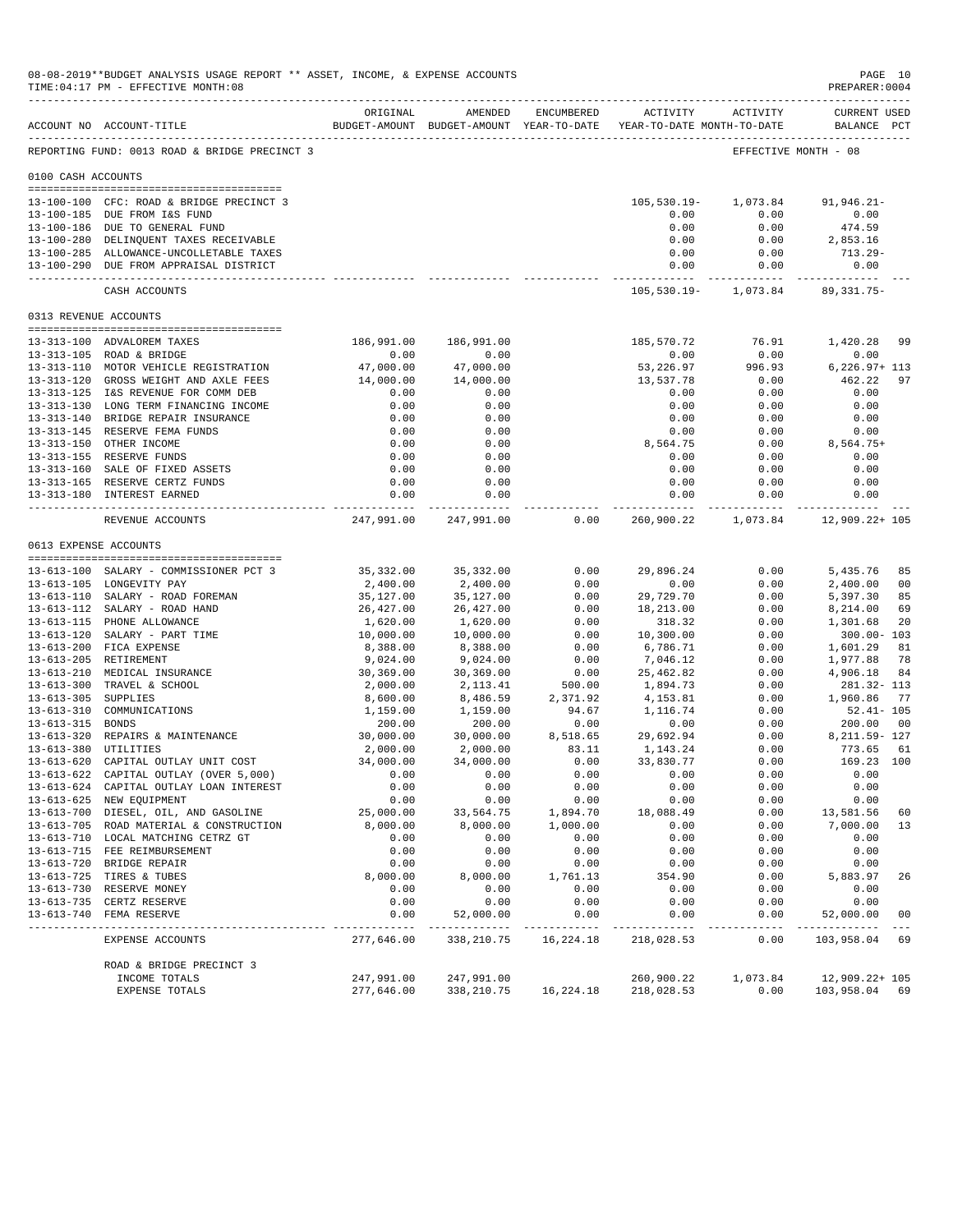|                     | 08-08-2019**BUDGET ANALYSIS USAGE REPORT ** ASSET, INCOME, & EXPENSE ACCOUNTS<br>TIME: 04:17 PM - EFFECTIVE MONTH: 08 |                       |                                                                                |                       |                            |                      | PREPARER: 0004                     | PAGE 11        |
|---------------------|-----------------------------------------------------------------------------------------------------------------------|-----------------------|--------------------------------------------------------------------------------|-----------------------|----------------------------|----------------------|------------------------------------|----------------|
|                     | ACCOUNT NO ACCOUNT-TITLE                                                                                              | ORIGINAL              | AMENDED<br>BUDGET-AMOUNT BUDGET-AMOUNT YEAR-TO-DATE YEAR-TO-DATE MONTH-TO-DATE | ENCUMBERED            | <b>ACTIVITY</b>            | ACTIVITY             | <b>CURRENT USED</b><br>BALANCE PCT |                |
|                     | REPORTING FUND: 0014 ROAD & BRIDGE PRECINCT 4                                                                         |                       |                                                                                |                       |                            | EFFECTIVE MONTH - 08 |                                    |                |
| 0100 CASH ACCOUNTS  |                                                                                                                       |                       |                                                                                |                       |                            |                      |                                    |                |
|                     |                                                                                                                       |                       |                                                                                |                       |                            |                      |                                    |                |
|                     | 14-100-100 CFC: ROAD & BRIDGE PRECINCT 4<br>14-100-185 DUE FROM I&S FUND                                              |                       |                                                                                |                       | $62, 153.01 -$<br>0.00     | 20,426.16-<br>0.00   | $61,948.56 -$<br>0.00              |                |
|                     | 14-100-186 DUE FROM GENERAL FUND                                                                                      |                       |                                                                                |                       | 0.00                       | 0.00                 | 474.59                             |                |
|                     | 14-100-280 DELINQUENT TAXES RECEIVABLE                                                                                |                       |                                                                                |                       | 0.00                       | 0.00                 | 2,853.16                           |                |
|                     | 14-100-285 ALLOWANCE-UNCOLLETABLE TAXES                                                                               |                       |                                                                                |                       | 0.00                       | 0.00                 | $713.29-$                          |                |
|                     | 14-100-290 DUE FROM APPRAISAL DISTRICT                                                                                |                       |                                                                                |                       | 0.00                       | 0.00                 | 0.00                               |                |
|                     | CASH ACCOUNTS                                                                                                         |                       |                                                                                |                       | ------------<br>62,153.01- | $20,426.16-$         | $59,334.10 -$                      |                |
|                     | 0314 REVENUE ACCOUNTS                                                                                                 |                       |                                                                                |                       |                            |                      |                                    |                |
|                     | 14-314-100 ADVALOREM TAXES                                                                                            | 230,142.00            | 230,142.00                                                                     |                       | 185,570.70                 | 76.90                | 44,571.30 81                       |                |
|                     | 14-314-105 ROAD & BRIDGE                                                                                              | 0.00                  | 0.00                                                                           |                       | 0.00                       | 0.00                 | 0.00                               |                |
|                     | 14-314-110 MOTOR VEHICLE REGISTRATION                                                                                 | 47,000.00             | 47,000.00                                                                      |                       | 53,226.97                  | 996.94               | $6,226.97+113$                     |                |
|                     | 14-314-120 GROSS WEIGHT AND AXLE FEES                                                                                 | 14,000.00             | 14,000.00                                                                      |                       | 13,537.79                  | 0.00                 | 462.21                             | 97             |
|                     | 14-314-125 I&S REVENUE FOR COMM DEB                                                                                   | 0.00                  | 0.00                                                                           |                       | 0.00                       | 0.00                 | 0.00                               |                |
|                     | 14-314-130 LONG TERM FINANCING INCOME                                                                                 | 0.00                  | 0.00                                                                           |                       | 0.00                       | 0.00                 | 0.00                               |                |
|                     | 14-314-140 BRIDGE REPAIR INSURANCE                                                                                    | 0.00                  | 0.00                                                                           |                       | 0.00                       | 0.00                 | 0.00                               |                |
|                     | 14-314-145 RESERVE FEMA FUNDS                                                                                         | 0.00                  | 57,049.96                                                                      |                       | 57,049.96                  | 0.00                 | 0.00 100                           |                |
|                     | 14-314-150 OTHER INCOME                                                                                               | 0.00                  | 922.90                                                                         |                       | 9,712.48                   | 0.00                 | $8,789.58+$                        | -52            |
|                     | 14-314-155 RESERVE FUNDS                                                                                              | 0.00                  | 0.00                                                                           |                       | 0.00                       | 0.00                 | 0.00                               |                |
|                     | 14-314-160 SALE OF FIXED ASSETS                                                                                       | 0.00                  | 922.50                                                                         |                       | 922.50                     | 0.00                 | 0.00 100                           |                |
|                     | 14-314-165 RESERVE CERTZ FUNDS                                                                                        | 0.00                  | 0.00                                                                           |                       | 0.00                       | 0.00                 | 0.00                               |                |
|                     | 14-314-180 INTEREST EARNED                                                                                            | 0.00<br>------------  | 0.00<br>-----------                                                            |                       | 0.00<br>.                  | 0.00<br>----------   | 0.00                               |                |
|                     | REVENUE ACCOUNTS                                                                                                      | 291,142.00            | 350,037.36                                                                     | 0.00                  |                            | 320,020.40 1,073.84  | 30,016.96                          | 91             |
|                     | 0614 EXPENSE ACCOUNTS                                                                                                 |                       |                                                                                |                       |                            |                      |                                    |                |
|                     | 14-614-100 SALARY - COMMISSIONER PCT 4                                                                                | 35,332.00             | 35, 332.00                                                                     | 0.00                  | 29,896.24                  | 0.00                 | 5,435.76                           | 85             |
|                     | 14-614-105 LONGEVITY PAY                                                                                              | 2,850.00              | 2,850.00                                                                       | 0.00                  | 0.00                       | 0.00                 | 2,850.00                           | 0 <sub>0</sub> |
|                     | 14-614-110 SALARY - ROAD FOREMAN                                                                                      | 61,490.00             | 61,490.00                                                                      | 0.00                  | 29,729.70                  | 0.00                 | 31,760.30                          | 48             |
|                     | 14-614-112 SALARY - ROAD HAND                                                                                         | 0.00                  | 0.00                                                                           | 0.00                  | 22,584.13                  | 0.00                 | $22,584.13-$                       |                |
|                     | 14-614-115 PHONE ALLOWANCE                                                                                            | 1,356.00              | 1,356.00                                                                       | 0.00                  | 788.88                     | 0.00                 | 567.12                             | 58             |
|                     | 14-614-120 SALARY - PART TIME                                                                                         | 10,000.00             | 10,000.00                                                                      | 0.00                  | 2,990.00                   | 0.00                 | 7,010.00                           | 30             |
|                     | 14-614-200 FICA EXPENSE                                                                                               | 8,445.00              | 8,445.00                                                                       | 0.00                  | 6,571.03                   | 0.00                 | 1,873.97                           | 78             |
|                     | 14-614-205 RETIREMENT                                                                                                 | 9,086.00              | 9,086.00                                                                       | 0.00                  | 7,050.68                   | 0.00                 | 2,035.32                           | 78             |
|                     | 14-614-210 MEDICAL INSURANCE                                                                                          | 30,369.00             | 30,369.00                                                                      | 0.00                  | 27, 158. 13                | 0.00                 | 3,210.87                           | 89             |
|                     | 14-614-300 TRAVEL & SCHOOL                                                                                            | 2,000.00              | 2,000.00                                                                       | 632.47                | 121.75                     | 0.00                 | 1,245.78                           | 38             |
| 14-614-305 SUPPLIES |                                                                                                                       | 8,600.00              | 8,600.00                                                                       | 2,965.57              | 3,163.66                   | 0.00                 | 2,470.77                           | 71             |
|                     | 14-614-310 COMMUNICATIONS                                                                                             | 650.00                | 650.00                                                                         | 0.00                  | 244.81                     | 0.00                 | 405.19                             | 38             |
| 14-614-315 BONDS    |                                                                                                                       | 0.00                  | 0.00                                                                           | 0.00                  | 0.00                       | 0.00                 | 0.00                               |                |
|                     | 14-614-320 REPAIRS & MAINTENANCE<br>14-614-380 UTILITIES                                                              | 30,000.00<br>2,000.00 | 31,845.40                                                                      | 10,301.61<br>38.00    | 16,480.33                  | 0.00                 | 5,063.46                           | 84             |
|                     | 14-614-620 CAPITAL OUTLAY UNIT COST                                                                                   | 0.00                  | 2,000.00<br>0.00                                                               | 0.00                  | 541.00<br>0.00             | 0.00<br>0.00         | 1,421.00<br>0.00                   | 29             |
|                     |                                                                                                                       | $43\,, 151\,. \,00$   | 43,151.00                                                                      | 0.00                  | $43\,, 150\,.15$           | 0.00                 | $0.85$ 100                         |                |
|                     | 14-614-622 CAPITAL OUTLAY (OVER 5,000)<br>14-614-624 CAPITAL OUTLAY LOAN INTEREST                                     | 0.00                  | 0.00                                                                           | 0.00                  | 0.00                       | 0.00                 | 0.00                               |                |
|                     | 14-614-625 NEW EQUIPMENT                                                                                              | 0.00                  | 0.00                                                                           | 0.00                  | 0.00                       | 0.00                 | 0.00                               |                |
|                     | 14-614-700 DIESEL, OIL, AND GASOLINE                                                                                  | 25,000.00             | 33,564.75                                                                      | 3,541.53              | 16,847.47                  | 0.00                 | 13,175.75                          | 61             |
|                     | 14-614-705 ROAD MATERIAL & CONSTRUCTION                                                                               | 8,000.00              | 8,000.00                                                                       | 0.00                  | 1,551.80                   | 0.00                 | 6,448.20                           | 19             |
|                     | 14-614-710 LOCAL MATCHING CETRZ GT                                                                                    | 0.00                  | 0.00                                                                           | 0.00                  | 0.00                       | 0.00                 | 0.00                               |                |
|                     | 14-614-715 FEE REIMBURSEMENT                                                                                          | 0.00                  | 0.00                                                                           | 0.00                  | 0.00                       | 0.00                 | 0.00                               |                |
|                     | 14-614-720 BRIDGE REPAIR                                                                                              | 0.00                  | 0.00                                                                           | 0.00                  | 0.00                       | 0.00                 | 0.00                               |                |
|                     | 14-614-725 TIRES & TUBES                                                                                              | 8,000.00              | 8,000.00                                                                       | 2,440.00              | 7,447.76                   | 0.00                 | 1,887.76- 124                      |                |
|                     | 14-614-735 CERTZ RESERVE                                                                                              | 0.00                  | 0.00                                                                           | 0.00                  | 0.00                       | 0.00                 | 0.00                               |                |
|                     | 14-614-740 FEMA RESERVE<br>---------------------                                                                      | 0.00                  | 57,049.96<br>___________                                                       | 0.00<br>$- - - - - -$ | 21,500.00<br>-----------   | 21,500.00            | 35,549.96                          | 38             |
|                     | EXPENSE ACCOUNTS                                                                                                      | 286,329.00            | 353,789.11                                                                     | 19,919.18             | 237,817.52                 | 21,500.00            | 96,052.41                          | 73             |
|                     | ROAD & BRIDGE PRECINCT 4                                                                                              |                       |                                                                                |                       |                            |                      |                                    |                |
|                     | INCOME TOTALS                                                                                                         | 291,142.00            | 350,037.36                                                                     |                       | 320,020.40                 | 1,073.84             | 30,016.96                          | 91             |
|                     | EXPENSE TOTALS                                                                                                        | 286,329.00            | 353,789.11                                                                     | 19,919.18             | 237,817.52                 | 21,500.00            | 96,052.41                          | 73             |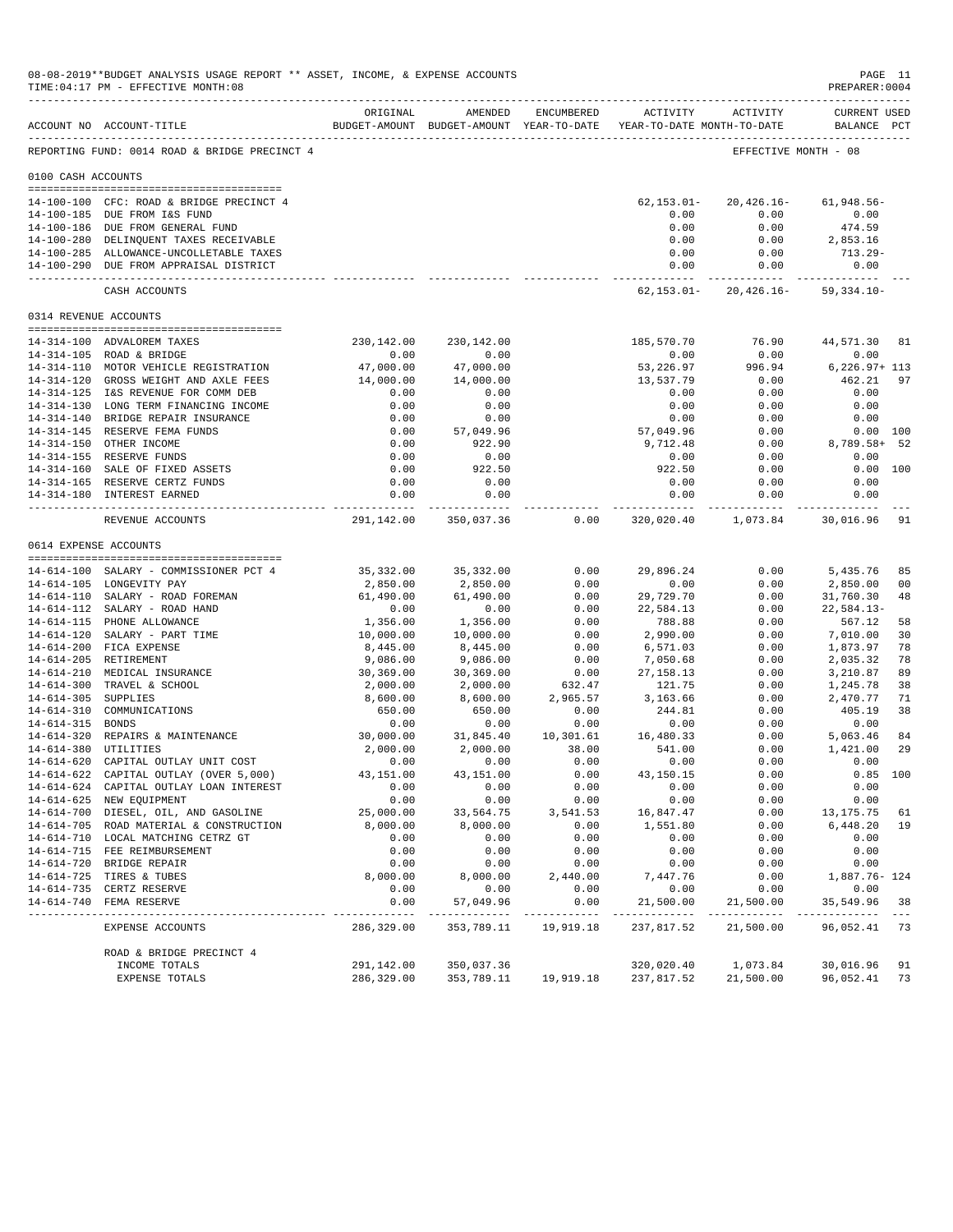|                                  | 08-08-2019**BUDGET ANALYSIS USAGE REPORT ** ASSET, INCOME, & EXPENSE ACCOUNTS<br>TIME: 04:17 PM - EFFECTIVE MONTH: 08 |                                                              |                       |                     |                   |                                | PAGE 12<br>PREPARER: 0004                                                                       |  |
|----------------------------------|-----------------------------------------------------------------------------------------------------------------------|--------------------------------------------------------------|-----------------------|---------------------|-------------------|--------------------------------|-------------------------------------------------------------------------------------------------|--|
|                                  | ACCOUNT NO ACCOUNT-TITLE                                                                                              | ORIGINAL                                                     | AMENDED               | ENCUMBERED          | ACTIVITY          | ACTIVITY                       | CURRENT USED<br>BUDGET-AMOUNT BUDGET-AMOUNT YEAR-TO-DATE YEAR-TO-DATE MONTH-TO-DATE BALANCE PCT |  |
|                                  | REPORTING FUND: 0020 JAIL BOND I&S                                                                                    |                                                              |                       |                     |                   | EFFECTIVE MONTH - 08           |                                                                                                 |  |
| 0100 CASH ACCOUNT                |                                                                                                                       |                                                              |                       |                     |                   |                                |                                                                                                 |  |
|                                  |                                                                                                                       |                                                              |                       |                     |                   |                                |                                                                                                 |  |
|                                  | 20-100-190 I&S ACCOUNT JAIL BOND                                                                                      |                                                              |                       |                     |                   | 171,528.85 1,738.89 482,414.91 |                                                                                                 |  |
|                                  | 20-100-280 DELINQUENT TAXES RECEIVABLE                                                                                |                                                              |                       |                     | 0.00              | 0.00                           | 16,799.62                                                                                       |  |
|                                  | 20-100-285 ALLOWANCE-UNCOLLETABLE TAXES                                                                               |                                                              |                       |                     | 0.00              | 0.00                           | $4,201.91-$                                                                                     |  |
|                                  | 20-100-290 DUE FROM APPRAISAL DISTRICT                                                                                |                                                              |                       |                     | 0.00              |                                | $0.00$ 0.00                                                                                     |  |
| 20-100-295 DUE FROM GENERAL FUND |                                                                                                                       |                                                              |                       |                     | 0.00              | 0.00                           | 25,369.42                                                                                       |  |
|                                  | CASH ACCOUNT                                                                                                          |                                                              |                       |                     |                   | 171,528.85 1,738.89 520,382.04 |                                                                                                 |  |
|                                  | 0315 JAIL BOND I&S REVENUE                                                                                            |                                                              |                       |                     |                   |                                |                                                                                                 |  |
|                                  | 20-315-100 BOND TAXES                                                                                                 |                                                              |                       |                     |                   |                                | 461,769.00 461,769.00 555,859.20 1,738.89 94,090.20+ 120                                        |  |
|                                  | 20-315-180 BOND TAXES INTEREST                                                                                        | 0.00                                                         | 0.00<br>------------- |                     | 604.03            |                                | $0.00$ 604.03+                                                                                  |  |
|                                  | JAIL BOND I&S REVENUE                                                                                                 | 461.769.00 461.769.00 0.00 556.463.23 1.738.89 94.694.23+121 |                       |                     |                   |                                |                                                                                                 |  |
| 0615 EXPENSE ACCOUNTS            |                                                                                                                       |                                                              |                       |                     |                   |                                |                                                                                                 |  |
|                                  |                                                                                                                       |                                                              |                       |                     |                   |                                |                                                                                                 |  |
|                                  | 20-615-622 BOND PAYMENT PRINCIPAL                                                                                     |                                                              | 305,000.00 305,000.00 |                     | 0.0000305,000.00  |                                | $0.00$ $0.00$ $100$                                                                             |  |
|                                  | 20-615-624 BOND PAYMENT INTEREST                                                                                      | 156,769.00                                                   | 156,769.00            | 0.00                | 79,934.38         |                                | $0.00$ 76,834.62 51                                                                             |  |
|                                  | 20-615-625 BOND WIRE TRANSFER CHARGE                                                                                  | 0.00                                                         | 0.00                  | 0.00<br>----------- | 0.00              | 0.00                           | 0.00                                                                                            |  |
|                                  | EXPENSE ACCOUNTS                                                                                                      |                                                              | 461,769.00 461,769.00 |                     | $0.00$ 384,934,38 |                                | $0.00$ 76.834.62 83                                                                             |  |
|                                  | JAIL BOND I&S                                                                                                         |                                                              |                       |                     |                   |                                |                                                                                                 |  |
|                                  | INCOME TOTALS                                                                                                         |                                                              | 461,769.00 461,769.00 |                     |                   |                                | $556, 463, 23$ 1, 738.89 94, 694.23+ 121                                                        |  |
|                                  | <b>EXPENSE TOTALS</b>                                                                                                 | 461,769.00                                                   | 461,769.00            |                     | 0.000384,934.38   | 0.00                           | 76,834.62 83                                                                                    |  |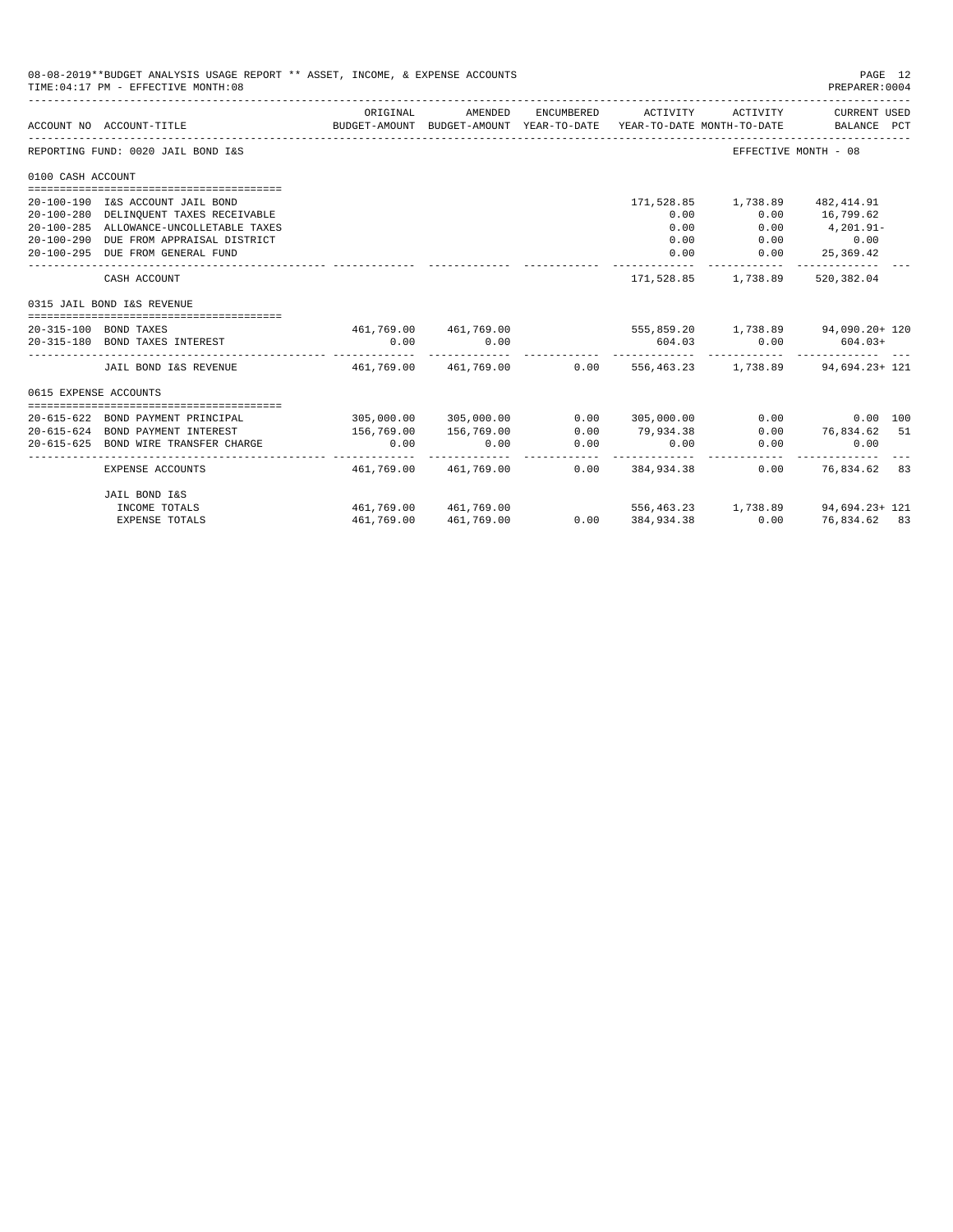|                       | 08-08-2019**BUDGET ANALYSIS USAGE REPORT ** ASSET, INCOME, & EXPENSE ACCOUNTS<br>TIME: 04:17 PM - EFFECTIVE MONTH: 08 |          |                                          |  |                               | PREPARER: 0004                                | PAGE 13 |
|-----------------------|-----------------------------------------------------------------------------------------------------------------------|----------|------------------------------------------|--|-------------------------------|-----------------------------------------------|---------|
|                       | ACCOUNT NO ACCOUNT-TITLE COMPUTE SUDGET-AMOUNT BUDGET-AMOUNT YEAR-TO-DATE YEAR-TO-DATE MONTH-TO-DATE BALANCE PCT      | ORIGINAL | AMENDED                                  |  | ENCUMBERED ACTIVITY ACTIVITY  | CURRENT USED                                  |         |
|                       | REPORTING FUND: 0021 LATERAL ROAD PRECINCT 1                                                                          |          |                                          |  |                               | EFFECTIVE MONTH - 08                          |         |
| 0100 CASH ACCOUNTS    |                                                                                                                       |          |                                          |  |                               |                                               |         |
|                       | 21-100-100 CFC: LATERAL ROAD PRECINCT 1                                                                               |          |                                          |  | 4,949.09 0.00 4,949.15        |                                               |         |
|                       | CASH ACCOUNTS                                                                                                         |          |                                          |  | 4,949,09                      | $0.00$ 4,949.15                               |         |
| 0321 REVENUE ACCOUNTS |                                                                                                                       |          |                                          |  |                               |                                               |         |
|                       | 21-321-190 STATE ROAD FUND                                                                                            |          | 5,146.00 5,146.00                        |  | 5,132.16   0.00   13.84   100 |                                               |         |
|                       | REVENUE ACCOUNTS                                                                                                      |          | 5,146.00 5,146.00 0.00 5,132.16          |  |                               | 0.00<br>13.84 100                             |         |
| 0621 EXPENSE ACCOUNTS |                                                                                                                       |          |                                          |  |                               |                                               |         |
|                       | 21-621-700 DIESEL, OIL, AND GASOLINE 2,573.00 2,573.00 2,353.10 183.07                                                |          |                                          |  |                               | $0.00$ 36.83                                  | 99      |
|                       | $21-621-705$ ROAD MATERIAL & CONSTRUCTION $2,573.00$ $2,573.00$ $0.00$ $0.00$                                         |          |                                          |  |                               | $0.00$ 2,573.00 00                            |         |
|                       | EXPENSE ACCOUNTS                                                                                                      |          | 5, 146, 00 5, 146, 00 2, 353, 10 183, 07 |  | $0.00 -$                      | ------------------------------<br>2,609.83 49 |         |
|                       | LATERAL ROAD PRECINCT 1                                                                                               |          |                                          |  |                               |                                               |         |
|                       | INCOME TOTALS                                                                                                         |          | 5, 146.00 5, 146.00 5, 132.16            |  |                               | 0.00 13.84 100                                |         |
|                       | <b>EXPENSE TOTALS</b>                                                                                                 | 5,146.00 | 5,146.00 2,353.10 183.07                 |  | 0.00                          | 2,609.83 49                                   |         |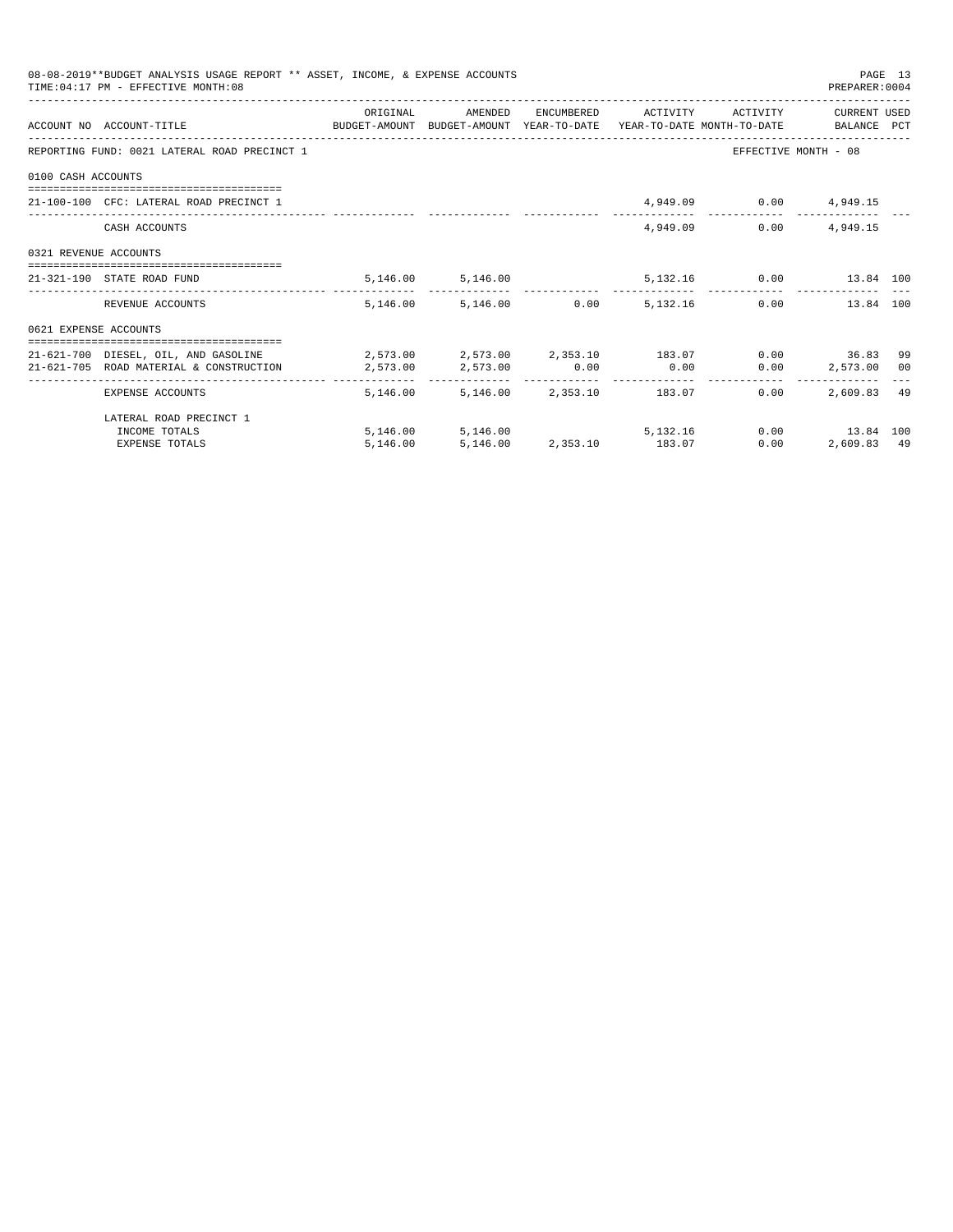|                       | 08-08-2019**BUDGET ANALYSIS USAGE REPORT ** ASSET, INCOME, & EXPENSE ACCOUNTS<br>TIME: 04:17 PM - EFFECTIVE MONTH: 08 |          |                                 |                 |                 |                              | PREPARER: 0004       | PAGE 14 |
|-----------------------|-----------------------------------------------------------------------------------------------------------------------|----------|---------------------------------|-----------------|-----------------|------------------------------|----------------------|---------|
|                       |                                                                                                                       | ORIGINAL | AMENDED                         |                 |                 | ENCUMBERED ACTIVITY ACTIVITY | CURRENT USED         |         |
|                       | ACCOUNT NO ACCOUNT-TITLE CONTROL SUDGET-AMOUNT BUDGET-AMOUNT YEAR-TO-DATE YEAR-TO-DATE MONTH-TO-DATE BALANCE PCT      |          |                                 |                 |                 |                              |                      |         |
|                       | REPORTING FUND: 0022 LATERAL ROAD PRECINCT 2                                                                          |          |                                 |                 |                 |                              | EFFECTIVE MONTH - 08 |         |
| 0100 CASH ACCOUNTS    |                                                                                                                       |          |                                 |                 |                 |                              |                      |         |
|                       | 22-100-100 CFC: LATERAL ROAD PRECINCT 2                                                                               |          |                                 |                 |                 | 1,745.17 0.00 2,998.24       |                      |         |
|                       | CASH ACCOUNTS                                                                                                         |          |                                 |                 | 1,745.17        | 0.00                         | 2,998.24             |         |
| 0322 REVENUE ACCOUNTS |                                                                                                                       |          |                                 |                 |                 |                              |                      |         |
|                       | 22-322-190 STATE ROAD FUND                                                                                            |          | 5,146.00 5,146.00               |                 |                 | 5,132.17 0.00 13.83 100      |                      |         |
|                       | REVENUE ACCOUNTS                                                                                                      |          | 5.146.00 5.146.00 0.00 5.132.17 |                 |                 |                              | 0.00<br>13.83 100    |         |
| 0622 EXPENSE ACCOUNTS |                                                                                                                       |          |                                 |                 |                 |                              |                      |         |
|                       | 22-622-700 DIESEL. OIL. AND GASOLINE $2.573.00$ $2.573.00$ $0.00$ $2.573.00$ $0.00$ $0.00$ $0.00$ $0.00$              |          |                                 |                 |                 |                              |                      |         |
|                       | 22-622-705 ROAD MATERIAL & CONSTRUCTION 2.573.00                                                                      |          | 2,573.00 0.00 814.00            |                 |                 |                              | $0.00$ 1,759.00 32   |         |
|                       | EXPENSE ACCOUNTS                                                                                                      |          | 5,146.00 5,146.00               |                 | $0.00$ 3.387.00 |                              | $0.00$ 1,759.00 66   |         |
|                       | LATERAL ROAD PRECINCT 2                                                                                               |          |                                 |                 |                 |                              |                      |         |
|                       | INCOME TOTALS                                                                                                         |          | 5,146.00 5,146.00               |                 | 5, 132, 17      |                              | $0.00$ 13.83 100     |         |
|                       | <b>EXPENSE TOTALS</b>                                                                                                 | 5,146.00 | 5,146.00                        | $0.00$ 3,387.00 |                 | 0.00                         | 1,759.00 66          |         |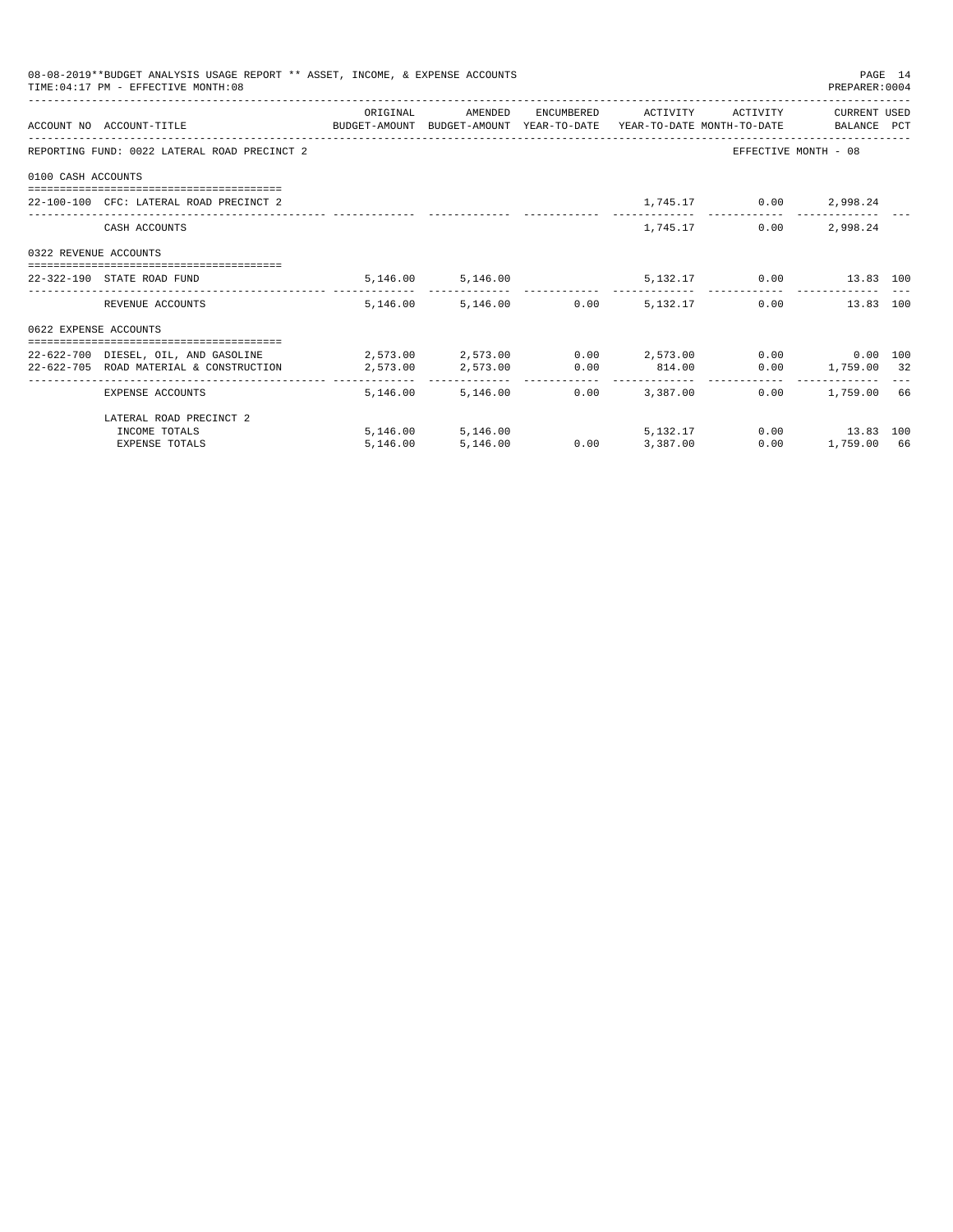|                       | 08-08-2019**BUDGET ANALYSIS USAGE REPORT ** ASSET, INCOME, & EXPENSE ACCOUNTS<br>TIME: 04:17 PM - EFFECTIVE MONTH: 08 |                                                        |                                 |                                  |                         | PREPARER: 0004       | PAGE 15 |
|-----------------------|-----------------------------------------------------------------------------------------------------------------------|--------------------------------------------------------|---------------------------------|----------------------------------|-------------------------|----------------------|---------|
|                       |                                                                                                                       | ORIGINAL                                               | AMENDED                         | ENCUMBERED ACTIVITY              | ACTIVITY                | CURRENT USED         |         |
|                       | ACCOUNT NO ACCOUNT-TITLE CONTROL SUDGET-AMOUNT BUDGET-AMOUNT YEAR-TO-DATE YEAR-TO-DATE MONTH-TO-DATE BALANCE PCT      |                                                        |                                 |                                  |                         |                      |         |
|                       | REPORTING FUND: 0023 LATERAL ROAD PRECINCT 3                                                                          |                                                        |                                 |                                  |                         | EFFECTIVE MONTH - 08 |         |
| 0100 CASH ACCOUNTS    |                                                                                                                       |                                                        |                                 |                                  |                         |                      |         |
|                       | 23-100-100 CFC: LATERAL ROAD PRECINCT 3                                                                               |                                                        |                                 |                                  | 2,628.11 0.00 2,628.17  |                      |         |
|                       | CASH ACCOUNTS                                                                                                         |                                                        |                                 |                                  | 2,628.11                | $0.00$ 2,628.17      |         |
| 0323 REVENUE ACCOUNTS |                                                                                                                       |                                                        |                                 |                                  |                         |                      |         |
|                       | 23-323-190 STATE ROAD FUND                                                                                            |                                                        | 5, 146.00 5, 146.00             |                                  | 5,132.17 0.00 13.83 100 |                      |         |
|                       | REVENUE ACCOUNTS                                                                                                      |                                                        | 5.146.00 5.146.00 0.00 5.132.17 |                                  |                         | 0.00<br>13.83 100    |         |
| 0623 EXPENSE ACCOUNTS |                                                                                                                       |                                                        |                                 |                                  |                         |                      |         |
|                       | 23-623-700 DIESEL, OIL, AND GASOLINE                                                                                  | $2,573.00$ $2,573.00$ $0.00$ $2,504.06$ $0.00$ $68.94$ |                                 |                                  |                         |                      | 97      |
|                       | 23-623-705 ROAD MATERIAL & CONSTRUCTION 2.573.00                                                                      |                                                        | 2,573.00 540.00 0.00            |                                  |                         | 0.00<br>2,033.00 21  |         |
|                       | EXPENSE ACCOUNTS                                                                                                      | -------- -                                             | 5, 146, 00 5, 146, 00           | -------------<br>540.00 2.504.06 | 0.00                    | 2,101.94             | 59      |
|                       | LATERAL ROAD PRECINCT 3                                                                                               |                                                        |                                 |                                  |                         |                      |         |
|                       | INCOME TOTALS                                                                                                         |                                                        | 5,146.00 5,146.00               | 5, 132, 17                       |                         | $0.00$ 13.83 100     |         |
|                       | <b>EXPENSE TOTALS</b>                                                                                                 | 5,146.00                                               | 5,146.00                        | 540.00 2.504.06                  | 0.00                    | 2,101.94 59          |         |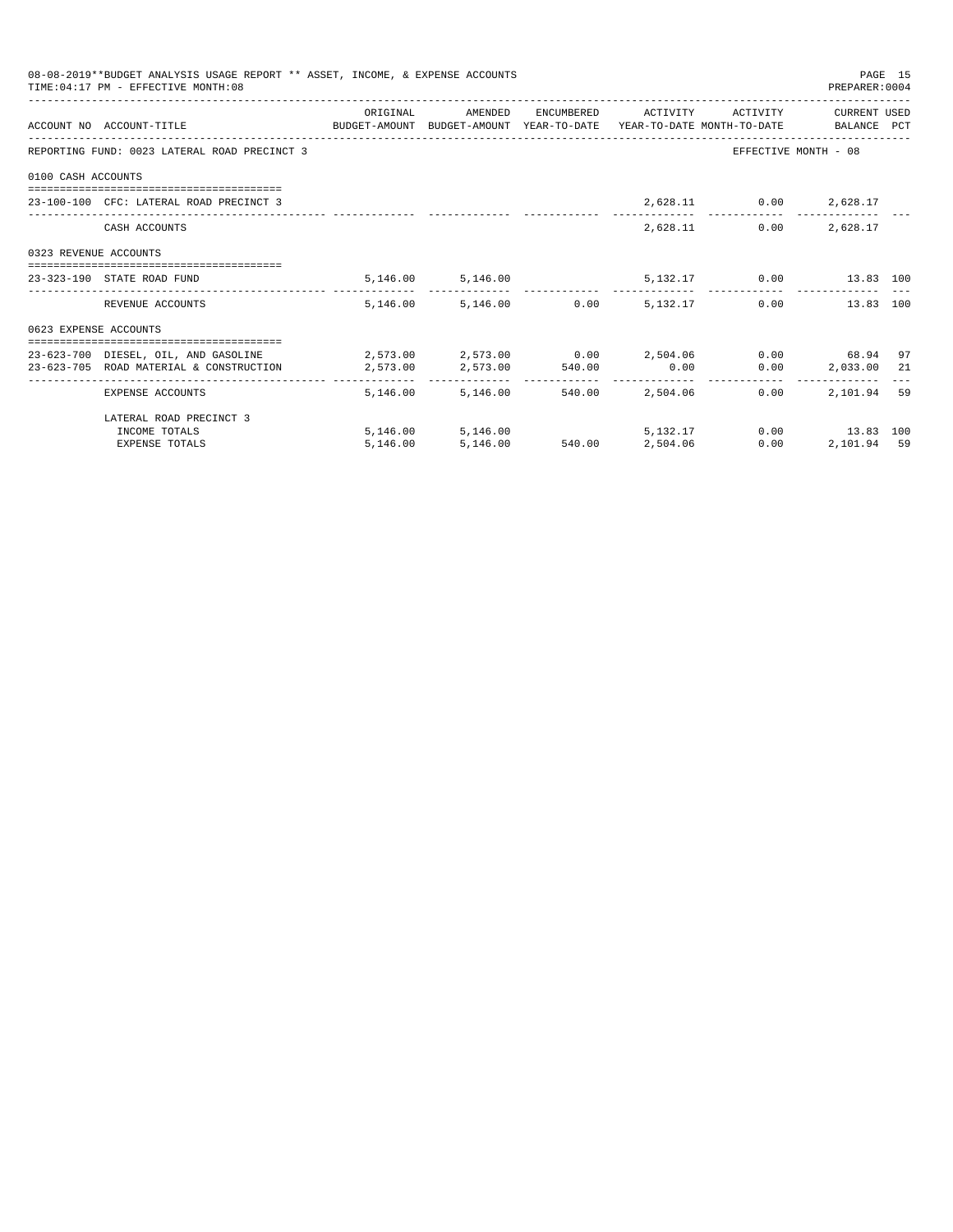|                       | 08-08-2019**BUDGET ANALYSIS USAGE REPORT ** ASSET, INCOME, & EXPENSE ACCOUNTS<br>TIME: 04:17 PM - EFFECTIVE MONTH: 08 |          |                                 |                 |                          |                               | PREPARER: 0004                                       | PAGE 16 |
|-----------------------|-----------------------------------------------------------------------------------------------------------------------|----------|---------------------------------|-----------------|--------------------------|-------------------------------|------------------------------------------------------|---------|
|                       |                                                                                                                       | ORIGINAL | AMENDED                         |                 | ENCUMBERED ACTIVITY      | ACTIVITY                      | CURRENT USED                                         |         |
|                       | ACCOUNT NO ACCOUNT-TITLE CONTROL SUDGET-AMOUNT BUDGET-AMOUNT YEAR-TO-DATE YEAR-TO-DATE MONTH-TO-DATE BALANCE PCT      |          |                                 |                 |                          |                               |                                                      |         |
|                       | REPORTING FUND: 0024 LATERAL ROAD PRECINCT 4                                                                          |          |                                 |                 |                          |                               | EFFECTIVE MONTH - 08                                 |         |
| 0100 CASH ACCOUNTS    |                                                                                                                       |          |                                 |                 |                          |                               |                                                      |         |
|                       | 24-100-100 CFC: LATERAL ROAD PRECINCT 4                                                                               |          |                                 |                 |                          | 1,519.16 0.00 3,046.24        |                                                      |         |
|                       | CASH ACCOUNTS                                                                                                         |          |                                 |                 | 1,519.16                 | 0.00                          | 3,046.24                                             |         |
| 0324 REVENUE ACCOUNTS |                                                                                                                       |          |                                 |                 |                          |                               |                                                      |         |
|                       | 24-324-190 STATE ROAD FUND                                                                                            |          | 5,146.00 5,146.00               |                 |                          | 5,132.16   0.00   13.84   100 |                                                      |         |
|                       | REVENUE ACCOUNTS                                                                                                      |          | 5.146.00 5.146.00 0.00 5.132.16 |                 |                          |                               | 0.00<br>13.84 100                                    |         |
| 0624 EXPENSE ACCOUNTS |                                                                                                                       |          |                                 |                 |                          |                               |                                                      |         |
|                       | 24-624-700 DIESEL. OIL. AND GASOLINE $2.573.00$ $2.573.00$ $0.00$ $2.573.00$ $0.00$ $0.00$ $0.00$ $0.00$              |          |                                 |                 |                          |                               |                                                      |         |
|                       | 24-624-705 ROAD MATERIAL & CONSTRUCTION 2,573.00                                                                      |          | 2,573.00   0.00   1,040.00      |                 |                          |                               | $0.00$ 1,533.00 40                                   |         |
|                       | EXPENSE ACCOUNTS                                                                                                      |          | 5,146.00 5,146.00               | 0.00            | ------------<br>3,613.00 |                               | ------------------------------<br>$0.00$ 1,533.00 70 |         |
|                       | LATERAL ROAD PRECINCT 4                                                                                               |          |                                 |                 |                          |                               |                                                      |         |
|                       | INCOME TOTALS                                                                                                         |          | 5,146.00 5,146.00               |                 | 5, 132. 16               |                               | $0.00$ 13.84 100                                     |         |
|                       | <b>EXPENSE TOTALS</b>                                                                                                 | 5,146.00 | 5,146.00                        | $0.00$ 3,613.00 |                          | 0.00                          | 1,533.00 70                                          |         |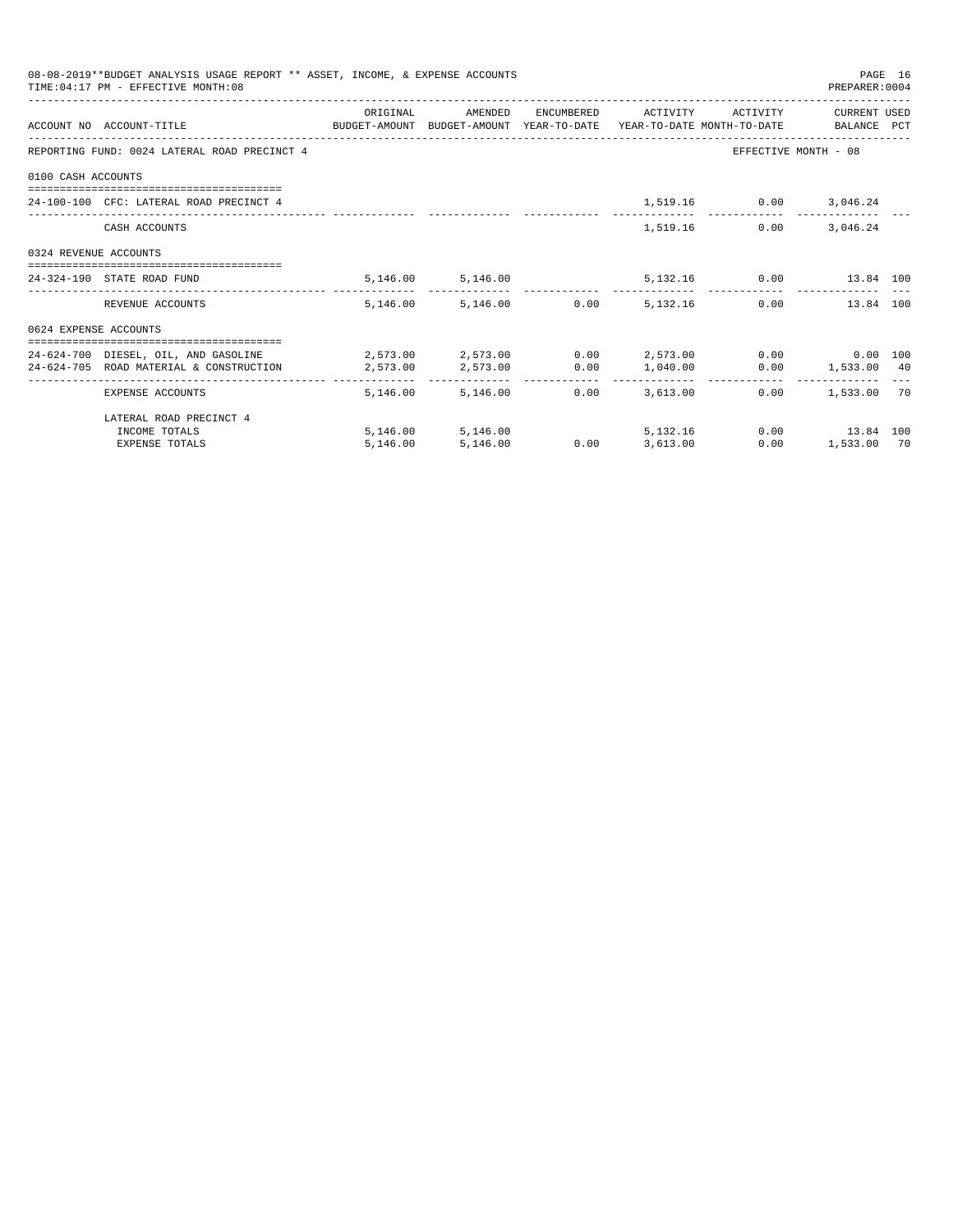|                      | 08-08-2019**BUDGET ANALYSIS USAGE REPORT ** ASSET, INCOME, & EXPENSE ACCOUNTS<br>TIME: 04:17 PM - EFFECTIVE MONTH: 08 |          |                 |                              |                              |                            | PAGE 17<br>PREPARER: 0004 |    |
|----------------------|-----------------------------------------------------------------------------------------------------------------------|----------|-----------------|------------------------------|------------------------------|----------------------------|---------------------------|----|
|                      | ACCOUNT NO ACCOUNT-TITUE<br>BUDGET-AMOUNT BUDGET-AMOUNT YEAR-TO-DATE YEAR-TO-DATE MONTH-TO-DATE     BALANCE PCT       | ORIGINAL | AMENDED         | ENCUMBERED                   | ACTIVITY                     | ACTIVITY                   | CURRENT USED              |    |
|                      | REPORTING FUND: 0027 IT DEPARTMENT MARCH 2019                                                                         |          |                 |                              |                              | EFFECTIVE MONTH - 08       |                           |    |
| 0100 IT CASH ACCOUNT |                                                                                                                       |          |                 |                              |                              |                            |                           |    |
|                      | 27-100-100 IT DEPARTMENT CHECKING                                                                                     |          |                 |                              |                              | 34,016.14- 0.00 34,016.14- |                           |    |
|                      | IT CASH ACCOUNT                                                                                                       |          |                 |                              | $34.016.14-$                 | 0.00                       | $34.016.14-$              |    |
|                      | 0327 IT REVENUE ACCOUNT<br>--------------------------------                                                           |          |                 |                              |                              |                            |                           |    |
|                      | 27-327-180 IT INTEREST                                                                                                | 0.00     | 0.00            |                              | 0.00                         | 0.00                       | 0.00                      |    |
| 27-327-181 REVENUE   |                                                                                                                       | 0.00     | 0.00            |                              | 0.00                         | 0.00                       | 0.00                      |    |
|                      | IT REVENUE ACCOUNT                                                                                                    | 0.00     | 0.00            | 0.00                         | 0.00                         | 0.00                       | 0.00                      |    |
|                      | 0627 IT EXPENSE ACCOUNT                                                                                               |          |                 |                              |                              |                            |                           |    |
|                      | 27-627-620 IT EQUIPMENT & SUPPLIES FOR LEC                                                                            | 0.00     |                 |                              | 57,775.00 7,035.17 29,689.39 | 0.00                       | 21,050.44                 | 64 |
|                      | 27-627-621 IT PROJECT MANAGMENT FOR LEC                                                                               | 0.00     | $5,769.00$ 0.00 |                              | 4,326.75                     |                            | $0.00$ 1.442.25           | 75 |
|                      | 27-627-622 NTEGRATION & SUPPORT FOR LEC                                                                               | 0.00     | 24,200.00       | 0.00                         | 0.00                         | 0.00                       | 24,200.00                 | 00 |
|                      | IT EXPENSE ACCOUNT                                                                                                    | 0.00     |                 | 87.744.00 7.035.17           | 34,016.14                    | $0.00 -$                   | 46,692.69                 | 47 |
|                      | IT DEPARTMENT MARCH 2019                                                                                              |          |                 |                              |                              |                            |                           |    |
|                      | INCOME TOTALS                                                                                                         | 0.00     | 0.00            |                              | 0.00                         |                            | 0.00<br>0.00              |    |
|                      | <b>EXPENSE TOTALS</b>                                                                                                 | 0.00     |                 | 87.744.00 7.035.17 34.016.14 |                              | 0.00                       | 46,692.69                 | 47 |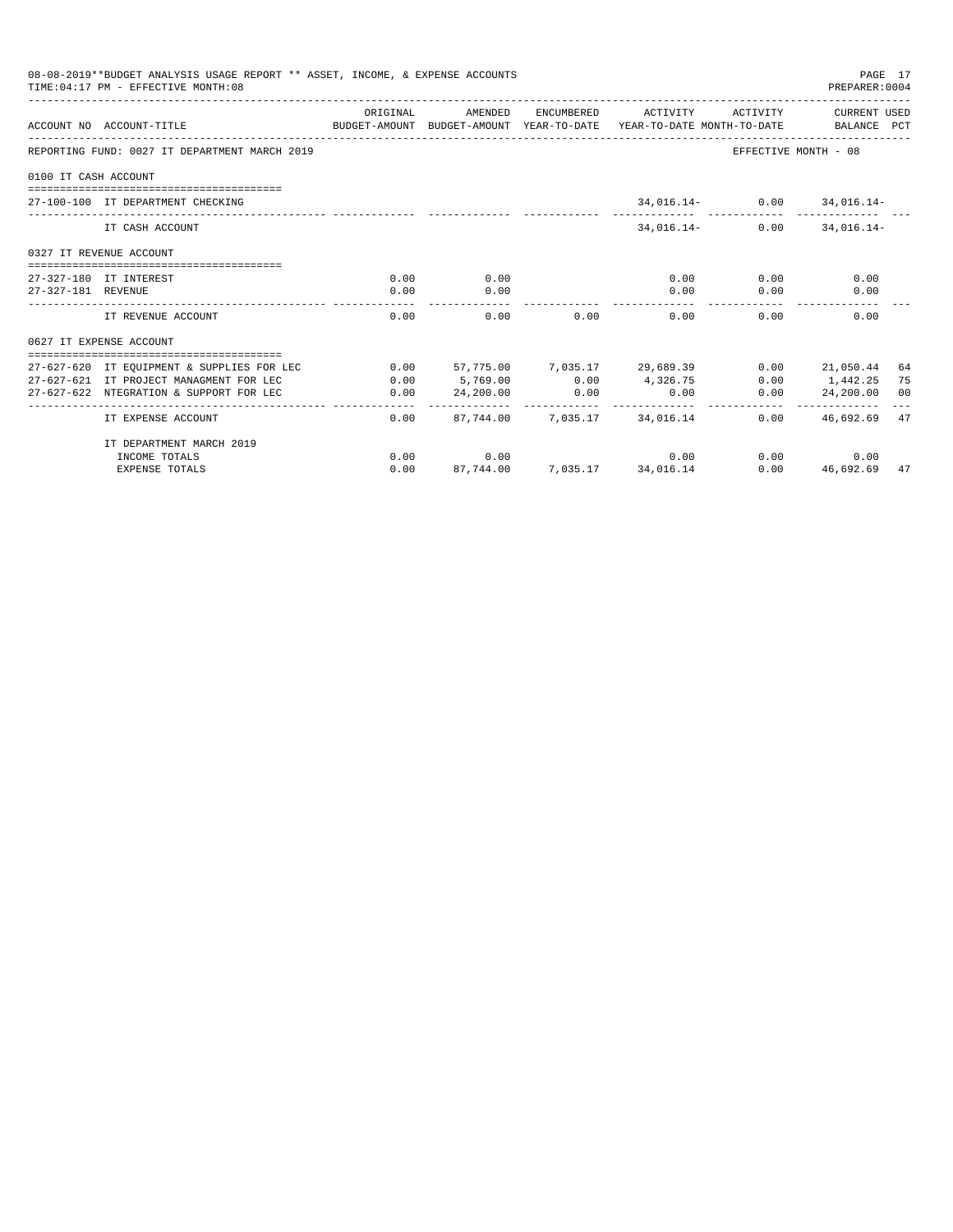|                       | 08-08-2019**BUDGET ANALYSIS USAGE REPORT ** ASSET, INCOME, & EXPENSE ACCOUNTS<br>TIME: 04:17 PM - EFFECTIVE MONTH: 08 |          |         |            |          |             | PAGE 18<br>PREPARER: 0004          |
|-----------------------|-----------------------------------------------------------------------------------------------------------------------|----------|---------|------------|----------|-------------|------------------------------------|
|                       | ACCOUNT NO ACCOUNT-TITLE CONTROL AND BUDGET-AMOUNT BUDGET-AMOUNT YEAR-TO-DATE YEAR-TO-DATE MONTH-TO-DATE              | ORIGINAL | AMENDED | ENCUMBERED | ACTIVITY | ACTIVITY    | <b>CURRENT USED</b><br>BALANCE PCT |
|                       | REPORTING FUND: 0028 CONTINGENCY FUND                                                                                 |          |         |            |          |             | EFFECTIVE MONTH - 08               |
| 0100 CONTINGENCY CASH |                                                                                                                       |          |         |            |          |             |                                    |
|                       | 28-100-100 CONTINGENCY FUND CHECKING                                                                                  | 0.00     | 0.00    |            | 0.00     | $0.00$ 0.00 |                                    |
|                       | CONTINGENCY CASH                                                                                                      | 0.00     | 0.00    | 0.00       | 0.00     | 0.00        | 0.00                               |
|                       | 0328 CONTIGENCY REVENUE                                                                                               |          |         |            |          |             |                                    |
|                       | 28-328-100 WIND TAX REVENUE                                                                                           | 0.00     | 0.00    |            | 0.00     | 0.00        | 0.00                               |
|                       | CONTIGENCY REVENUE                                                                                                    | 0.00     | 0.00    | 0.00       | 0.00     | 0.00        | 0.00                               |
|                       | 0628 CONTIGENCY EXPENSE                                                                                               |          |         |            |          |             |                                    |
|                       | 28-628-628 CONTIGENCY MISC EXPENSE                                                                                    | 0.00     | 0.00    | 0.00       | 0.00     | 0.00        | 0.00                               |
|                       | CONTIGENCY EXPENSE                                                                                                    | 0.00     | 0.00    | 0.00       | 0.00     | 0.00        | 0.00                               |
|                       | CONTINGENCY FUND                                                                                                      |          |         |            |          |             |                                    |
|                       | INCOME TOTALS                                                                                                         | 0.00     | 0.00    |            | 0.00     | 0.00        | 0.00                               |
|                       | <b>EXPENSE TOTALS</b>                                                                                                 | 0.00     | 0.00    | 0.00       | 0.00     | 0.00        | 0.00                               |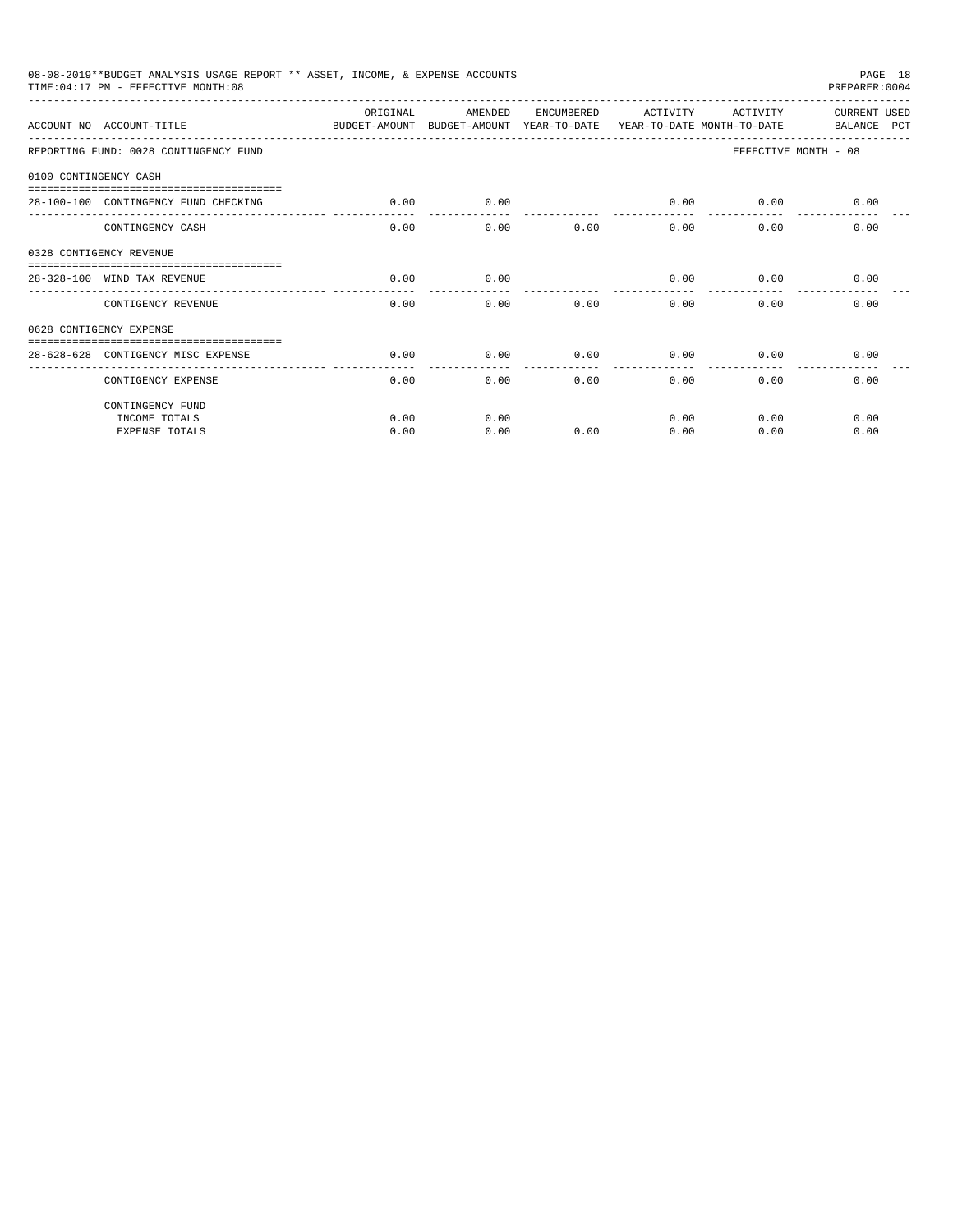|                       | 08-08-2019**BUDGET ANALYSIS USAGE REPORT ** ASSET, INCOME, & EXPENSE ACCOUNTS<br>TIME: 04:17 PM - EFFECTIVE MONTH: 08     |                |                |                |                             |                       | PAGE 19<br>PREPARER: 0004             |
|-----------------------|---------------------------------------------------------------------------------------------------------------------------|----------------|----------------|----------------|-----------------------------|-----------------------|---------------------------------------|
|                       | ACCOUNT NO ACCOUNT-TITLE CONTROL CONTROLLER ANOUNT BUDGET-AMOUNT PEAR-TO-DATE YEAR-TO-DATE MONTH-TO-DATE BALANCE PCT      | ORIGINAL       | AMENDED        |                | ENCUMBERED ACTIVITY         |                       | ACTIVITY CURRENT USED                 |
|                       | REPORTING FUND: 0030 COURT RECORDS PRESERVATION FUND                                                                      |                |                |                |                             | EFFECTIVE MONTH - 08  |                                       |
| 0100 CASH ACCOUNTS    |                                                                                                                           |                |                |                |                             |                       |                                       |
|                       | 30-100-100 CFC: COURT RECORDS PRES FUND<br>30-100-230 DISTRICT CREDIT CARD ACCOUNT<br>30-100-231 COUNTY CLERK CREDIT CARD |                |                |                | 340.75<br>120.00<br>110.00  | 0.00<br>0.00          | $0.00$ $4.692.67$<br>120.00<br>110.00 |
|                       | CASH ACCOUNTS                                                                                                             |                |                |                | 570.75                      | -------------<br>0.00 | -------------<br>4.922.67             |
| 0330 REVENUE ACCOUNTS |                                                                                                                           |                |                |                |                             |                       |                                       |
|                       | 30-330-180 INTEREST EARNED<br>30-330-730 RECORDS PRESERVATION FEES                                                        | 0.00<br>500.00 | 0.00<br>500.00 |                |                             | 570.00 0.00           | $0.75$ 0.00 0.75+<br>$70.00 + 114$    |
|                       | REVENUE ACCOUNTS                                                                                                          | 500.00         |                | 0.00<br>500.00 | 570.75                      |                       | $0.00$ 70.75+ 114                     |
| 0730 EXPENSE ACCOUNTS |                                                                                                                           |                |                |                |                             |                       |                                       |
|                       | -----------------------------------<br>30-730-730 RECORDS PRES EXPENSES                                                   | 0.00           | 0.00           |                | $0.00$ $0.00$ $0.00$ $0.00$ |                       | 0.00                                  |
|                       | <b>EXPENSE ACCOUNTS</b>                                                                                                   | 0.00           | 0.00           | 0.00           | -------------<br>0.00       | 0.00                  | 0.00                                  |
|                       | COURT RECORDS PRESERVATION FUND                                                                                           |                |                |                |                             |                       |                                       |
|                       | INCOME TOTALS<br><b>EXPENSE TOTALS</b>                                                                                    | 500.00<br>0.00 | 500.00<br>0.00 | 0.00           | 570.75<br>0.00              | 0.00<br>0.00          | $70.75 + 114$<br>0.00                 |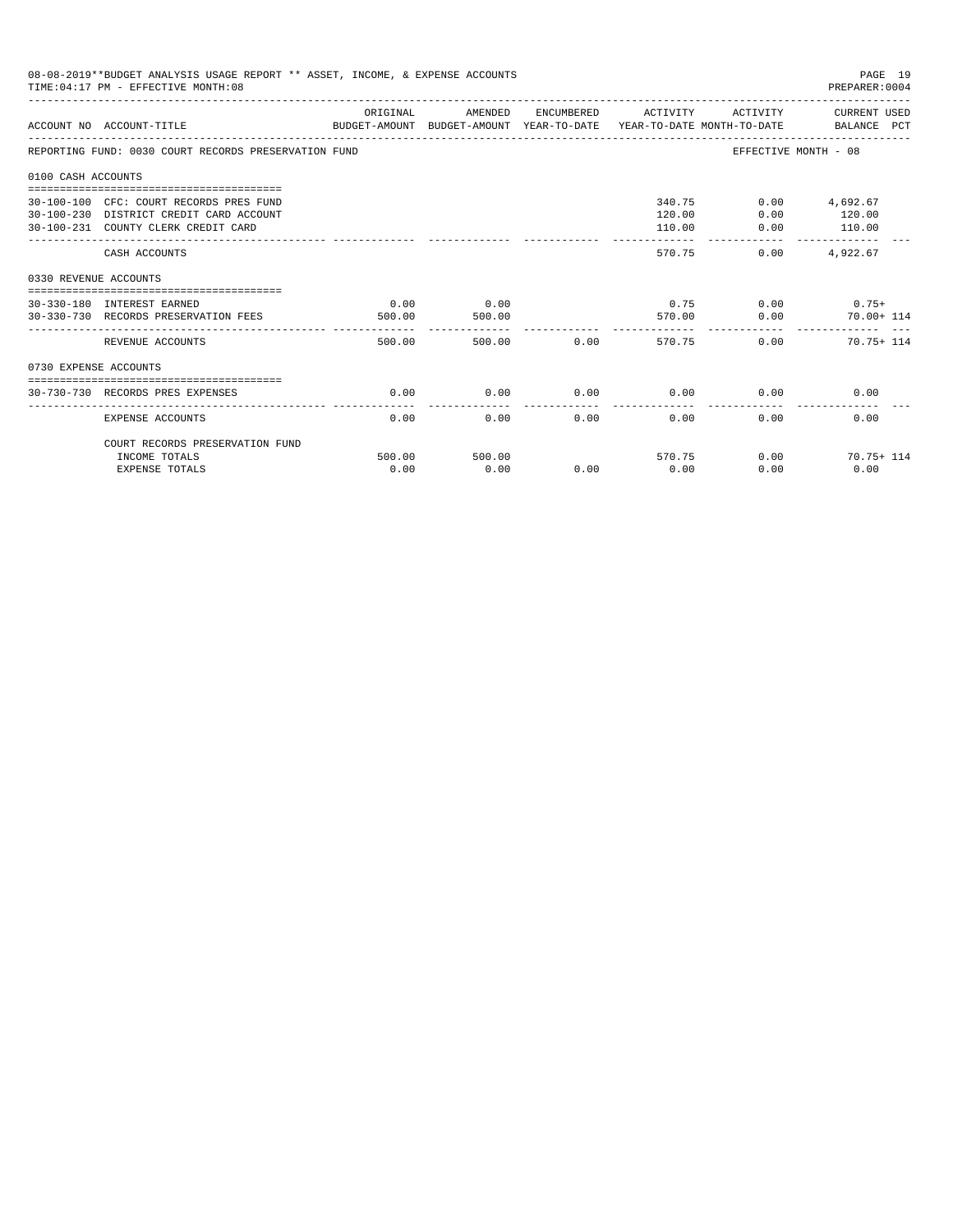|                       | 08-08-2019**BUDGET ANALYSIS USAGE REPORT ** ASSET, INCOME, & EXPENSE ACCOUNTS<br>TIME: 04:17 PM - EFFECTIVE MONTH: 08   |               |               |                   |                           |                     | PAGE 20<br>PREPARER: 0004            |    |
|-----------------------|-------------------------------------------------------------------------------------------------------------------------|---------------|---------------|-------------------|---------------------------|---------------------|--------------------------------------|----|
|                       | ACCOUNT NO ACCOUNT-TITLE<br>BUDGET-AMOUNT BUDGET-AMOUNT YEAR-TO-DATE YEAR-TO-DATE MONTH-TO-DATE     BALANCE PCT         | ORIGINAL      | AMENDED       |                   | ENCUMBERED ACTIVITY       |                     | ACTIVITY CURRENT USED                |    |
|                       | REPORTING FUND: 0033 C&D COURT TECHNOLOGY FUND                                                                          |               |               |                   |                           |                     | EFFECTIVE MONTH - 08                 |    |
| 0100 CASH ACCOUNTS    |                                                                                                                         |               |               |                   |                           |                     |                                      |    |
|                       | 33-100-100 CFC: C&D COURT TECHNOLOGY FUND<br>33-100-230 DISTRICT CLERK CC ACCOUNT<br>33-100-231 COUNTY CLERK CC ACCOUNT |               |               |                   | 0.00<br>0.00              | 41.51<br>0.00       | $0.00$ 512.07<br>$0.00$ 0.00<br>0.00 |    |
|                       | CASH ACCOUNTS                                                                                                           |               |               |                   | 41.51                     |                     | 0.00<br>512.07                       |    |
| 0333 REVENUE ACCOUNTS |                                                                                                                         |               |               |                   |                           |                     |                                      |    |
|                       | 33-333-180 INTEREST EARNED<br>33-333-733 C&D COURT TECH FEES                                                            | 0.00<br>50.00 | 0.00<br>50.00 |                   | 41.51<br>. <u>.</u>       | $0.00$ 0.00<br>0.00 | 0.00<br>8.49 83                      |    |
|                       | REVENUE ACCOUNTS                                                                                                        | 50.00         |               | 50.00 0.00        |                           | 41.51<br>0.00       | 8.49                                 | 83 |
| 0733 EXPENSE ACCOUNTS |                                                                                                                         |               |               |                   |                           |                     |                                      |    |
|                       | 33-733-733 C&D COURT TECH EXPENSES                                                                                      | 0.00          | 0.00          | $0.00$ 0.00       |                           |                     | 0.00<br>0.00                         |    |
|                       | EXPENSE ACCOUNTS                                                                                                        | 0.00          |               | $0.00$ and $0.00$ | $0.00$ and $0.00$<br>0.00 | $0.00 -$            | 0.00                                 |    |
|                       | C&D COURT TECHNOLOGY FUND                                                                                               |               |               |                   |                           |                     |                                      |    |
|                       | INCOME TOTALS<br><b>EXPENSE TOTALS</b>                                                                                  | 50.00<br>0.00 | 50.00<br>0.00 | 0.00              | 0.00                      | 41.51<br>0.00       | 0.00<br>8.49 83<br>0.00              |    |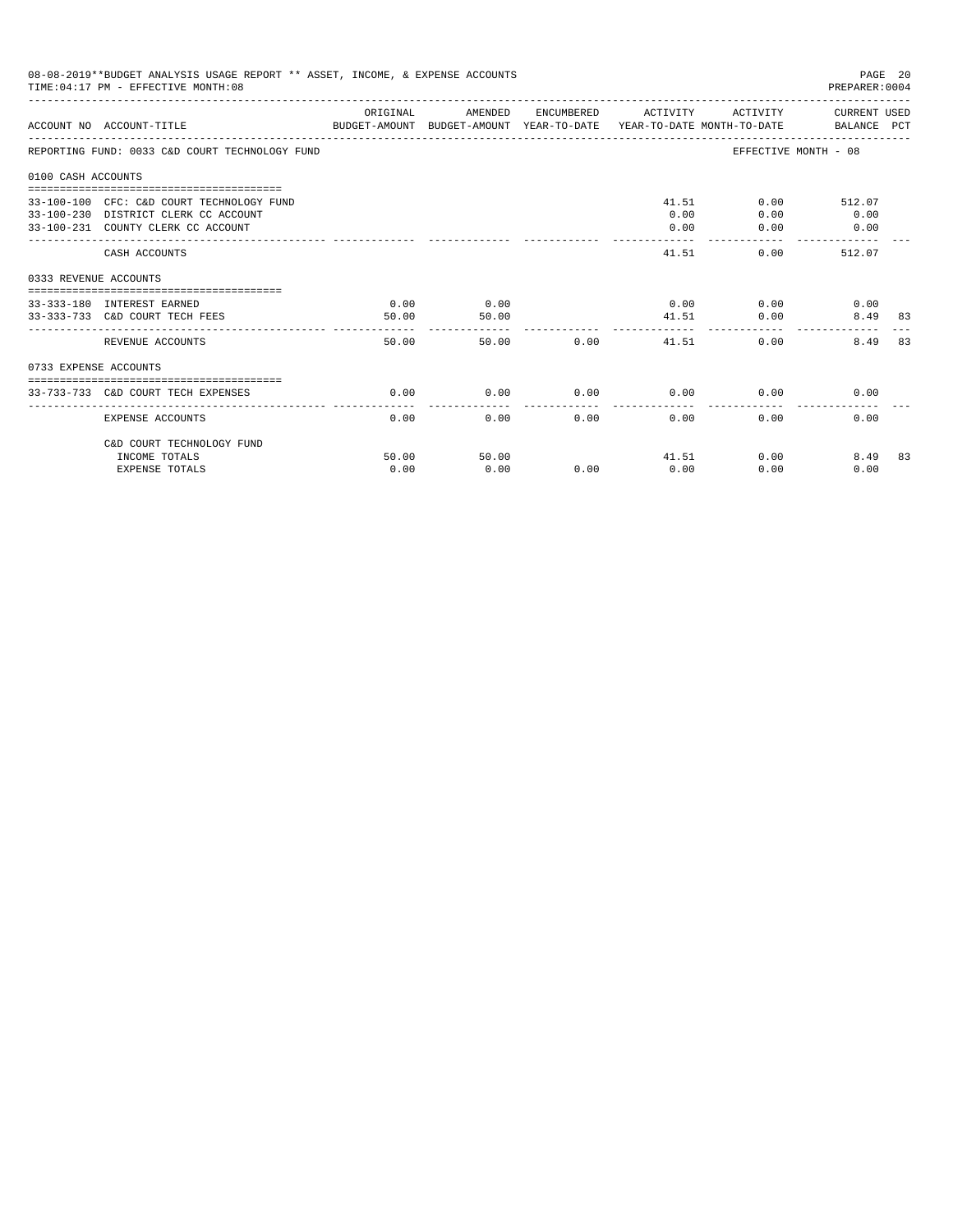|                    | 08-08-2019**BUDGET ANALYSIS USAGE REPORT ** ASSET, INCOME, & EXPENSE ACCOUNTS<br>PAGE 21<br>TIME: 04:17 PM - EFFECTIVE MONTH: 08<br>PREPARER: 0004<br>AMENDED<br>ENCUMBERED ACTIVITY ACTIVITY CURRENT USED<br>ORIGINAL<br>BUDGET-AMOUNT BUDGET-AMOUNT YEAR-TO-DATE YEAR-TO-DATE MONTH-TO-DATE     BALANCE PCT<br>ACCOUNT NO ACCOUNT-TITLE<br>REPORTING FUND: 0036 DISTRICT COURT RECORDS TECH FUND<br>EFFECTIVE MONTH - 08<br>384.86 0.00 4,081.71<br>36-100-100 CFC: DIST COURT RECORDS TECH FUND<br>10.00 180.00<br>36-100-230 DISTRICT CLERK CC ACCOUNT<br>180.00<br>564.86 10.00 4,261.71<br>CASH ACCOUNTS<br>0336 REVENUE ACCOUNTS<br>$0.31$ $0.00$ $2.69$ 10<br>3.00<br>3.00<br>36-336-180 INTEREST EARNED<br>564.55 10.00 149.55+ 136<br>36-336-736 DIST COURT REC TECH FEES<br>415.00<br>415.00<br>____________<br>------------<br>.<br>418.00 0.00 564.86 10.00 146.86 135<br>REVENUE ACCOUNTS<br>418.00<br>0736 EXPENSE ACCOUNTS |        |        |                      |                     |                             |                         |  |  |
|--------------------|--------------------------------------------------------------------------------------------------------------------------------------------------------------------------------------------------------------------------------------------------------------------------------------------------------------------------------------------------------------------------------------------------------------------------------------------------------------------------------------------------------------------------------------------------------------------------------------------------------------------------------------------------------------------------------------------------------------------------------------------------------------------------------------------------------------------------------------------------------------------------------------------------------------------------------------------|--------|--------|----------------------|---------------------|-----------------------------|-------------------------|--|--|
|                    |                                                                                                                                                                                                                                                                                                                                                                                                                                                                                                                                                                                                                                                                                                                                                                                                                                                                                                                                            |        |        |                      |                     |                             |                         |  |  |
|                    |                                                                                                                                                                                                                                                                                                                                                                                                                                                                                                                                                                                                                                                                                                                                                                                                                                                                                                                                            |        |        |                      |                     |                             |                         |  |  |
| 0100 CASH ACCOUNTS |                                                                                                                                                                                                                                                                                                                                                                                                                                                                                                                                                                                                                                                                                                                                                                                                                                                                                                                                            |        |        |                      |                     |                             |                         |  |  |
|                    |                                                                                                                                                                                                                                                                                                                                                                                                                                                                                                                                                                                                                                                                                                                                                                                                                                                                                                                                            |        |        |                      |                     |                             |                         |  |  |
|                    |                                                                                                                                                                                                                                                                                                                                                                                                                                                                                                                                                                                                                                                                                                                                                                                                                                                                                                                                            |        |        |                      |                     |                             |                         |  |  |
|                    |                                                                                                                                                                                                                                                                                                                                                                                                                                                                                                                                                                                                                                                                                                                                                                                                                                                                                                                                            |        |        |                      |                     |                             |                         |  |  |
|                    |                                                                                                                                                                                                                                                                                                                                                                                                                                                                                                                                                                                                                                                                                                                                                                                                                                                                                                                                            |        |        |                      |                     |                             |                         |  |  |
|                    |                                                                                                                                                                                                                                                                                                                                                                                                                                                                                                                                                                                                                                                                                                                                                                                                                                                                                                                                            |        |        |                      |                     |                             |                         |  |  |
|                    |                                                                                                                                                                                                                                                                                                                                                                                                                                                                                                                                                                                                                                                                                                                                                                                                                                                                                                                                            |        |        |                      |                     |                             |                         |  |  |
|                    | 36-736-736 DIST COURT REC TECH EXPENSES                                                                                                                                                                                                                                                                                                                                                                                                                                                                                                                                                                                                                                                                                                                                                                                                                                                                                                    | 0.00   | 0.00   |                      |                     | $0.00$ $0.00$ $0.00$ $0.00$ | 0.00                    |  |  |
|                    | <b>EXPENSE ACCOUNTS</b>                                                                                                                                                                                                                                                                                                                                                                                                                                                                                                                                                                                                                                                                                                                                                                                                                                                                                                                    | 0.00   | 0.00   | ------------<br>0.00 | -----------<br>0.00 | 0.00                        | 0.00                    |  |  |
|                    | DISTRICT COURT RECORDS TECH FUND                                                                                                                                                                                                                                                                                                                                                                                                                                                                                                                                                                                                                                                                                                                                                                                                                                                                                                           |        |        |                      |                     |                             |                         |  |  |
|                    | INCOME TOTALS                                                                                                                                                                                                                                                                                                                                                                                                                                                                                                                                                                                                                                                                                                                                                                                                                                                                                                                              | 418.00 | 418.00 |                      |                     |                             | 564.86 10.00 146.86+135 |  |  |
|                    | <b>EXPENSE TOTALS</b>                                                                                                                                                                                                                                                                                                                                                                                                                                                                                                                                                                                                                                                                                                                                                                                                                                                                                                                      | 0.00   | 0.00   | 0.00                 | 0.00                | 0.00                        | 0.00                    |  |  |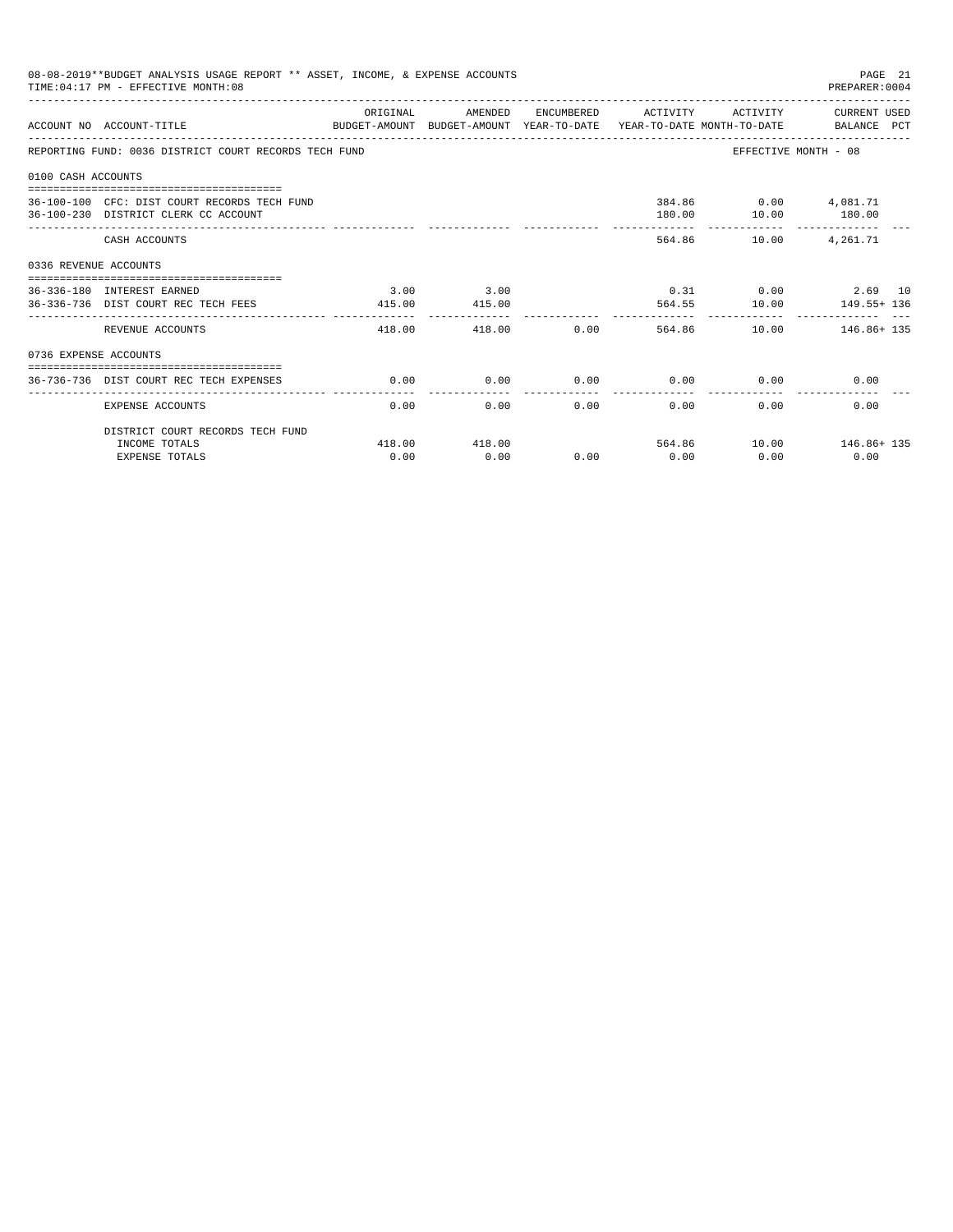|                    | 08-08-2019**BUDGET ANALYSIS USAGE REPORT ** ASSET, INCOME, & EXPENSE ACCOUNTS<br>TIME: 04:17 PM - EFFECTIVE MONTH: 08 |          |                   |                |                     |          | PAGE 22<br>PREPARER: 0004 |    |
|--------------------|-----------------------------------------------------------------------------------------------------------------------|----------|-------------------|----------------|---------------------|----------|---------------------------|----|
|                    | ACCOUNT NO ACCOUNT-TITLE THE BALANCE PUDGET-AMOUNT BUDGET-AMOUNT YEAR-TO-DATE YEAR-TO-DATE MONTH-TO-DATE BALANCE PCT  | ORIGINAL | AMENDED           |                | ENCUMBERED ACTIVITY | ACTIVITY | CURRENT USED              |    |
|                    | REPORTING FUND: 0039 COMMISSARY PROFIT ACCOUNT                                                                        |          |                   |                |                     |          | EFFECTIVE MONTH - 08      |    |
| 0100 CASH ACCOUNTS |                                                                                                                       |          |                   |                |                     |          |                           |    |
|                    | 39-100-170 COMMISSARY CHECKING                                                                                        |          |                   |                |                     |          | 471.95 0.00 2,588.58      |    |
|                    | CASH ACCOUNTS                                                                                                         |          |                   |                | 471.95              | 0.00     | 2,588.58                  |    |
|                    | 0300 COMMISSARY REVENUE ACCOUNT<br>-----------------------------------                                                |          |                   |                |                     |          |                           |    |
|                    | 39-300-110 REVENUE COMMISSARY                                                                                         |          | 1,242.00 1,242.00 |                | 441.01              |          | 0.00 800.99 36            |    |
|                    | 39-300-120 INTEREST EARNED                                                                                            | 0.00     | 0.00              |                | 30.94               | 0.00     | $30.94+$                  |    |
|                    | COMMISSARY REVENUE ACCOUNT                                                                                            |          | 1,242.00 1,242.00 | 0.00           | 471.95              |          | 0.00<br>770.05            | 38 |
|                    | 0400 COMMISSARY EXPENSE                                                                                               |          |                   |                |                     |          |                           |    |
| 39-400-110 EXPENSE |                                                                                                                       | 0.00     | 0.00              | 0.00           | 0.00                | 0.00     | 0.00                      |    |
|                    |                                                                                                                       |          |                   | -------------- | -------------       |          |                           |    |
|                    | COMMISSARY EXPENSE                                                                                                    | 0.00     | 0.00              | 0.00           | 0.00                | 0.00     | 0.00                      |    |
|                    | COMMISSARY PROFIT ACCOUNT                                                                                             |          |                   |                |                     |          |                           |    |
|                    | INCOME TOTALS                                                                                                         |          | 1,242.00 1,242.00 |                | 471.95              |          | $0.00$ 770.05             | 38 |
|                    | <b>EXPENSE TOTALS</b>                                                                                                 | 0.00     | 0.00              | 0.00           | 0.00                | 0.00     | 0.00                      |    |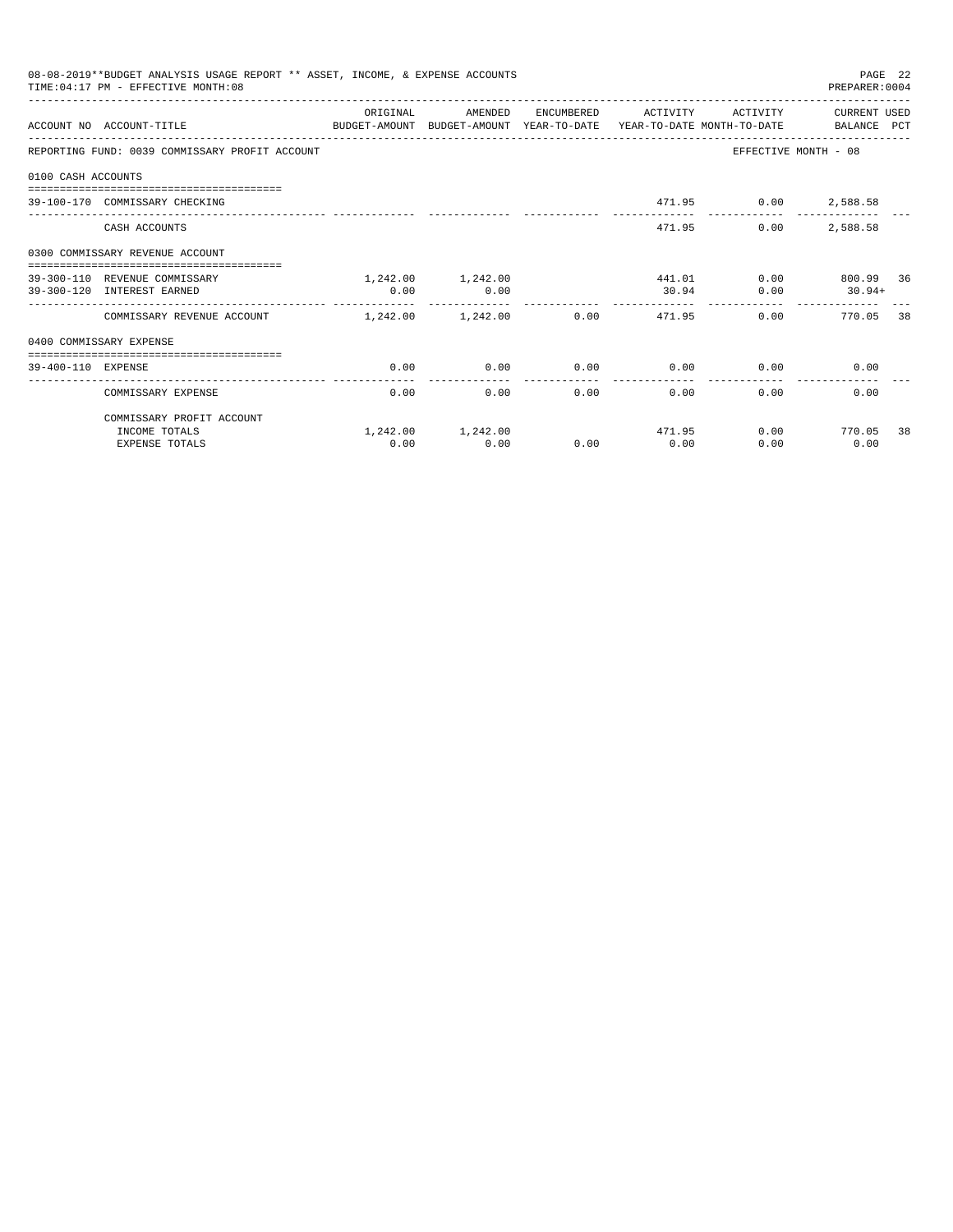|                       | 08-08-2019**BUDGET ANALYSIS USAGE REPORT ** ASSET, INCOME, & EXPENSE ACCOUNTS<br>TIME: 04:17 PM - EFFECTIVE MONTH: 08 |          |                           |               |                 |                              | PREPARER: 0004                  | PAGE 23 |
|-----------------------|-----------------------------------------------------------------------------------------------------------------------|----------|---------------------------|---------------|-----------------|------------------------------|---------------------------------|---------|
|                       | ACCOUNT NO ACCOUNT-TITLE<br>BUDGET-AMOUNT BUDGET-AMOUNT YEAR-TO-DATE YEAR-TO-DATE MONTH-TO-DATE   BALANCE PCT         | ORIGINAL | AMENDED                   |               |                 | ENCUMBERED ACTIVITY ACTIVITY | CURRENT USED                    |         |
|                       | REPORTING FUND: 0040 ELECTION SERVICE CONTRACT FUND                                                                   |          |                           |               |                 |                              | EFFECTIVE MONTH - 08            |         |
| 0100 CASH ACCOUNTS    |                                                                                                                       |          |                           |               |                 |                              |                                 |         |
|                       | 40-100-100 CFC: ELECTION SERVICES CONT FUND                                                                           |          |                           |               |                 | 15.26 0.00 979.77            |                                 |         |
|                       | CASH ACCOUNTS                                                                                                         |          |                           |               |                 | 15.26                        | 0.00 979.77                     |         |
| 0340 REVENUE ACCOUNTS |                                                                                                                       |          |                           |               |                 |                              |                                 |         |
|                       | 40-340-180 INTEREST EARNED                                                                                            | 0.00     | 0.00                      |               |                 | $0.00$ $0.00$ $0.00$ $0.00$  |                                 |         |
|                       | 40-340-740 ELECTION SERVICE REVENUES                                                                                  | 800.00   | 800.00                    |               |                 | 256.98                       | 0.00<br>543.02 32               |         |
|                       | REVENUE ACCOUNTS                                                                                                      | 800.00   |                           | 800.00 0.00   |                 | 256.98                       | 0.00<br>543.02                  | 32      |
| 0740 EXPENSE ACCOUNTS |                                                                                                                       |          |                           |               |                 |                              |                                 |         |
|                       | -----------------------------------<br>40-740-740 ELECTION SERVICE EXPENSES                                           | 800.00   | 800.00 558.28 241.72 0.00 |               |                 |                              | 0.00 100                        |         |
|                       | EXPENSE ACCOUNTS                                                                                                      | 800.00   |                           | 800.00 558.28 | --------------- | ------------<br>241.72       | -----------<br>0.00<br>0.00 100 |         |
|                       | ELECTION SERVICE CONTRACT FUND                                                                                        |          |                           |               |                 |                              |                                 |         |
|                       | INCOME TOTALS                                                                                                         | 800.00   | 800.00                    |               |                 | 256.98                       | $0.00$ 543.02 32                |         |
|                       | <b>EXPENSE TOTALS</b>                                                                                                 | 800.00   | 800.00                    | 558.28        | 241.72          | 0.00                         | $0.00$ 100                      |         |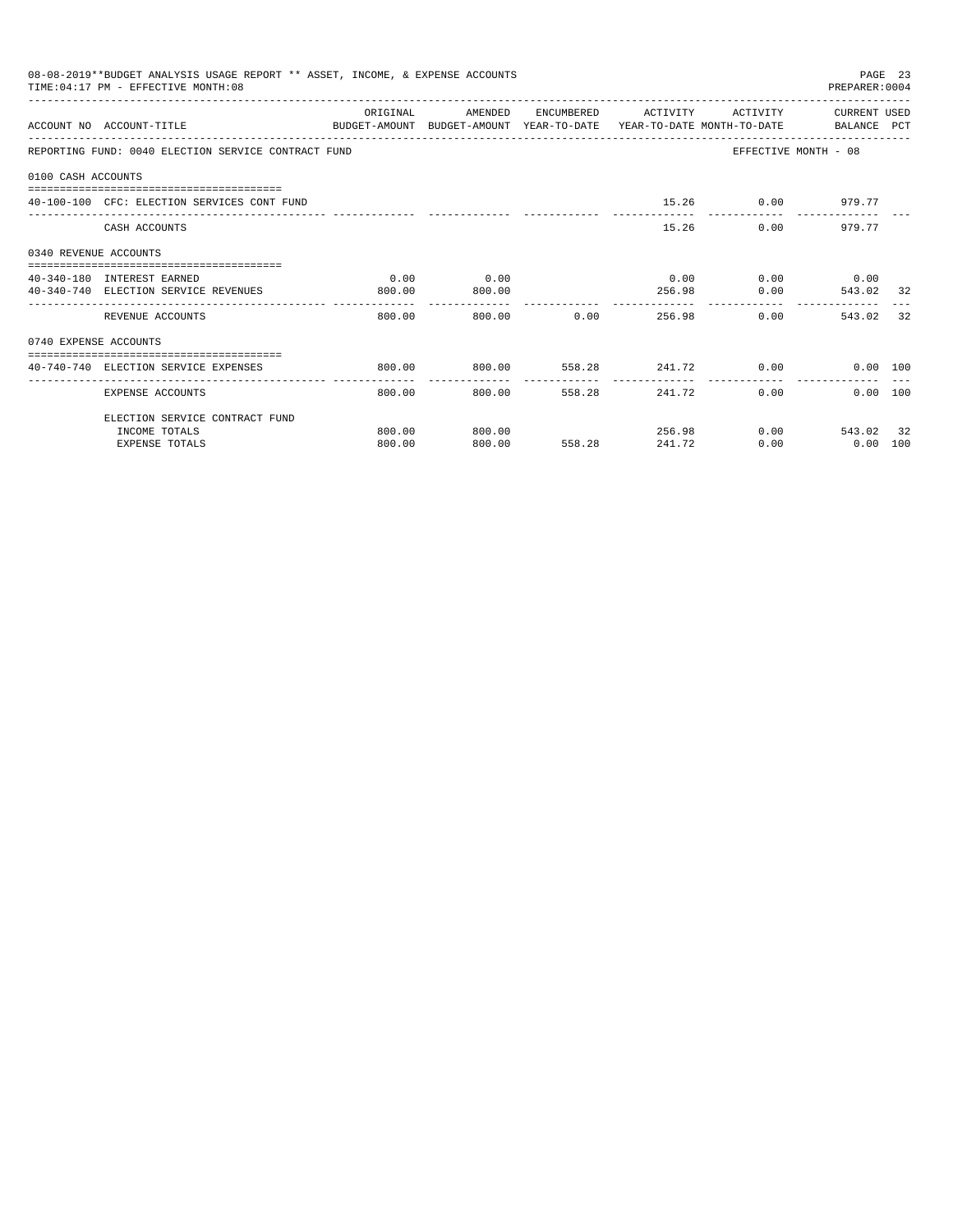| 08-08-2019**BUDGET ANALYSIS USAGE REPORT ** ASSET, INCOME, & EXPENSE ACCOUNTS<br>PAGE 24<br>PREPARER: 0004<br>TIME: 04:17 PM - EFFECTIVE MONTH: 08<br>AMENDED<br>ORIGINAL<br>ENCUMBERED<br>ACTIVITY<br>CURRENT USED<br>ACTIVITY<br>BALANCE PCT<br>ACCOUNT NO ACCOUNT-TITLE<br>BUDGET-AMOUNT BUDGET-AMOUNT YEAR-TO-DATE YEAR-TO-DATE MONTH-TO-DATE<br>REPORTING FUND: 0043 COUNTY ESCROW FUND<br>EFFECTIVE MONTH - 08<br>0100 CASH ACCOUNTS<br>43-100-100 CFC: COUNTY ESCROW FUND<br>0.00<br>$0.00$ 18,679.18<br>CASH ACCOUNTS<br>0.00<br>$0.00$ 18,679.18<br>0343 REVENUE ACCOUNTS<br>0.00<br>0.00<br>43-343-180 INTEREST EARNED<br>0.00<br>0.00<br>0.00<br>43-343-743 HOMELAND SECURITY INCOME<br>0.00<br>0.00<br>0.00<br>0.00<br>0.00<br>43-343-744 CHAPTER 19 INCOME<br>0.00<br>0.00<br>0.00<br>0.00<br>0.00<br>43-343-745 EXTRADITION INCOME<br>0.00<br>0.00<br>0.00<br>0.00<br>0.00<br>REVENUE ACCOUNTS<br>0.00<br>0.00<br>0.00<br>0.00<br>0.00<br>0.00<br>0743 EXPENSE ACCOUNTS<br>43-743-743 HOMELAND SECURITY EXPENSES<br>0.00<br>0.00<br>0.00<br>0.00<br>0.00<br>0.00<br>43-743-744 CHAPTER 19 EXPENSES<br>0.00<br>0.00<br>0.00<br>0.00<br>0.00<br>0.00<br>43-743-745 EXTRADITION EXPENSES<br>0.00<br>0.00<br>0.00<br>0.00<br>0.00<br>0.00<br>المستسمس<br>$\frac{1}{2}$<br>.<br>0.00<br>0.00<br>0.00<br>0.00<br>0.00<br>0.00<br>EXPENSE ACCOUNTS |      |      |      |      |      |      |
|-----------------------------------------------------------------------------------------------------------------------------------------------------------------------------------------------------------------------------------------------------------------------------------------------------------------------------------------------------------------------------------------------------------------------------------------------------------------------------------------------------------------------------------------------------------------------------------------------------------------------------------------------------------------------------------------------------------------------------------------------------------------------------------------------------------------------------------------------------------------------------------------------------------------------------------------------------------------------------------------------------------------------------------------------------------------------------------------------------------------------------------------------------------------------------------------------------------------------------------------------------------------------------------------------------------------------------------------------------------|------|------|------|------|------|------|
|                                                                                                                                                                                                                                                                                                                                                                                                                                                                                                                                                                                                                                                                                                                                                                                                                                                                                                                                                                                                                                                                                                                                                                                                                                                                                                                                                           |      |      |      |      |      |      |
|                                                                                                                                                                                                                                                                                                                                                                                                                                                                                                                                                                                                                                                                                                                                                                                                                                                                                                                                                                                                                                                                                                                                                                                                                                                                                                                                                           |      |      |      |      |      |      |
|                                                                                                                                                                                                                                                                                                                                                                                                                                                                                                                                                                                                                                                                                                                                                                                                                                                                                                                                                                                                                                                                                                                                                                                                                                                                                                                                                           |      |      |      |      |      |      |
|                                                                                                                                                                                                                                                                                                                                                                                                                                                                                                                                                                                                                                                                                                                                                                                                                                                                                                                                                                                                                                                                                                                                                                                                                                                                                                                                                           |      |      |      |      |      |      |
|                                                                                                                                                                                                                                                                                                                                                                                                                                                                                                                                                                                                                                                                                                                                                                                                                                                                                                                                                                                                                                                                                                                                                                                                                                                                                                                                                           |      |      |      |      |      |      |
|                                                                                                                                                                                                                                                                                                                                                                                                                                                                                                                                                                                                                                                                                                                                                                                                                                                                                                                                                                                                                                                                                                                                                                                                                                                                                                                                                           |      |      |      |      |      |      |
|                                                                                                                                                                                                                                                                                                                                                                                                                                                                                                                                                                                                                                                                                                                                                                                                                                                                                                                                                                                                                                                                                                                                                                                                                                                                                                                                                           |      |      |      |      |      |      |
|                                                                                                                                                                                                                                                                                                                                                                                                                                                                                                                                                                                                                                                                                                                                                                                                                                                                                                                                                                                                                                                                                                                                                                                                                                                                                                                                                           |      |      |      |      |      |      |
|                                                                                                                                                                                                                                                                                                                                                                                                                                                                                                                                                                                                                                                                                                                                                                                                                                                                                                                                                                                                                                                                                                                                                                                                                                                                                                                                                           |      |      |      |      |      |      |
|                                                                                                                                                                                                                                                                                                                                                                                                                                                                                                                                                                                                                                                                                                                                                                                                                                                                                                                                                                                                                                                                                                                                                                                                                                                                                                                                                           |      |      |      |      |      |      |
|                                                                                                                                                                                                                                                                                                                                                                                                                                                                                                                                                                                                                                                                                                                                                                                                                                                                                                                                                                                                                                                                                                                                                                                                                                                                                                                                                           |      |      |      |      |      |      |
|                                                                                                                                                                                                                                                                                                                                                                                                                                                                                                                                                                                                                                                                                                                                                                                                                                                                                                                                                                                                                                                                                                                                                                                                                                                                                                                                                           |      |      |      |      |      |      |
|                                                                                                                                                                                                                                                                                                                                                                                                                                                                                                                                                                                                                                                                                                                                                                                                                                                                                                                                                                                                                                                                                                                                                                                                                                                                                                                                                           |      |      |      |      |      |      |
|                                                                                                                                                                                                                                                                                                                                                                                                                                                                                                                                                                                                                                                                                                                                                                                                                                                                                                                                                                                                                                                                                                                                                                                                                                                                                                                                                           |      |      |      |      |      |      |
|                                                                                                                                                                                                                                                                                                                                                                                                                                                                                                                                                                                                                                                                                                                                                                                                                                                                                                                                                                                                                                                                                                                                                                                                                                                                                                                                                           |      |      |      |      |      |      |
|                                                                                                                                                                                                                                                                                                                                                                                                                                                                                                                                                                                                                                                                                                                                                                                                                                                                                                                                                                                                                                                                                                                                                                                                                                                                                                                                                           |      |      |      |      |      |      |
| COUNTY ESCROW FUND                                                                                                                                                                                                                                                                                                                                                                                                                                                                                                                                                                                                                                                                                                                                                                                                                                                                                                                                                                                                                                                                                                                                                                                                                                                                                                                                        |      |      |      |      |      |      |
| INCOME TOTALS                                                                                                                                                                                                                                                                                                                                                                                                                                                                                                                                                                                                                                                                                                                                                                                                                                                                                                                                                                                                                                                                                                                                                                                                                                                                                                                                             | 0.00 | 0.00 |      | 0.00 | 0.00 | 0.00 |
| <b>EXPENSE TOTALS</b>                                                                                                                                                                                                                                                                                                                                                                                                                                                                                                                                                                                                                                                                                                                                                                                                                                                                                                                                                                                                                                                                                                                                                                                                                                                                                                                                     | 0.00 | 0.00 | 0.00 | 0.00 | 0.00 | 0.00 |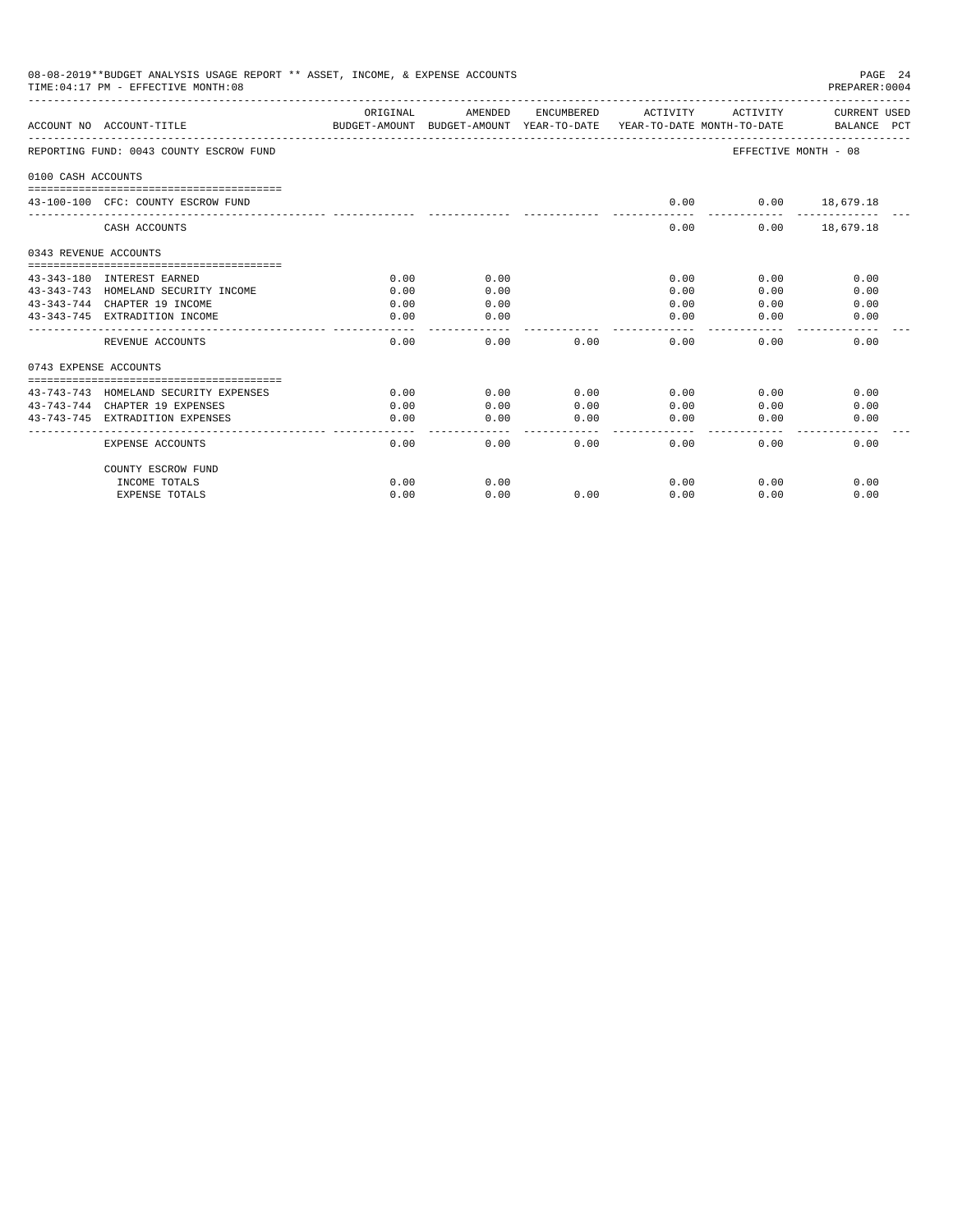|                       | 08-08-2019**BUDGET ANALYSIS USAGE REPORT ** ASSET, INCOME, & EXPENSE ACCOUNTS<br>TIME: 04:17 PM - EFFECTIVE MONTH: 08                               |           |                            |                       |                         |                                                     | PAGE 25<br>PREPARER: 0004 |     |
|-----------------------|-----------------------------------------------------------------------------------------------------------------------------------------------------|-----------|----------------------------|-----------------------|-------------------------|-----------------------------------------------------|---------------------------|-----|
|                       | BUDGET-AMOUNT BUDGET-AMOUNT YEAR-TO-DATE YEAR-TO-DATE MONTH-TO-DATE BALANCE PCT<br>ACCOUNT NO ACCOUNT-TITLE<br>------------------------------------ | ORIGINAL  | AMENDED                    |                       | ENCUMBERED ACTIVITY     | ACTIVITY                                            | CURRENT USED              |     |
|                       | REPORTING FUND: 0050 COUNTY CLERK ARCHIVES FUND                                                                                                     |           |                            |                       |                         |                                                     | EFFECTIVE MONTH - 08      |     |
| 0100 CASH ACCOUNTS    |                                                                                                                                                     |           |                            |                       |                         |                                                     |                           |     |
|                       | 50-100-100 CFC: COUNTY CLERK ARCHIVES FUND<br>50-100-231 COUNTY CLERK CC ACCOUNT                                                                    |           |                            |                       |                         | 3, 249.80 - 220.00 71, 541.16<br>356.00 0.00 356.00 |                           |     |
|                       | CASH ACCOUNTS                                                                                                                                       |           |                            |                       |                         | 2.893.80-220.00 71.897.16                           | --------------            |     |
| 0350 REVENUE ACCOUNTS |                                                                                                                                                     |           |                            |                       |                         |                                                     |                           |     |
|                       | 50-350-180 INTEREST EARNED                                                                                                                          |           | 65.00 65.00                |                       |                         | 8.61 0.00 56.39 13                                  |                           |     |
|                       | 50-350-750 COUNTY CLERK ARCHIVE FEES 16,956.00                                                                                                      |           | 16,956.00                  |                       |                         | 13,110.00 220.00 3,846.00                           |                           | 77  |
|                       | REVENUE ACCOUNTS                                                                                                                                    |           | 17,021.00    17,021.00     |                       | $0.00$ 13, 118.61       | 220.00                                              | 3,902.39                  | 77  |
| 0750 EXPENSE ACCOUNTS |                                                                                                                                                     |           |                            |                       |                         |                                                     |                           |     |
|                       | 50-750-110 COUNTY CLERK ADMIN ASSISTANT                                                                                                             | 0.00      | 25,000.00                  |                       | $0.00 \qquad 14,816.89$ |                                                     | $0.00$ 10,183.11          | 59  |
|                       | 50-750-200 FICA EXPENSE                                                                                                                             | 0.00      | 1,912.50                   | 0.00                  | 1,120.31                | 0.00                                                | 792.19                    | 59  |
|                       | 50-750-205 RETIREMENT EXPENSE                                                                                                                       | 0.00      | 1,793.44                   | 0.00                  | 854.59                  |                                                     | 0.00 938.85               | 48  |
|                       | 50-750-750 COUNTY CLERK ARCHIVE EXPENSES                                                                                                            | 52,000.00 | 23,294.06<br>------------- | 0.00<br>_____________ | 0.00                    | 0.00<br>------------                                | 23, 294, 06               | 00  |
|                       | <b>EXPENSE ACCOUNTS</b>                                                                                                                             | 52,000.00 | 52,000.00                  |                       | $0.00$ 16,791.79        | 0.00                                                | 35,208.21                 | 32  |
|                       | COUNTY CLERK ARCHIVES FUND                                                                                                                          |           |                            |                       |                         |                                                     |                           |     |
|                       | INCOME TOTALS                                                                                                                                       |           | 17,021.00 17,021.00        |                       |                         | $13,118.61$ $220.00$ $3,902.39$                     |                           | -77 |
|                       | <b>EXPENSE TOTALS</b>                                                                                                                               | 52,000.00 | 52,000.00                  | 0.00                  | 16,791.79               | 0.00                                                | 35, 208, 21               | 32  |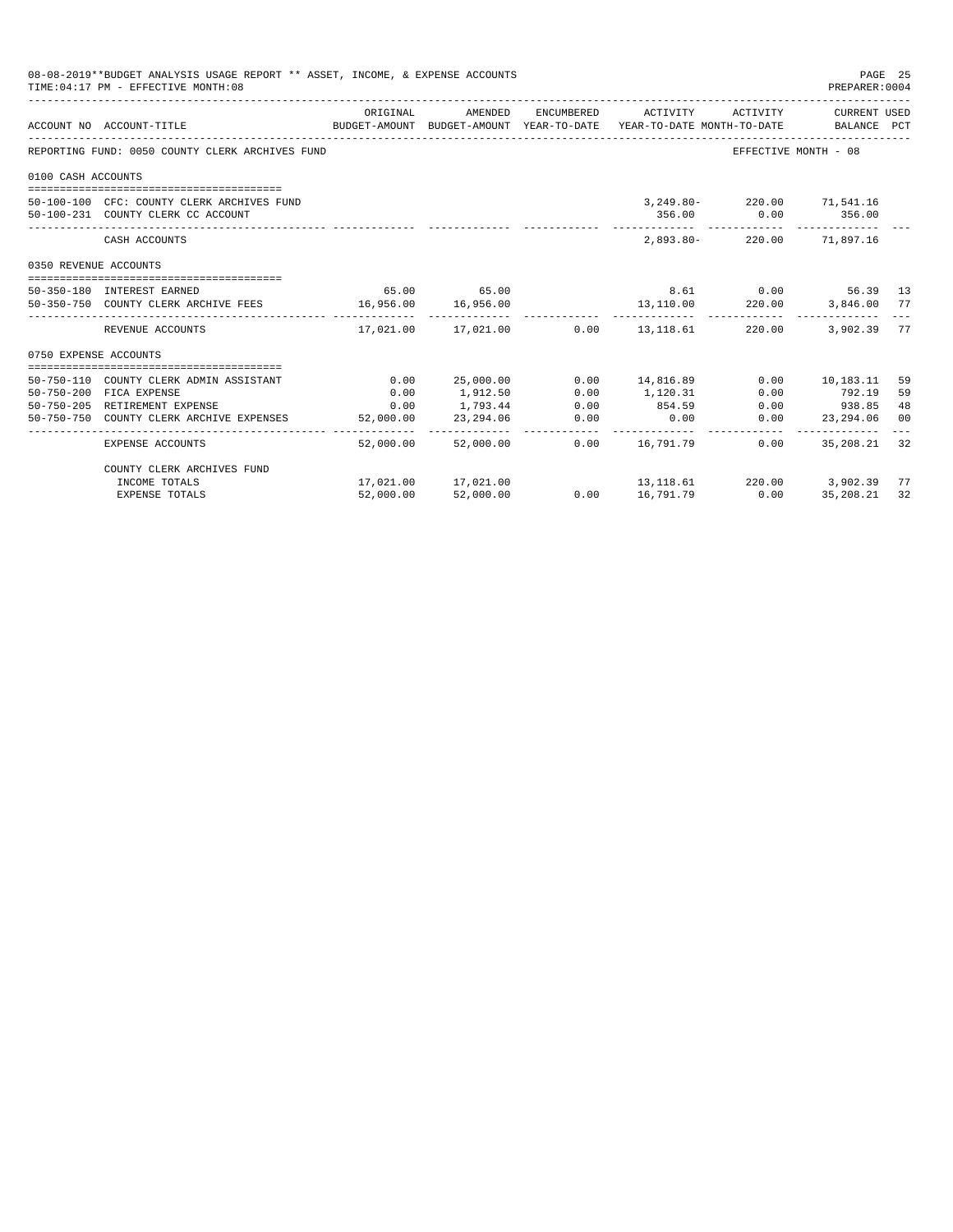|                       | 08-08-2019**BUDGET ANALYSIS USAGE REPORT ** ASSET, INCOME, & EXPENSE ACCOUNTS<br>TIME: 04:17 PM - EFFECTIVE MONTH: 08 |                                                                                                                                                                                                                                                                                                                                                                                                       |         |               |                             |                       | PAGE 26<br>PREPARER: 0004 |                |
|-----------------------|-----------------------------------------------------------------------------------------------------------------------|-------------------------------------------------------------------------------------------------------------------------------------------------------------------------------------------------------------------------------------------------------------------------------------------------------------------------------------------------------------------------------------------------------|---------|---------------|-----------------------------|-----------------------|---------------------------|----------------|
|                       | ACCOUNT NO ACCOUNT-TITLE CONTROL PROTECT-AMOUNT BUDGET-AMOUNT YEAR-TO-DATE YEAR-TO-DATE MONTH-TO-DATE BALANCE PCT     | ORIGINAL                                                                                                                                                                                                                                                                                                                                                                                              | AMENDED |               | ENCUMBERED ACTIVITY         | ACTIVITY CURRENT USED |                           |                |
|                       | REPORTING FUND: 0053 JUDICIAL TRAINING FUND                                                                           |                                                                                                                                                                                                                                                                                                                                                                                                       |         |               |                             | EFFECTIVE MONTH - 08  |                           |                |
| 0100 CASH ACCOUNTS    |                                                                                                                       |                                                                                                                                                                                                                                                                                                                                                                                                       |         |               |                             |                       |                           |                |
|                       | 53-100-100 JUDICIAL TRAINING FUND                                                                                     |                                                                                                                                                                                                                                                                                                                                                                                                       |         |               |                             | 30.00 0.00 876.01     |                           |                |
|                       | 53-100-231 COUNTY CLERK CC ACCOUNT                                                                                    |                                                                                                                                                                                                                                                                                                                                                                                                       |         |               | 50.00                       |                       | $0.00$ 50.00              |                |
|                       | CASH ACCOUNTS                                                                                                         |                                                                                                                                                                                                                                                                                                                                                                                                       |         |               | 80.00                       | 0.00                  | 926.01                    |                |
| 0353 REVENUE ACCOUNTS |                                                                                                                       |                                                                                                                                                                                                                                                                                                                                                                                                       |         |               |                             |                       |                           |                |
|                       | 53-353-180 INTEREST EARNED                                                                                            | 0.00                                                                                                                                                                                                                                                                                                                                                                                                  | 0.00    |               |                             | $0.00$ 0.00           | 0.00                      |                |
|                       | 53-353-753 JUDICIAL TRAINING FEES                                                                                     | 85.00                                                                                                                                                                                                                                                                                                                                                                                                 | 85.00   |               | 80.00                       | 0.00                  | 5.00 94                   |                |
|                       | REVENUE ACCOUNTS                                                                                                      | $\frac{1}{2} \frac{1}{2} \frac{1}{2} \frac{1}{2} \frac{1}{2} \frac{1}{2} \frac{1}{2} \frac{1}{2} \frac{1}{2} \frac{1}{2} \frac{1}{2} \frac{1}{2} \frac{1}{2} \frac{1}{2} \frac{1}{2} \frac{1}{2} \frac{1}{2} \frac{1}{2} \frac{1}{2} \frac{1}{2} \frac{1}{2} \frac{1}{2} \frac{1}{2} \frac{1}{2} \frac{1}{2} \frac{1}{2} \frac{1}{2} \frac{1}{2} \frac{1}{2} \frac{1}{2} \frac{1}{2} \frac{$<br>85.00 |         | 85.00         | 0.00<br>80.00               | 0.00                  | 5.00 94                   |                |
| 0753 EXPENSE ACCOUNTS |                                                                                                                       |                                                                                                                                                                                                                                                                                                                                                                                                       |         |               |                             |                       |                           |                |
|                       | 53-753-753 JUDICIAL TRAINING EXPENSES                                                                                 | 60.00                                                                                                                                                                                                                                                                                                                                                                                                 | 60.00   |               | $0.00$ $0.00$ $0.00$ $0.00$ |                       | 60.00 00                  |                |
|                       |                                                                                                                       |                                                                                                                                                                                                                                                                                                                                                                                                       |         |               |                             |                       |                           |                |
|                       | EXPENSE ACCOUNTS                                                                                                      | 60.00                                                                                                                                                                                                                                                                                                                                                                                                 |         | 0.00<br>60.00 | 0.00                        | 0.00                  | 60.00                     | 0 <sub>0</sub> |
|                       | JUDICIAL TRAINING FUND                                                                                                |                                                                                                                                                                                                                                                                                                                                                                                                       |         |               |                             |                       |                           |                |
|                       | INCOME TOTALS                                                                                                         | 85.00                                                                                                                                                                                                                                                                                                                                                                                                 | 85.00   |               | 80.00                       | 0.00                  | 5.00                      | 94             |
|                       | <b>EXPENSE TOTALS</b>                                                                                                 | 60.00                                                                                                                                                                                                                                                                                                                                                                                                 | 60.00   | 0.00          | 0.00                        | 0.00                  | 60.00                     | 00             |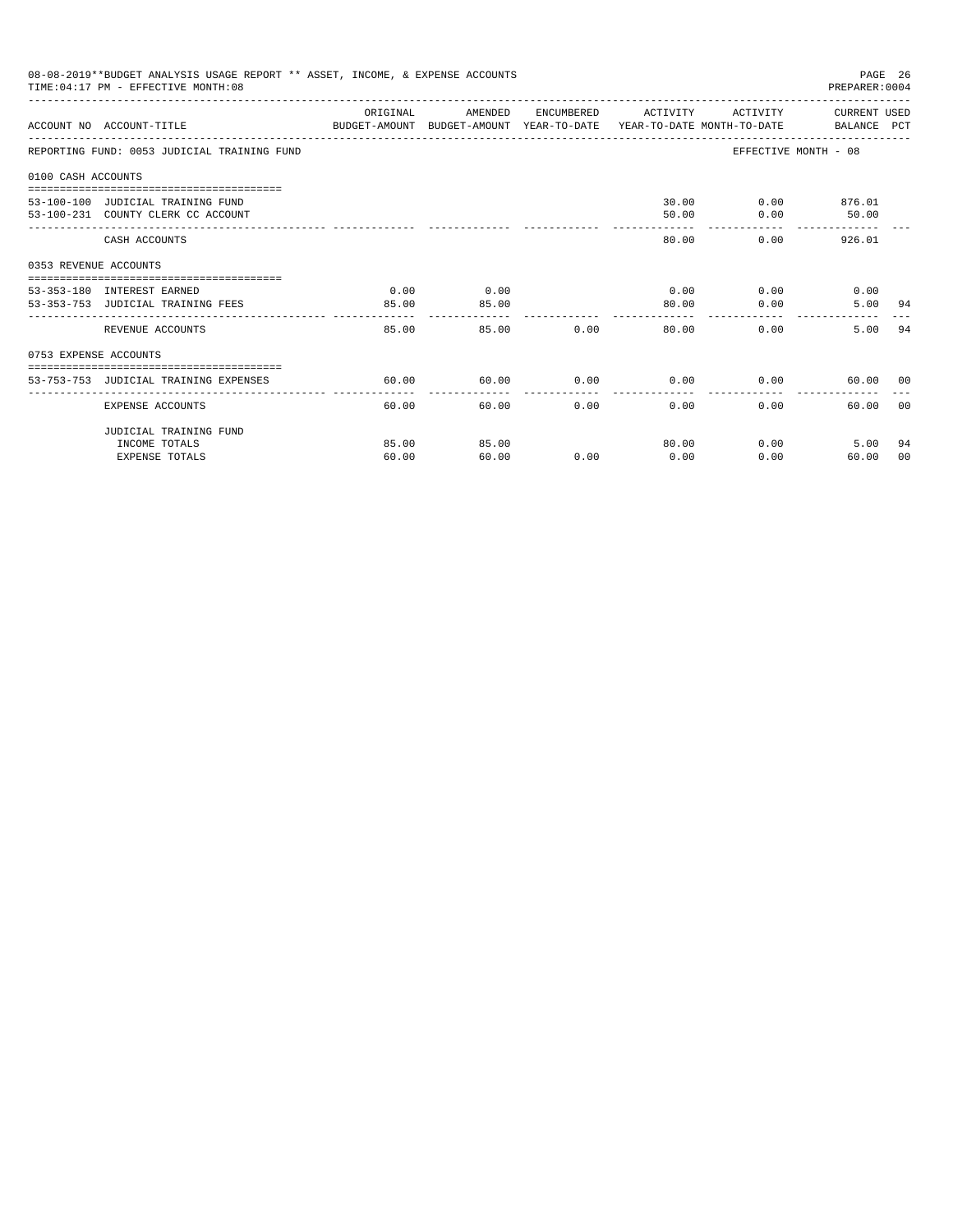|                       | 08-08-2019**BUDGET ANALYSIS USAGE REPORT ** ASSET, INCOME, & EXPENSE ACCOUNTS<br>TIME: 04:17 PM - EFFECTIVE MONTH: 08 |            |                                        |               |                       |                      | PAGE 27<br>PREPARER: 0004                                                                       |    |
|-----------------------|-----------------------------------------------------------------------------------------------------------------------|------------|----------------------------------------|---------------|-----------------------|----------------------|-------------------------------------------------------------------------------------------------|----|
|                       | ACCOUNT NO ACCOUNT-TITLE                                                                                              | ORIGINAL   | AMENDED                                |               | ENCUMBERED ACTIVITY   | ACTIVITY             | CURRENT USED<br>BUDGET-AMOUNT BUDGET-AMOUNT YEAR-TO-DATE YEAR-TO-DATE MONTH-TO-DATE BALANCE PCT |    |
|                       | REPORTING FUND: 0056 COUNTY CLERK PRESERVATION FUND                                                                   |            |                                        |               |                       |                      | EFFECTIVE MONTH - 08                                                                            |    |
| 0100 CASH ACCOUNTS    |                                                                                                                       |            |                                        |               |                       |                      |                                                                                                 |    |
|                       |                                                                                                                       |            |                                        |               |                       |                      |                                                                                                 |    |
|                       | 56-100-100 CFC: COUNTY CLERK PRESERVATION                                                                             |            |                                        |               |                       |                      | 5,388.85-227.00 9,187.50                                                                        |    |
|                       | 56-100-231 COUNTY CLERK CC ACCOUNT                                                                                    |            |                                        |               |                       | 280.00 4.00 280.00   |                                                                                                 |    |
|                       | CASH ACCOUNTS                                                                                                         |            |                                        |               |                       |                      | 5, 108, 85 - 231, 00 9, 467, 50                                                                 |    |
| 0356 REVENUE ACCOUNTS |                                                                                                                       |            |                                        |               |                       |                      |                                                                                                 |    |
|                       | 56-356-180 INTEREST EARNED                                                                                            |            | 247.00 247.00                          |               |                       |                      | 26.77 0.00 220.23 11                                                                            |    |
|                       | 56-356-756 COUNTY CLERK PRESERVATION FEES 11,000.00 11,000.00                                                         |            |                                        |               |                       |                      | $13,285.53$ $227.00$ $2,285.53 + 121$                                                           |    |
|                       | 56-356-757 PRESERVATION VS HB 1744                                                                                    | 2.059.00   | 2,059.00                               |               | 183.00                |                      | 4.00 1,876.00 09                                                                                |    |
|                       | REVENUE ACCOUNTS                                                                                                      | ---------- | ------------                           |               | . _ _ _ _ _ _ _ _ _ _ |                      | $13,306.00$ $13,306.00$ $0.00$ $13,495.30$ $231.00$ $189.30+101$                                |    |
| 0756 EXPENSE ACCOUNTS |                                                                                                                       |            |                                        |               |                       |                      |                                                                                                 |    |
|                       |                                                                                                                       |            |                                        |               |                       |                      |                                                                                                 |    |
|                       | 56-756-110 COUNTY CLERK ADMIN ASSISTANT                                                                               | 10,000.00  | 10,000.00                              | 755.00        | 7,269.50              |                      | $0.00$ 1,975.50                                                                                 | 80 |
|                       | 56-756-200 FICA EXPENSE                                                                                               | 700.00     | 700.00                                 | 0.00          | 549.21                | 0.00                 | 150.79                                                                                          | 78 |
|                       | 56-756-205 RETIREMENT EXPENSE                                                                                         | 700.00     | 700.00                                 | $0.00$ 530.71 |                       | 0.00                 | 169.29                                                                                          | 76 |
|                       | 56-756-756 COUNTY CLERK PRESERVATION EXPENSE 11,000.00 11,000.00 572.71 10,427.29                                     |            |                                        |               |                       |                      | $0.00$ $0.00$ $100$                                                                             |    |
|                       | 56-756-757 PRESERVATION VS HB 1744                                                                                    | 0.00       | 0.00                                   | 0.00          | 0.00                  | 0.00<br>------------ | 0.00                                                                                            |    |
|                       | EXPENSE ACCOUNTS                                                                                                      |            | 22,400.00 22,400.00 1,327.71 18,776.71 |               |                       | 0.00                 | 2,295.58 90                                                                                     |    |
|                       | COUNTY CLERK PRESERVATION FUND                                                                                        |            |                                        |               |                       |                      |                                                                                                 |    |
|                       | INCOME TOTALS                                                                                                         |            | 13,306.00 13,306.00                    |               |                       |                      | $13,495.30$ $231.00$ $189.30 + 101$                                                             |    |
|                       | EXPENSE TOTALS                                                                                                        | 22,400.00  | 22,400.00                              | 1,327.71      | 18,776.71             | 0.00                 | 2,295.58 90                                                                                     |    |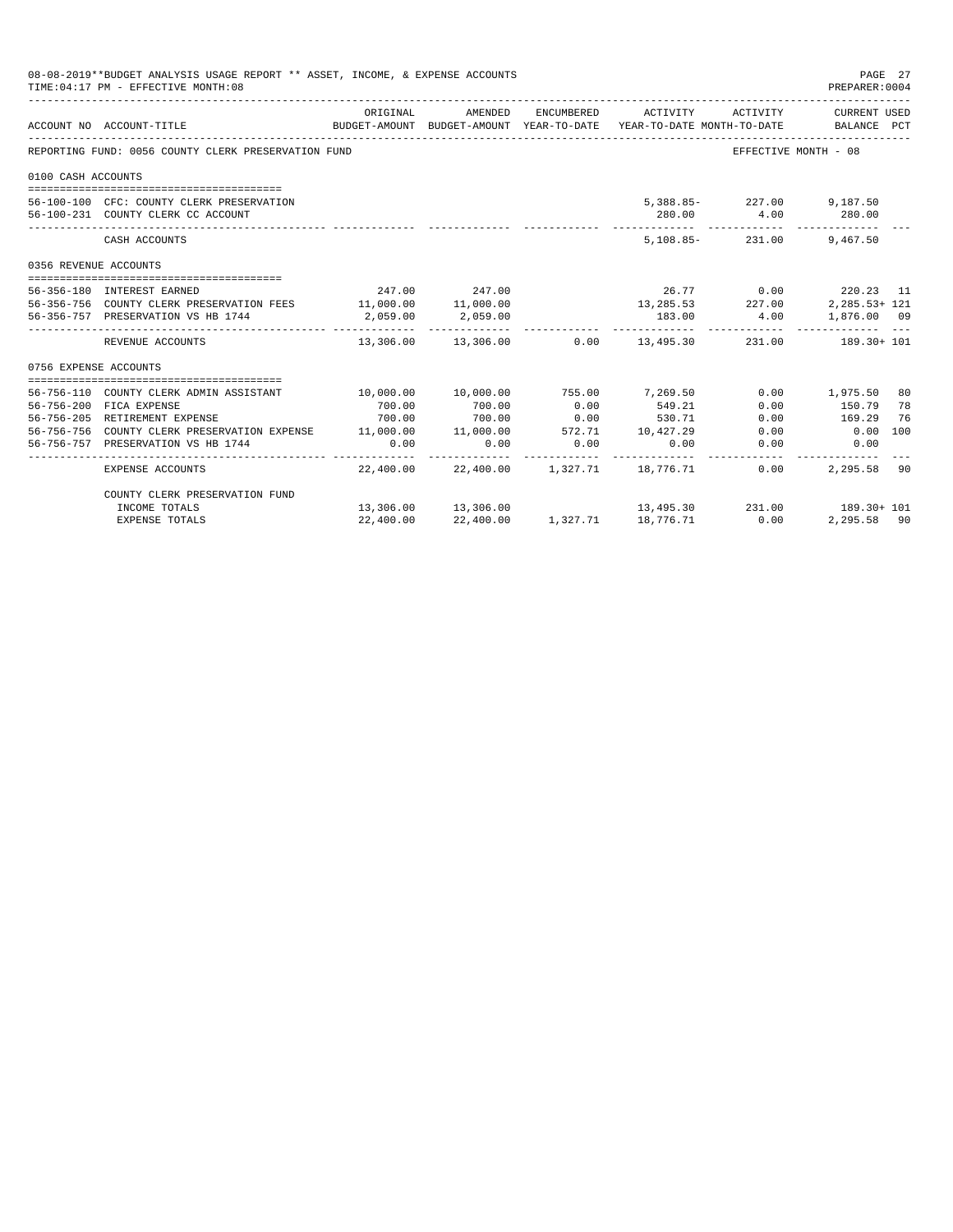|                       | 08-08-2019**BUDGET ANALYSIS USAGE REPORT ** ASSET, INCOME, & EXPENSE ACCOUNTS<br>TIME: 04:17 PM - EFFECTIVE MONTH: 08 |                                                                                             |                   |                                                 |                                     | PAGE 28<br>PREPARER: 0004                                    |                |
|-----------------------|-----------------------------------------------------------------------------------------------------------------------|---------------------------------------------------------------------------------------------|-------------------|-------------------------------------------------|-------------------------------------|--------------------------------------------------------------|----------------|
|                       | ACCOUNT NO ACCOUNT-TITLE                                                                                              | ORIGINAL<br>BUDGET-AMOUNT BUDGET-AMOUNT YEAR-TO-DATE YEAR-TO-DATE MONTH-TO-DATE BALANCE PCT | AMENDED           | ENCUMBERED ACTIVITY                             |                                     | ACTIVITY CURRENT USED                                        |                |
|                       | REPORTING FUND: 0060 LAW LIBRARY FUND                                                                                 |                                                                                             |                   |                                                 | EFFECTIVE MONTH - 08                |                                                              |                |
| 0100 CASH ACCOUNTS    |                                                                                                                       |                                                                                             |                   |                                                 |                                     |                                                              |                |
|                       | 60-100-100 CFC: LAW LIBRARY<br>60-100-230 DISTRICT CLERK CC ACCOUNT<br>60-100-231 COUNTY CLERK CC ACCOUNT             |                                                                                             |                   | 910.00<br>420.00<br>385.00                      | 0.00                                | $0.00$ 10,946.51<br>$0.00$ 420.00<br>385.00<br>------------- |                |
|                       | CASH ACCOUNTS                                                                                                         |                                                                                             |                   | 1,715.00                                        |                                     | $0.00$ 11,751.51                                             |                |
| 0360 REVENUE ACCOUNTS |                                                                                                                       |                                                                                             |                   |                                                 |                                     |                                                              |                |
|                       | 60-360-180 INTEREST EARNED<br>60-360-760 LAW LIBRARY FEES                                                             | 1,750.00 1,750.00                                                                           | $0.00$ 0.00       | 1,715.00                                        | $0.00$ $0.00$ $0.00$ $0.00$<br>0.00 | 35.00 98                                                     |                |
|                       | REVENUE ACCOUNTS                                                                                                      |                                                                                             |                   | $1,750.00$ $1,750.00$ $0.00$ $1,715.00$         | 0.00                                | 35.00                                                        | 98             |
| 0760 EXPENSE ACCOUNTS |                                                                                                                       |                                                                                             |                   |                                                 |                                     |                                                              |                |
|                       | 60-760-760 LAW LIBRARY EXPENSES                                                                                       | 1,500.00 1,500.00                                                                           |                   | $0.00$ 0.00                                     |                                     | $0.00$ 1,500.00 00                                           |                |
|                       | EXPENSE ACCOUNTS                                                                                                      |                                                                                             | 1,500.00 1,500.00 | 0.00<br>0.00                                    | $0.00 -$                            | 1,500.00                                                     | 0 <sub>0</sub> |
|                       | LAW LIBRARY FUND<br>INCOME TOTALS<br><b>EXPENSE TOTALS</b>                                                            | 1,500.00                                                                                    | 1,500.00          | $1,750.00$ $1,750.00$ $1,715.00$<br>$0.00$ 0.00 | 0.00                                | 0.00<br>35.00<br>1,500.00                                    | 98<br>00       |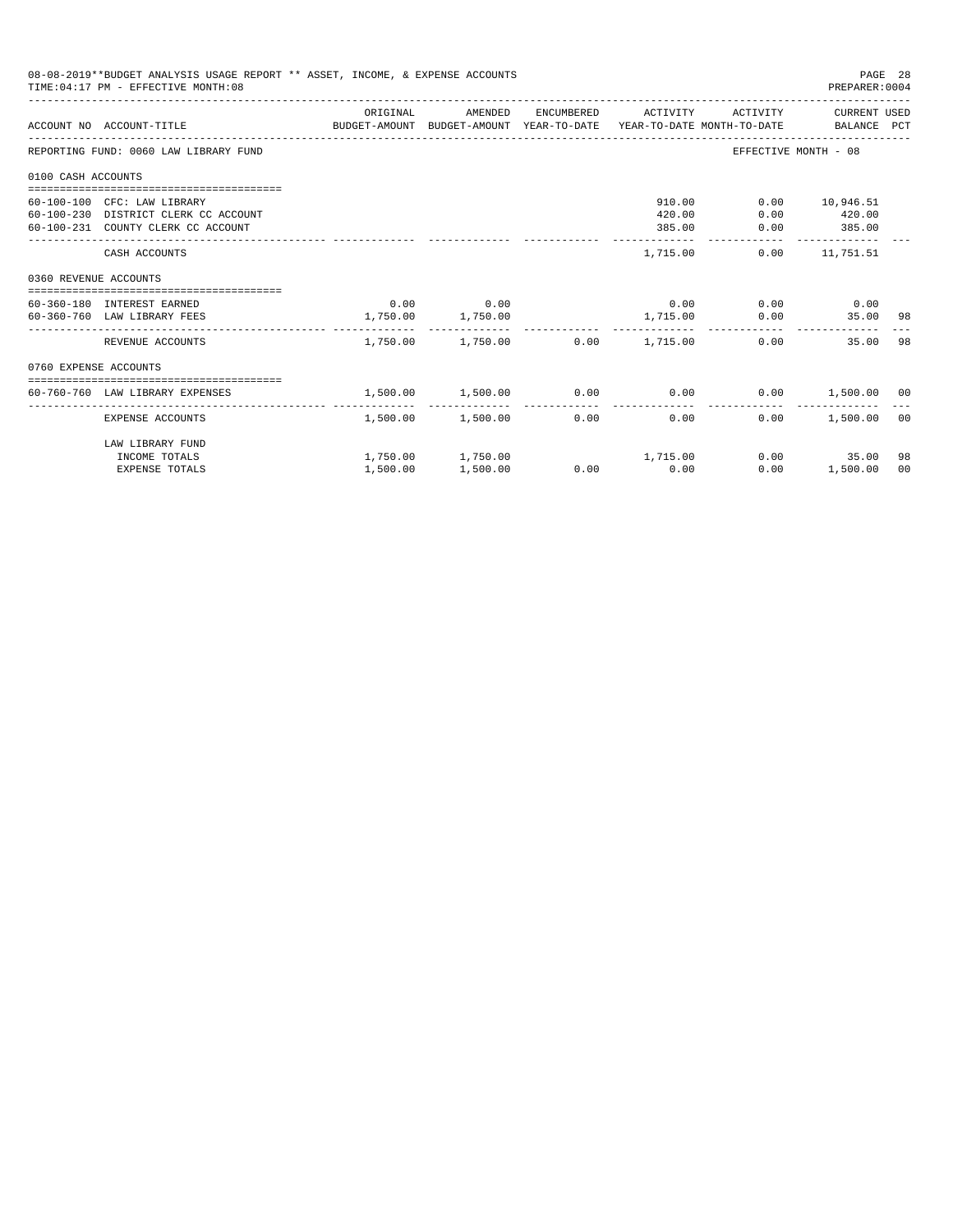|                    | 08-08-2019**BUDGET ANALYSIS USAGE REPORT ** ASSET, INCOME, & EXPENSE ACCOUNTS<br>PAGE 29<br>TIME: 04:17 PM - EFFECTIVE MONTH: 08<br>PREPARER: 0004<br>ORIGINAL<br>ENCUMBERED<br><b>CURRENT USED</b><br>AMENDED<br>ACTIVITY<br>ACTIVITY<br>ACCOUNT NO ACCOUNT-TITLE<br>BUDGET-AMOUNT BUDGET-AMOUNT YEAR-TO-DATE<br>YEAR-TO-DATE MONTH-TO-DATE<br>BALANCE PCT<br>REPORTING FUND: 0063 DISTRICT CLERK PRESERVATION FUND<br>EFFECTIVE MONTH - 08<br>185.65 0.00 1,501.40<br>63-100-100 CFC: DISTRICT CLERK PRESERVATION<br>75.00<br>0.00<br>75.00<br>63-100-230 DISTRICT CLERK CC ACCOUNT<br>260.65<br>0.00<br>1,576.40<br>CASH ACCOUNTS<br>0363 REVENUE ACCOUNTS<br>87.00<br>9.42<br>77.58 11<br>63-363-180 INTEREST EARNED<br>87.00<br>0.00<br>63-363-763 DIST CLERK PRESERVATION FEES<br>211.00<br>$40.23 + 119$<br>211.00<br>251.23<br>0.00<br>63-363-764 DIST CLERK CHILD SUPPORT<br>0.00<br>0.00<br>0.00<br>0.00<br>0.00<br>63-363-765 UNALLOCATED COURT COSTS BEFORE 03<br>0.00<br>0.00<br>0.00<br>0.00<br>0.00<br>298.00<br>0.00<br>260.65<br>37.35<br>87<br>REVENUE ACCOUNTS<br>298.00<br>0.00<br>0763 EXPENSE ACCOUNTS<br>0.00<br>0.00<br>0.00<br>63-763-763 DIST CLERK PRESERVATION EXPENSE<br>0.00<br>0.00<br>0.00<br>63-763-764 DIST CLERK CHILD SUPPORT<br>0.00<br>0.00<br>0.00<br>0.00<br>0.00<br>0.00<br>0.00<br>63-763-765 UNALLOCATED COURT COSTS BEFORE 03<br>0.00<br>0.00<br>0.00<br>0.00<br>0.00<br>$- - - - -$<br>0.00<br><b>EXPENSE ACCOUNTS</b><br>0.00<br>0.00<br>0.00<br>0.00<br>0.00 |        |        |      |        |      |       |    |
|--------------------|-------------------------------------------------------------------------------------------------------------------------------------------------------------------------------------------------------------------------------------------------------------------------------------------------------------------------------------------------------------------------------------------------------------------------------------------------------------------------------------------------------------------------------------------------------------------------------------------------------------------------------------------------------------------------------------------------------------------------------------------------------------------------------------------------------------------------------------------------------------------------------------------------------------------------------------------------------------------------------------------------------------------------------------------------------------------------------------------------------------------------------------------------------------------------------------------------------------------------------------------------------------------------------------------------------------------------------------------------------------------------------------------------------------------------------------------------------------------------------------------------------------|--------|--------|------|--------|------|-------|----|
|                    |                                                                                                                                                                                                                                                                                                                                                                                                                                                                                                                                                                                                                                                                                                                                                                                                                                                                                                                                                                                                                                                                                                                                                                                                                                                                                                                                                                                                                                                                                                             |        |        |      |        |      |       |    |
|                    |                                                                                                                                                                                                                                                                                                                                                                                                                                                                                                                                                                                                                                                                                                                                                                                                                                                                                                                                                                                                                                                                                                                                                                                                                                                                                                                                                                                                                                                                                                             |        |        |      |        |      |       |    |
| 0100 CASH ACCOUNTS |                                                                                                                                                                                                                                                                                                                                                                                                                                                                                                                                                                                                                                                                                                                                                                                                                                                                                                                                                                                                                                                                                                                                                                                                                                                                                                                                                                                                                                                                                                             |        |        |      |        |      |       |    |
|                    |                                                                                                                                                                                                                                                                                                                                                                                                                                                                                                                                                                                                                                                                                                                                                                                                                                                                                                                                                                                                                                                                                                                                                                                                                                                                                                                                                                                                                                                                                                             |        |        |      |        |      |       |    |
|                    |                                                                                                                                                                                                                                                                                                                                                                                                                                                                                                                                                                                                                                                                                                                                                                                                                                                                                                                                                                                                                                                                                                                                                                                                                                                                                                                                                                                                                                                                                                             |        |        |      |        |      |       |    |
|                    |                                                                                                                                                                                                                                                                                                                                                                                                                                                                                                                                                                                                                                                                                                                                                                                                                                                                                                                                                                                                                                                                                                                                                                                                                                                                                                                                                                                                                                                                                                             |        |        |      |        |      |       |    |
|                    |                                                                                                                                                                                                                                                                                                                                                                                                                                                                                                                                                                                                                                                                                                                                                                                                                                                                                                                                                                                                                                                                                                                                                                                                                                                                                                                                                                                                                                                                                                             |        |        |      |        |      |       |    |
|                    |                                                                                                                                                                                                                                                                                                                                                                                                                                                                                                                                                                                                                                                                                                                                                                                                                                                                                                                                                                                                                                                                                                                                                                                                                                                                                                                                                                                                                                                                                                             |        |        |      |        |      |       |    |
|                    |                                                                                                                                                                                                                                                                                                                                                                                                                                                                                                                                                                                                                                                                                                                                                                                                                                                                                                                                                                                                                                                                                                                                                                                                                                                                                                                                                                                                                                                                                                             |        |        |      |        |      |       |    |
|                    |                                                                                                                                                                                                                                                                                                                                                                                                                                                                                                                                                                                                                                                                                                                                                                                                                                                                                                                                                                                                                                                                                                                                                                                                                                                                                                                                                                                                                                                                                                             |        |        |      |        |      |       |    |
|                    |                                                                                                                                                                                                                                                                                                                                                                                                                                                                                                                                                                                                                                                                                                                                                                                                                                                                                                                                                                                                                                                                                                                                                                                                                                                                                                                                                                                                                                                                                                             |        |        |      |        |      |       |    |
|                    |                                                                                                                                                                                                                                                                                                                                                                                                                                                                                                                                                                                                                                                                                                                                                                                                                                                                                                                                                                                                                                                                                                                                                                                                                                                                                                                                                                                                                                                                                                             |        |        |      |        |      |       |    |
|                    |                                                                                                                                                                                                                                                                                                                                                                                                                                                                                                                                                                                                                                                                                                                                                                                                                                                                                                                                                                                                                                                                                                                                                                                                                                                                                                                                                                                                                                                                                                             |        |        |      |        |      |       |    |
|                    |                                                                                                                                                                                                                                                                                                                                                                                                                                                                                                                                                                                                                                                                                                                                                                                                                                                                                                                                                                                                                                                                                                                                                                                                                                                                                                                                                                                                                                                                                                             |        |        |      |        |      |       |    |
|                    |                                                                                                                                                                                                                                                                                                                                                                                                                                                                                                                                                                                                                                                                                                                                                                                                                                                                                                                                                                                                                                                                                                                                                                                                                                                                                                                                                                                                                                                                                                             |        |        |      |        |      |       |    |
|                    |                                                                                                                                                                                                                                                                                                                                                                                                                                                                                                                                                                                                                                                                                                                                                                                                                                                                                                                                                                                                                                                                                                                                                                                                                                                                                                                                                                                                                                                                                                             |        |        |      |        |      |       |    |
|                    |                                                                                                                                                                                                                                                                                                                                                                                                                                                                                                                                                                                                                                                                                                                                                                                                                                                                                                                                                                                                                                                                                                                                                                                                                                                                                                                                                                                                                                                                                                             |        |        |      |        |      |       |    |
|                    | DISTRICT CLERK PRESERVATION FUND                                                                                                                                                                                                                                                                                                                                                                                                                                                                                                                                                                                                                                                                                                                                                                                                                                                                                                                                                                                                                                                                                                                                                                                                                                                                                                                                                                                                                                                                            |        |        |      |        |      |       |    |
|                    | INCOME TOTALS                                                                                                                                                                                                                                                                                                                                                                                                                                                                                                                                                                                                                                                                                                                                                                                                                                                                                                                                                                                                                                                                                                                                                                                                                                                                                                                                                                                                                                                                                               | 298.00 | 298.00 |      | 260.65 | 0.00 | 37.35 | 87 |
|                    | <b>EXPENSE TOTALS</b>                                                                                                                                                                                                                                                                                                                                                                                                                                                                                                                                                                                                                                                                                                                                                                                                                                                                                                                                                                                                                                                                                                                                                                                                                                                                                                                                                                                                                                                                                       | 0.00   | 0.00   | 0.00 | 0.00   | 0.00 | 0.00  |    |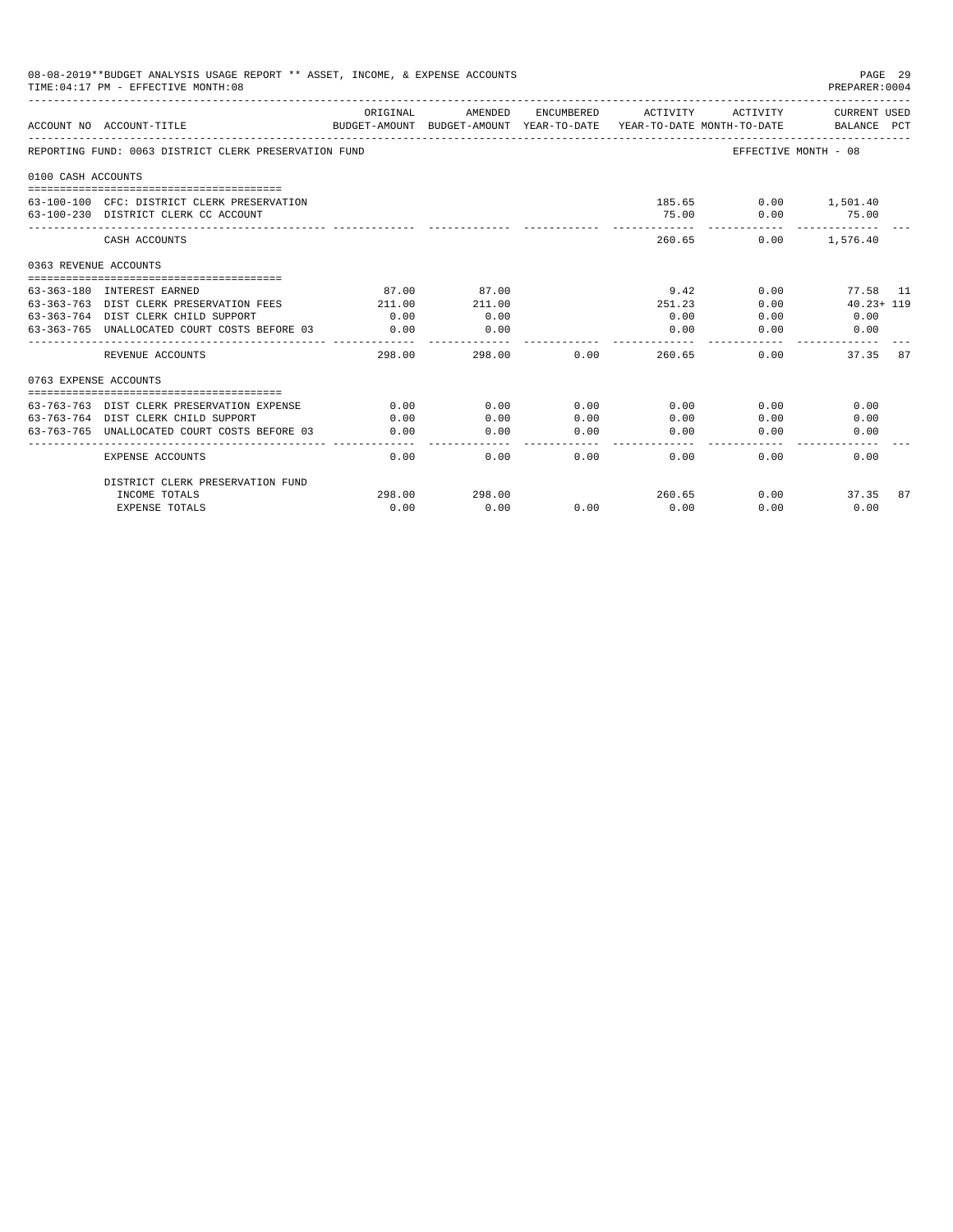|                       | 08-08-2019**BUDGET ANALYSIS USAGE REPORT ** ASSET, INCOME, & EXPENSE ACCOUNTS<br>TIME: 04:17 PM - EFFECTIVE MONTH: 08                      |          |                                              |               |                              |                             | PAGE 30<br>PREPARER: 0004                                  |
|-----------------------|--------------------------------------------------------------------------------------------------------------------------------------------|----------|----------------------------------------------|---------------|------------------------------|-----------------------------|------------------------------------------------------------|
|                       | BUDGET-AMOUNT BUDGET-AMOUNT YEAR-TO-DATE  YEAR-TO-DATE MONTH-TO-DATE     BALANCE PCT<br>ACCOUNT NO ACCOUNT-TITLE                           | ORIGINAL | AMENDED                                      |               | ENCUMBERED ACTIVITY          |                             | ACTIVITY CURRENT USED                                      |
|                       | REPORTING FUND: 0066 COURTHOUSE SECURITY FUND                                                                                              |          |                                              |               |                              |                             | EFFECTIVE MONTH - 08                                       |
| 0100 CASH ACCOUNTS    |                                                                                                                                            |          |                                              |               |                              |                             |                                                            |
|                       | 66-100-100 CFC: COURTHOUSE SECURITY<br>66-100-230 DISTRICT CLERK CC ACCOUNT<br>66-100-231 COUNTY CLERK CC ACCOUNT<br>66-100-232 JP ACCOUNT |          |                                              |               | 2, 272, 35<br>55.00<br>80.80 | 0.00<br>570.55 59.93 570.55 | 39.48 25,389.66<br>55.00<br>$0.00$ 80.80                   |
|                       | CASH ACCOUNTS                                                                                                                              |          |                                              |               | 2,978.70                     | 99.41                       | 26,096.01                                                  |
| 0366 REVENUE ACCOUNTS |                                                                                                                                            |          |                                              |               |                              |                             |                                                            |
|                       | 66-366-180 INTEREST EARNED<br>66-366-766 COURTHOUSE SECURITY FEES 3.400.00 3.400.00                                                        | 0.00     | 0.00                                         |               |                              | $0.00$ $0.00$ $0.00$ $0.00$ | 3,524.10 99.41 124.10+104                                  |
|                       | REVENUE ACCOUNTS                                                                                                                           |          | $3.400.00$ $3.400.00$ $0.00$ $3.524.10$      |               |                              |                             | 99.41 124.10+104                                           |
| 0766 EXPENSE ACCOUNTS |                                                                                                                                            |          |                                              |               |                              |                             |                                                            |
|                       | 66-766-766 COURTHOUSE SECURITY EXPENSES                                                                                                    |          |                                              |               |                              |                             | $1,000.00$ $1,000.00$ $0.00$ $554.40$ $0.00$ $445.60$ $55$ |
|                       | <b>EXPENSE ACCOUNTS</b>                                                                                                                    |          | --------------<br>$1.000.00$ $1.000.00$      | 0.00          | --------------<br>554.40     |                             | 0.00<br>445.60<br>55                                       |
|                       | COURTHOUSE SECURITY FUND                                                                                                                   |          |                                              |               |                              |                             |                                                            |
|                       | INCOME TOTALS<br><b>EXPENSE TOTALS</b>                                                                                                     | 1,000.00 | $3,400.00$ $3,400.00$ $3,524.10$<br>1,000.00 | $0.00$ 554.40 |                              |                             | 99.41 124.10+ 104<br>0.00 445.60 55                        |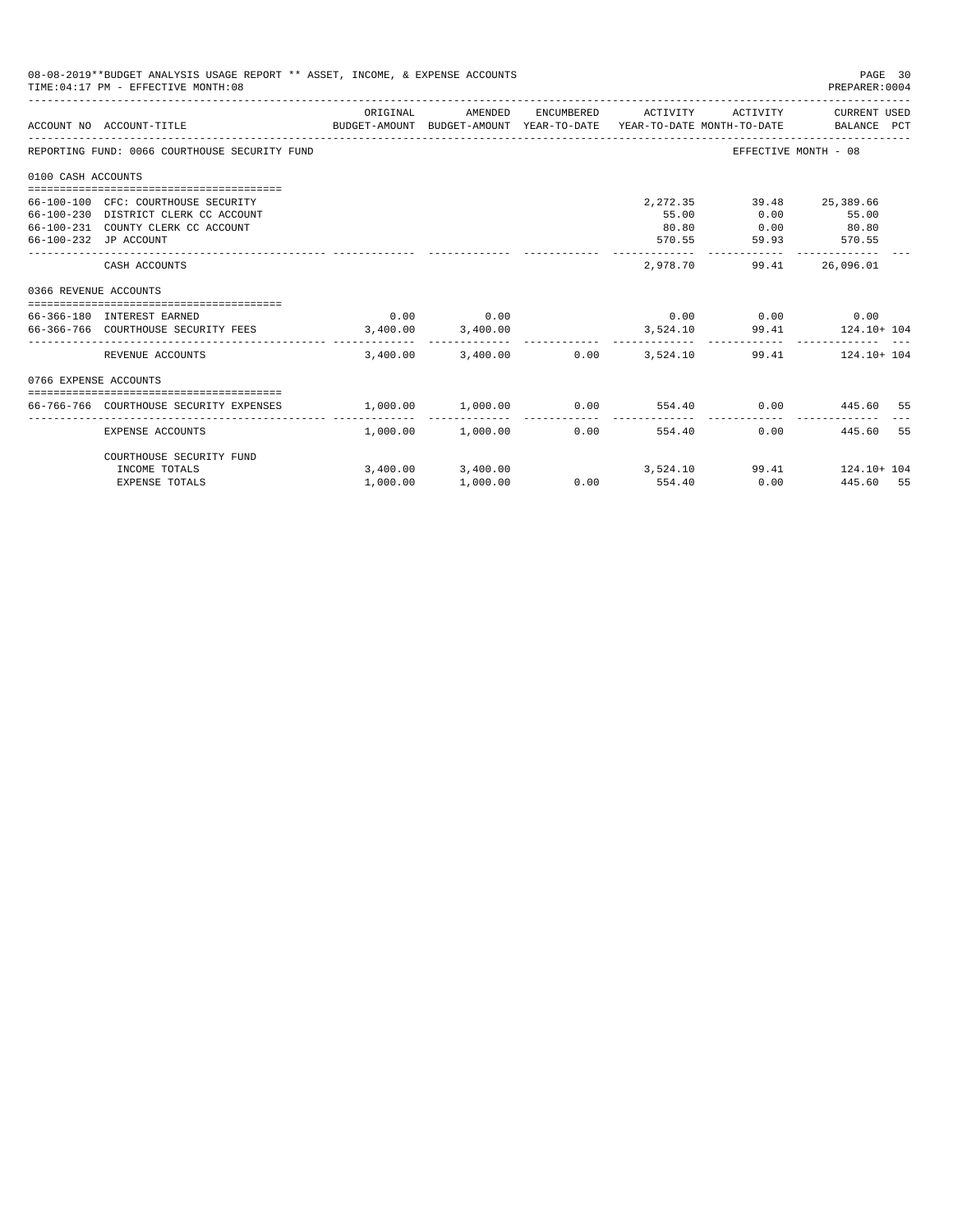| 08-08-2019**BUDGET ANALYSIS USAGE REPORT ** ASSET, INCOME, & EXPENSE ACCOUNTS<br>PAGE 31<br>TIME: 04:17 PM - EFFECTIVE MONTH: 08<br>PREPARER: 0004<br>ACTIVITY CURRENT USED<br>ORIGINAL<br>AMENDED<br>ENCUMBERED ACTIVITY<br>ACCOUNT NO ACCOUNT-TITLE COMPARENT AND BUDGET-AMOUNT BUDGET-AMOUNT YEAR-TO-DATE YEAR-TO-DATE MONTH-TO-DATE BALANCE PCT<br>REPORTING FUND: 0068 COUNTY PRESERVATION FUND<br>EFFECTIVE MONTH - 08<br>0100 CASH ACCOUNTS<br>68-100-100 CFC: COUNTY PRESERVATION<br>460.25<br>$0.00$ 3,289.99<br>68-100-230 DISTRICT CLERK CC ACCOUNT<br>80.00<br>0.00<br>80.00<br>68-100-231 COUNTY CLERK CC ACCOUNT<br>55.00<br>0.00<br>55.00<br>______________<br>-------------<br>595.25<br>$0.00$ $3.424.99$<br>CASH ACCOUNTS<br>0368 REVENUE ACCOUNTS<br>11.00<br>11.00<br>1.16 0.00 9.84 11<br>68-368-180 INTEREST EARNED<br>0.00 199.91 75<br>794.00<br>594.09<br>68-368-768 COUNTY PRESERVATION FEES<br>794.00<br>-------------<br>805.00 0.00<br>0.00<br>REVENUE ACCOUNTS<br>805.00<br>595.25<br>209.75<br>0768 EXPENSE ACCOUNTS<br>0.00<br>$0.00$ 0.00<br>68-768-768 COUNTY PRESERVATION EXPENSES<br>0.00<br>0.00<br>0.00<br>0.00<br>0.00<br>0.00<br>0.00<br>0.00<br>0.00<br><b>EXPENSE ACCOUNTS</b> |                          |        |        |      |      |        |                             |    |
|--------------------------------------------------------------------------------------------------------------------------------------------------------------------------------------------------------------------------------------------------------------------------------------------------------------------------------------------------------------------------------------------------------------------------------------------------------------------------------------------------------------------------------------------------------------------------------------------------------------------------------------------------------------------------------------------------------------------------------------------------------------------------------------------------------------------------------------------------------------------------------------------------------------------------------------------------------------------------------------------------------------------------------------------------------------------------------------------------------------------------------------------------------------------------------------------------------------------------|--------------------------|--------|--------|------|------|--------|-----------------------------|----|
|                                                                                                                                                                                                                                                                                                                                                                                                                                                                                                                                                                                                                                                                                                                                                                                                                                                                                                                                                                                                                                                                                                                                                                                                                          |                          |        |        |      |      |        |                             |    |
|                                                                                                                                                                                                                                                                                                                                                                                                                                                                                                                                                                                                                                                                                                                                                                                                                                                                                                                                                                                                                                                                                                                                                                                                                          |                          |        |        |      |      |        |                             |    |
|                                                                                                                                                                                                                                                                                                                                                                                                                                                                                                                                                                                                                                                                                                                                                                                                                                                                                                                                                                                                                                                                                                                                                                                                                          |                          |        |        |      |      |        |                             |    |
|                                                                                                                                                                                                                                                                                                                                                                                                                                                                                                                                                                                                                                                                                                                                                                                                                                                                                                                                                                                                                                                                                                                                                                                                                          |                          |        |        |      |      |        |                             |    |
|                                                                                                                                                                                                                                                                                                                                                                                                                                                                                                                                                                                                                                                                                                                                                                                                                                                                                                                                                                                                                                                                                                                                                                                                                          |                          |        |        |      |      |        |                             |    |
|                                                                                                                                                                                                                                                                                                                                                                                                                                                                                                                                                                                                                                                                                                                                                                                                                                                                                                                                                                                                                                                                                                                                                                                                                          |                          |        |        |      |      |        |                             |    |
|                                                                                                                                                                                                                                                                                                                                                                                                                                                                                                                                                                                                                                                                                                                                                                                                                                                                                                                                                                                                                                                                                                                                                                                                                          |                          |        |        |      |      |        |                             |    |
|                                                                                                                                                                                                                                                                                                                                                                                                                                                                                                                                                                                                                                                                                                                                                                                                                                                                                                                                                                                                                                                                                                                                                                                                                          |                          |        |        |      |      |        |                             | 74 |
|                                                                                                                                                                                                                                                                                                                                                                                                                                                                                                                                                                                                                                                                                                                                                                                                                                                                                                                                                                                                                                                                                                                                                                                                                          |                          |        |        |      |      |        |                             |    |
|                                                                                                                                                                                                                                                                                                                                                                                                                                                                                                                                                                                                                                                                                                                                                                                                                                                                                                                                                                                                                                                                                                                                                                                                                          |                          |        |        |      |      |        |                             |    |
|                                                                                                                                                                                                                                                                                                                                                                                                                                                                                                                                                                                                                                                                                                                                                                                                                                                                                                                                                                                                                                                                                                                                                                                                                          |                          |        |        |      |      |        |                             |    |
|                                                                                                                                                                                                                                                                                                                                                                                                                                                                                                                                                                                                                                                                                                                                                                                                                                                                                                                                                                                                                                                                                                                                                                                                                          | COUNTY PRESERVATION FUND |        |        |      |      |        |                             |    |
|                                                                                                                                                                                                                                                                                                                                                                                                                                                                                                                                                                                                                                                                                                                                                                                                                                                                                                                                                                                                                                                                                                                                                                                                                          | INCOME TOTALS            | 805.00 | 805.00 |      |      | 595.25 | $0.00$ and $0.00$<br>209.75 | 74 |
|                                                                                                                                                                                                                                                                                                                                                                                                                                                                                                                                                                                                                                                                                                                                                                                                                                                                                                                                                                                                                                                                                                                                                                                                                          | <b>EXPENSE TOTALS</b>    | 0.00   | 0.00   | 0.00 | 0.00 | 0.00   | 0.00                        |    |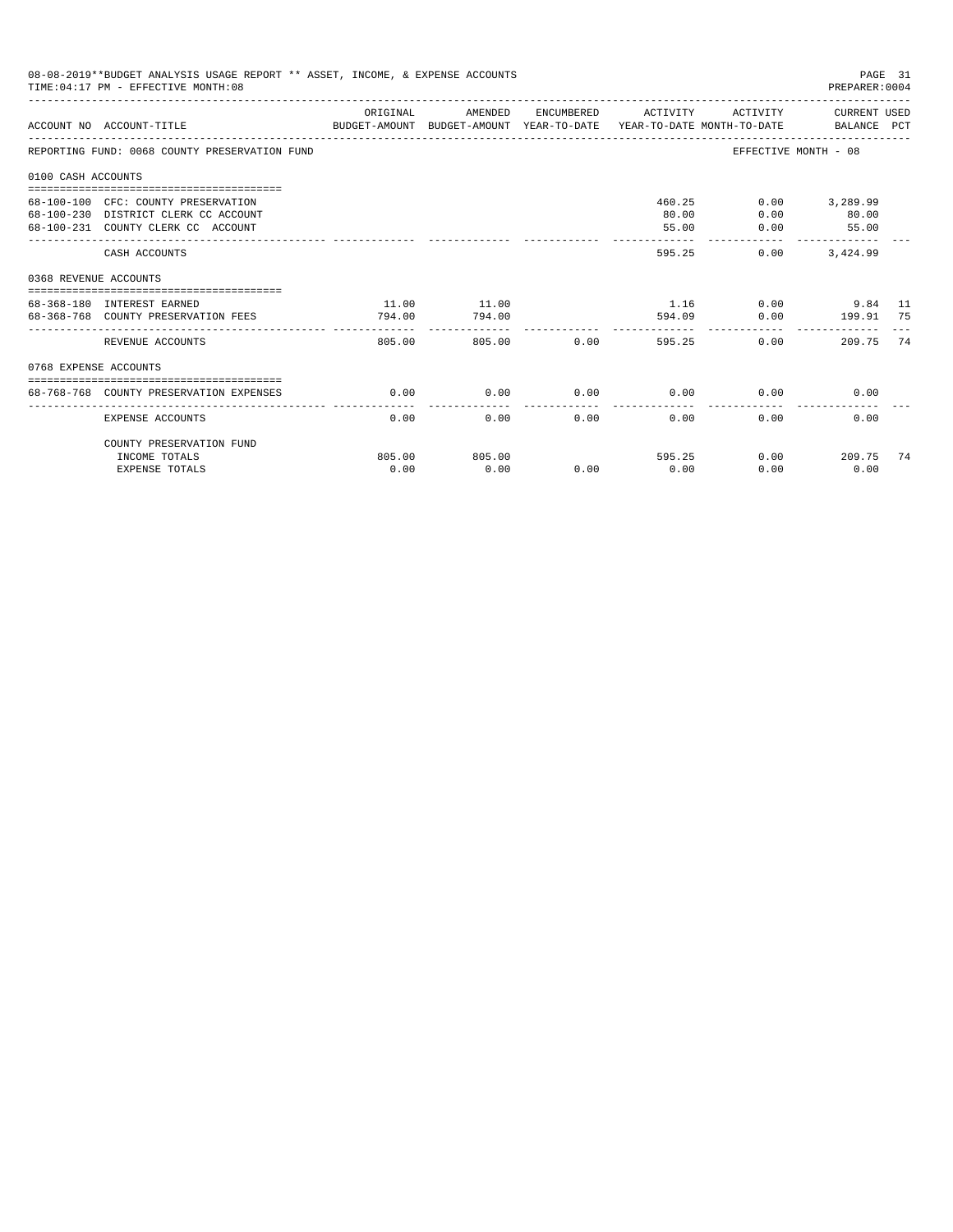|                       | 08-08-2019**BUDGET ANALYSIS USAGE REPORT ** ASSET, INCOME, & EXPENSE ACCOUNTS<br>TIME: 04:17 PM - EFFECTIVE MONTH: 08 |          |                                  |      |                     |                                            | PAGE 32<br>PREPARER: 0004      |  |
|-----------------------|-----------------------------------------------------------------------------------------------------------------------|----------|----------------------------------|------|---------------------|--------------------------------------------|--------------------------------|--|
|                       | ACCOUNT NO ACCOUNT-TITLE<br>BUDGET-AMOUNT BUDGET-AMOUNT YEAR-TO-DATE YEAR-TO-DATE MONTH-TO-DATE BALANCE PCT           | ORIGINAL | AMENDED                          |      | ENCUMBERED ACTIVITY |                                            | ACTIVITY CURRENT USED          |  |
|                       | REPORTING FUND: 0070 INMATE PHONE FUND PROFIT ACCOUNT                                                                 |          |                                  |      |                     | EFFECTIVE MONTH - 08                       |                                |  |
| 0100 CASH ACCOUNTS    |                                                                                                                       |          |                                  |      |                     |                                            |                                |  |
|                       | 70-100-100 CFC: INMATE PHONE FUND<br>70-100-110 INMATE PHONE CHECKING                                                 |          |                                  |      | 0.00                | 379.89   0.00   1.545.87                   | $0.00$ 949.06<br>------------- |  |
|                       | CASH ACCOUNTS                                                                                                         |          |                                  |      |                     | 379.89<br>0.00                             | 2,494.93                       |  |
| 0370 REVENUE ACCOUNTS |                                                                                                                       |          |                                  |      |                     |                                            |                                |  |
|                       | 70-370-180 INTEREST EARNED<br>70-370-770 INMATE PHONE REVENUES                                                        |          | $0.00$ 0.00<br>1,000.00 1,000.00 |      | 674.46              | $0.00$ $0.00$ $0.00$ $0.00$ $0.00$<br>0.00 | 325.54 67                      |  |
|                       | REVENUE ACCOUNTS                                                                                                      |          | 1,000.00 1,000.00                | 0.00 |                     | 0.00<br>674.46                             | 325.54 67                      |  |
| 0770 EXPENSE ACCOUNTS |                                                                                                                       |          |                                  |      |                     |                                            |                                |  |
|                       | 70-770-770 INMATE PHONE EXPENSES                                                                                      | 0.00     | 0.00                             |      |                     | $0.00$ $294.57$ $0.00$ $294.57$ $0.00$     |                                |  |
|                       | EXPENSE ACCOUNTS                                                                                                      | 0.00     | 0.00                             | 0.00 | 294.57              | 0.00                                       | $294.57-$                      |  |
|                       | INMATE PHONE FUND PROFIT ACCOUNT                                                                                      |          |                                  |      |                     |                                            |                                |  |
|                       | INCOME TOTALS<br><b>EXPENSE TOTALS</b>                                                                                | 0.00     | 1,000.00 1,000.00<br>0.00        | 0.00 | 294.57              | 674.46<br>0.00                             | $0.00$ 325.54 67<br>$294.57-$  |  |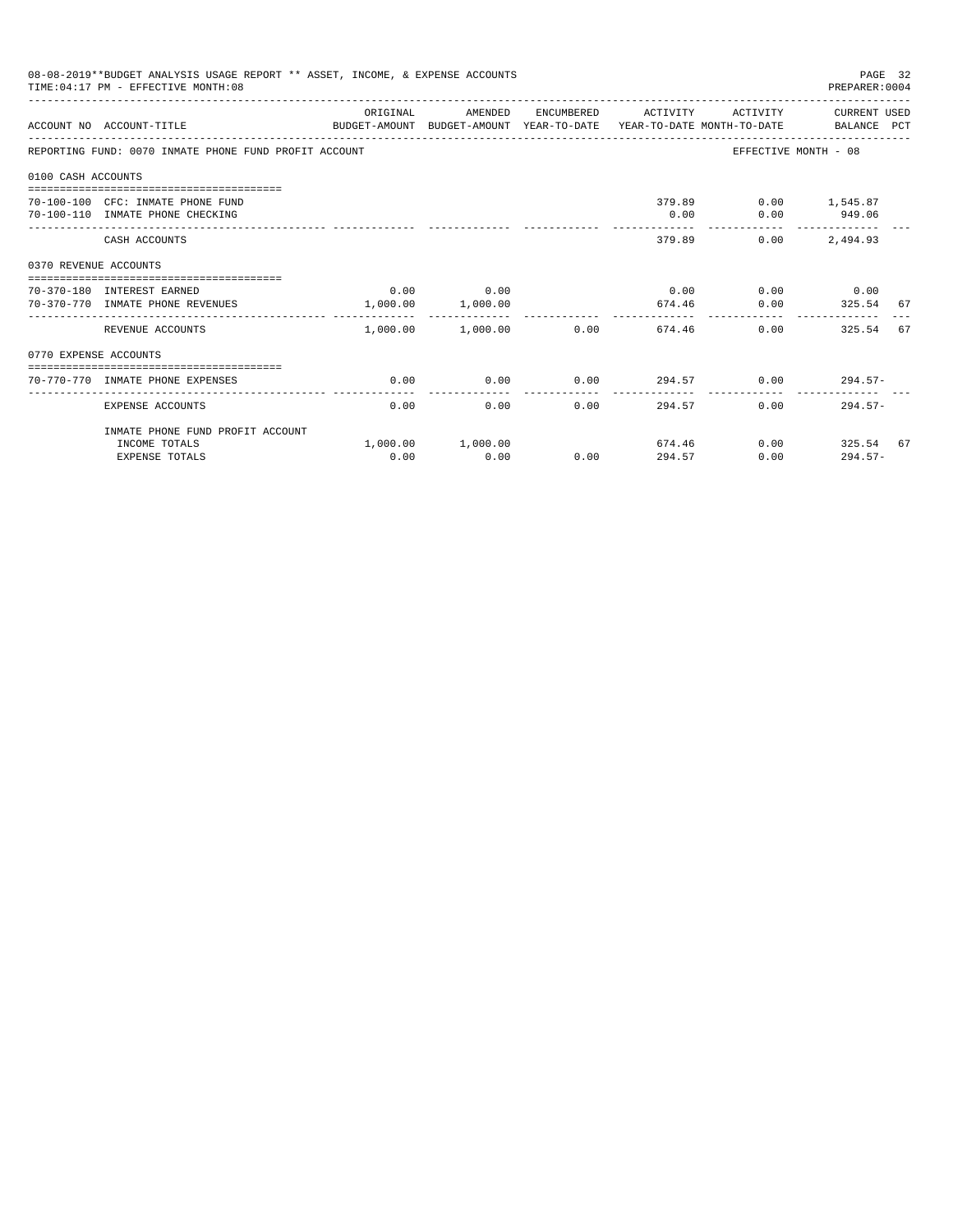|                       | 08-08-2019**BUDGET ANALYSIS USAGE REPORT ** ASSET, INCOME, & EXPENSE ACCOUNTS<br>TIME: 04:17 PM - EFFECTIVE MONTH: 08 |                       |                   |      |                                                               |                         | PAGE 33<br>PREPARER: 0004 |
|-----------------------|-----------------------------------------------------------------------------------------------------------------------|-----------------------|-------------------|------|---------------------------------------------------------------|-------------------------|---------------------------|
|                       |                                                                                                                       | ORIGINAL              | AMENDED           |      | ENCUMBERED ACTIVITY                                           |                         | ACTIVITY CURRENT USED     |
|                       | ACCOUNT NO ACCOUNT-TITLE CONTROL SUDGET-AMOUNT BUDGET-AMOUNT YEAR-TO-DATE YEAR-TO-DATE MONTH-TO-DATE BALANCE PCT      |                       |                   |      |                                                               |                         |                           |
|                       | REPORTING FUND: 0072 HOT CHECK FUND                                                                                   |                       |                   |      |                                                               | EFFECTIVE MONTH - 08    |                           |
| 0100 CASH ACCOUNTS    |                                                                                                                       |                       |                   |      |                                                               |                         |                           |
|                       | 72-100-100 CFC: HOT CHECK FUND                                                                                        |                       |                   |      |                                                               | $32.76 - 0.00$ 2,676.07 |                           |
|                       | CASH ACCOUNTS                                                                                                         |                       |                   |      | $32.76 -$                                                     |                         | $0.00$ 2,676.07           |
| 0372 REVENUE ACCOUNTS |                                                                                                                       |                       |                   |      |                                                               |                         |                           |
|                       | 72-372-180 INTEREST EARNED                                                                                            |                       | 35.00 35.00       |      |                                                               |                         | 3.99 0.00 31.01 11        |
|                       | 72-372-772 HOT CHECK REVENUES                                                                                         | $1,686.00$ $1,686.00$ |                   |      | $1,884.14$ 0.00 $198.14 + 112$                                |                         |                           |
|                       | REVENUE ACCOUNTS                                                                                                      |                       |                   |      | $1.721.00$ $1.721.00$ $0.00$ $1.888.13$                       |                         | $0.00$ $167.13 + 110$     |
| 0772 EXPENSE ACCOUNTS |                                                                                                                       |                       |                   |      |                                                               |                         |                           |
|                       | 72-772-772 HOT CHECK EXPENSES                                                                                         |                       |                   |      | $1,600.00$ $1,600.00$ $0.00$ $1,789.14$ $0.00$ $189.14$ $112$ |                         |                           |
|                       | EXPENSE ACCOUNTS                                                                                                      |                       | 1,600.00 1,600.00 |      | $0.00$ 1.789.14                                               |                         | $0.00$ 189.14-112         |
|                       | HOT CHECK FUND                                                                                                        |                       |                   |      |                                                               |                         |                           |
|                       | INCOME TOTALS                                                                                                         |                       |                   |      | $1,721.00$ $1,721.00$ $1,888.13$                              |                         | $0.00$ $167.13 + 110$     |
|                       | <b>EXPENSE TOTALS</b>                                                                                                 | 1,600.00              | 1,600.00          | 0.00 | 1,789.14                                                      | 0.00                    | 189.14- 112               |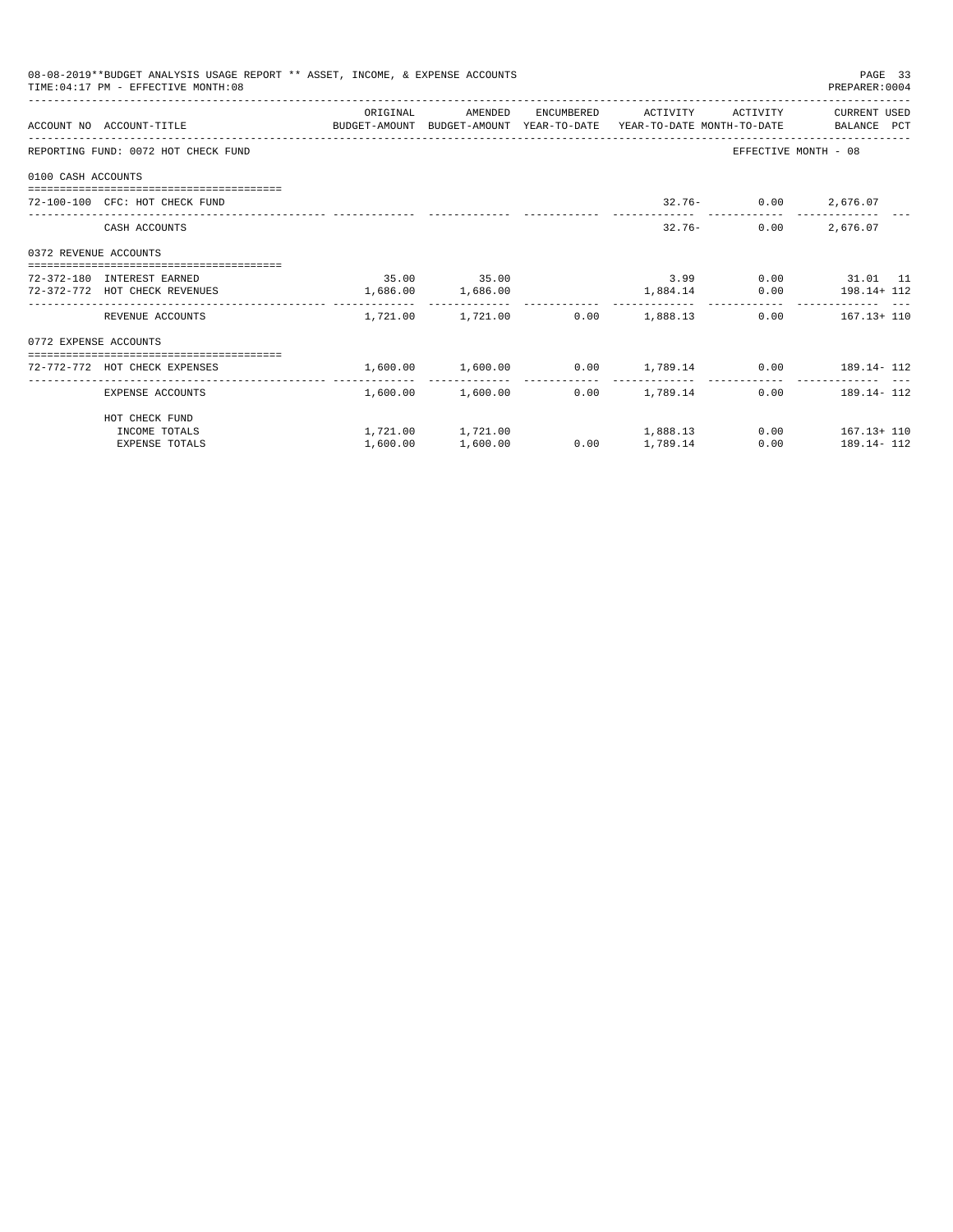|                       | 08-08-2019**BUDGET ANALYSIS USAGE REPORT ** ASSET, INCOME, & EXPENSE ACCOUNTS<br>TIME: 04:17 PM - EFFECTIVE MONTH: 08 |          |                   |               |                                                                                 |                         | PAGE 34<br>PREPARER:0004    |  |
|-----------------------|-----------------------------------------------------------------------------------------------------------------------|----------|-------------------|---------------|---------------------------------------------------------------------------------|-------------------------|-----------------------------|--|
|                       | ACCOUNT NO ACCOUNT-TITLE                                                                                              | ORIGINAL | AMENDED           | ENCUMBERED    | ACTIVITY<br>BUDGET-AMOUNT BUDGET-AMOUNT YEAR-TO-DATE YEAR-TO-DATE MONTH-TO-DATE | ACTIVITY                | CURRENT USED<br>BALANCE PCT |  |
|                       | REPORTING FUND: 0074 BAIL BOND FUND                                                                                   |          |                   |               |                                                                                 | EFFECTIVE MONTH - 08    |                             |  |
| 0100 CASH ACCOUNTS    |                                                                                                                       |          |                   |               |                                                                                 |                         |                             |  |
|                       |                                                                                                                       |          |                   |               |                                                                                 |                         |                             |  |
|                       | 74-100-100 CFC: BAIL BOND FUND                                                                                        |          |                   |               |                                                                                 | 540.00- 30.00 33,998.88 |                             |  |
|                       | 74-100-232 JP CREDIT CARD ACCOUNT                                                                                     |          |                   |               | 585.00                                                                          | 0.00<br>-----------     | 585.00<br>-------------     |  |
|                       | CASH ACCOUNTS                                                                                                         |          |                   |               | 45.00                                                                           |                         | 30.00 34,583.88             |  |
| 0374 REVENUE ACCOUNTS |                                                                                                                       |          |                   |               |                                                                                 |                         |                             |  |
|                       |                                                                                                                       |          |                   |               |                                                                                 |                         |                             |  |
|                       | 74-374-180 INTEREST EARNED                                                                                            | 0.00     | 0.00              |               |                                                                                 | $0.00$ $0.00$           | 0.00                        |  |
|                       | 74-374-774 BAIL BOND FEES                                                                                             | 640.00   | 640.00            |               | 4,245.00                                                                        |                         | 30.00 3,605.00+ 663         |  |
|                       | 74-374-775 SALE OF ESTRAY                                                                                             | 0.00     | 0.00              |               | 0.00                                                                            | 0.00                    | 0.00                        |  |
|                       | 74-374-776 CASH BAIL BOND'S                                                                                           | 4,400.00 | 4,400.00          |               | 50,040.00                                                                       | 0.00                    | 45,640.00+ 137              |  |
|                       | REVENUE ACCOUNTS                                                                                                      | 5,040,00 |                   | 5,040.00 0.00 | 54,285,00                                                                       | 30.00                   | 49, 245, 00+ 77             |  |
| 0774 EXPENSE ACCOUNTS |                                                                                                                       |          |                   |               |                                                                                 |                         |                             |  |
|                       |                                                                                                                       |          |                   |               |                                                                                 |                         |                             |  |
|                       | 74-774-774 BAIL BOND EXPENSES                                                                                         | 600.00   | 600.00            | 0.00          | 1,900.00                                                                        |                         | $0.00$ 1,300.00 - 317       |  |
|                       | 74-774-775 SALE OF ESTRAY                                                                                             | 0.00     | 0.00              | 0.00          | 0.00                                                                            | 0.00                    | 0.00                        |  |
|                       | 74-774-776 CASH BOND EXPENSES                                                                                         | 0.00     | 0.00              | 0.00          | 52,340.00                                                                       | 0.00                    | $52.340.00 -$               |  |
|                       | EXPENSE ACCOUNTS                                                                                                      | 600.00   | 600.00            | 0.00          | 54,240,00                                                                       | 0.00                    | $53.640.00 - 40$            |  |
|                       | BAIL BOND FUND                                                                                                        |          |                   |               |                                                                                 |                         |                             |  |
|                       | INCOME TOTALS                                                                                                         |          | 5,040.00 5,040.00 |               | 54,285.00                                                                       |                         | 30.00 49,245.00+ 77         |  |
|                       | <b>EXPENSE TOTALS</b>                                                                                                 | 600.00   | 600.00            | 0.00          | 54,240.00                                                                       | 0.00                    | $53.640.00 - 40$            |  |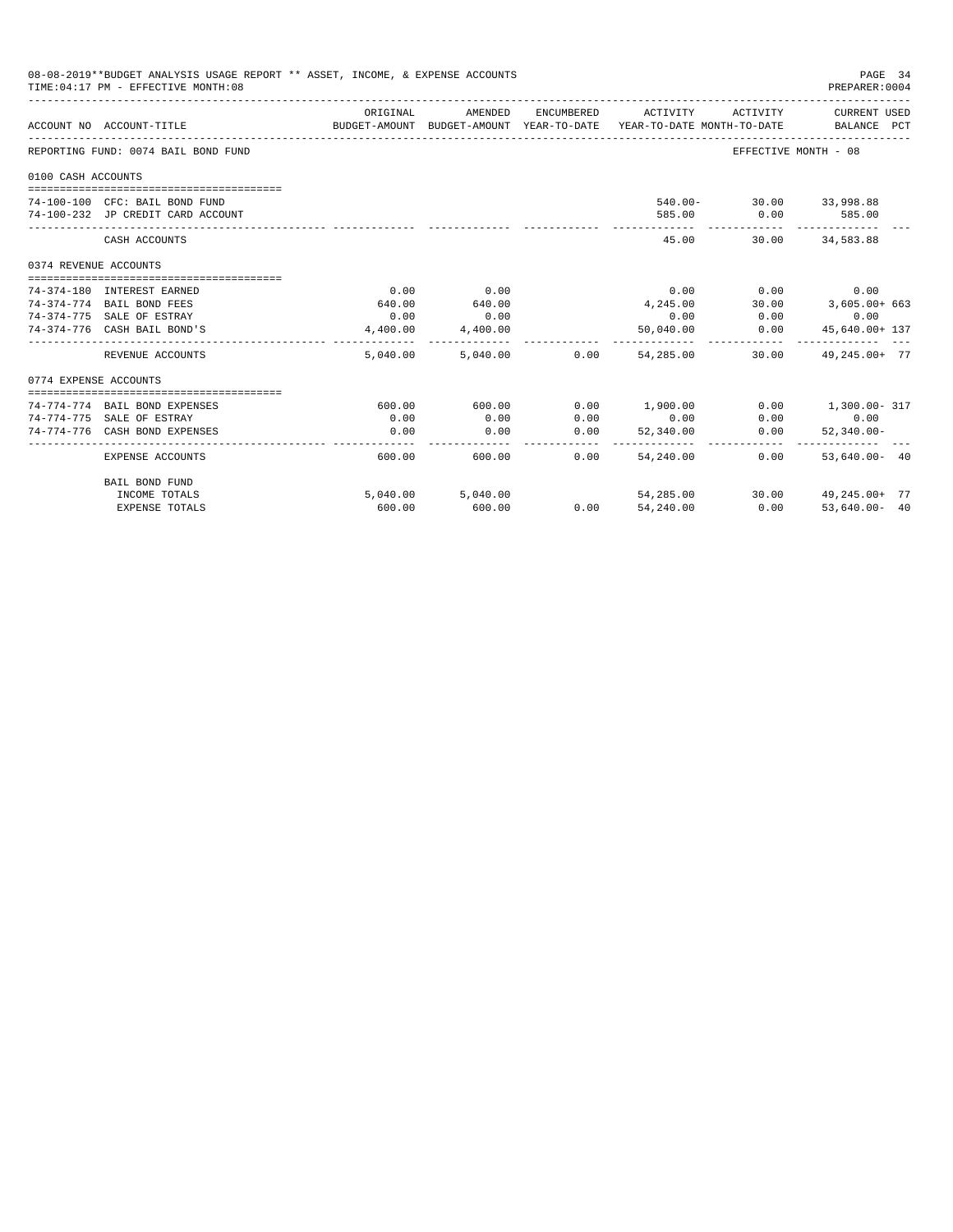| 08-08-2019**BUDGET ANALYSIS USAGE REPORT ** ASSET, INCOME, & EXPENSE ACCOUNTS<br>TIME: 04:17 PM - EFFECTIVE MONTH: 08 |                                                       |           |                                |                                                         |                                                                                                                              |                                      |                  | PAGE 35<br>PREPARER: 0004 |
|-----------------------------------------------------------------------------------------------------------------------|-------------------------------------------------------|-----------|--------------------------------|---------------------------------------------------------|------------------------------------------------------------------------------------------------------------------------------|--------------------------------------|------------------|---------------------------|
|                                                                                                                       | ACCOUNT NO ACCOUNT-TITLE                              | ORIGINAL  | AMENDED                        |                                                         | ENCUMBERED ACTIVITY ACTIVITY CURRENT USED<br>BUDGET-AMOUNT BUDGET-AMOUNT YEAR-TO-DATE YEAR-TO-DATE MONTH-TO-DATE BALANCE PCT |                                      |                  |                           |
|                                                                                                                       | REPORTING FUND: 0076 STATE CRIMINAL & CIVIL FEES FUND |           |                                |                                                         |                                                                                                                              | EFFECTIVE MONTH - 08                 |                  |                           |
| 0100 CASH ACCOUNTS                                                                                                    |                                                       |           |                                |                                                         |                                                                                                                              |                                      |                  |                           |
|                                                                                                                       | 76-100-100 CFC: STATE CRIMINAL & CIVIL FEES           |           |                                |                                                         |                                                                                                                              | 13,387.00- 433.23 79,000.14          |                  |                           |
|                                                                                                                       | 76-100-230 DISTRICT CLERK CC ACCOUNT                  |           |                                |                                                         | 1,908.00                                                                                                                     | 10.00                                | 1,908.00         |                           |
|                                                                                                                       | 76-100-231 COUNTY CLERK CC ACCOUNT                    |           |                                |                                                         | 1,755.92                                                                                                                     | 5.40                                 | 1,755.92         |                           |
|                                                                                                                       | 76-100-232 JP CC ACCOUNT                              |           |                                |                                                         |                                                                                                                              | 10,196.46 1,367.72 10,196.46         |                  |                           |
|                                                                                                                       | ___________________________________<br>CASH ACCOUNTS  |           |                                |                                                         | 473.38                                                                                                                       | 1,816.35                             | 92,860.52        |                           |
| 0376 REVENUE ACCOUNTS                                                                                                 |                                                       |           |                                |                                                         |                                                                                                                              |                                      |                  |                           |
|                                                                                                                       | 76-376-180 INTEREST EARNED                            | 0.00      | 0.00                           |                                                         | 0.00                                                                                                                         | 0.00                                 | 0.00             |                           |
|                                                                                                                       | 76-376-701 DELINQUENT CASES                           | 0.00      | 0.00                           |                                                         | 0.00                                                                                                                         | 0.00                                 | 0.00             |                           |
|                                                                                                                       | 76-376-702 GUARDIANSHIP                               | 380.00    | 380.00                         |                                                         | 160.97                                                                                                                       | 0.00                                 | 219.03           | 42                        |
|                                                                                                                       | 76-376-703 DC-CAR-BVS TO TX VITAL STATISTICS          | 6.00      | 6.00                           |                                                         | 0.00                                                                                                                         | $0.00$ 6.00                          |                  | 0 <sup>0</sup>            |
|                                                                                                                       | 76-376-704 PARKS & WILDLIFE                           |           | 2,000.00 2,000.00              |                                                         |                                                                                                                              | $0.00$ $0.00$ $2,000.00$             |                  | 00                        |
|                                                                                                                       | 76-376-776 STATE FEE CRIMINAL & CIVIL                 |           | 52,125.00 52,125.00            |                                                         | 51,690.13 1,816.35                                                                                                           |                                      | 434.87           | 99                        |
|                                                                                                                       | REVENUE ACCOUNTS                                      |           | 54,511.00 54,511.00 0.00       |                                                         |                                                                                                                              | 51,851.10   1,816.35   2,659.90   95 |                  |                           |
| 0776 EXPENSE ACCOUNTS                                                                                                 |                                                       |           |                                |                                                         |                                                                                                                              |                                      |                  |                           |
|                                                                                                                       |                                                       |           |                                |                                                         |                                                                                                                              |                                      |                  |                           |
|                                                                                                                       | 76-776-701 DELINQUENT CASES                           |           | 1,000.00 994.00                | 0.00                                                    | 0.00                                                                                                                         | 0.00                                 | 994.00 00        |                           |
|                                                                                                                       | 76-776-703 DC-CAR-BVS TO TX VITAL STATISTICS          | 75.00     | 81.00<br>$2,700.00$ $2,700.00$ | 0.00                                                    | 95.16<br>380.80<br>$95.16$<br>380.80<br>50,893.07<br>0.00                                                                    | 0.00                                 | 14.16- 117       |                           |
|                                                                                                                       | 76-776-704 PARKS & WILDLIFE                           |           |                                | $\begin{array}{c} 0\,.\,0\,0 \\ 0\,.\,0\,0 \end{array}$ |                                                                                                                              |                                      | 2,319.20 14      |                           |
|                                                                                                                       | 76-776-776 STATE FEE CRIMINAL & CIVIL                 | 42,000.00 | 42,000.00                      |                                                         |                                                                                                                              |                                      | $8.893.07 - 121$ |                           |
|                                                                                                                       | EXPENSE ACCOUNTS                                      |           | 45,775.00 45,775.00            | 0.00                                                    | 51,369.03                                                                                                                    | 0.00                                 | 5,594.03-112     |                           |
|                                                                                                                       | STATE CRIMINAL & CIVIL FEES FUND                      |           |                                |                                                         |                                                                                                                              |                                      |                  |                           |
|                                                                                                                       | INCOME TOTALS                                         |           | 54,511.00 54,511.00            |                                                         | $51,851.10$<br>0.00 $51,369.03$                                                                                              | 51,851.10 1,816.35                   | 2,659.90 95      |                           |
|                                                                                                                       | <b>EXPENSE TOTALS</b>                                 | 45,775.00 | 45,775.00                      |                                                         |                                                                                                                              | 0.00                                 | $5,594.03 - 112$ |                           |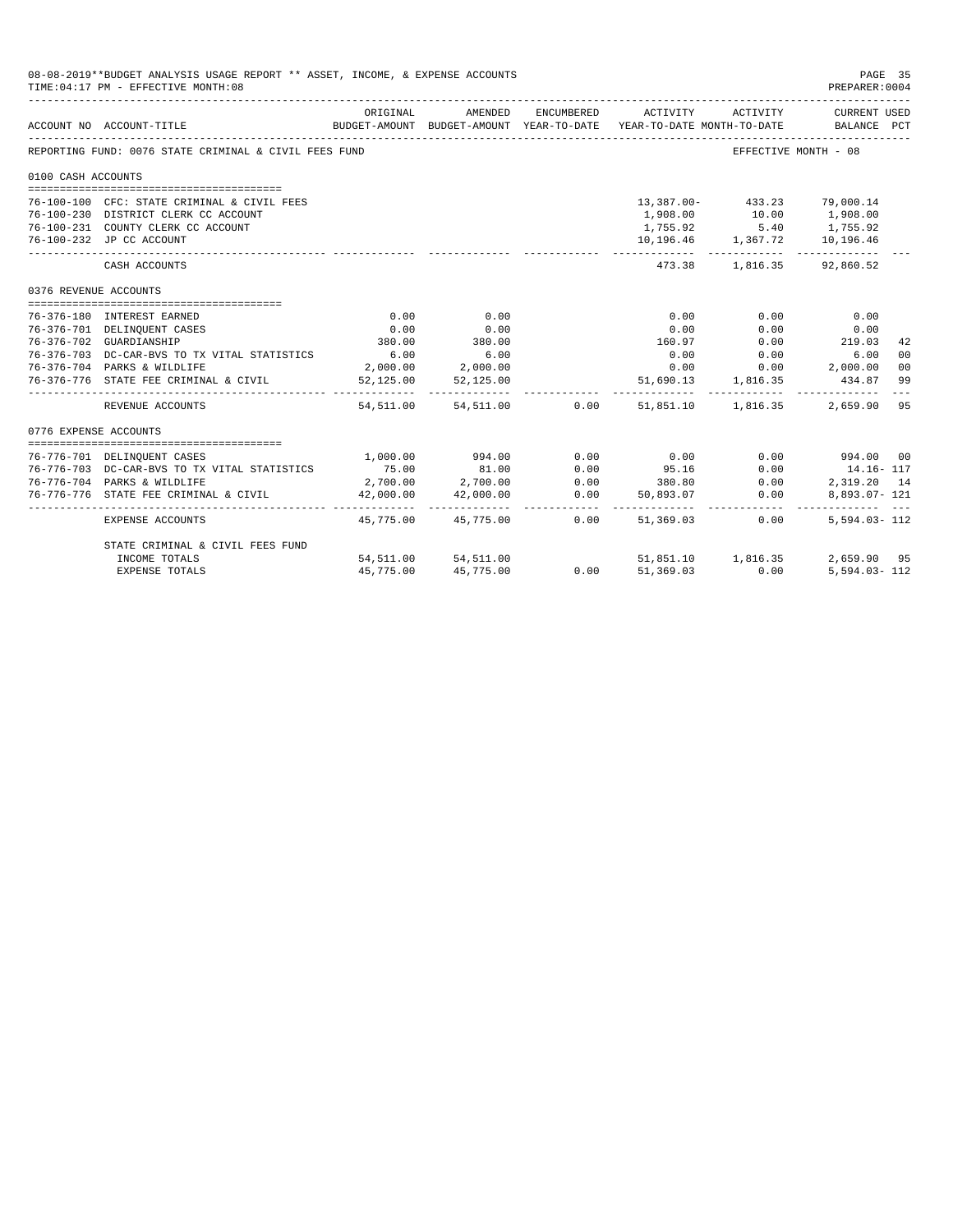| 08-08-2019**BUDGET ANALYSIS USAGE REPORT ** ASSET, INCOME, & EXPENSE ACCOUNTS<br>TIME: 04:17 PM - EFFECTIVE MONTH: 08 |                                                               |                                  |                        |                      |                                                                     |                                |                                    | PAGE 36<br>PREPARER: 0004 |
|-----------------------------------------------------------------------------------------------------------------------|---------------------------------------------------------------|----------------------------------|------------------------|----------------------|---------------------------------------------------------------------|--------------------------------|------------------------------------|---------------------------|
|                                                                                                                       | ACCOUNT NO ACCOUNT-TITLE                                      | ORIGINAL                         | AMENDED                | ENCUMBERED           | BUDGET-AMOUNT BUDGET-AMOUNT YEAR-TO-DATE YEAR-TO-DATE MONTH-TO-DATE | ACTIVITY ACTIVITY              | <b>CURRENT USED</b><br>BALANCE PCT |                           |
|                                                                                                                       | REPORTING FUND: 0078 SENIOR CITIZENS FUND                     |                                  |                        |                      |                                                                     | EFFECTIVE MONTH - 08           |                                    |                           |
| 0100 CASH ACCOUNTS                                                                                                    |                                                               |                                  |                        |                      |                                                                     |                                |                                    |                           |
|                                                                                                                       | 78-100-100 CFC: SENIOR CITIZENS                               |                                  |                        |                      |                                                                     | 76,095.61- 1,737.70 75,797.60- |                                    |                           |
|                                                                                                                       | CASH ACCOUNTS                                                 |                                  |                        |                      | 76,095.61-                                                          | 1,737.70                       | 75,797.60-                         |                           |
|                                                                                                                       | 0378 REVENUE ACCOUNTS                                         |                                  |                        |                      |                                                                     |                                |                                    |                           |
|                                                                                                                       |                                                               | 0.00                             | 0.00                   |                      | 0.00                                                                | 0.00                           | 0.00                               |                           |
|                                                                                                                       | 78-378-160 SALE OF FIXED ASSETS<br>78-378-180 INTEREST EARNED | 0.00                             | 0.00                   |                      | 0.00                                                                | 0.00                           | 0.00                               |                           |
|                                                                                                                       | 78-378-710 WCTCOG PROGRAM                                     | 22,000.00                        | 22,000.00              |                      | 17,702.20                                                           | 2,105.37                       | 4,297.80                           | 80                        |
|                                                                                                                       | 78-378-711 DEPT OF HUMAN RESOURCES                            | 0.00                             | 0.00                   |                      | 0.00                                                                | 0.00                           | 0.00                               |                           |
|                                                                                                                       | 78-378-712 FOOD DONATIONS                                     | 10,000.00                        | 10,000.00              |                      | 10,604.62                                                           | 148.33                         | 604.62+ 106                        |                           |
|                                                                                                                       | 78-378-713 BUILDING RENT                                      | 400.00                           | 400.00                 |                      | 0.00                                                                | 0.00                           | 400.00                             | 0 <sub>0</sub>            |
|                                                                                                                       | 78-378-714 DEPT OF AGING & DISABILITY                         | 20,000.00                        | 20,000.00              |                      | 13,548.15                                                           | 0.00                           | 6,451.85                           | 68                        |
|                                                                                                                       | 78-378-715 GIFT DONATIONS                                     | 0.00                             | 600.00                 |                      | 600.00                                                              | 0.00                           | 0.00 100                           |                           |
|                                                                                                                       | 78-378-716 OTHER INCOME                                       | 0.00                             | 0.00                   |                      | 88.32                                                               | 0.00                           | $88.32+$                           |                           |
|                                                                                                                       | 78-378-815 INCOME FROM OTHER FUNDS                            | 36,000.00<br>. _ _ _ _ _ _ _ _ _ | 36,000.00<br>.         |                      | 0.00<br>-----------                                                 | 0.00<br>. <u>.</u>             | 36,000.00                          | 00                        |
|                                                                                                                       | REVENUE ACCOUNTS                                              | 88,400.00                        | 89,000.00              | 0.00                 | 42,543.29                                                           | 2,253.70                       | 46, 456. 71 48                     |                           |
|                                                                                                                       | 0778 EXPENSE ACCOUNTS                                         |                                  |                        |                      |                                                                     |                                |                                    |                           |
|                                                                                                                       | 78-778-100 SALARY - GENERAL PAYROLL                           | 21,912.00                        | 21,912.00              | 0.00                 | 18,540.50                                                           | 0.00                           | 3,371.50                           | 85                        |
|                                                                                                                       | 78-778-105 LONGEVITY PAY                                      | 0.00                             | 0.00                   | 0.00                 | 0.00                                                                | 0.00                           | 0.00                               |                           |
|                                                                                                                       | 78-778-110 SALARY - FULL TIME (PART TIME)                     | 33,813.00                        | 33,813.00              | 0.00                 | 28, 215.00                                                          | 0.00                           | 5,598.00                           | 83                        |
|                                                                                                                       | 78-778-200 FICA EXPENSE                                       | 4,263.00                         | 4,263.00               | 0.00                 | 3,576.72                                                            | 0.00                           | 686.28                             | 84                        |
|                                                                                                                       | 78-778-205 RETIREMENT                                         | 4,587.00                         | 4,587.00               | 0.00                 | 3,584.40                                                            | 0.00                           | 1,002.60                           | 78                        |
| 78-778-300 TRAVEL                                                                                                     |                                                               | 1,500.00                         | 1,500.00               | 73.58                | 685.08                                                              | 0.00                           | 741.34                             | 51                        |
| 78-778-305 SUPPLIES                                                                                                   |                                                               | 2,000.00                         | 2, 217.12              | 0.00                 | 2,073.11                                                            | 0.00                           | 144.01                             | 94                        |
|                                                                                                                       | 78-778-310 COMMUNICATIONS                                     | 960.00                           | 960.00                 | 60.48                | 863.38                                                              | 0.00                           | 36.14                              | 96                        |
|                                                                                                                       | 78-778-320 REPAIRS & MAINTENANCE                              | 2,000.00                         | 2,215.00               | 1,643.24             | 1,364.99                                                            | 0.00                           | 793.23- 136                        |                           |
|                                                                                                                       | 78-778-380 UTILITIES                                          | 6,500.00                         | 6,500.00               | 500.00               | 5,396.23                                                            | 516.00                         | 603.77                             | 91                        |
|                                                                                                                       | 78-778-400 NEW EQUIPMENT                                      | 5,450.00                         | 5,450.00               | 483.98               | 1,676.62                                                            | 0.00                           | 3,289.40                           | 40                        |
|                                                                                                                       | 78-778-680 VAN EXPENSE                                        | 4,500.00                         | 4,500.00               | 2,278.24             | 2,909.07                                                            | 0.00                           | 687.31- 115                        |                           |
|                                                                                                                       | 78-778-685 NEW VAN - BUDGET AMENDMENT 2019                    | 0.00                             | 21,532.00              | 0.00                 | 21,532.00                                                           | 0.00                           | 0.00 100                           |                           |
|                                                                                                                       | 78-778-690 EDIBLE GOODS                                       | 25,000.00                        | 25,000.00              | 4,682.31             | 23,910.26                                                           | 0.00                           | 3,592.57- 114                      |                           |
|                                                                                                                       | 78-778-692 PAPER GOODS                                        | 7,900.00                         | 7,900.00               | 780.43               | 4,366.99                                                            | 0.00                           | 2,752.58                           | 65                        |
|                                                                                                                       | 78-778-693 GIFT EXPENSE                                       | 0.00<br>----------               | 167.88<br>------------ | 0.00<br>------------ | 167.88<br>------------ -------------                                | 0.00                           | 0.00 100                           |                           |
|                                                                                                                       | EXPENSE ACCOUNTS                                              | 120,385.00                       | 142,517.00             | 10,502.26            | 118,862.23 516.00                                                   |                                | 13, 152. 51 91                     |                           |
|                                                                                                                       | SENIOR CITIZENS FUND                                          |                                  |                        |                      |                                                                     |                                |                                    |                           |
|                                                                                                                       | INCOME TOTALS                                                 | 88,400.00                        | 89,000.00              |                      | 42,543.29                                                           |                                | 2,253.70 46,456.71                 | 48                        |
|                                                                                                                       | <b>EXPENSE TOTALS</b>                                         | 120,385.00                       |                        |                      | 142,517.00  10,502.26  118,862.23                                   | 516.00                         | 13,152.51                          | 91                        |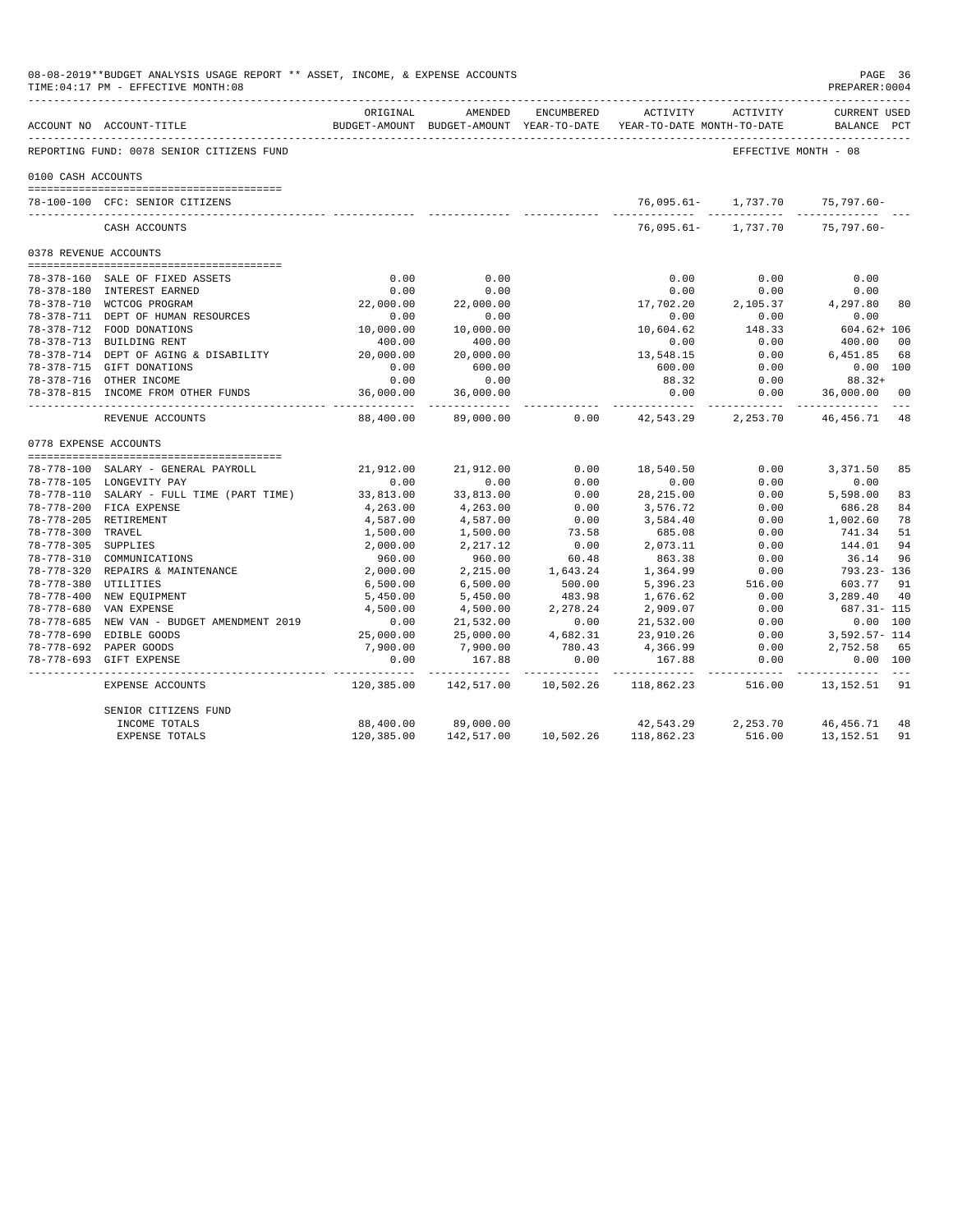|                       | 08-08-2019**BUDGET ANALYSIS USAGE REPORT ** ASSET, INCOME, & EXPENSE ACCOUNTS<br>TIME: 04:17 PM - EFFECTIVE MONTH: 08 |                       |                                                            |                 |          |                              | PREPARER: 0004       | PAGE 37 |
|-----------------------|-----------------------------------------------------------------------------------------------------------------------|-----------------------|------------------------------------------------------------|-----------------|----------|------------------------------|----------------------|---------|
|                       | ACCOUNT NO ACCOUNT-TITLE COMPUTE BUDGET-AMOUNT BUDGET-AMOUNT YEAR-TO-DATE YEAR-TO-DATE MONTH-TO-DATE BALANCE PCT      | ORIGINAL              | AMENDED                                                    |                 |          | ENCUMBERED ACTIVITY ACTIVITY | CURRENT USED         |         |
|                       | REPORTING FUND: 0080 LEOSE GRANT FUND                                                                                 |                       |                                                            |                 |          |                              | EFFECTIVE MONTH - 08 |         |
| 0100 CASH ACCOUNTS    |                                                                                                                       |                       |                                                            |                 |          |                              |                      |         |
|                       | 80-100-100 CFC: LEOSE GRANT CHECKING                                                                                  |                       |                                                            |                 |          | 1,291.84 0.00 4,771.69       |                      |         |
|                       | CASH ACCOUNTS                                                                                                         |                       |                                                            |                 | 1,291.84 |                              | $0.00$ 4,771.69      |         |
| 0380 REVENUE ACCOUNTS |                                                                                                                       |                       |                                                            |                 |          |                              |                      |         |
|                       | 80-380-180 INTEREST EARNED                                                                                            |                       | $0.00$ 0.00                                                |                 |          | $0.00$ $0.00$ $0.00$ $0.00$  |                      |         |
|                       | 80-380-800 LEOSE GRANT REVENUES                                                                                       | $1,400.00$ $1,400.00$ |                                                            | 1,309.84        |          |                              | 0.00<br>90.16 94     |         |
|                       | REVENUE ACCOUNTS                                                                                                      |                       | $1,400.00$ $1,400.00$ $0.00$ $1,309.84$                    |                 |          |                              | 90.16 94<br>0.00     |         |
| 0800 EXPENSE ACCOUNTS |                                                                                                                       |                       |                                                            |                 |          |                              |                      |         |
|                       | --------------------------------------<br>80-800-800 LEOSE GRANT EXPENSES                                             |                       | $1,400.00$ $1,400.00$ $0.00$ $1,278.00$ $0.00$ $122.00$ 91 |                 |          |                              |                      |         |
|                       |                                                                                                                       |                       |                                                            |                 |          |                              |                      |         |
|                       | EXPENSE ACCOUNTS                                                                                                      |                       | $1,400.00$ $1,400.00$ $0.00$ $1,278.00$                    |                 |          |                              | $0.00$ 122.00 91     |         |
|                       | LEOSE GRANT FUND                                                                                                      |                       |                                                            |                 |          |                              |                      |         |
|                       | INCOME TOTALS                                                                                                         |                       | $1,400.00$ $1,400.00$ $1,309.84$                           |                 |          |                              | $0.00$ 90.16         | -94     |
|                       | <b>EXPENSE TOTALS</b>                                                                                                 | 1,400.00              | 1,400.00                                                   | $0.00$ 1,278.00 |          |                              | 0.00<br>122.00       | 91      |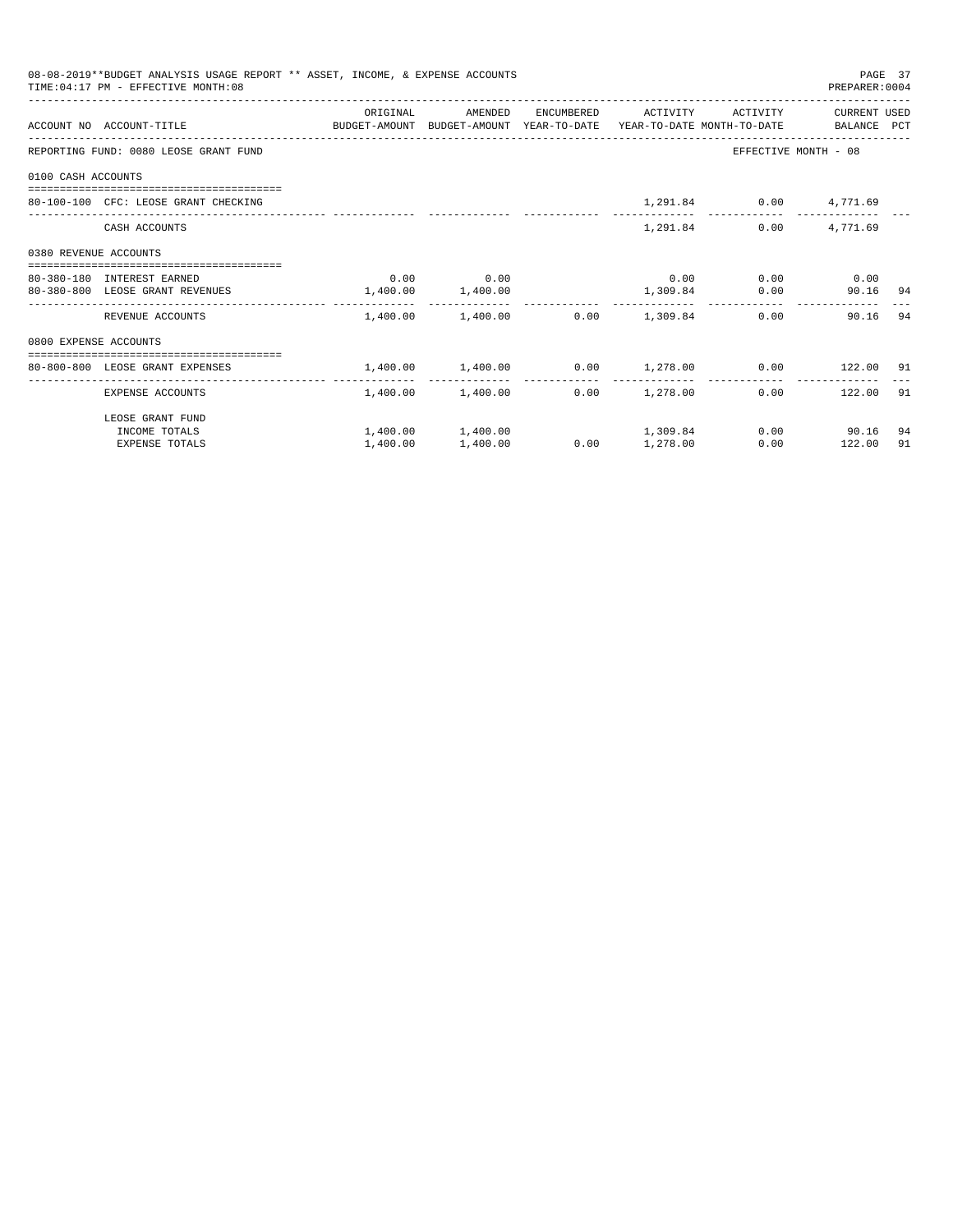| 08-08-2019**BUDGET ANALYSIS USAGE REPORT ** ASSET, INCOME, & EXPENSE ACCOUNTS<br>PAGE 38<br>TIME: 04:17 PM - EFFECTIVE MONTH: 08<br>PREPARER: 0004 |                                                                                                                         |             |                                                    |  |                              |                                                |                                                   |    |
|----------------------------------------------------------------------------------------------------------------------------------------------------|-------------------------------------------------------------------------------------------------------------------------|-------------|----------------------------------------------------|--|------------------------------|------------------------------------------------|---------------------------------------------------|----|
|                                                                                                                                                    | ACCOUNT NO ACCOUNT-TITLE CONTROLLER THE BUDGET-AMOUNT BUDGET-AMOUNT YEAR-TO-DATE YEAR-TO-DATE MONTH-TO-DATE BALANCE PCT | ORIGINAL    | AMENDED                                            |  |                              |                                                | ENCUMBERED ACTIVITY ACTIVITY CURRENT USED         |    |
|                                                                                                                                                    | REPORTING FUND: 0082 JUSTICE COURT TECHNOLOGY FUND                                                                      |             |                                                    |  |                              |                                                | EFFECTIVE MONTH - 08                              |    |
| 0100 CASH ACCOUNTS                                                                                                                                 |                                                                                                                         |             |                                                    |  |                              |                                                |                                                   |    |
|                                                                                                                                                    | 82-100-100 CFC: JUSTICE COURT TECH CHECKING<br>82-100-232 JP CC ACCOUNT                                                 |             |                                                    |  |                              | 1,371.07 27.48 8,324.79<br>473.72 59.91 473.72 |                                                   |    |
|                                                                                                                                                    | CASH ACCOUNTS                                                                                                           |             |                                                    |  |                              | 1,844.79 87.39                                 | 8,798.51                                          |    |
| 0380 REVENUE ACCOUNTS                                                                                                                              |                                                                                                                         |             |                                                    |  |                              |                                                |                                                   |    |
|                                                                                                                                                    | 82-380-180 INTEREST EARNED<br>82-380-820 JUSTICE COURT TECH FEES                                                        | 12.00 12.00 | 1,916.00 1,916.00                                  |  |                              |                                                | $1.23$ 0.00 $10.77$ 10<br>1,847.56 87.39 68.44 96 |    |
|                                                                                                                                                    | REVENUE ACCOUNTS                                                                                                        |             | .<br>$1,928.00$ $1,928.00$ $0.00$ $1,848.79$ 87.39 |  | ------------                 |                                                | 79.21 96                                          |    |
| 0820 EXPENSE ACCOUNTS                                                                                                                              |                                                                                                                         |             |                                                    |  |                              |                                                |                                                   |    |
|                                                                                                                                                    | 82-820-820 JUSTICE COURT TECH EXPENSES                                                                                  | 0.00        | 0.00                                               |  |                              | $0.00$ $0.00$ $0.00$ $0.00$                    | 0.00                                              |    |
|                                                                                                                                                    | EXPENSE ACCOUNTS                                                                                                        | 0.00        | 0.00                                               |  | ------------<br>0.00<br>0.00 | 0.00                                           | 0.00                                              |    |
|                                                                                                                                                    | JUSTICE COURT TECHNOLOGY FUND                                                                                           |             |                                                    |  |                              |                                                |                                                   |    |
|                                                                                                                                                    | INCOME TOTALS<br><b>EXPENSE TOTALS</b>                                                                                  | 0.00        | $1,928.00$ $1,928.00$ $1,848.79$ $87.39$<br>0.00   |  | $0.00$ 0.00                  | 0.00                                           | 79.21<br>0.00                                     | 96 |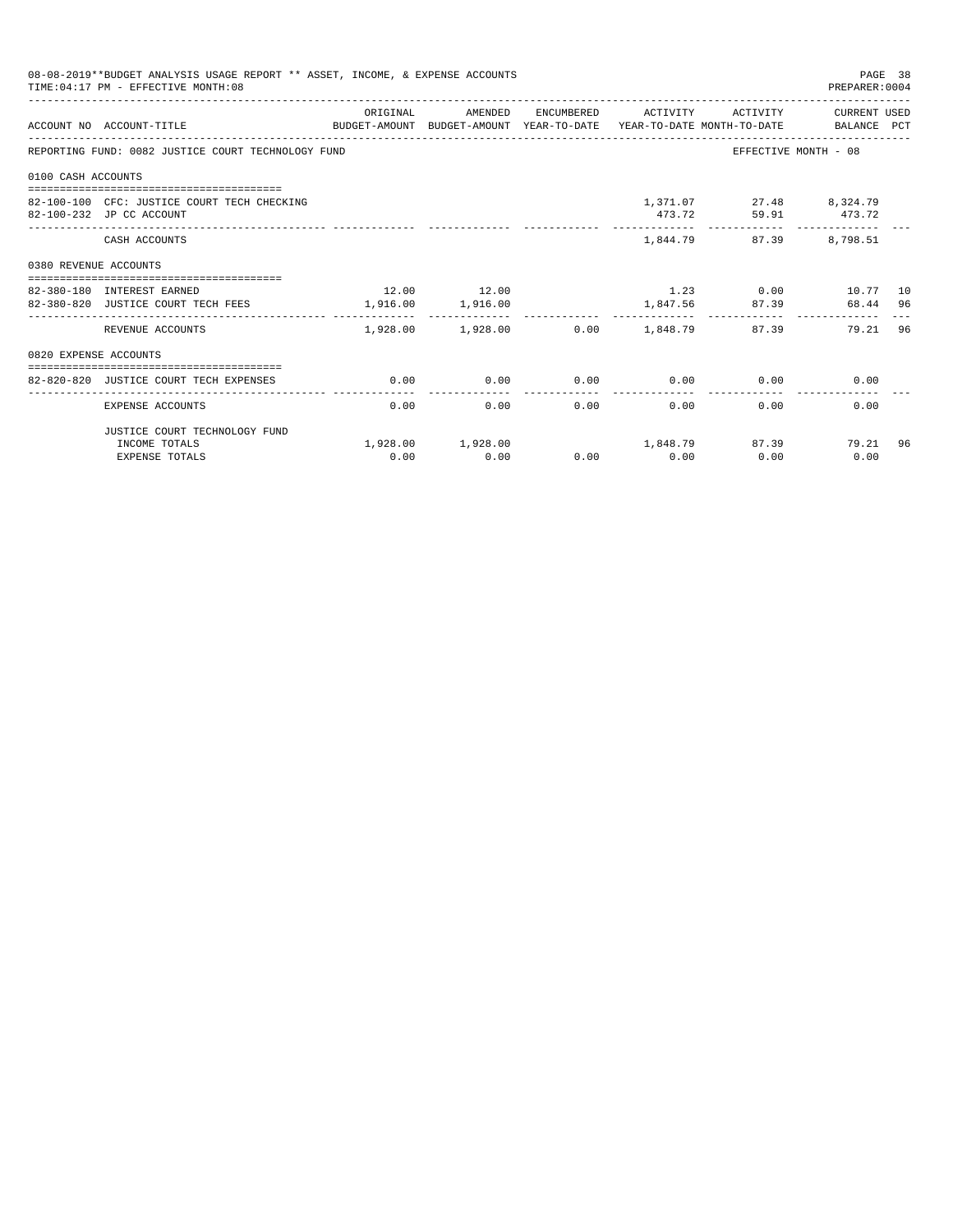| 08-08-2019**BUDGET ANALYSIS USAGE REPORT ** ASSET, INCOME, & EXPENSE ACCOUNTS<br>TIME: 04:17 PM - EFFECTIVE MONTH: 08 |                                              |                       |           |        |                                                                                                                              |                                    |                   | PAGE 39<br>PREPARER: 0004 |
|-----------------------------------------------------------------------------------------------------------------------|----------------------------------------------|-----------------------|-----------|--------|------------------------------------------------------------------------------------------------------------------------------|------------------------------------|-------------------|---------------------------|
|                                                                                                                       | ACCOUNT NO ACCOUNT-TITLE                     | ORIGINAL              | AMENDED   |        | ENCUMBERED ACTIVITY ACTIVITY CURRENT USED<br>BUDGET-AMOUNT BUDGET-AMOUNT YEAR-TO-DATE YEAR-TO-DATE MONTH-TO-DATE BALANCE PCT |                                    |                   |                           |
|                                                                                                                       | REPORTING FUND: 0084 FC DRUG FORFEITURE FUND |                       |           |        |                                                                                                                              | EFFECTIVE MONTH - 08               |                   |                           |
| 0100 CASH ACCOUNTS                                                                                                    |                                              |                       |           |        |                                                                                                                              |                                    |                   |                           |
|                                                                                                                       |                                              |                       |           |        |                                                                                                                              |                                    |                   |                           |
|                                                                                                                       | 84-100-100 CFC: FC DRUG FORFEITURE CHECKING  |                       |           |        |                                                                                                                              | $0.00$ $0.00$ $0.00$ $0.00$        |                   |                           |
|                                                                                                                       | 84-100-150 CFC: FC DRUG FORFEITURE CHECKING  |                       |           |        |                                                                                                                              | $4,988.46 - 0.00$ $46,648.78$<br>. |                   |                           |
|                                                                                                                       | CASH ACCOUNTS                                |                       |           |        |                                                                                                                              | 4,988.46 - 0.00 46,648.78          |                   |                           |
| 0384 REVENUE ACCOUNTS                                                                                                 |                                              |                       |           |        |                                                                                                                              |                                    |                   |                           |
|                                                                                                                       |                                              |                       |           |        |                                                                                                                              |                                    |                   |                           |
|                                                                                                                       | 84-384-180 INTEREST EARNED                   | 0.00                  | 0.00      |        | $470.72$ 0.00 $470.72+$                                                                                                      |                                    |                   |                           |
|                                                                                                                       | 84-384-840 FC DRUG FORFEITURE REVENUES       | 0.00                  | 0.00<br>. |        |                                                                                                                              | 824.91 0.00 824.91+                |                   |                           |
|                                                                                                                       | REVENUE ACCOUNTS                             | 0.00                  |           |        | $0.00$ $0.00$ $1.295.63$ $0.00$ $1.295.63+$                                                                                  |                                    |                   |                           |
| 0840 EXPENSE ACCOUNTS                                                                                                 |                                              |                       |           |        |                                                                                                                              |                                    |                   |                           |
|                                                                                                                       | 84-840-110 ADMIN ASSISTANT - SUPPLEMENT      | 0.00                  | 0.00      | 0.00   | 0.00                                                                                                                         | 0.00                               | 0.00              |                           |
|                                                                                                                       | 84-840-200 FICA EXPENSE                      | 0.00                  | 0.00      | 0.00   | 0.00                                                                                                                         | 0.00                               | 0.00              |                           |
|                                                                                                                       | 84-840-205 RETIREMENT EXPENSE                | 0.00                  | 0.00      | 0.00   | 0.00                                                                                                                         | 0.00                               | 0.00              |                           |
|                                                                                                                       | 84-840-210 MEDICAL INSURANCE                 | 0.00                  | 0.00      | 0.00   | 0.00                                                                                                                         | 0.00                               | 0.00              |                           |
|                                                                                                                       | 84-840-840 FC DRUG FORFEITURE EXPENSES       | 52,000.00             | 52,000.00 | 294.00 | 6,284.09                                                                                                                     | 0.00                               | 45,421.91         | 13                        |
|                                                                                                                       | <b>EXPENSE ACCOUNTS</b>                      | --------<br>52,000.00 | 52,000.00 | 294.00 | 6,284.09                                                                                                                     | 0.00                               | 45, 421, 91 13    |                           |
|                                                                                                                       | FC DRUG FORFEITURE FUND                      |                       |           |        |                                                                                                                              |                                    |                   |                           |
|                                                                                                                       | INCOME TOTALS                                | 0.00                  | 0.00      |        | 1,295.63                                                                                                                     |                                    | $0.00$ 1, 295.63+ |                           |
|                                                                                                                       | <b>EXPENSE TOTALS</b>                        | 52,000.00             | 52,000.00 | 294.00 | 6,284.09                                                                                                                     | 0.00                               | 45, 421, 91 13    |                           |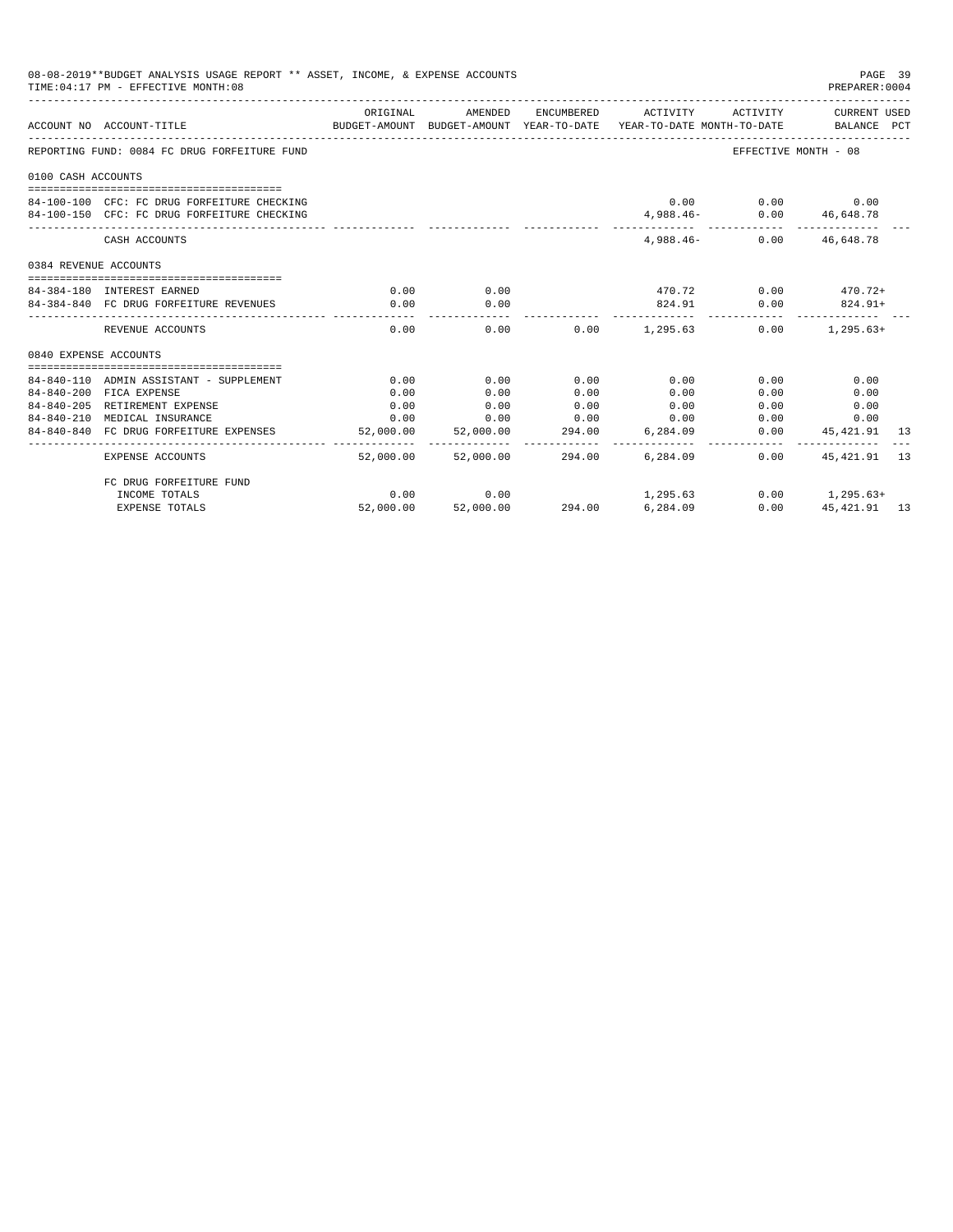| 08-08-2019**BUDGET ANALYSIS USAGE REPORT ** ASSET, INCOME, & EXPENSE ACCOUNTS<br>TIME: 04:17 PM - EFFECTIVE MONTH: 08 |                                                                            |              |                                  |                 |              |                           |                                                                                                                                |
|-----------------------------------------------------------------------------------------------------------------------|----------------------------------------------------------------------------|--------------|----------------------------------|-----------------|--------------|---------------------------|--------------------------------------------------------------------------------------------------------------------------------|
|                                                                                                                       | ACCOUNT NO ACCOUNT-TITLE                                                   | ORIGINAL     | AMENDED                          |                 |              |                           | ENCUMBERED ACTIVITY ACTIVITY CURRENT USED<br>BUDGET-AMOUNT BUDGET-AMOUNT YEAR-TO-DATE YEAR-TO-DATE MONTH-TO-DATE   BALANCE PCT |
|                                                                                                                       | REPORTING FUND: 0088 AIRPORT FUND                                          |              |                                  |                 |              |                           | EFFECTIVE MONTH - 08                                                                                                           |
| 0100 CASH ACCOUNTS                                                                                                    |                                                                            |              |                                  |                 |              |                           |                                                                                                                                |
|                                                                                                                       |                                                                            |              |                                  |                 |              |                           |                                                                                                                                |
|                                                                                                                       | 88-100-100 CFC - AIRPORT FUND                                              |              |                                  |                 |              | 2,506.93 125.00 20,737.58 |                                                                                                                                |
|                                                                                                                       | CASH ACCOUNTS                                                              |              |                                  |                 |              | 2,506.93 125.00 20,737.58 |                                                                                                                                |
| 0380 REVENUE ACCOUNTS                                                                                                 |                                                                            |              |                                  |                 |              |                           |                                                                                                                                |
|                                                                                                                       | 88-380-180 INTEREST EARNED                                                 |              | $0.00$ 0.00                      |                 |              | $0.00$ 0.00               | 0.00                                                                                                                           |
|                                                                                                                       | 88-380-810 AIRPORT REVENUES                                                |              | 3,280.00 3,280.00                |                 |              |                           | 5,005.00   125.00   1,725.00   153                                                                                             |
|                                                                                                                       | REVENUE ACCOUNTS                                                           |              | 3,280.00 3,280.00 0.00           |                 |              |                           | 5,005.00   125.00   1,725.00   153                                                                                             |
| 0800 EXPENSE ACCOUNTS                                                                                                 |                                                                            |              |                                  |                 |              |                           |                                                                                                                                |
|                                                                                                                       |                                                                            |              |                                  |                 |              |                           |                                                                                                                                |
|                                                                                                                       | 88-800-120 PART TIME SALARY                                                | 0.00         | 0.00<br>0.00                     | 0.00            | 0.00         | 0.00                      | 0.00                                                                                                                           |
|                                                                                                                       | 88-800-200 FICA - EMPLOYER MATCH<br>88-800-205 RETIREMENT - EMPLOYER MATCH | 0.00<br>0.00 |                                  | 0.00            | 0.00<br>0.00 | 0.00<br>0.00              | 0.00<br>0.00                                                                                                                   |
|                                                                                                                       | 88-800-810 AIRPORT EXPENSES                                                |              | 0.00<br>3,000.00 3,000.00 243.00 | 0.00            | 2,498.07     | 0.00                      | 258.93<br>91                                                                                                                   |
|                                                                                                                       | EXPENSE ACCOUNTS                                                           |              | 3,000.00 3,000.00 243.00         |                 | 2,498.07     |                           | 0.00<br>258.93<br>91                                                                                                           |
|                                                                                                                       | AIRPORT FUND                                                               |              |                                  |                 |              |                           |                                                                                                                                |
|                                                                                                                       | INCOME TOTALS                                                              |              | 3,280.00 3,280.00                |                 |              |                           | 5,005.00   125.00   1,725.00   153                                                                                             |
|                                                                                                                       | <b>EXPENSE TOTALS</b>                                                      | 3.000.00     | 3,000.00                         | 243.00 2,498.07 |              |                           | $0.00$ 258.93 91                                                                                                               |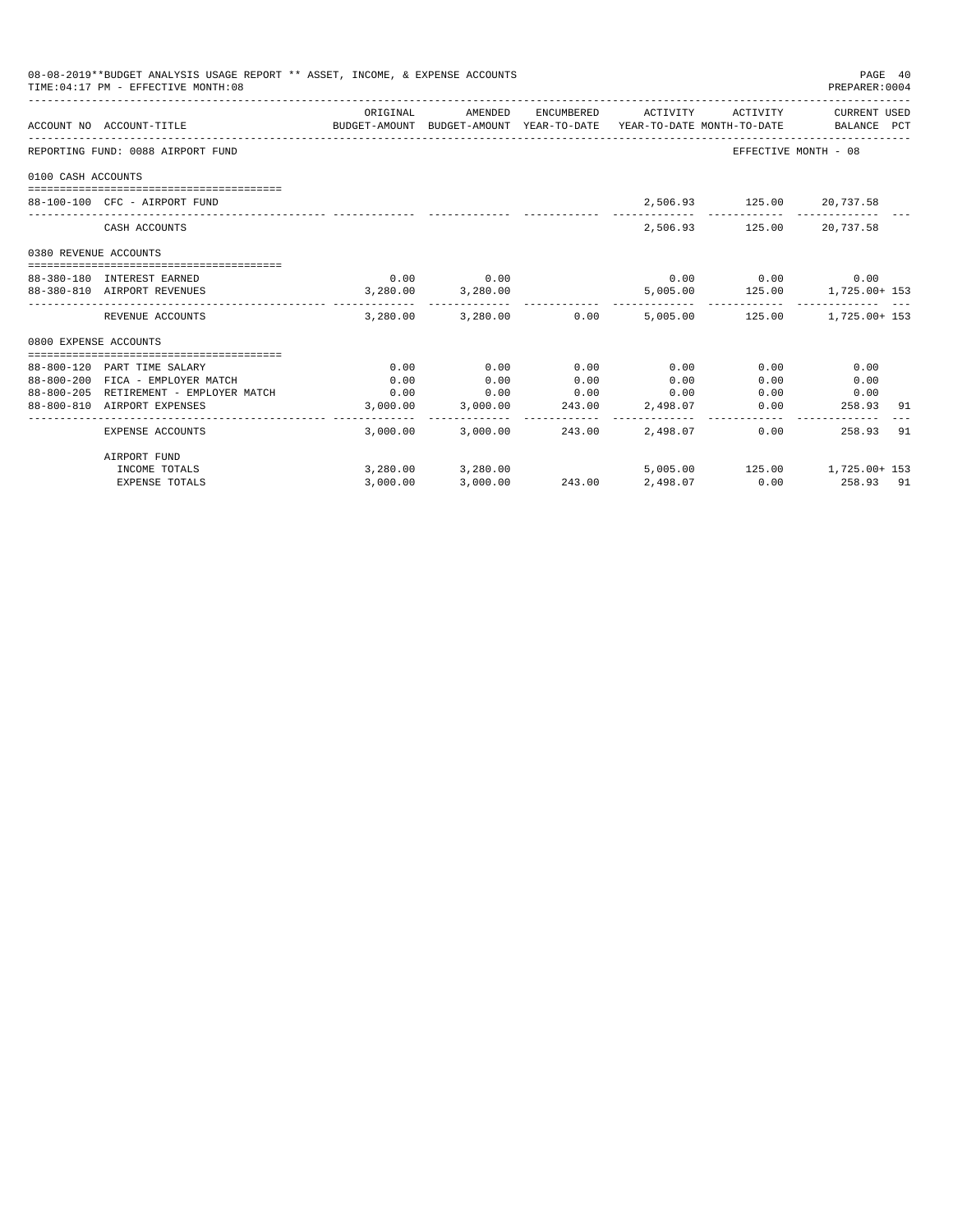|                       | 08-08-2019**BUDGET ANALYSIS USAGE REPORT ** ASSET, INCOME, & EXPENSE ACCOUNTS<br>TIME: 04:17 PM - EFFECTIVE MONTH: 08 |          |                       |                             |                     |                          | PAGE 41<br>PREPARER: 0004          |
|-----------------------|-----------------------------------------------------------------------------------------------------------------------|----------|-----------------------|-----------------------------|---------------------|--------------------------|------------------------------------|
|                       | BUDGET-AMOUNT BUDGET-AMOUNT YEAR-TO-DATE YEAR-TO-DATE MONTH-TO-DATE BALANCE PCT<br>ACCOUNT NO ACCOUNT-TITLE           | ORIGINAL | AMENDED               |                             | ENCUMBERED ACTIVITY | ACTIVITY                 | CURRENT USED                       |
|                       | REPORTING FUND: 0092 PRE-TRIAL DIVERSION PROGRAM                                                                      |          |                       |                             |                     |                          | EFFECTIVE MONTH - 08               |
| 0100 CASH ACCOUNTS    |                                                                                                                       |          |                       |                             |                     |                          |                                    |
|                       |                                                                                                                       |          |                       |                             |                     |                          |                                    |
|                       | 92-100-100 PRE-TRIAL CHECKING                                                                                         |          |                       |                             |                     | 0.00                     | $0.00$ 0.00                        |
|                       | 92-100-222 PRE-TRIAL CHECKING                                                                                         |          |                       |                             | 13,499.08           |                          | $0.00$ 22,679.08<br>-------------- |
|                       | CASH ACCOUNTS                                                                                                         |          |                       |                             |                     | 13,499.08 0.00 22,679.08 |                                    |
| 0399 REVENUE ACCOUNTS |                                                                                                                       |          |                       |                             |                     |                          |                                    |
|                       | 92-399-180 INTEREST EARNED                                                                                            | 0.00     | 0.00                  |                             |                     |                          | $29.08$ 0.00 $29.08$ +             |
|                       | 92-399-920 PRE-TRIAL FEES                                                                                             |          | 5,180.00 5,180.00     |                             |                     |                          |                                    |
|                       |                                                                                                                       |          | ------- ------------- |                             | ----------          |                          |                                    |
|                       | REVENUE ACCOUNTS                                                                                                      | 5,180.00 |                       | 5,180.00   0.00   13,499.08 |                     | 0.00                     | 8,319.08+ 261                      |
| 0929 EXPENSE ACCOUNT  |                                                                                                                       |          |                       |                             |                     |                          |                                    |
|                       |                                                                                                                       |          |                       |                             |                     |                          |                                    |
|                       | 92-929-929 PRE-TRIAL EXPENSE                                                                                          | 0.00     | 0.00                  | 0.00                        |                     | $0.00$ 0.00              | 0.00                               |
|                       | EXPENSE ACCOUNT                                                                                                       | 0.00     | 0.00                  | 0.00                        | 0.00                | 0.00                     | 0.00                               |
|                       | PRE-TRIAL DIVERSION PROGRAM                                                                                           |          |                       |                             |                     |                          |                                    |
|                       | INCOME TOTALS                                                                                                         |          | 5,180.00 5,180.00     |                             | 13,499.08           | 0.00                     | 8,319.08+ 261                      |
|                       | <b>EXPENSE TOTALS</b>                                                                                                 | 0.00     | 0.00                  |                             | $0.00$ 0.00         | 0.00                     | 0.00                               |